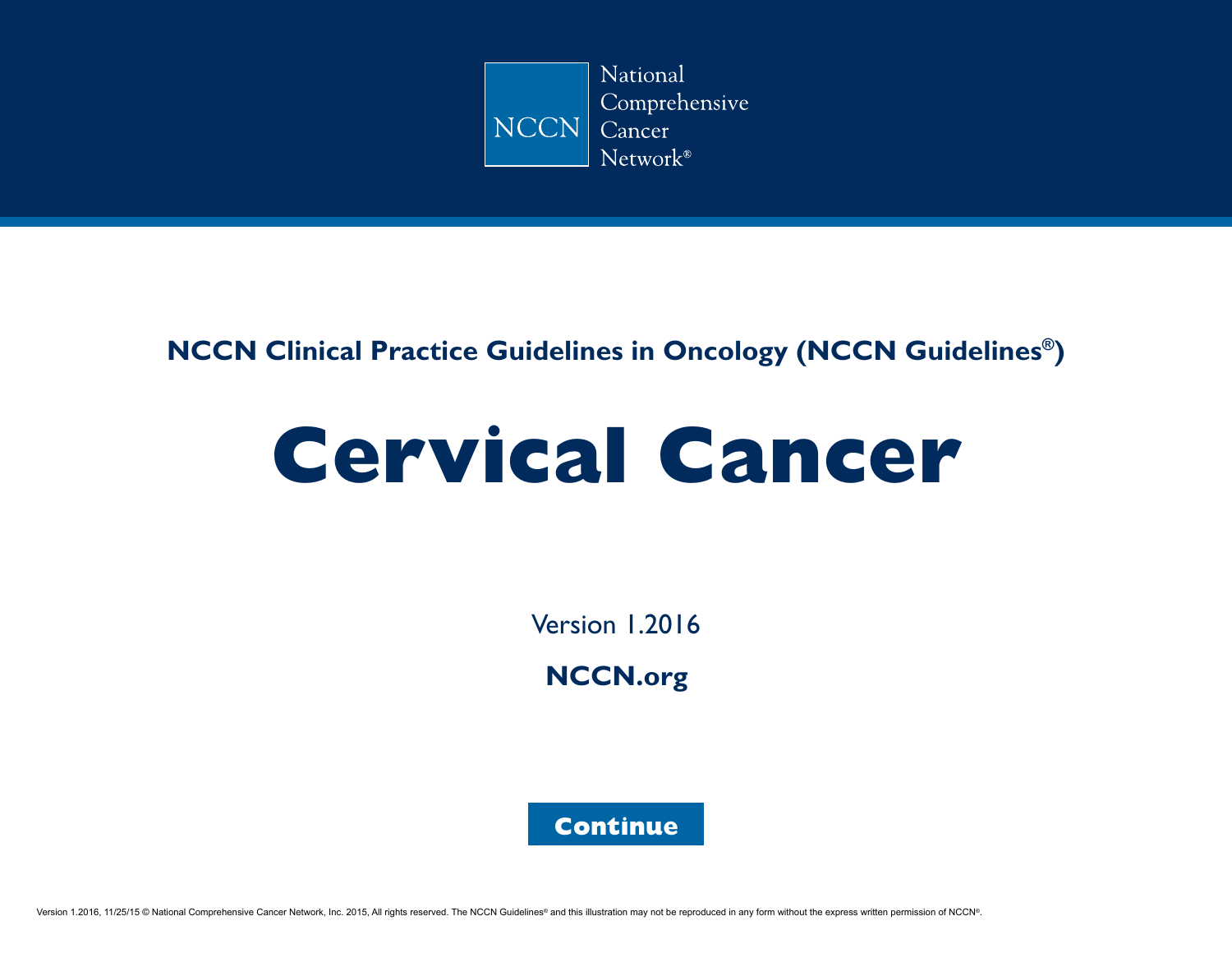<span id="page-1-0"></span>

## **NCCN Guidelines Version 1.2016 Panel Members Cervical Cancer**

[NCCN Guidelines Index](http://www.nccn.org/professionals/physician_gls/f_guidelines.asp) [Cervical Cancer TOC](#page-2-0) **[Discussion](#page-34-0)** 

**\*Wui-Jin Koh, MD/Co-Chair § Fred Hutchinson Cancer Research Center/Seattle Cancer Care Alliance**

**Benjamin E. Greer, MD/Co-Chair Ω \* Fred Hutchinson Cancer Research Center/Seattle Cancer Care Alliance**

**Nadeem R. Abu-Rustum, MD Ω Memorial Sloan Kettering Cancer Center**

**Sachin M. Apte, MD, MS Ω Moffitt Cancer Center**

**Susana M. Campos, MD, MPH, MS † Dana-Farber/Brigham and Women's Cancer Center** 

**Kathleen R. Cho, MD ≠ University of Michigan Comprehensive Cancer Center**

**Christina Chu, MD Ω Fox Chase Cancer Center**

**David Cohn, MD Ω The Ohio State University Comprehensive Cancer Center - James Cancer Hospital and Solove Research Institute**

**Marta Ann Crispens, MD Ω Vanderbilt-Ingram Cancer Center**

**NCCN Nicole McMillian, MS Jillian Scavone, PhD**

**Don S. Dizon, MD † Massachusetts General Hospital Cancer Center**

**Oliver Dorigo, MD, PhD Ω Stanford Cancer Institute**

**Patricia J. Eifel, MD § The University of Texas MD Anderson Cancer Center**

**Christine M. Fisher, MD, MPH § University of Colorado Cancer Center**

**Peter Frederick, MD Ω Roswell Park Cancer Institute**

**David K. Gaffney, MD, PhD § Huntsman Cancer Institute at the University of Utah**

**Ernest Han, MD, PhD Ω City of Hope Comprehensive Cancer Center**

**Warner K. Huh, MD Ω University of Alabama at Birmingham Comprehensive Cancer Center**

**John R. Lurain, III, MD Ω Robert H. Lurie Comprehensive Cancer Center of Northwestern University**

**David Mutch, MD Ω Siteman Cancer Center at Barnes-Jewish Hospital and Washington University School of Medicine**

**Amanda Nickles Fader, MD Ω The Sidney Kimmel Comprehensive Cancer Center at Johns Hopkins**

**Steven W. Remmenga, MD Ω Fred & Pamela Buffett Cancer Center**

**R. Kevin Reynolds, MD Ω University of Michigan Comprehensive Cancer Center**

**Nelson Teng, MD, PhD Ω Stanford Cancer Institute**

**Todd Tillmanns, MD Ω St. Jude Children's Research Hospital/ University of Tennessee Health Science Center**

**Fidel A. Valea, MD Ω Duke Cancer Institute**

**Catheryn M. Yashar, MD § UC San Diego Moores Cancer Center**



- Ω Gynecologic oncology
- † Medical oncology
- § Radiotherapy/Radiation oncology
- ≠ Pathology
- \* Writing committee member

#### **[NCCN Guidelines Panel Disclosures](http://www.nccn.org/disclosures/panel_list.asp?ID=50)**

Version 1.2016, 11/25/15 © National Comprehensive Cancer Network, Inc. 2015, All rights reserved. The NCCN Guidelines® and this illustration may not be reproduced in any form without the express written permission of NCCN®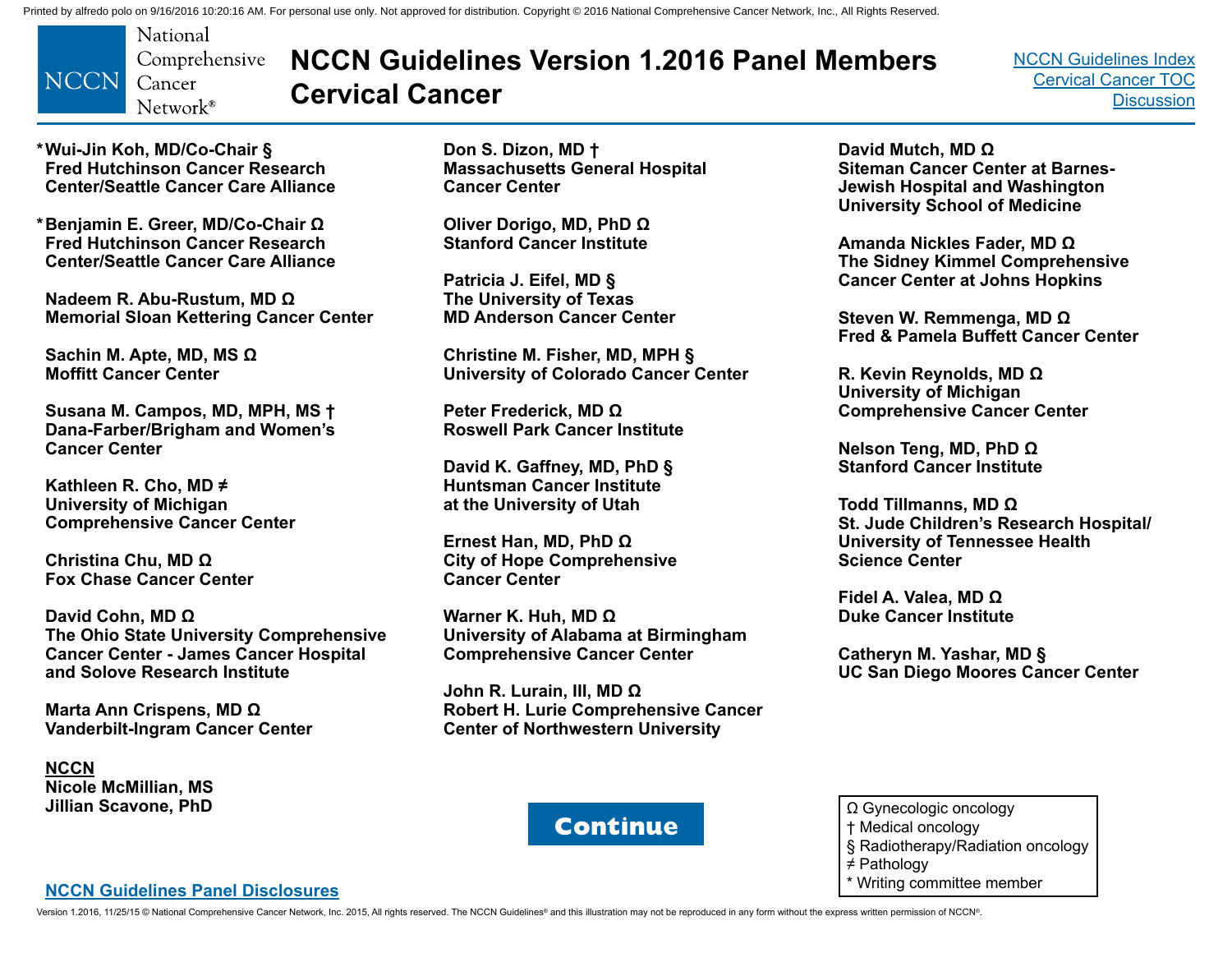<span id="page-2-0"></span>

[NCCN Guidelines Index](http://www.nccn.org/professionals/physician_gls/f_guidelines.asp) Cervical Cancer TOC **[Discussion](#page-34-0)** 

[NCCN Cervical Cancer Panel Members](#page-1-0)

[Summary of the Guidelines Updates](#page-3-0) [Clinical Stage \(CERV-1\)](#page-5-0) [Stage IA1 \(no LVSI\), Stage IA1 \(with LVSI\) and Stage IA2, Stage IB1 \(Fertility Sparing\) \(CERV-2\)](#page-6-0) [Stage IA1 \(no LVSI\), Stage IA1 \(with LVSI\) and Stage IA2 \(Non-Fertility Sparing\) \(CERV-3\)](#page-7-0) [Stage IB1 and Stage IIA1 \(Non-Fertility Sparing\) \(CERV-4\)](#page-8-0) [Stage IB2 and Stage IIA2 \(Non-Fertility Sparing\) \(CERV-4\)](#page-8-0) [Stage IB2, Stage IIA2, and Stages IIB, IIIA, IIIB, IVA \(CERV-6\)](#page-10-0) [Incidental Finding of Invasive Cancer After Simple Hysterectomy \(CERV-9\)](#page-13-0) [Surveillance \(CERV-10\)](#page-14-0) [Local/Regional Recurrence \(CERV-11\)](#page-15-0) [Distant Metastases \(CERV-12\)](#page-16-0)

[Principles of Evaluation and Surgical Staging \(CERV-A\)](#page-17-0) [Principles of Radiation Therapy for Cervical Cancer \(CERV-B\)](#page-24-0) Sedlis Criteria [For External Pelvic Radiation After Radical Hysterectomy In Node-Negative,](#page-29-0)  [Margin-Negative, Parametria-Negative Cases](#page-29-0) (CERV-C) [Chemotherapy Regimens for Recurrent or Metastatic Cervical Cancer \(CERV-D\)](#page-30-0)

#### [Staging \(ST-1\)](#page-32-0)

**The NCCN Guidelines for Cervical Cancer include the management of squamous cell carcinoma, adenosquamous carcinoma, and adenocarcinoma of the cervix.**

The NCCN Guidelines<sup>®</sup> are a statement of evidence and consensus of the authors regarding their views of currently accepted approaches to treatment. Any clinician seeking to apply or consult the NCCN Guidelines is expected to use independent medical judgment in the context of individual clinical circumstances to determine any patient's care or treatment. The National Comprehensive Cancer Network® (NCCN®) makes no representations or warranties of any kind regarding their content, use or application and disclaims any responsibility for their application or use in any way. The NCCN Guidelines are copyrighted by National Comprehensive Cancer Network®. All rights reserved. The NCCN Guidelines and the illustrations herein may not be reproduced in any form without the express written permission of NCCN. ©2015.

Version 1.2016, 11/25/15 © National Comprehensive Cancer Network, Inc. 2015, All rights reserved. The NCCN Guidelines® and this illustration may not be reproduced in any form without the express written permission of NCCN®

**Clinical Trials:** NCCN believes that the best management for any cancer patient is in a clinical trial. Participation in clinical trials is especially encouraged.

To find clinical trials online at NCCN Member Institutions, [click here:](http://www.nccn.org/clinical_trials/clinicians.aspx) [nccn.org/clinical\\_trials/physician.html.](http://www.nccn.org/clinical_trials/clinicians.aspx)

**NCCN Categories of Evidence and Consensus:** All recommendations are category 2A unless otherwise specified.

See [NCCN Categories of Evidence](#page-34-0)  [and Consensus](#page-34-0).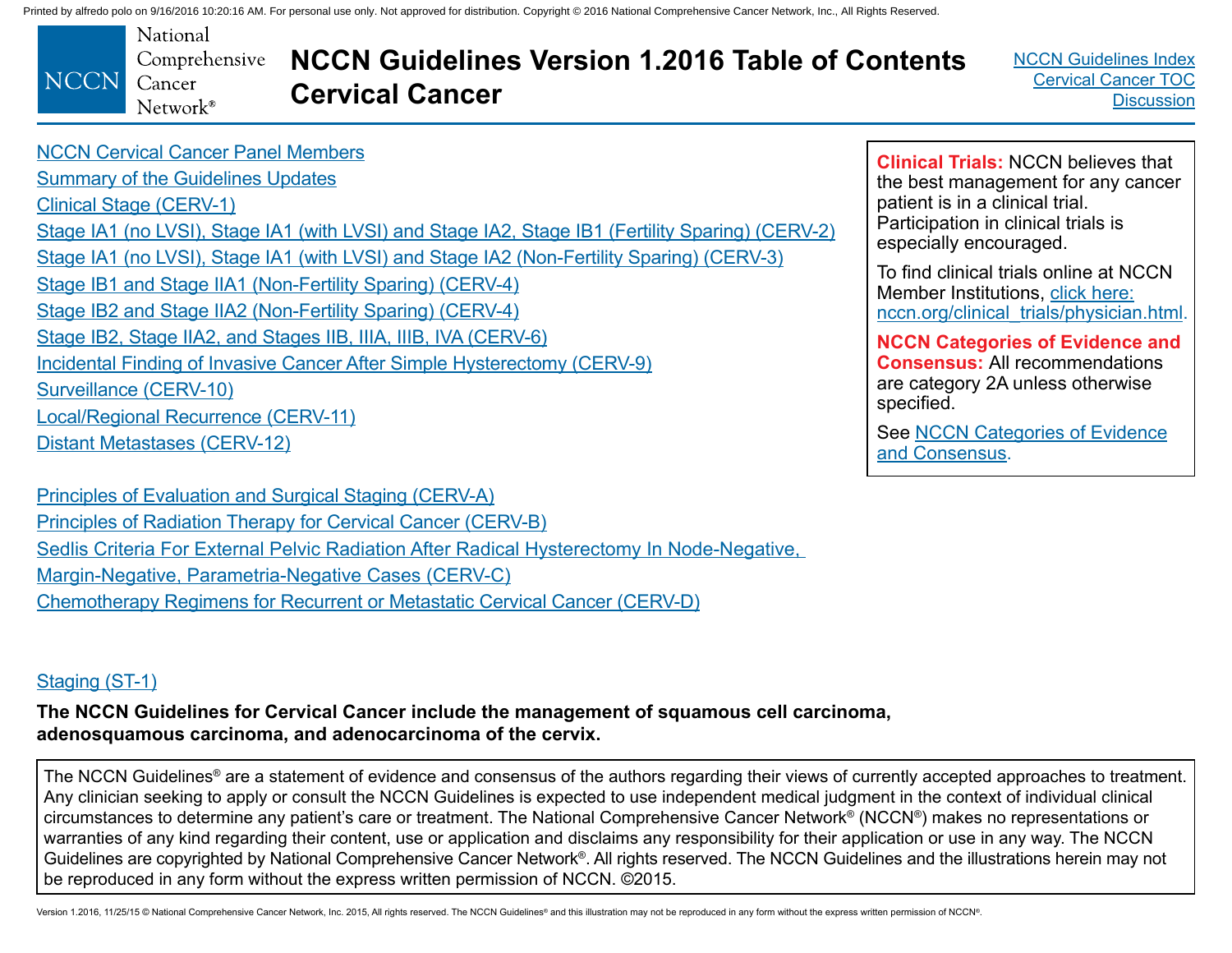<span id="page-3-0"></span>

| NCCN Cancer | National          | Comprehensive <b>NCCN Guidelines Version 1.2016 Updates</b><br><b>Cervical Cancer</b> |
|-------------|-------------------|---------------------------------------------------------------------------------------|
|             | $Network^{\circ}$ |                                                                                       |

**UPDATES 1 OF 2**

**[Continue](#page-4-0)**

**Updates in Version 1.2016 of the NCCN Guidelines for Cervical Cancer from Version 2.2015 include:**

#### **[CERV-1](#page-5-0)**

**• New footnote "b" added: "***CT and MRI performed with contrast throughout the guidelines unless contraindicated. Contrast not required for screening chest CT.***"**

#### **[CERV-2](#page-6-0)**

**• New footnote "g" added:** *"Negative for invasive disease or histologic high-grade squamous intraepithelial lesion (HSIL) at margins."*

#### **[CERV-3](#page-7-0)**

- **Stage IA1 (with LVSI) and Stage IA2; Primary Treatment (Non-fertility Sparing): Recommendation revised, "Pelvic RT + brachytherapy (total point A dose: 70–80 Gy)."**
- **Footnote l revised: "These doses are recommended for most patients based on summation of conventional external-beam fractionation and low-dose rate (40–70 cGy/h) brachytherapy equivalents. Modify treatment based on normal tissue tolerance,** *fractionation, and size of target volume.* **[\(See Discussion\)](#page-34-0)"**
- **New footnote "m" regarding brachytherapy added: "***The traditional dose would be 70–80 Gy to total point A dose.***"**

#### **[CERV-4](#page-8-0)**

- **Stage IB2 and Stage IIA2; Primary Treatment (Non-fertility Sparing): Recommendation revised, "Pelvic RT + concurrent cisplatin-containing chemotherapy + brachytherapy (total point A dose 75–80 Gy) + adjuvant hysterectomy (category 3)."**
- **New footnote "o" regarding bracytherapy added: "***The traditional dose would be 75–80 Gy to total point A dose.***"**
- **New footnote "p" regarding adjuvant hysterectomy added: "***This approach can be considered in patients whose extent of disease or uterine anatomy precludes adequate coverage by brachytherapy.***"**

#### **[CERV-10](#page-14-0)**

**• Surveillance: Fifth bullet regarding patient education revised to include smoking cessation and a link to the [NCCN Guidelines for Smoking](http://www.nccn.org/professionals/physician_gls/pdf/smoking.pdf)  [Cessation](http://www.nccn.org/professionals/physician_gls/pdf/smoking.pdf).**

### **[CERV-11](#page-15-0)**

**• Noncentral disease; Therapy for Relapse: Recommendation revised, "Resection with** *±* **IORT for close or positive margins (category 3 for IORT)."**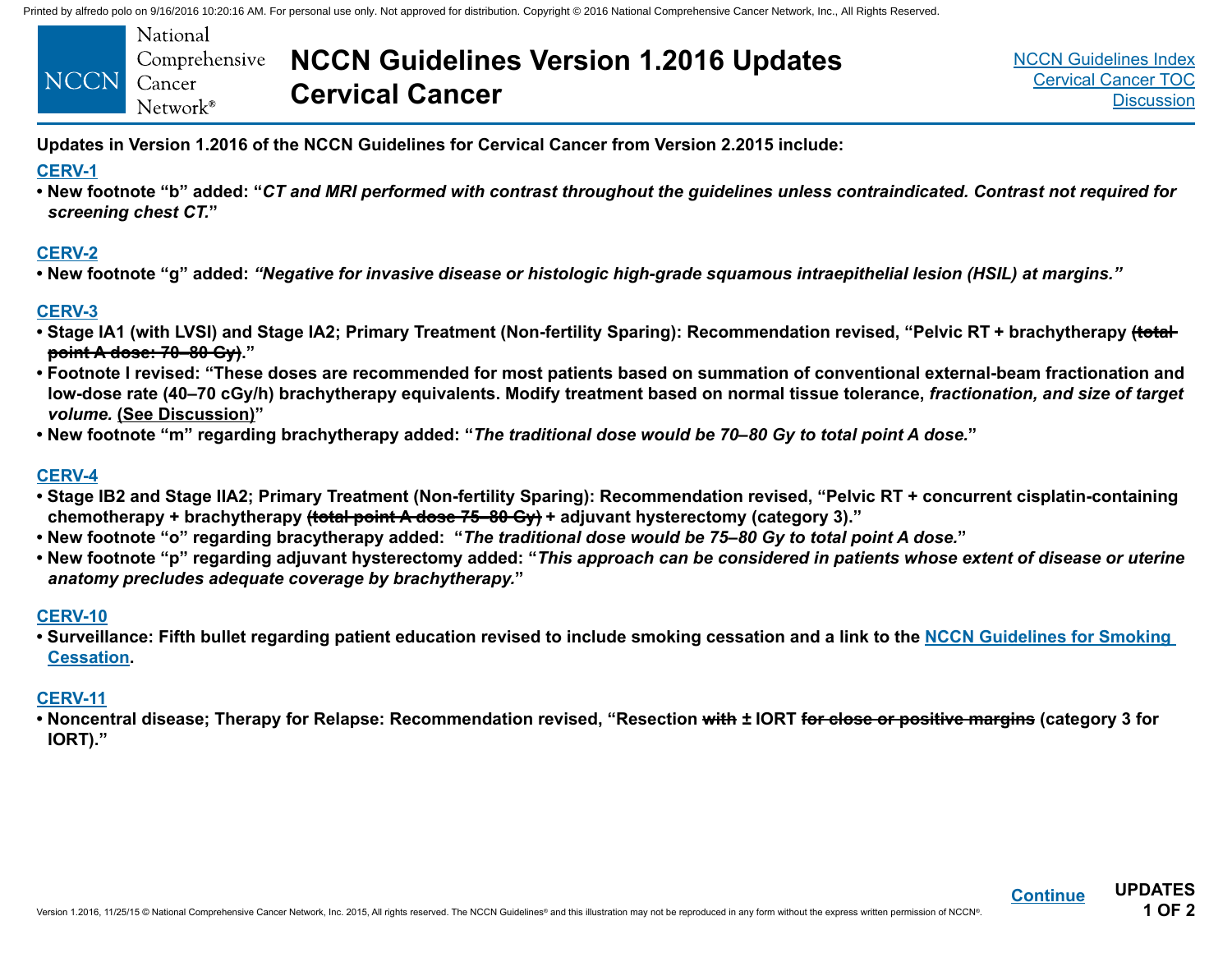<span id="page-4-0"></span>

[NCCN Guidelines Index](http://www.nccn.org/professionals/physician_gls/f_guidelines.asp) [Cervical Cancer TOC](#page-2-0) **[Discussion](#page-34-0)** 

**[CERV-B](#page-24-0) Principles of Radiation Therapy**

**[Page 1 of 5 E](#page-24-0)xternal Beam Radiation Therapy (EBRT)**

- **Fourth bullet revised: "...Very careful attention to detail and reproducibility (including consideration of target and normal tissue definitions, patient and internal organ motion, soft tissue deformation, and rigorous dosimetric and physics quality assurance) is required for proper delivery of IMRT and related highly conformal technologies.** *Routine image guidance, such as cone-beam CT (CBCT), may be helpful in defining daily internal soft tissue positioning.***"**
- **New bullet added: "***Concepts regarding the gross target volume (GTV), clinical target volume (CTV), planning target volume (PTV), organs at risk (OARs), and dose-volume histogram (DVH) have been defined for use in conformal radiotherapy, especially for IMRT.***" [Page 2 of 5](#page-25-0) Brachytherapy**
- **New bullet added: "***Point A, representing a paracervical reference point, has been the most widely used, validated, and reproducible dosing parameter used to date. However, limitations of the Point A dosing system include the fact that it does not take into account the three-dimensional shape of tumors, nor individual tumor to normal tissue structure correlations. There are increasing efforts to use and standardize image-based volumetric brachytherapy approaches using MRI, CT, or ultrasound - international validation efforts are underway.***" [Page 5 of 5](#page-28-0)**
- **New references added.**

#### **[CERV-C](#page-29-0)**

- Page title revised: "Sedlis Criteria <del>Eligibility</del> for <del>Considering</del> External Pelvic Radiation After Radical Hysterectomy in Node-Negative, Margin-**Negative, Parametria-Negative Cases."**
- **New footnote "4" was added: "***Risk factors may not be limited to the Sedlis Criteria.***"**

**[CERV-D](#page-30-0) Chemotherapy Regimens for Recurrent or Metastatic Cervical Cancer**

- **First-line combination therapy:**
- **"Carboplatin/paclitaxel" changed to "Carboplatin/paclitaxel** *(category 1 for patients who have received prior cisplatin therapy***)."**
- **"***Carboplatin/paclitaxel/bevacizumab"* **added as an option.**
- **Second-line therapy: "***Albumin-bound paclitaxel (category 2B)***" added as an option.**

**The Discussion section has been updated to reflect the changes in the algorithm [\(MS-1\).](#page-34-0)**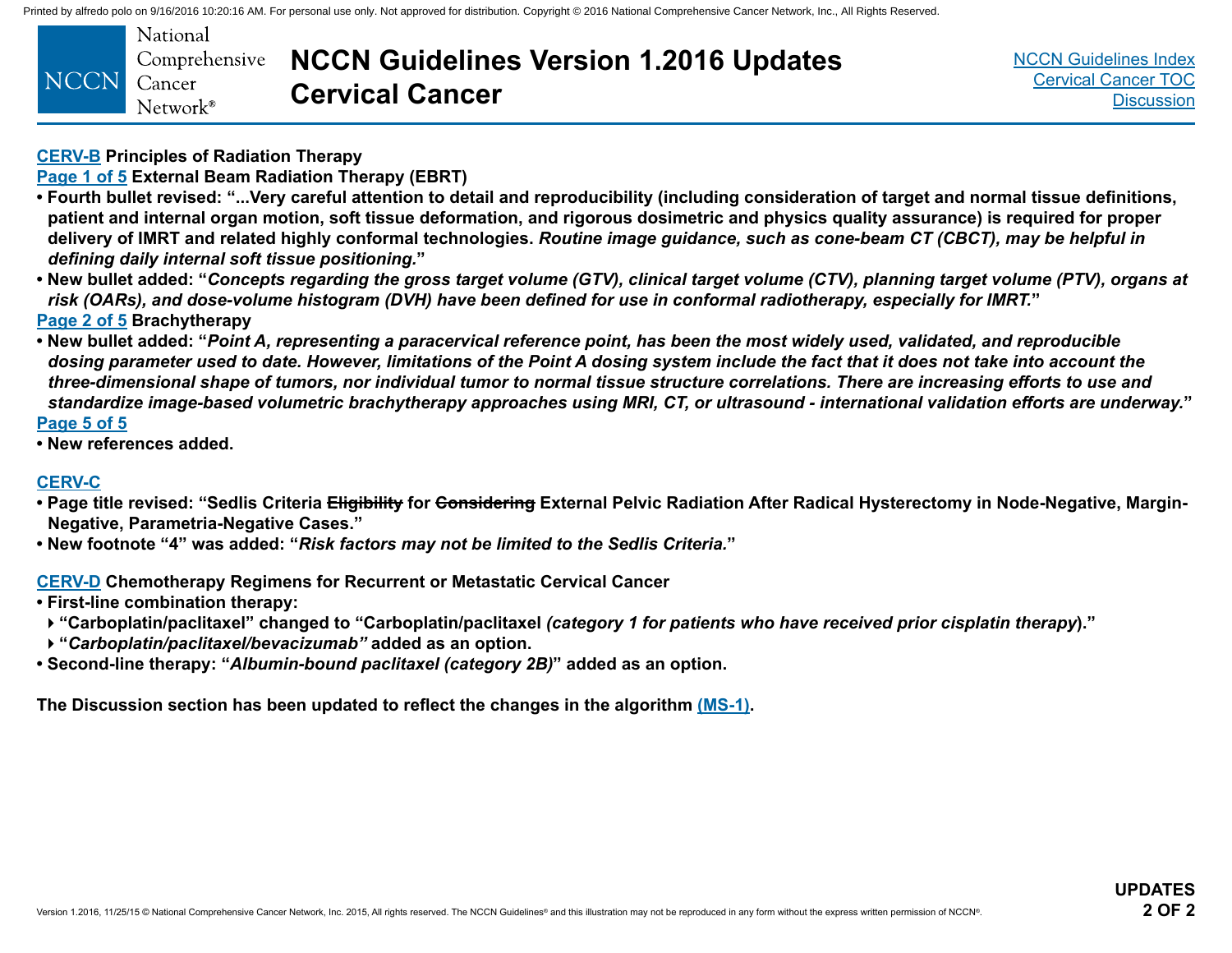<span id="page-5-0"></span>

**All staging in guideline is based on updated 2010 FIGO staging. [\(See ST-1\)](#page-32-0)**

aSee [Discussion](#page-34-0) for indications for cone biopsy.

<sup>b</sup>CT and MRI performed with contrast throughout the guidelines unless contraindicated. Contrast not required for screening chest CT. cFor suspicion of bladder/bowel involvement, cystoscopy/proctoscopy with biopsy is required.

#### **Note: All recommendations are category 2A unless otherwise indicated.**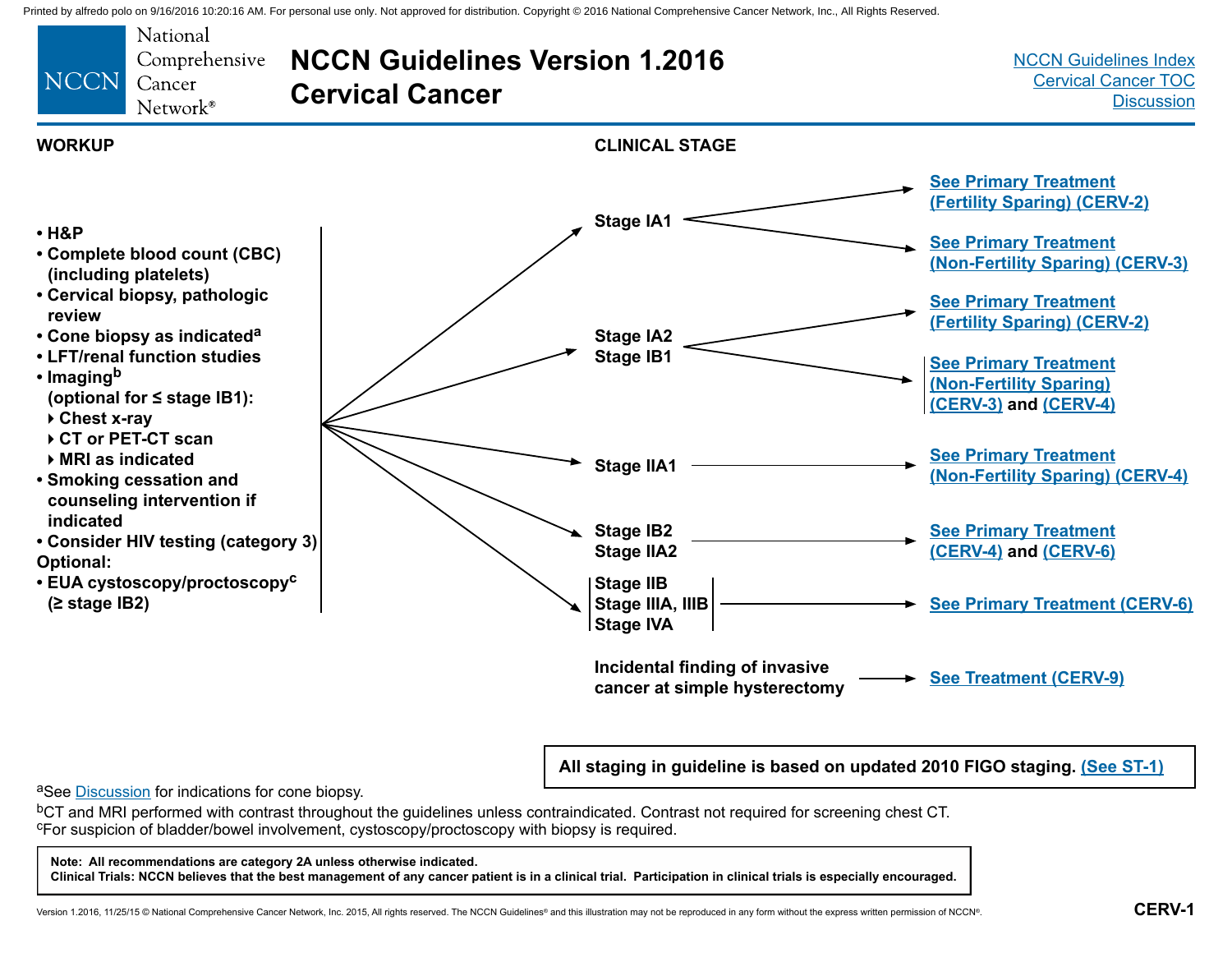<span id="page-6-0"></span>

| National<br>Comprehensive<br><b>NCCN</b><br>Cancer<br>Network <sup>®</sup> | <b>NCCN Guidelines Version 1.2016</b><br><b>Cervical Cancer</b>                                                                                                                                                                                                                                                                                                                                                                                                                                                                                                           | <b>NCCN Guidelines Index</b><br><b>Cervical Cancer TOC</b><br><b>Discussion</b> |
|----------------------------------------------------------------------------|---------------------------------------------------------------------------------------------------------------------------------------------------------------------------------------------------------------------------------------------------------------------------------------------------------------------------------------------------------------------------------------------------------------------------------------------------------------------------------------------------------------------------------------------------------------------------|---------------------------------------------------------------------------------|
| <b>CLINICAL STAGE</b>                                                      | PRIMARY TREATMENT (FERTILITY SPARING) <sup>e</sup>                                                                                                                                                                                                                                                                                                                                                                                                                                                                                                                        |                                                                                 |
| <b>Stage IA1</b><br>(no lymphovascular<br>space invasion<br>[LVSI]         | Cone biopsy <sup>f</sup> with negative margins <sup>9</sup><br>(preferably a non-fragmented specimen with 3-mm negative margins) $9$<br><b>See Surveillance (CERV-10)</b><br>(If positive margins, repeat cone biopsy or perform trachelectomy)                                                                                                                                                                                                                                                                                                                           |                                                                                 |
| <b>Stage IA1</b><br>(with LVSI)<br>and<br><b>Stage IA2</b>                 | Cone biopsy <sup>f</sup> with negative margins <sup>9</sup><br>(preferably a non-fragmented specimen with 3-mm negative margins <sup>9</sup> )<br>(if positive margins, repeat cone biopsy or perform trachelectomy)<br>+ pelvic lymph node dissection<br>± para-aortic lymph node sampling (category 2B)<br>(Consider sentinel lymph node [SLN] mapping [category 2B]) <sup>h</sup><br>or<br>Radical trachelectomy + pelvic lymph node dissection <sup>h</sup><br>(± para-aortic lymph node sampling [category 2B])<br>(Consider SLN mapping [category 2B]) <sup>h</sup> | See Surveillance (CERV-10)                                                      |
| Stage IB1 <sup>d</sup>                                                     | <b>Radical trachelectomy</b><br>+ pelvic lymph node dissectionh<br>± para-aortic lymph node sampling<br>(Consider SLN mapping [category 2B]) <sup>h,i</sup>                                                                                                                                                                                                                                                                                                                                                                                                               | See Surveillance (CERV-10)                                                      |

<sup>d</sup>Fertility-sparing surgery for stage IB1 has been most validated for tumors ≤2 cm. Small cell neuroendocrine histology and adenoma malignum are not considered suitable tumors for this procedure.

eNo data support a fertility-sparing approach in small cell neuroendocrine tumors or minimal deviation adenocarcinoma (also known as adenoma malignum). Total hysterectomy after completion of childbearing is at the patient's and surgeon's discretion, but is strongly advised in women with continued abnormal pap smears or chronic persistent HPV infection.

<sup>f</sup>Cold knife conization (CKC) is the preferred method of diagnostic excision, but loop electrosurgical excision procedure (LEEP) is acceptable, provided adequate margins and proper orientation are obtained.

gNegative for invasive disease or histologic high-grade squamous intraepithelial lesion (HSIL) at margins.

h[See Principles of Evaluation and Surgical Staging \(CERV-A\)](#page-17-0).

For SLN mapping (category 2B), the best detection rates and mapping results are in tumors <2 cm.

**Note: All recommendations are category 2A unless otherwise indicated.**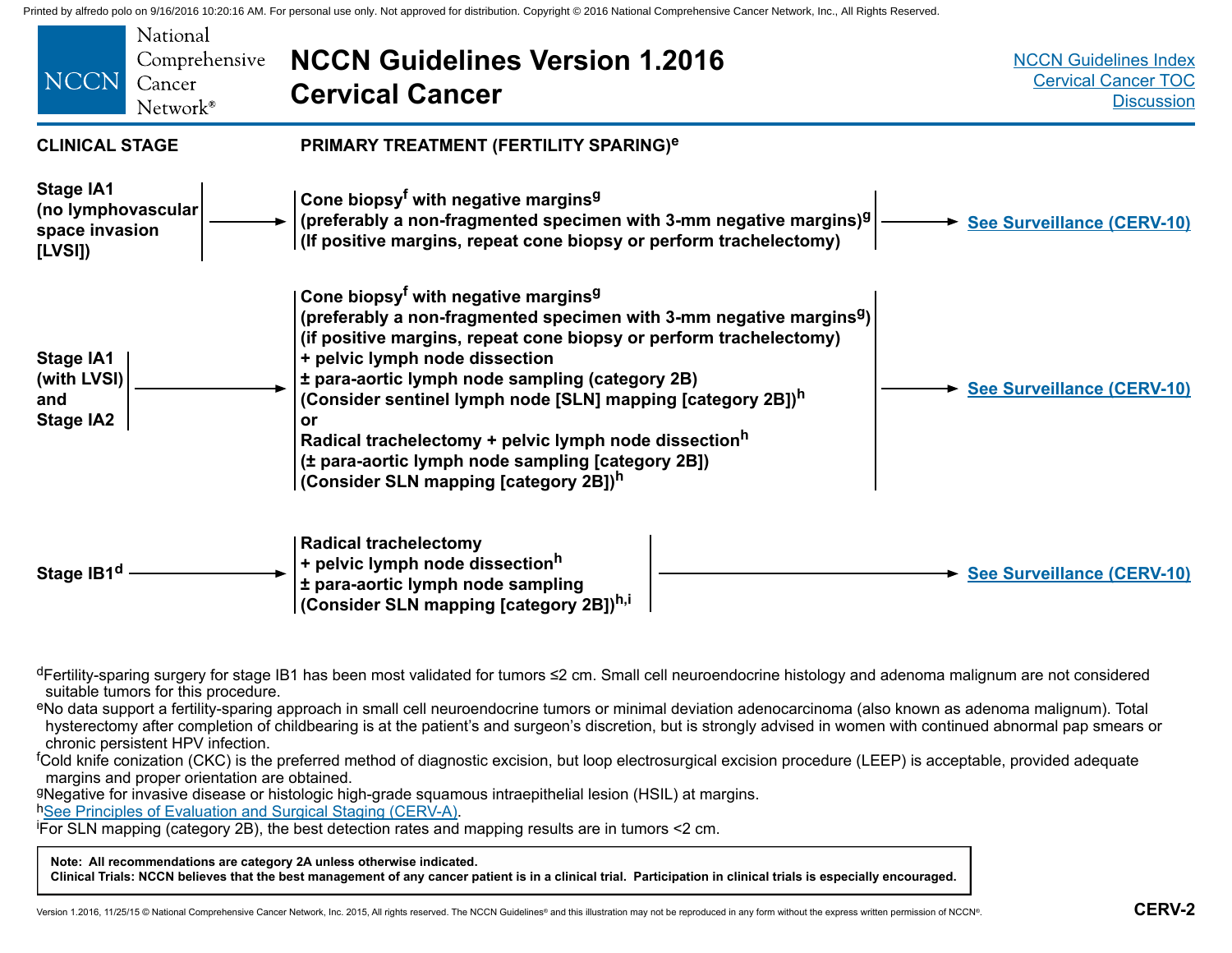<span id="page-7-0"></span>

<sup>f</sup>Cold knife conization (CKC) is the preferred method of diagnostic excision, but loop electrosurgical excision procedure (LEEP) is acceptable, provided adequate margins and proper orientation are obtained.

h[See Principles of Evaluation and Surgical Staging \(CERV-A\)](#page-17-0).

Radiation can be an option for medically inoperable patients or those who refuse surgery.

**K[See Principles of Radiation Therapy for Cervical Cancer \(CERV-B\)](#page-24-0).** 

These doses are recommended for most patients based on summation of conventional external-beam fractionation and low-dose rate (40–70 cGy/h) brachytherapy equivalents. Modify treatment based on normal tissue tolerance, fractionation, and size of target volume[. \(See Discussion\)](#page-34-0) mThe traditional dose would be 70–80 Gy to total point A dose.

**Note: All recommendations are category 2A unless otherwise indicated.**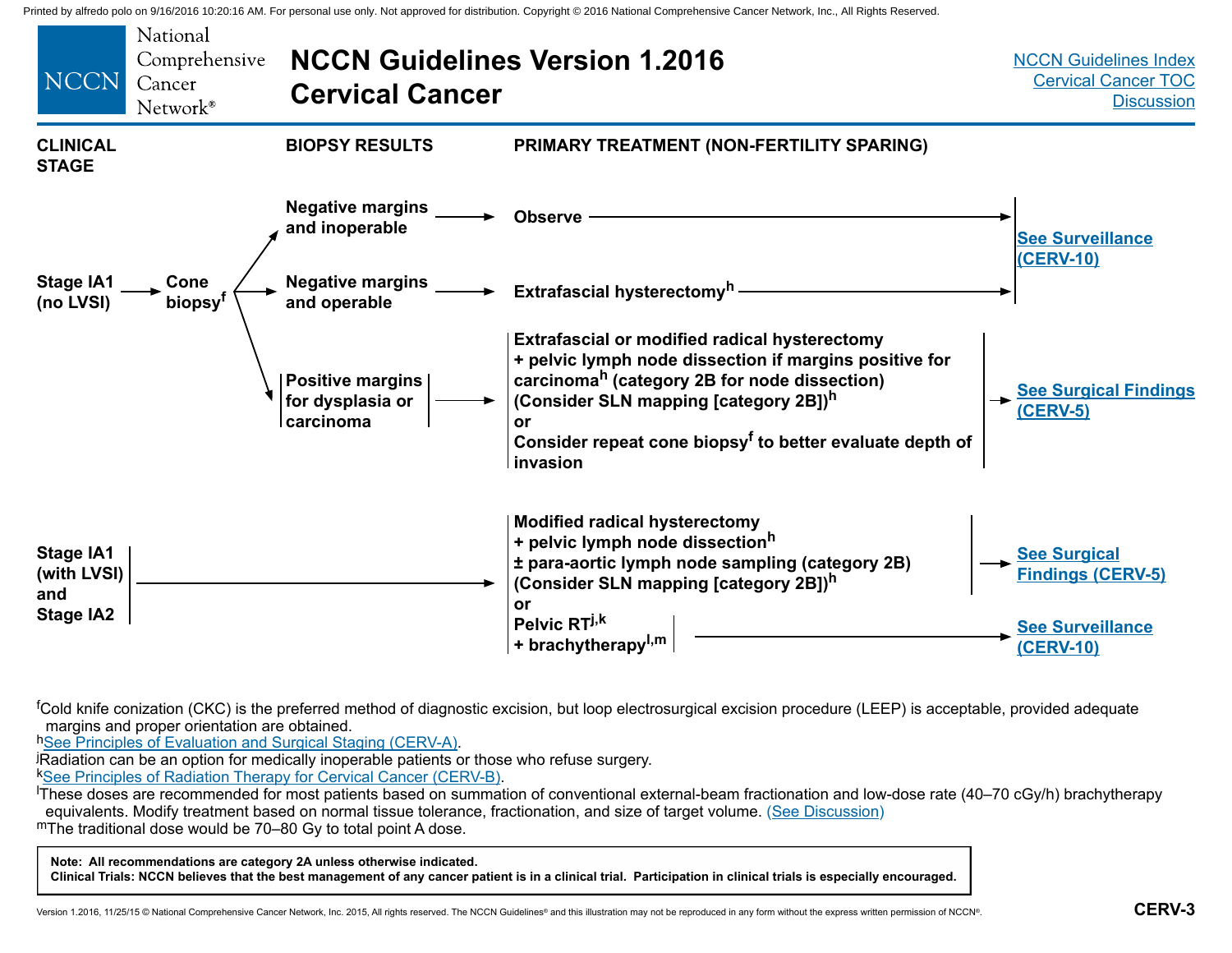<span id="page-8-0"></span>

| <b>NCCN</b>                                                                                                        | National<br>Comprehensive<br>Cancer<br>Network <sup>®</sup> | <b>NCCN Guidelines Version 1.2016</b><br><b>Cervical Cancer</b>                                                                                                                                               | <b>NCCN Guidelines Index</b><br><b>Cervical Cancer TOC</b><br><b>Discussion</b> |
|--------------------------------------------------------------------------------------------------------------------|-------------------------------------------------------------|---------------------------------------------------------------------------------------------------------------------------------------------------------------------------------------------------------------|---------------------------------------------------------------------------------|
| <b>CLINICAL STAGE</b>                                                                                              |                                                             | PRIMARY TREATMENT (NON-FERTILITY SPARING)                                                                                                                                                                     |                                                                                 |
| <b>Stage IB1</b><br>and Stage IIA1                                                                                 |                                                             | Radical hysterectomy + pelvic lymph node dissection <sup>h</sup><br>(category 1)<br>± para-aortic lymph node sampling (category 2B)<br>(Consider SLN mapping [category 2B]) <sup>h,i</sup><br>or              | <b>See Surgical Findings (CERV-5)</b>                                           |
|                                                                                                                    |                                                             | Pelvic RT <sup>j,k</sup><br>+ brachytherapy (total point A dose: 80–85 Gy)<br>± concurrent cisplatin-containing chemotherapy <sup>n</sup>                                                                     | <b>See Surveillance (CERV-10)</b>                                               |
|                                                                                                                    |                                                             | Definitive pelvic RT <sup>k</sup><br>+ concurrent cisplatin-containing chemotherapy <sup>n</sup><br>+ brachytherapy (total point A dose $\geq 85$ Gy) <sup>1</sup><br>(category 1 for primary chemoradiation) | See Surveillance (CERV-10)                                                      |
| <b>Stage IB2</b><br>and Stage IIA2<br>also see CERV-6<br>for alternative<br>recommendations<br>for these patients) |                                                             | or<br><b>Radical hysterectomy</b><br>+ pelvic lymph node dissection <sup>h</sup><br>± para-aortic lymph node sampling<br>(category 2B)<br>or                                                                  | <b>See Surgical Findings (CERV-5)</b>                                           |
|                                                                                                                    |                                                             | Pelvic RT <sup>k</sup><br>+ concurrent cisplatin-containing chemotherapy <sup>n</sup><br>+ brachytherapy <sup>1,0</sup><br>+ adjuvant hysterectomy <sup>p</sup><br>(category 3)                               | <b>See Surveillance (CERV-10)</b>                                               |

h[See Principles of Evaluation and Surgical Staging \(CERV-A\)](#page-17-0).

For SLN mapping (category 2B), the best detection rates and mapping results are in tumors <2 cm. j Radiation can be an option for medically inoperable patients or those who refuse surgery.

k<u>[See Principles of Radiation Therapy for Cervical Cancer \(CERV-B\)](#page-24-0)</u>.<br><sup>I</sup>These doses are recommended for most patients based on summation of conventional external-beam fractionation and low-dose rate (40–70 cGy/h) brachythe

equivalents. Modify treatment based on normal tissue tolerance, fractionation, and size of target volume[. \(See Discussion\)](#page-34-0)<br>"Concurrent cisplatin-based chemotherapy with RT utilizes cisplatin as a single agent or cisplatin

oThe traditional dose would be 75–80 Gy to total point A dose.

pThis approach can be considered in patients whose extent of disease or uterine anatomy precludes adequate coverage by brachytherapy.

#### **Note: All recommendations are category 2A unless otherwise indicated.**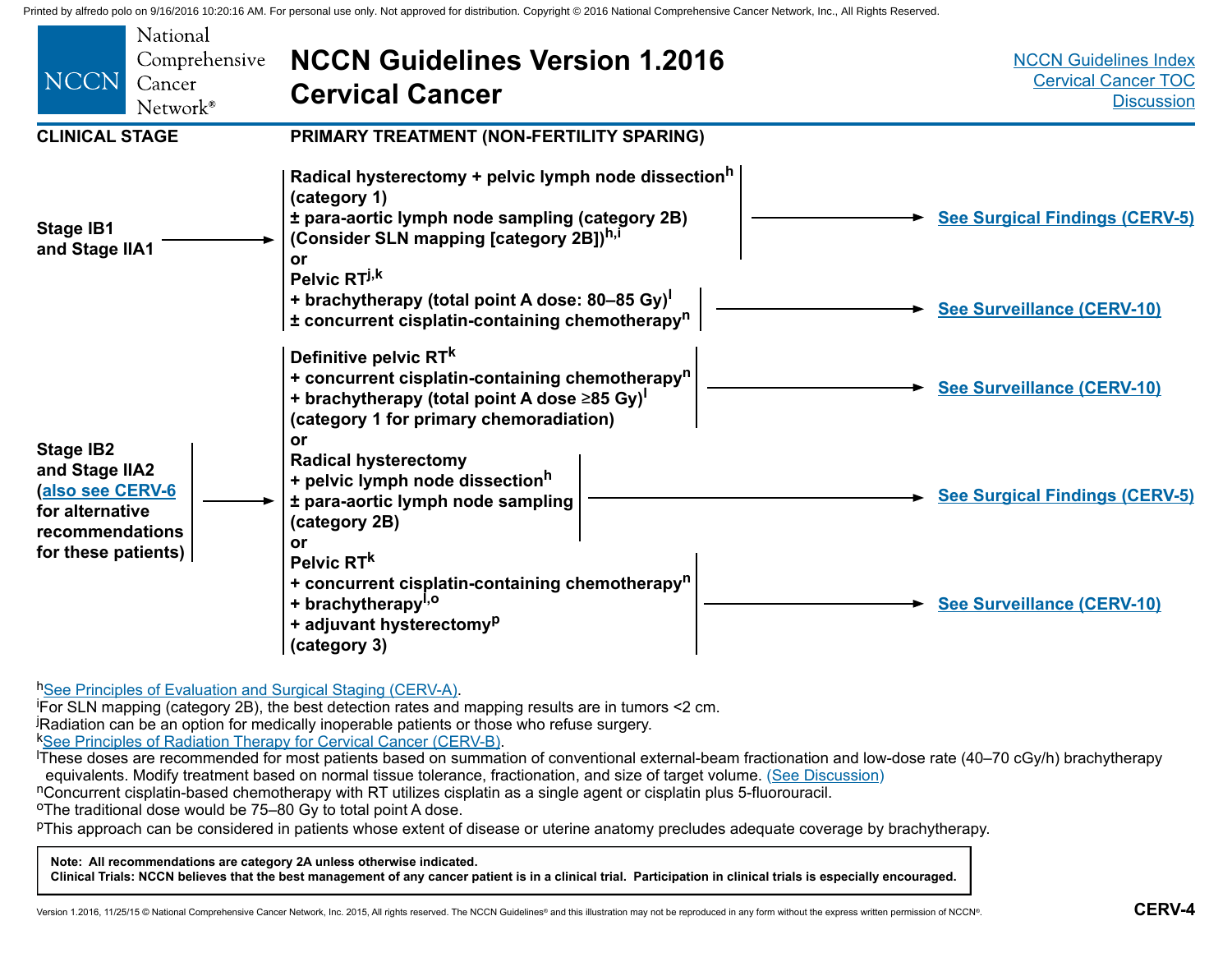<span id="page-9-0"></span>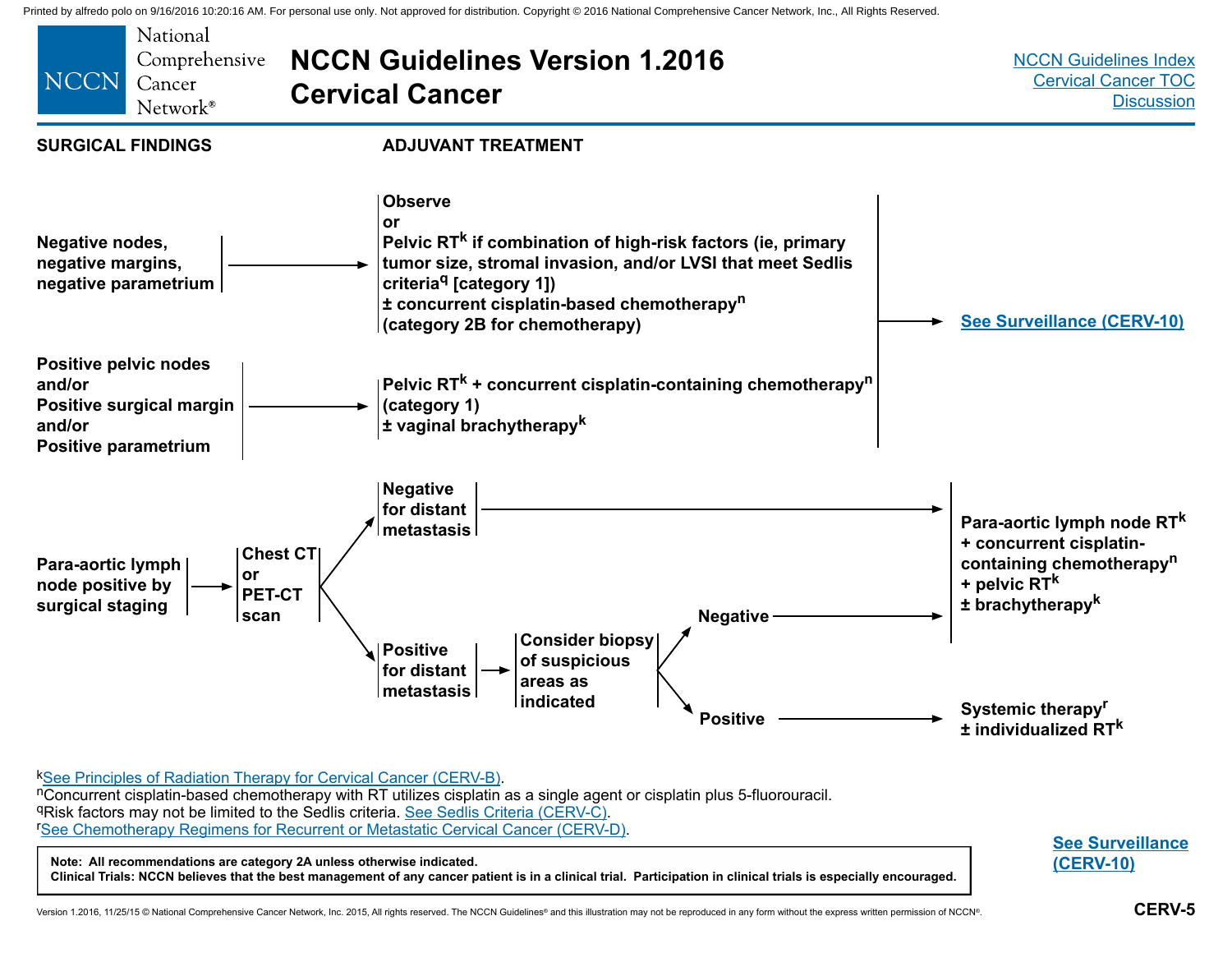<span id="page-10-0"></span>

kSee Principles of Radiation Therapy for Cervical Cancer (CERV-B)[.](#page-24-0)<br>"Concurrent cisplatin-based chemotherapy with RT utilizes cisplatin as a single agent or cisplatin plus 5-fluorouracil.

**Note: All recommendations are category 2A unless otherwise indicated.**

**Clinical Trials: NCCN believes that the best management of any cancer patient is in a clinical trial. Participation in clinical trials is especially encouraged.**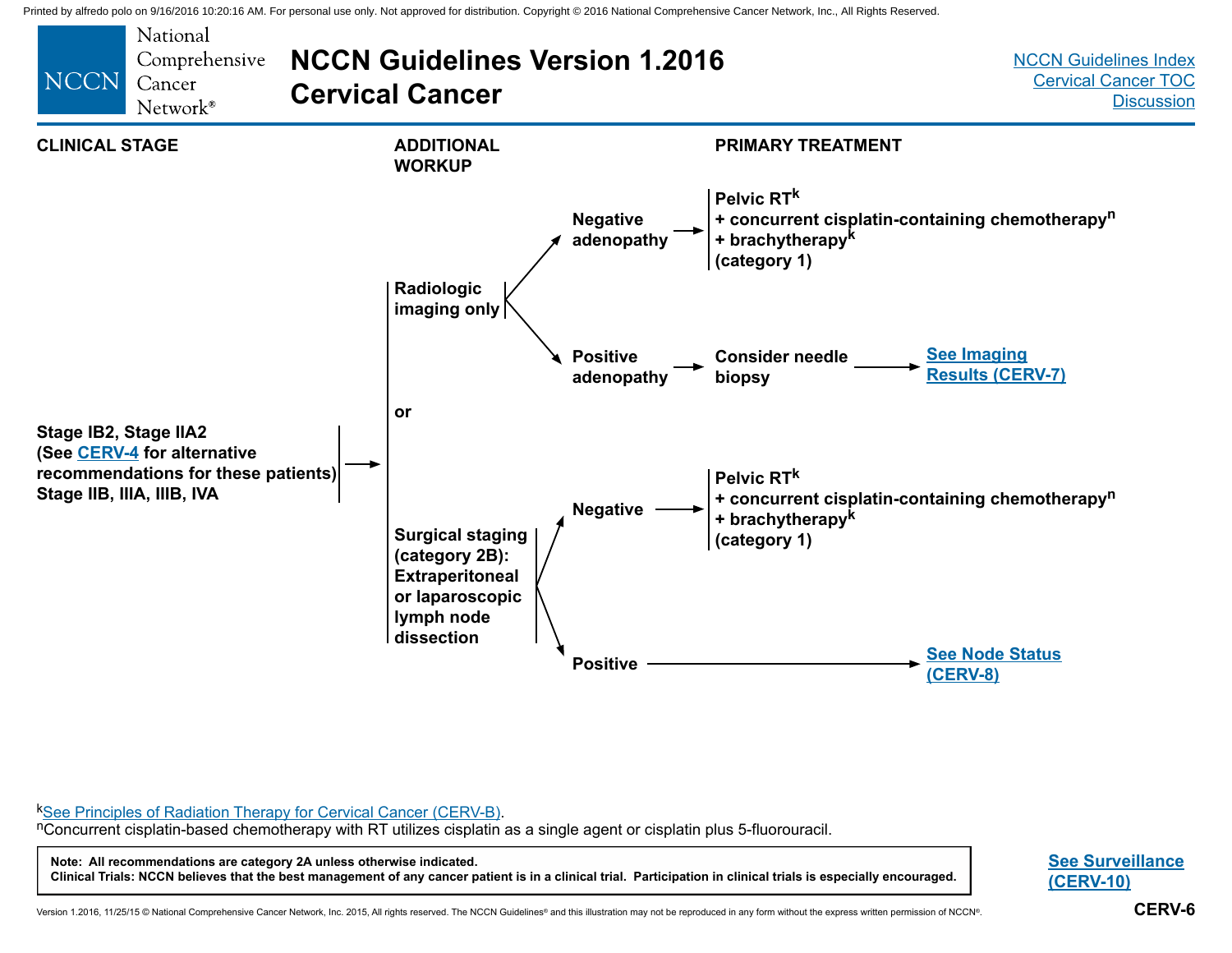<span id="page-11-0"></span>

kSee Principles of Radiation Therapy for Cervical Cancer (CERV-B)[.](#page-24-0)<br><sup>n</sup>Concurrent cisplatin-based chemotherapy with RT utilizes cisplatin as a single agent or cisplatin plus 5-fluorouracil. **'See Chemotherapy Regimens for Recurrent or Metastatic Cervical Cancer (CERV-D).** <sup>s</sup>Consider postoperative imaging to confirm the adequacy of node removal.

**Note: All recommendations are category 2A unless otherwise indicated.**

**Clinical Trials: NCCN believes that the best management of any cancer patient is in a clinical trial. Participation in clinical trials is especially encouraged.**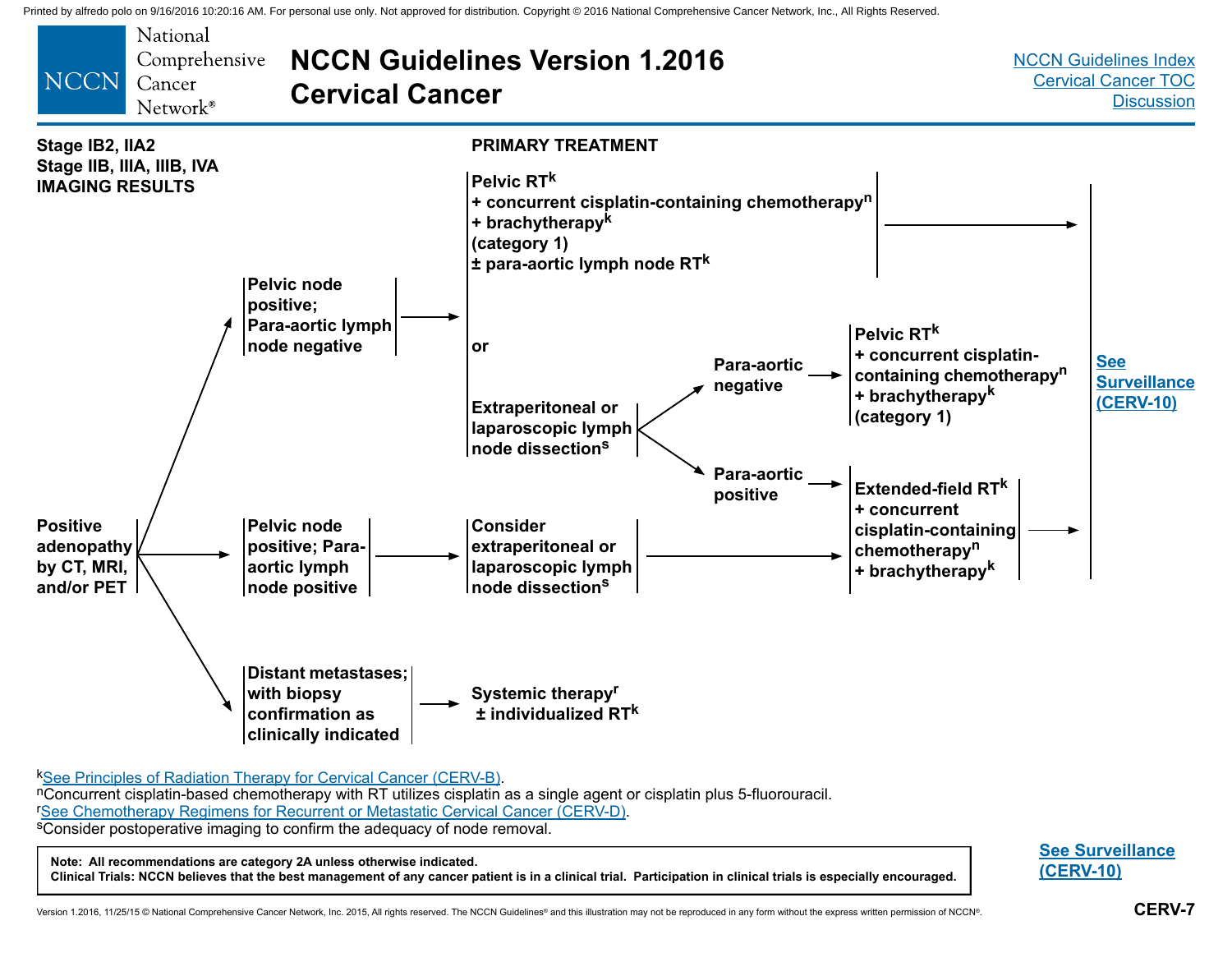<span id="page-12-0"></span>

k[See Principles of Radiation Therapy for Cervical Cancer \(CERV-B\)](#page-24-0).<br>"Concurrent cisplatin-based chemotherapy with RT utilizes cisplatin as a single agent or cisplatin plus 5-fluorouracil. r [See Chemotherapy Regimens for Recurrent or Metastatic Cervical Cancer \(CERV-D\)](#page-30-0).

**Note: All recommendations are category 2A unless otherwise indicated. Clinical Trials: NCCN believes that the best management of any cancer patient is in a clinical trial. Participation in clinical trials is especially encouraged.**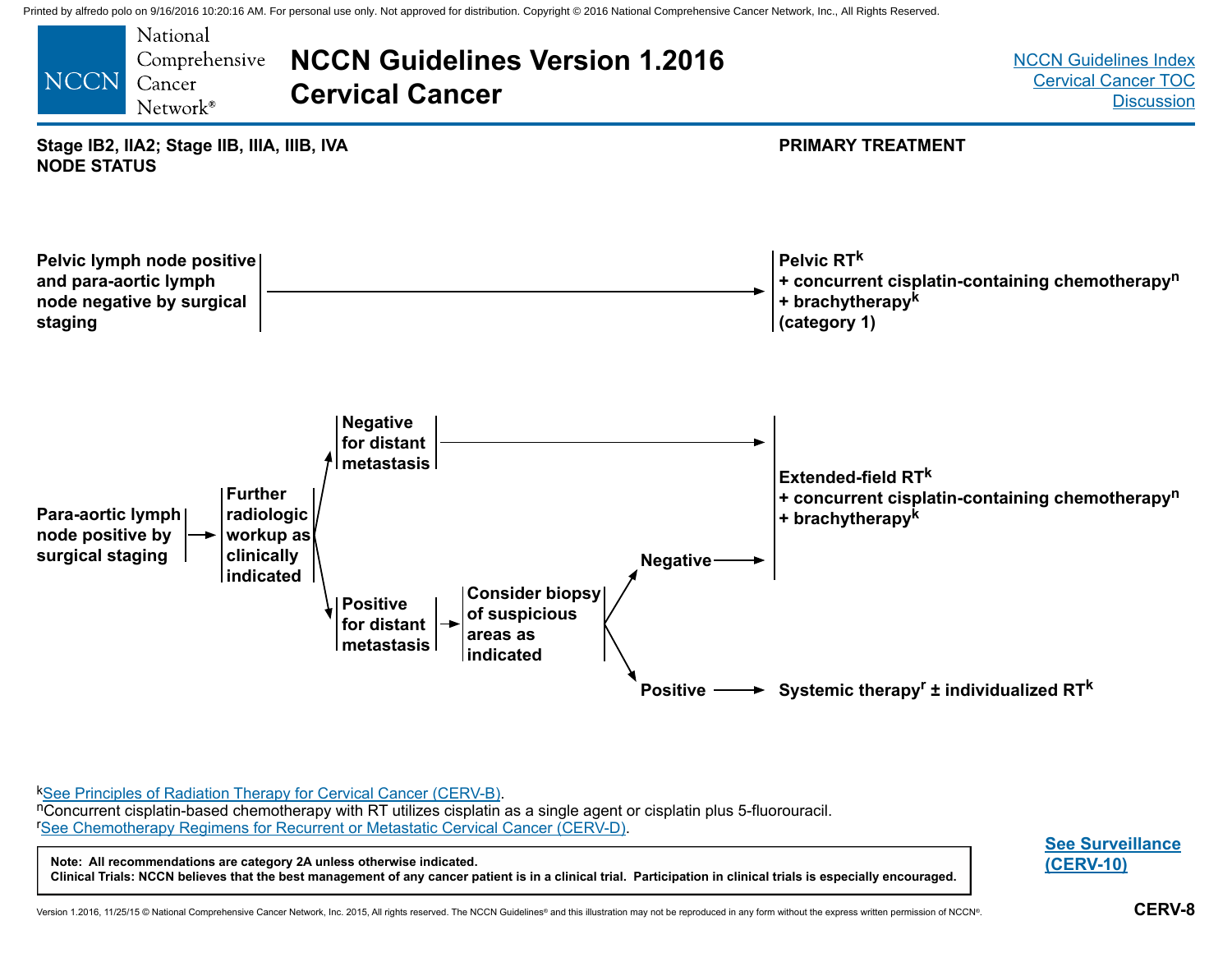<span id="page-13-0"></span>

kSee Principles of Radiation Therapy for Cervical Cancer (CERV-B)[.](#page-24-0)<br>nConcurrent cisplatin-based chemotherapy with RT utilizes cisplatin as a single agent or cisplatin plus 5-fluorouracil. t Invasive cancer at surgical margin.

**Note: All recommendations are category 2A unless otherwise indicated. Clinical Trials: NCCN believes that the best management of any cancer patient is in a clinical trial. Participation in clinical trials is especially encouraged.**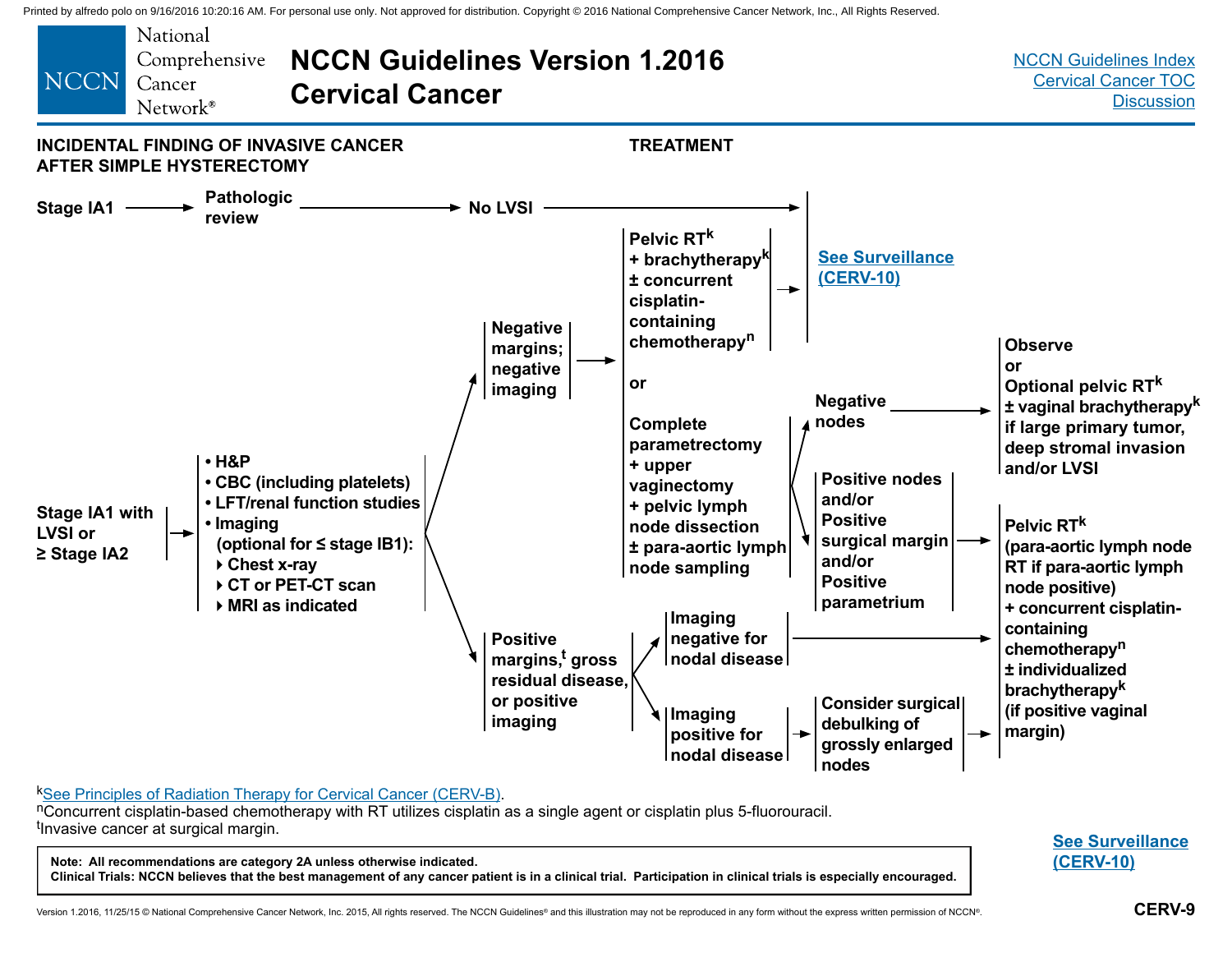<span id="page-14-0"></span>

uSalani R, Backes FJ, Fung MF, et al. Posttreatment surveillance and diagnosis of recurrence in women with gynecologic malignancies: Society of Gynecologic Oncologists recommendations. Am J Obstet Gynecol 2011;204:466-478.

YRegular cytology can be considered for detection of lower genital tract dysplasia, although its value in detection of recurrent cervical cancer is limited. The likelihood of picking up asymptomatic recurrences by cytology alone is low.

<sup>w</sup>A single PET-CT scan performed at 3–6 months after chemoradiation for locally advanced cervical cancer can be used to suggest early or asymptomatic persistence/ recurrence. Other imaging studies (such as chest x-ray, CT scan, MRI, and subsequent PET-CT) may also be used to assess or follow recurrence when clinically indicated but are not recommended for routine surveillance. [\(See Discussion\)](#page-34-0). Recurrences should be proven by biopsy before proceeding to treatment planning.

**Note: All recommendations are category 2A unless otherwise indicated.**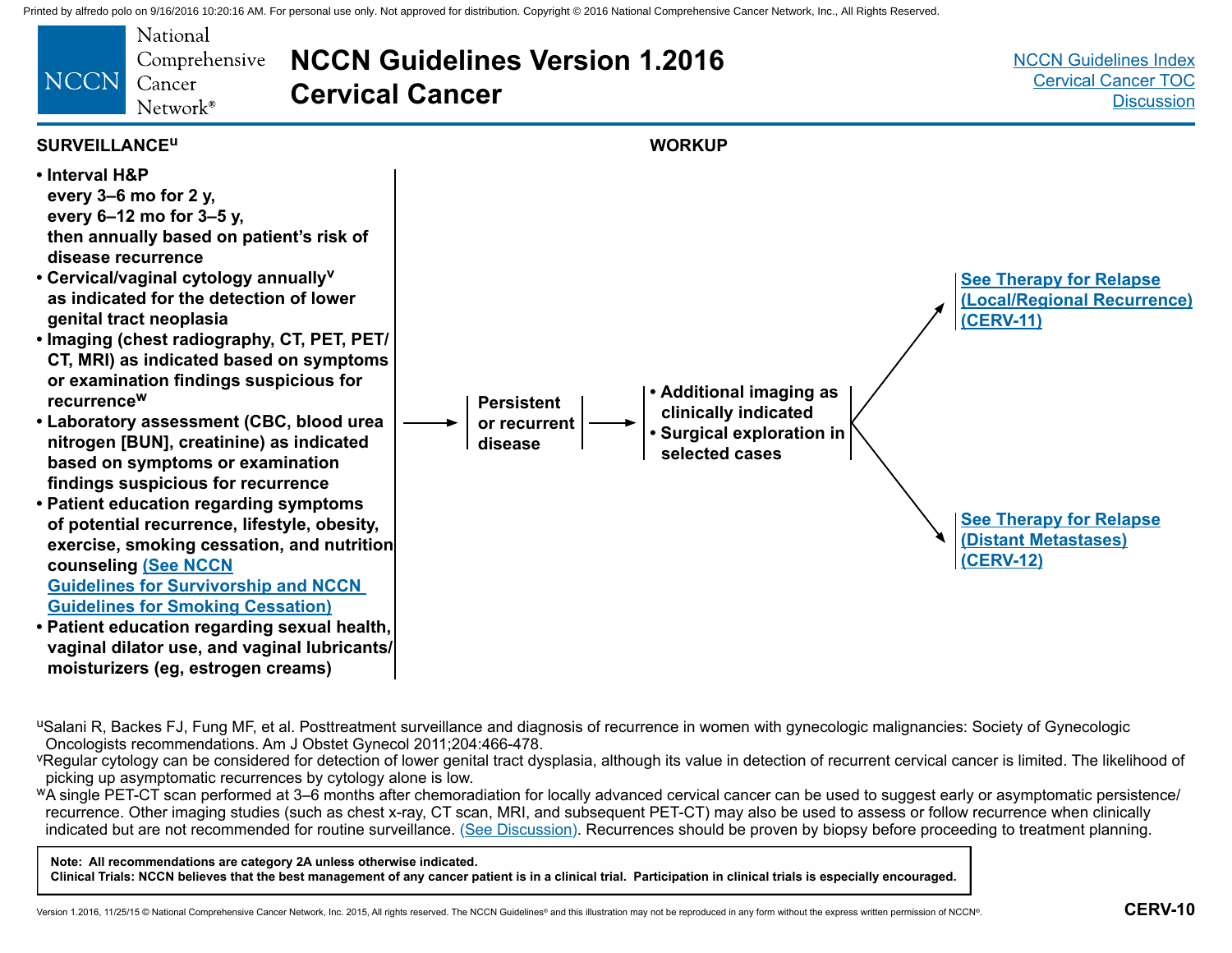<span id="page-15-0"></span>

 $k$ [See Principles of Radiation Therapy for Cervical Cancer \(CERV-B\)](#page-24-0).<br>"Concurrent cisplatin-based chemotherapy with RT utilizes cisplatin as a single agent or cisplatin plus 5-fluorouracil. r [See Chemotherapy Regimens for Recurrent or Metastatic Cervical Cancer \(CERV-D\)](#page-30-0).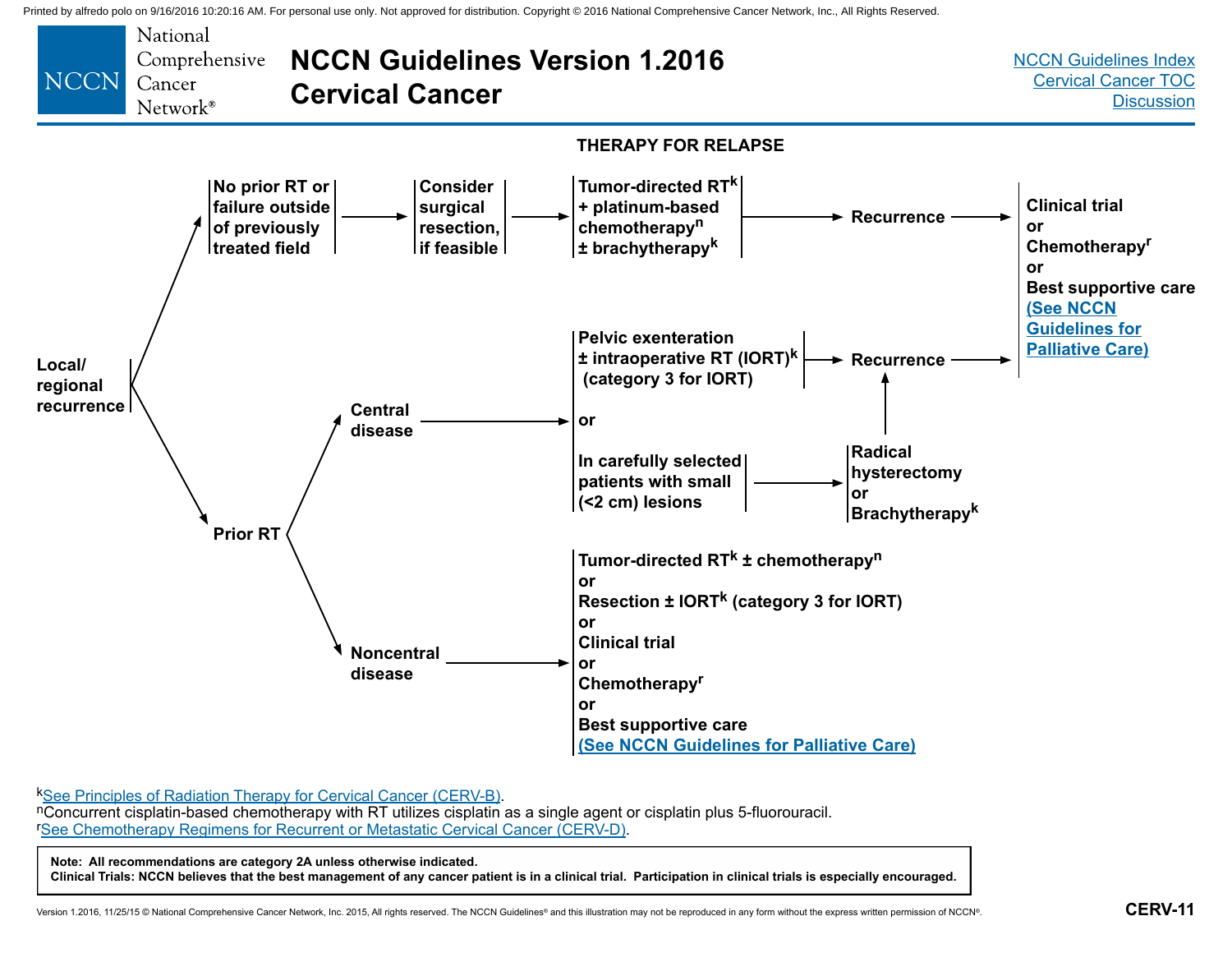<span id="page-16-0"></span>

k[See Principles of Radiation Therapy for Cervical Cancer \(CERV-B\)](#page-24-0).<br>nConcurrent cisplatin-based chemotherapy with RT utilizes cisplatin as a single agent or cisplatin plus 5-fluorouracil. r [See Chemotherapy Regimens for Recurrent or Metastatic Cervical Cancer \(CERV-D\)](#page-30-0).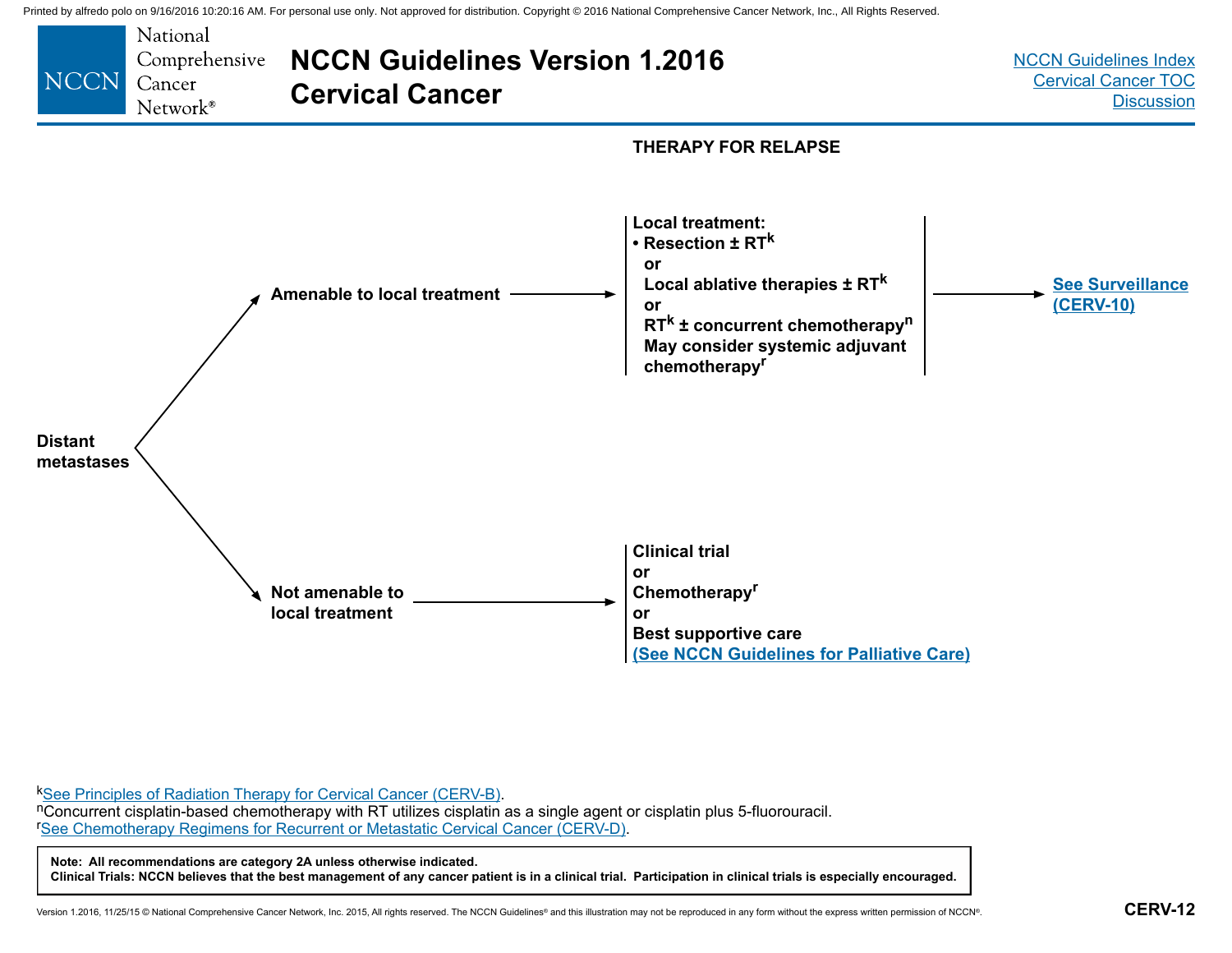<span id="page-17-0"></span>

| NCCN Cancer | National<br>Comprehensive NCCN Gui |                   |
|-------------|------------------------------------|-------------------|
|             | Network <sup>®</sup>               | <b>Cervical C</b> |

**NCCN Guidelines Version 1.2016 Cancer** 

[NCCN Guidelines Index](http://www.nccn.org/professionals/physician_gls/f_guidelines.asp) [Cervical Cancer TOC](#page-2-0) **[Discussion](#page-34-0)** 

#### **PRINCIPLES OF EVALUATION AND SURGICAL STAGING**

**Types of Resection and Appropriateness for Treatment of Cervical Cancer**

- **Treatment of cervical cancer is stratified by stage as delineated in the Guideline.**
- **Microinvasive disease, defined as FIGO stage IA-1 with no lymphovascular invasion (LVSI), has less than a 1% chance of lymphatic metastasis and may be managed conservatively with cone biopsy for preservation of fertility (with negative margins) or with simple hysterectomy when preservation of fertility is not desired or relevant. The intent of a cone biopsy is to remove the ectocervix and endocervical canal** *en bloc* **using a scalpel. This provides the pathologist with an intact, non-fragmented specimen without electrosurgical artifact, which facilitates margin status evaluation. If a loop electrosurgical excision procedure (LEEP) is chosen for treatment, the specimen should not be fragmented, and care must be undertaken to minimize electrosurgical artifact at the margins. The shape and depth of the cone biopsy may be tailored to the size, type, and location of the neoplastic lesion. For example, if there is concern for invasive adenocarcinoma versus adenocarcinoma** *in situ* **in the cervical canal, the cone biopsy would be designed as a narrow, long cone extending to the internal os in order not to miss possible invasion in the endocervical canal. Cone biopsy is indicated for triage and treatment of small cancers where there is no likelihood of cutting across gross neoplasm. In cases of stage IA1 with LVSI, a conization (with negative margins) with laparoscopic pelvic SLN mapping (category 2B for SLN)/lymphadenectomy is a reasonable strategy.**
- **Radical hysterectomy with bilateral pelvic lymph node dissection (with or without SLN mapping [category 2B for SLN]) is the preferred treatment for FIGO stage IA-2, IB, and IIA lesions when fertility preservation is not desired. Radical hysterectomy results in resection of much wider margins compared with a simple hysterectomy, including removal of parts of the cardinal and uterosacral ligaments and the upper 1–2 cm of the vagina; in addition, pelvic and sometimes para-aortic nodes are removed. Radical hysterectomy procedures may be performed either via laparotomy or laparoscopy, and the laparoscopy approach may be either with conventional or robotic techniques. The Querleu & Morrow classification system1 is a modern surgical classification that describes degree of resection and nerve preservation in 3-dimensional planes of resection.2 Procedural details for the most commonly used types of hysterectomy are described in Table 1 [\(see CERV-A 5 of 7\).](#page-21-0)**
- **The radical vaginal trachelectomy with laparoscopic lymphadenectomy procedure (with or without SLN mapping [category 2B for SLN]) offers a fertility-sparing option for carefully selected individuals with stage IA-2 or stage IB-1 lesions of 2 cm diameter or less. The cervix, upper vagina, and supporting ligaments are removed as with a type B radical hysterectomy, but the uterine corpus is preserved. In the more than 300 subsequent pregnancies currently reported, there is a 10% likelihood of second trimester loss, but 72% of patients carry their gestation to 37 weeks or more.3 The abdominal radical trachelectomy has emerged as a reasonable fertility-sparing strategy. It provides**  larger resection of parametria than the vaginal approach,<sup>4</sup> is suitable for select stage IB1 cases, and has been utilized in lesions up to 4 cm **in diameter. The operation mimics a type C radical hysterectomy.\*,1,2,5-8**

\*For a description of a type C radical hysterectomy [See Table 1 \(CERV-A 5 of 7\).](#page-21-0)

**Note: All recommendations are category 2A unless otherwise indicated. Clinical Trials: NCCN believes that the best management of any cancer patient is in a clinical trial. Participation in clinical trials is especially encouraged.**

**CERV-A 1 OF 7**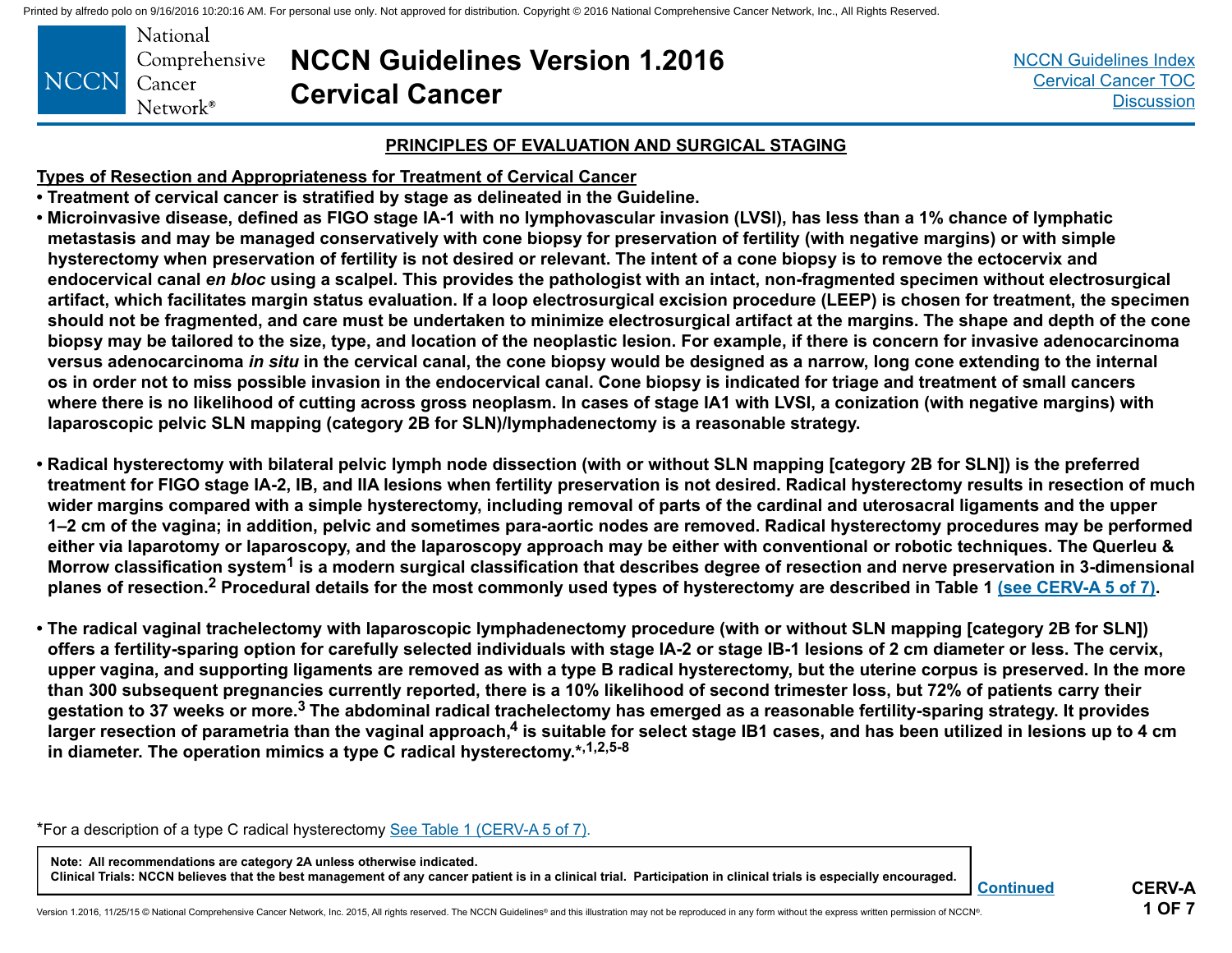<span id="page-18-0"></span>

|             | National                  |       |
|-------------|---------------------------|-------|
|             | Comprehensive <b>NCCI</b> |       |
| NCCN Cancer |                           | Cervi |
|             | Network <sup>®</sup>      |       |

## **NCCN Guidelines Version 1.2016 Cancer**

#### **PRINCIPLES OF EVALUATION AND SURGICAL STAGING**

**Types of Resection and Appropriateness for Treatment of Cervical Cancer--continued**

- **Advanced-stage disease, including FIGO stage IIB and above, is not usually treated with hysterectomy, as delineated in the Guidelines. The majority of advanced-stage disease in the United States is treated with definitive chemoradiation. In some countries, select cases of stage IIB may be treated with upfront radical hysterectomy or neoadjuvant chemotherapy followed by radical hysterectomy.**
- **Recurrent or persistent disease in the central pelvis following radiation therapy may potentially be cured with the pelvic exenteration procedure. Preoperative assessment for exenteration is designed to identify or rule out distant metastasis. If the recurrence is confined to the pelvis, then surgical exploration is carried out. If intraoperative margin and node assessment are negative, then resection of pelvic viscera is completed. Depending on the location of the tumor, resection may include anterior exenteration, posterior exenteration, or total pelvic exenteration. In cases where the location of tumor allows adequate margins, the pelvic floor and anal sphincter may be preserved as a supra-levator exenteration. Table 2 summarizes the tissues typically removed with differing types of pelvic exenteration [\(See CERV-A 6 of 7\)](#page-22-0). These are highly complex procedures and should be performed in centers with a high level of expertise for exenteration procedures. Primary pelvic exenteration (without prior pelvic radiation) is restricted to the rare case where pelvic radiation is contraindicated or to women who received prior pelvic radiation for another indication and then developed a metachronous, locally advanced cervical carcinoma and further radiation therapy is not feasible.**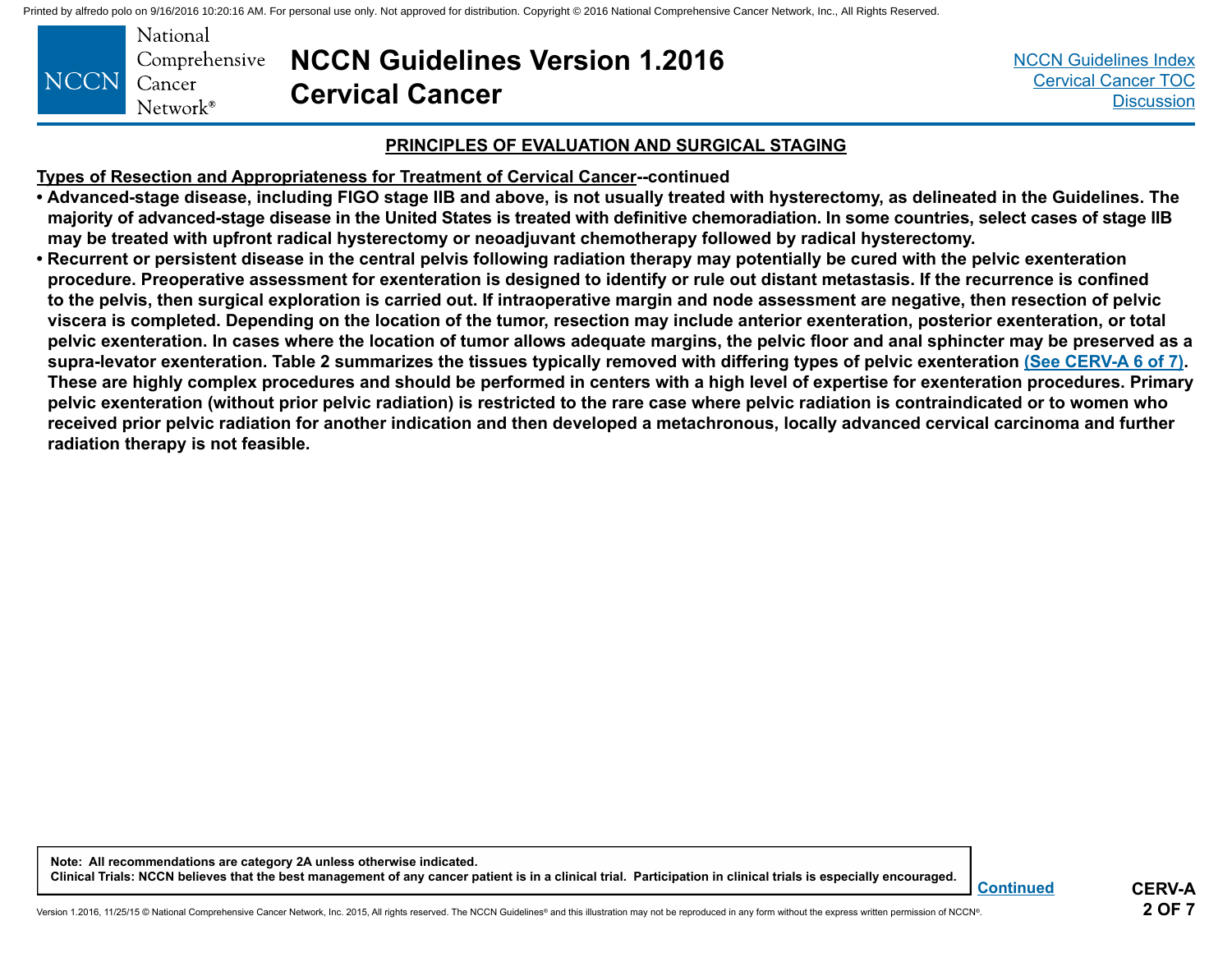<span id="page-19-0"></span>

| NCCN Cancer | National<br>Network <sup>®</sup> | <b>Comprehensive NCCN Guidelines Version 1.2016</b><br><b>Cervical Cancer</b> |
|-------------|----------------------------------|-------------------------------------------------------------------------------|
|-------------|----------------------------------|-------------------------------------------------------------------------------|

[NCCN Guidelines Index](http://www.nccn.org/professionals/physician_gls/f_guidelines.asp) [Cervical Cancer TOC](#page-2-0) **[Discussion](#page-34-0)** 

#### **PRINCIPLES OF EVALUATION AND SURGICAL STAGING**

#### **Sentinel Lymph Node Mapping for Cervical Cancer:**

**• SLN mapping as part of the surgical management of select stage I cervical cancer is considered in gynecologic oncology practices worldwide. While this technique has been used in tumors up to 4 cm in size, the best detection rates and mapping results are in tumors less than 2 cm.9-12 This simple technique utilizes a direct cervical injection with dye or radiocolloid Technetium-99 (99Tc) into the cervix, usually at 2 or 4 points as shown in Figure 1 (below). The SLNs are identified at the time of surgery with direct visualization of colored dye, a fluorescent camera if indocyanine green (ICG) was used, or a gamma probe if 99Tc was used. SLNs following a cervical injection are commonly located medial to the external iliac vessels, ventral to the hypogastric vessels, or in the superior part of the obturator space (Figure 2). SLNs usually undergo ultrastaging by pathologists, which allows for higher detection of micrometastasis that may alter postoperative management.2,13**

**Figure 1: Options of SLN Cervical Injection Sites† Figure 2: SLNs (blue, arrow) After Cervical Injection Are Commonly Located Medial to the External Iliac, Ventral to the Hypogastric, or in the Superior Part of the Obturator Space†**





†Figures 1 and 2 are reproduced with permission from Memorial Sloan Kettering Cancer Center. © 2013 Memorial Sloan Kettering Cancer Center.

**Note: All recommendations are category 2A unless otherwise indicated. Clinical Trials: NCCN believes that the best management of any cancer patient is in a clinical trial. Participation in clinical trials is especially encouraged.**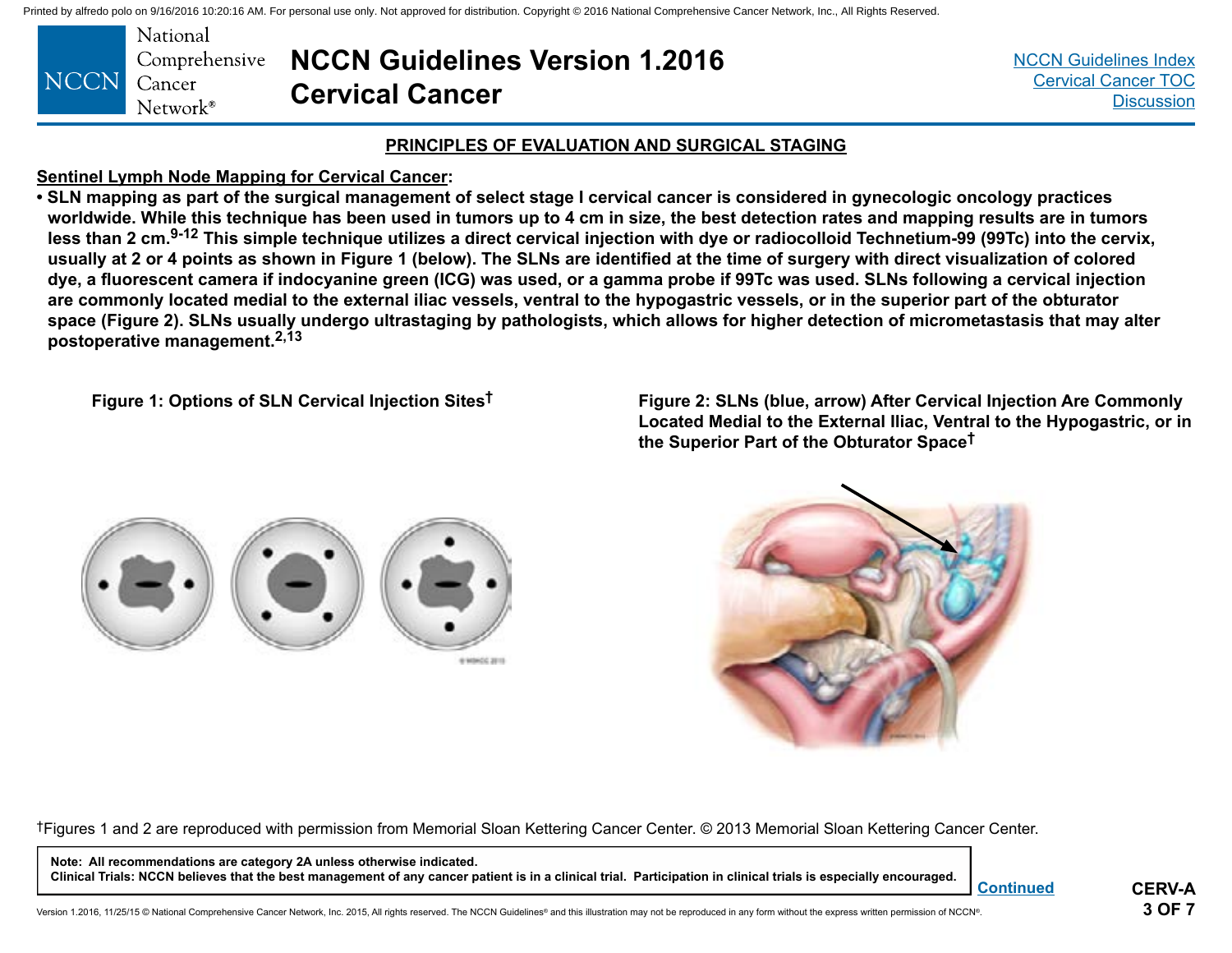<span id="page-20-0"></span>

#### **PRINCIPLES OF EVALUATION AND SURGICAL STAGING WHEN SLN MAPPING IS USED**

**The key to a successful SLN mapping (category 2B) is the adherence to the SLN algorithm, which requires the performance of a side-specific nodal dissection in cases of failed mapping and removal of any suspicious or grossly enlarged nodes regardless of mapping (Figure 3)**

**Figure 3: Surgical/SLN Mapping Algorithm for Early-Stage Cervical Cancer**†



H&E: Hematoxylin and eosin staining LND: Lymphadenectomy SLN: Sentinel lymph node

†Reproduced with permission from Cormier B, Diaz JP, Shih K, et al. Establishing a sentinel lymph node mapping algorithm for the treatment of early cervical cancer. Gynecol Oncol. 2011 Aug;122:275-280.

††Intracervical injection with dye, 99m technetium, or both.

†††Including interiliac/subaortic nodes.

††††Exceptions made for select cases (see [CERV-A 1 of 7\).](#page-17-0)

**Note: All recommendations are category 2A unless otherwise indicated. Clinical Trials: NCCN believes that the best management of any cancer patient is in a clinical trial. Participation in clinical trials is especially encouraged.**

**CERV-A 4 OF 7**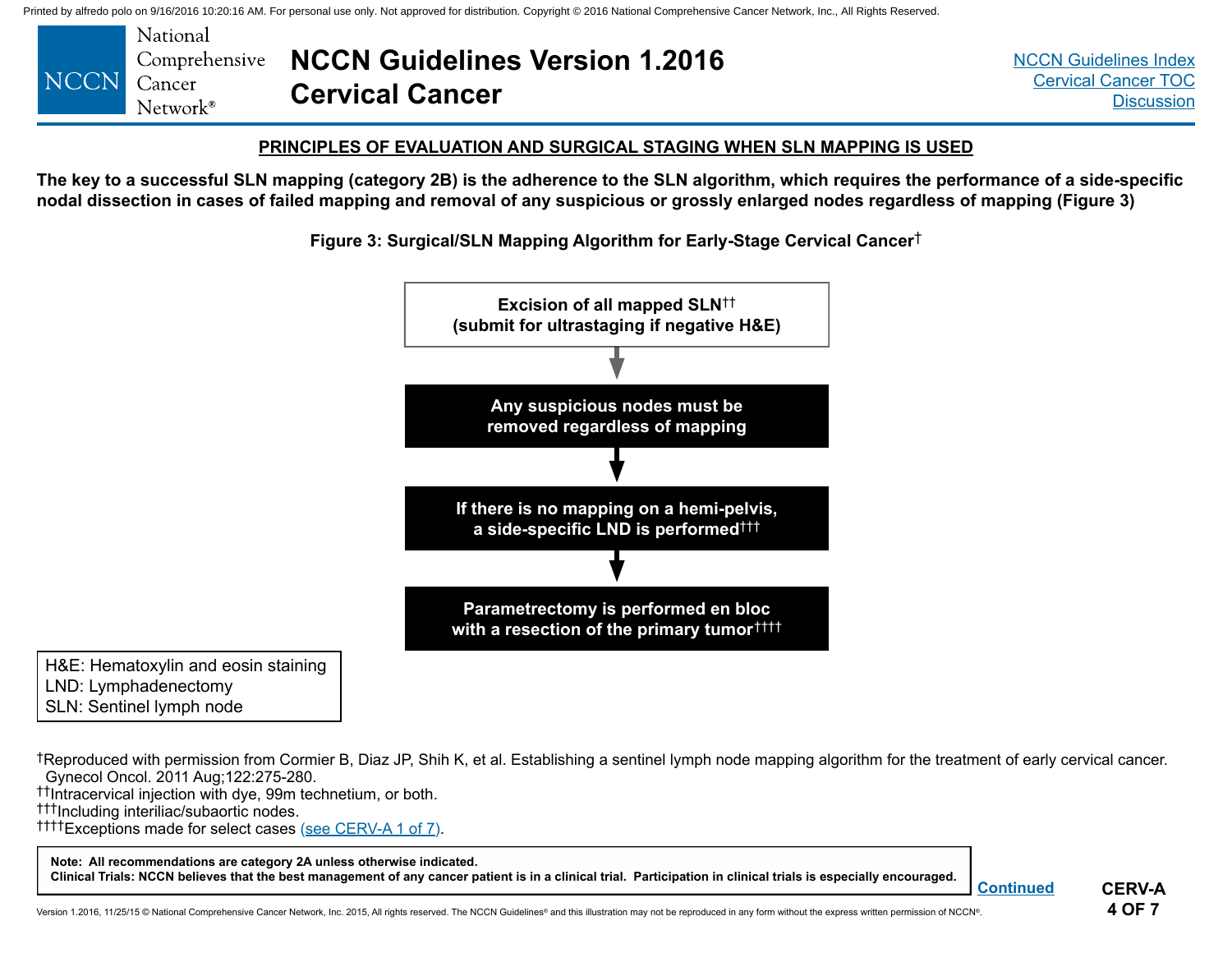<span id="page-21-0"></span>

## **NCCN Guidelines Version 1.2016 Cervical Cancer**

[NCCN Guidelines Index](http://www.nccn.org/professionals/physician_gls/f_guidelines.asp) [Cervical Cancer TOC](#page-2-0) **[Discussion](#page-34-0)** 

#### **PRINCIPLES OF EVALUATION AND SURGICAL STAGING**

#### **TABLE 1: Resection of cervical cancer as primary therapy\***

| <b>Comparison of Hysterectomy Types</b> |                                                |                                                     |                                                                                                      |                                                   | <b>Comparison of Trachelectomy Types</b>                                 |
|-----------------------------------------|------------------------------------------------|-----------------------------------------------------|------------------------------------------------------------------------------------------------------|---------------------------------------------------|--------------------------------------------------------------------------|
|                                         | Simple/Extrafascial<br>Hysterectomy (Type A)** | <b>Modified Radical</b><br>Hysterectomy (Type B)**  | Radical Hysterectomy<br>$(Type C)$ **                                                                | Simple Trachelectomy                              | Radical Trachelectomy***                                                 |
| Indication                              | Stage IA-1                                     | Stage IA-1 with LVSI and<br>$IA-2$                  | Local disease without<br>obvious metastasis,<br>including:<br>Stage IB-1 and 2<br>Selected Stage IIA | HSIL and stage IA-1                               | Stage IA-2 and<br>Stage IB-1 if ≤2 cm diameter<br>and squamous histology |
| Intent                                  | Curative for microinvasion                     | Curative for small lesions                          | Curative for larger lesions                                                                          | Curative for microinvasion<br>Fertility preserved | Curative for select stage<br>IB-1 and IA-2<br>Fertility preserved        |
| <b>Uterus</b>                           | Removed                                        | Removed                                             | Removed                                                                                              | Spared                                            | Spared                                                                   |
| Ovaries                                 | Optional removal                               | Optional removal                                    | Optional removal                                                                                     | Spared                                            | Spared                                                                   |
| Cervix                                  | Removed                                        | Removed                                             | Removed                                                                                              | Removed                                           | Removed                                                                  |
| Vaginal margin                          | None                                           | 1-2 cm margin                                       | Upper 1/4 to 1/3 of vagina                                                                           | None                                              | Upper 1/4 to 1/3 of vagina                                               |
| Ureters                                 | Not mobilized                                  | Tunneled through broad<br>ligament                  | Tunneled through broad<br>ligament                                                                   | Not mobilized                                     | Tunneled through broad<br>ligament                                       |
| Cardinal ligaments                      | Resected at uterine and<br>cervical border     | Divided where ureter transits<br>the broad ligament | Divided at pelvic sidewall                                                                           | Resected at cervical border                       | Divided at pelvic sidewall                                               |
| Uterosacral ligaments                   | Divided at cervical border                     | Partially resected                                  | Divided near sacral origin                                                                           | Divided at cervical border                        | Divided near sacral origin                                               |
| <b>Bladder</b>                          | Mobilized to base of cervix                    | Mobilized to upper vagina                           | Mobilized to middle vagina                                                                           | Mobilized to peritoneal<br>reflection             | Mobilized to peritoneal<br>reflection                                    |
| Rectum                                  | Not mobilized                                  | Mobilized below cervix                              | Mobilized below middle<br>vagina                                                                     | Mobilized to peritoneal<br>reflection             | Mobilized to above<br>peritoneal reflection                              |
| Surgical Approach                       | Laparotomy or laparoscopy                      | Laparotomy or laparoscopy<br>or robotic laparoscopy | Laparotomy or laparoscopy<br>or robotic laparoscopy                                                  | Vaginal                                           | Vaginal or laparotomy or<br>laparoscopy, or robotic<br>laparoscopy       |

\*Data from Chi DS, Abu-Rustum NR, Plante M, Roy M. Cancer of the cervix. In: TeLinde's Operative Gynecology, 10th ed. Rock JA, Jones HW, eds. Philadelphia: Lippincott Williams and Wilkins;2008:1227.

\*\*The Querleu and Morrow surgical classification system describes the degree of resection and nerve preservation for radical hysterectomy in three-dimensional planes and updates the previously used Piver-Rutledge classifications.

\*\*\*Fertility-sparing radical trachelectomy is most validated for lesions ≤2 cm in diameter. Small cell neuroendocrine histology and adenoma malignum are not considered suitable tumors for this procedure.

**Note: All recommendations are category 2A unless otherwise indicated.**

**Clinical Trials: NCCN believes that the best management of any cancer patient is in a clinical trial. Participation in clinical trials is especially encouraged.**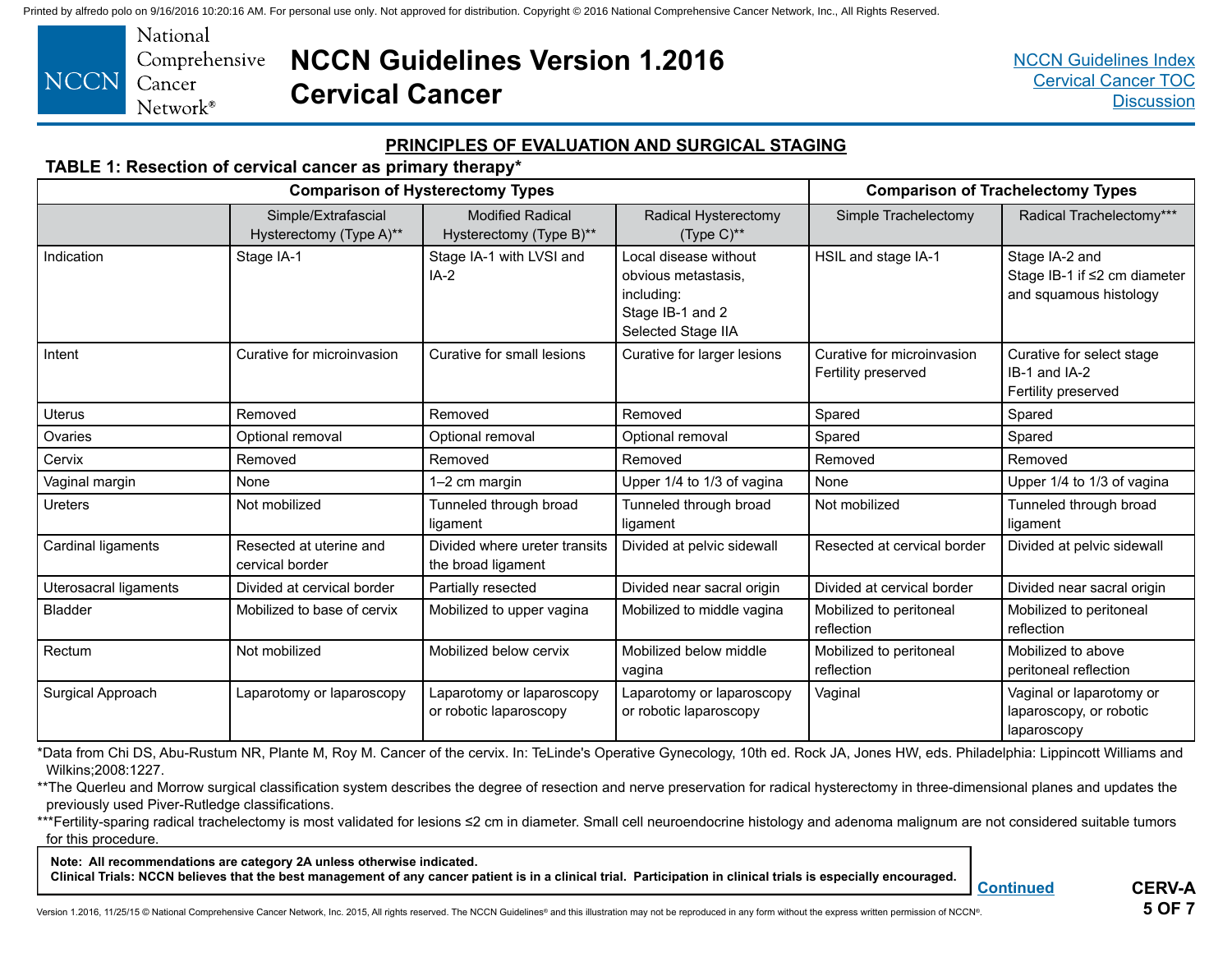<span id="page-22-0"></span>

## **NCCN Guidelines Version 1.2016 Cervical Cancer**

#### **PRINCIPLES OF EVALUATION AND SURGICAL STAGING**

#### **TABLE 2: Resection of recurrent cervical cancer with no distant metastasis\***

|                                          | <b>Comparison of Infra-levator Exenteration Types</b> |                          |                                       |                                    | <b>Comparison of Supra-levator Exenteration Types</b> |
|------------------------------------------|-------------------------------------------------------|--------------------------|---------------------------------------|------------------------------------|-------------------------------------------------------|
|                                          | Anterior                                              | Posterior                | Total                                 | Posterior                          | Total                                                 |
| Indication                               |                                                       |                          | Central pelvic recurrence             |                                    |                                                       |
|                                          |                                                       |                          | Primary therapy for FIGO stage IVA    |                                    |                                                       |
| Intent                                   |                                                       |                          | Curative                              |                                    |                                                       |
| Uterus, tubes, ovaries                   | Removed if still present                              | Removed if still present | Removed if still present              | Removed if still present           | Removed if still present                              |
| Vagina                                   | Removed                                               | Removed                  | Removed                               | Removed                            | Removed                                               |
| Bladder and urethra                      | Removed                                               | Preserved                | Removed                               | Preserved                          | Removed                                               |
| Rectum                                   | Preserved                                             | Removed                  | Removed                               | Removed                            | Removed                                               |
| Anal sphincter                           | Preserved                                             | Removed                  | Removed                               | Preserved, anastomosis<br>possible | Preserved, anastomosis<br>possible                    |
| Reconstruction options<br>Urinary system | lleal conduit or<br>Continent conduit                 | N/A                      | lleal conduit or<br>Continent conduit | N/A                                | Ileal conduit or<br>Continent conduit                 |
| Reconstruction options<br>GI system      | N/A                                                   | End colostomy            | End colostomy                         | End colostomy or<br>anastomosis    | End colostomy or<br>anastomosis                       |
| Reconstruction options                   | Split-thickness skin graft with omental J-flap, or    |                          |                                       |                                    |                                                       |
| Vagina                                   | Myocutaneous flap (rectus, gracilis, etc.), or        |                          |                                       |                                    |                                                       |
|                                          | None                                                  |                          |                                       |                                    |                                                       |

\*Data from Chi DS, Abu-Rustum NR, Plante M, Roy M. Cancer of the cervix. In: TeLinde's Operative Gynecology, 10th ed. Rock JA, Jones HW, eds. Philadelphia: Lippincott Williams and Wilkins;2008:1227.

**Note: All recommendations are category 2A unless otherwise indicated. Clinical Trials: NCCN believes that the best management of any cancer patient is in a clinical trial. Participation in clinical trials is especially encouraged.**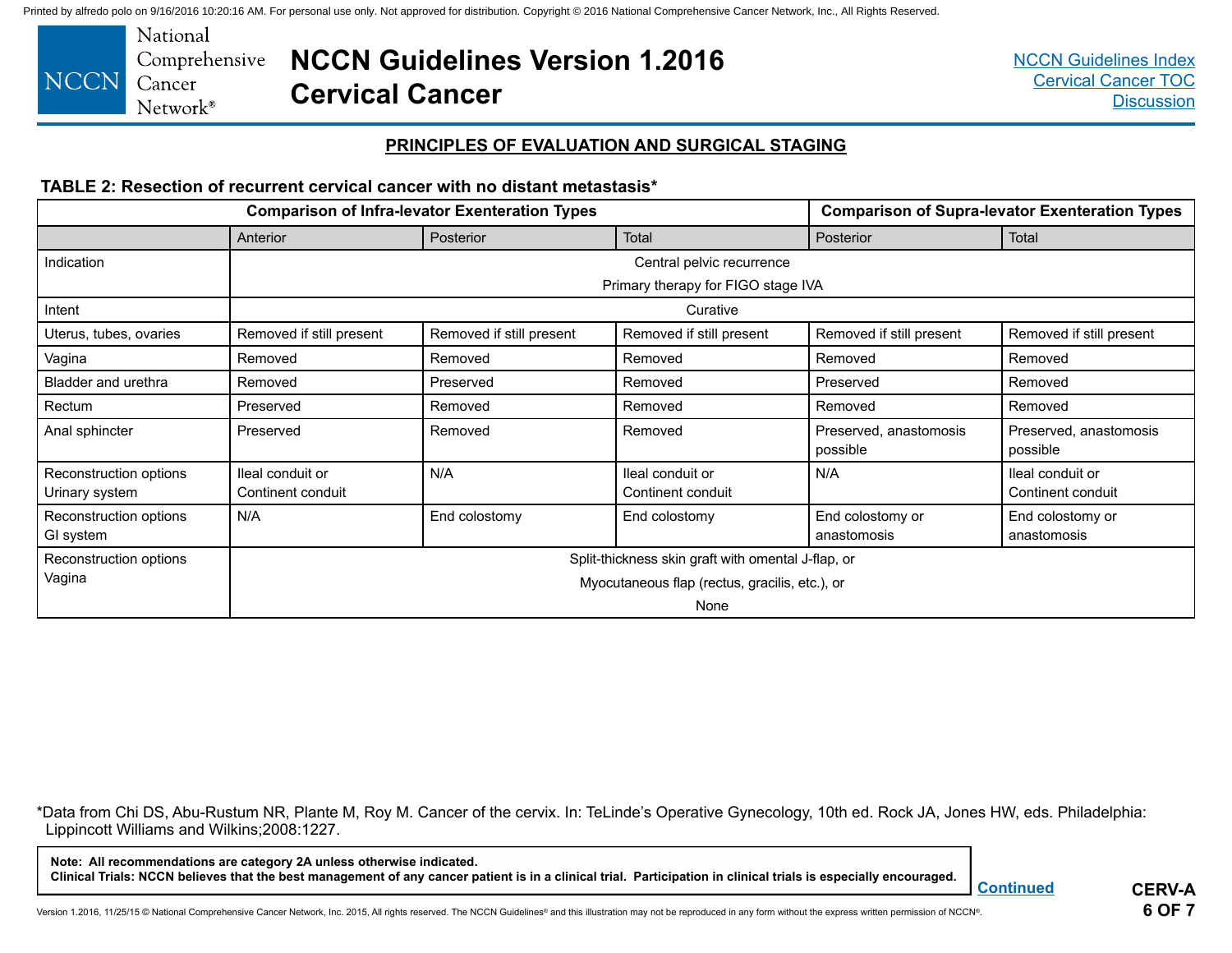<span id="page-23-0"></span>

|       | National          |
|-------|-------------------|
|       | Comprehensive     |
| NCCN. | Cancer            |
|       | $Network^{\circ}$ |

## **NCCN Guidelines Version 1.2016 Cervical Cancer**

#### **PRINCIPLES OF EVALUATION AND SURGICAL STAGING (References)**

<sup>1</sup>Querleu D, Morrow CP. Classification of radical hysterectomy. Lancet Oncol 2008;9:297.

<sup>2</sup>Cibula D, Abu-Rustum NR, Benedetti-Panici P, et al. New classification system of radical hysterectomy: emphasis on a three-dimensional anatomic template for parametrial resection. Gynecol Oncol 2011;122:264-268.

3Plante M, Gregoire J, Renaud MC, Roy M. The vaginal radical trachelectomy: an update of a series of 125 cases and 106 pregnancies. Gynecol Oncol 2011;121:290-297.

<sup>4</sup>Einstein MH, Park KJ, Sonoda Y, et al. Radical vaginal versus abdominal trachelectomy for stage IB1 cervical cancer: a comparison of surgical and pathologic outcomes. Gynecol Oncol 2009;112:73-77.

<sup>5</sup>Piver MS, Rutledge F, Smith JP. Five classes of extended hysterectomy for women with cervical cancer. Obstet Gynecol 1974;44:265-272.

6Wethington SL, Sonoda Y, Park KJ, et al. Expanding the indications for radical trachelectomy: a report on 29 patients with stage IB1 tumors measuring 2 to 4 centimeters. Int J Gynecol Cancer 2013;23:1092-1098.

7Wethington SL, Cibula D, Duska LR, et al. An international series on abdominal radical trachelectomy: 101 patients and 28 pregnancies. Int J Gynecol Cancer 2012;22:1251-1257.

<sup>8</sup>Lintner B, Saso S, Tarnai L, et al. Use of abdominal radical trachelectomy to treat cervical cancer greater than 2 cm in diameter. Int J Gynecol Cancer 2013;23:1065-1070.

<sup>9</sup>Bats AS, Mathevet P, Buenerd A, et al. The sentinel node technique detects unexpected drainage pathways and allows nodal ultrastaging in early cervical cancer: insights from the multicenter prospective SENTICOL study. Ann Surg Oncol 2013;20:413-422.

10Eiriksson LR, Covens A. Sentinel lymph node mapping in cervical cancer: the future? BJOG. 2012 Jan;119:129-133.

<sup>11</sup>Cormier B, Diaz JP, Shih K, et al. Establishing a sentinel lymph node mapping algorithm for the treatment of early cervical cancer. Gynecol Oncol 2011;122:275-280. <sup>12</sup>Altgassen C, Hertel H, Brandstädt A, et al. Multicenter validation study of the sentinel lymph node concept in cervical cancer: AGO Study Group. Clin Oncol 2008;26:2943-2951.

<sup>13</sup>Cibula D, Abu-Rustum NR, Dusek L, et al. Prognostic significance of low volume sentinel lymph node disease in early-stage cervical cancer. Gynecol Oncol 2012;124:496-501.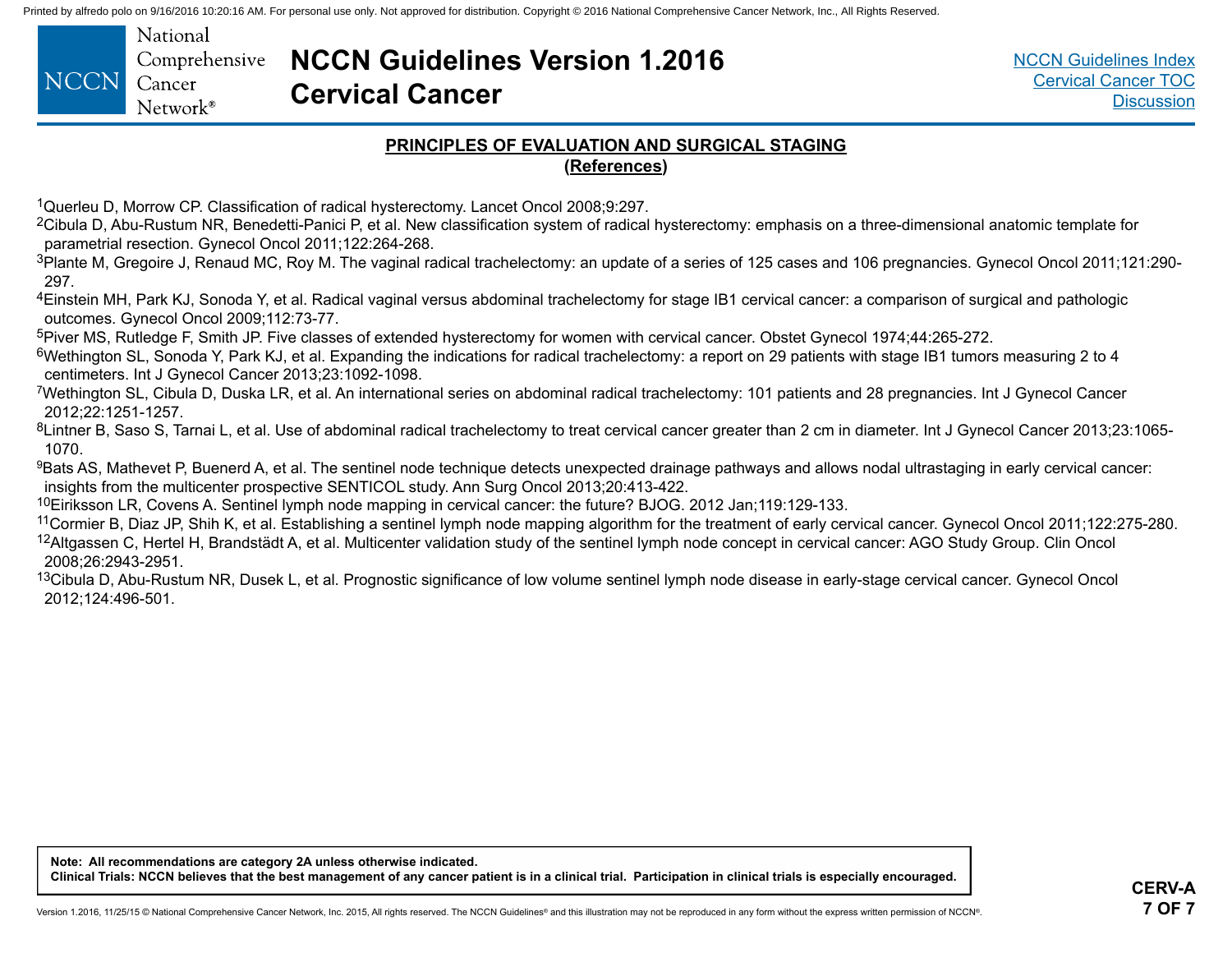<span id="page-24-0"></span>

|      | National          |
|------|-------------------|
|      | Comprehensive     |
| NCCN | Cancer            |
|      | $Network^{\circ}$ |

**NCCN Guidelines Version 1.2016 Cervical Cancer**

[NCCN Guidelines Index](http://www.nccn.org/professionals/physician_gls/f_guidelines.asp) [Cervical Cancer TOC](#page-2-0) **[Discussion](#page-34-0)** 

#### **PRINCIPLES OF RADIATION THERAPY FOR CERVICAL CANCER**

#### **External Beam Radiation Therapy (EBRT)**

- **The use of CT-based treatment planning and conformal blocking is considered the standard of care for EBRT. MRI is the best imaging modality for determining soft tissue and parametrial involvement in patients with advanced tumors. In patients who are not surgically staged, PET imaging is useful to help define the nodal volume of coverage.**
- **The volume of EBRT should cover the gross disease (if present), parametria, uterosacral ligaments, sufficient vaginal margin from the gross disease (at least 3 cm), presacral nodes, and other nodal volumes at risk. For patients with negative nodes on surgical or radiologic imaging, the radiation volume should include the entirety of the external iliac, internal iliac, and obturator nodal basins. For patients deemed at higher risk of lymph node involvement (eg, bulkier tumors; suspected or confirmed nodes confined to the low true pelvis), the radiation volume should be increased to cover the common iliacs as well. In patients with documented common iliac and/or para-aortic nodal involvement, extended-field pelvic and para-aortic radiotherapy is recommended, up to the level of the renal vessels (or even more cephalad as directed by involved nodal distribution).**
- **Coverage of microscopic nodal disease requires an EBRT dose of approximately 45 Gy (in conventional fractionation of 1.8–2.0 Gy daily), and highly conformal boosts of an additional 10–15 Gy may be considered for limited volumes of gross unresected adenopathy. For the majority of patients who receive EBRT for cervical cancer, concurrent cisplatin-based chemotherapy (either cisplatin alone, or cisplatin + 5-fluorouracil) is given during the time of EBRT.**
- **Intensity-modulated radiation therapy (IMRT) and similar highly conformal methods of dose delivery may be helpful in minimizing the dose to the bowel and other critical structures in the post-hysterectomy setting and in treating the para-aortic nodes when necessary. These techniques can also be useful when high doses are required to treat gross disease in regional lymph nodes. However, conformal external beam therapies (such as IMRT) should not be used as routine alternatives to brachytherapy for treatment of central disease in patients with an intact cervix. Very careful attention to detail and reproducibility (including consideration of target and normal tissue definitions, patient and internal organ motion, soft tissue deformation, and rigorous dosimetric and physics quality assurance) is required for proper delivery of IMRT and related highly conformal technologies. Routine image guidance, such as cone-beam CT (CBCT), may be helpful in defining daily internal soft tissue positioning.**
- **Concepts regarding the gross target volume (GTV), clinical target volume (CTV), planning target volume (PTV), organs at risk (OARs), and dose-volume histogram (DVH) have been defined for use in conformal radiotherapy, especially for IMRT.**

**[Continued](#page-25-0)**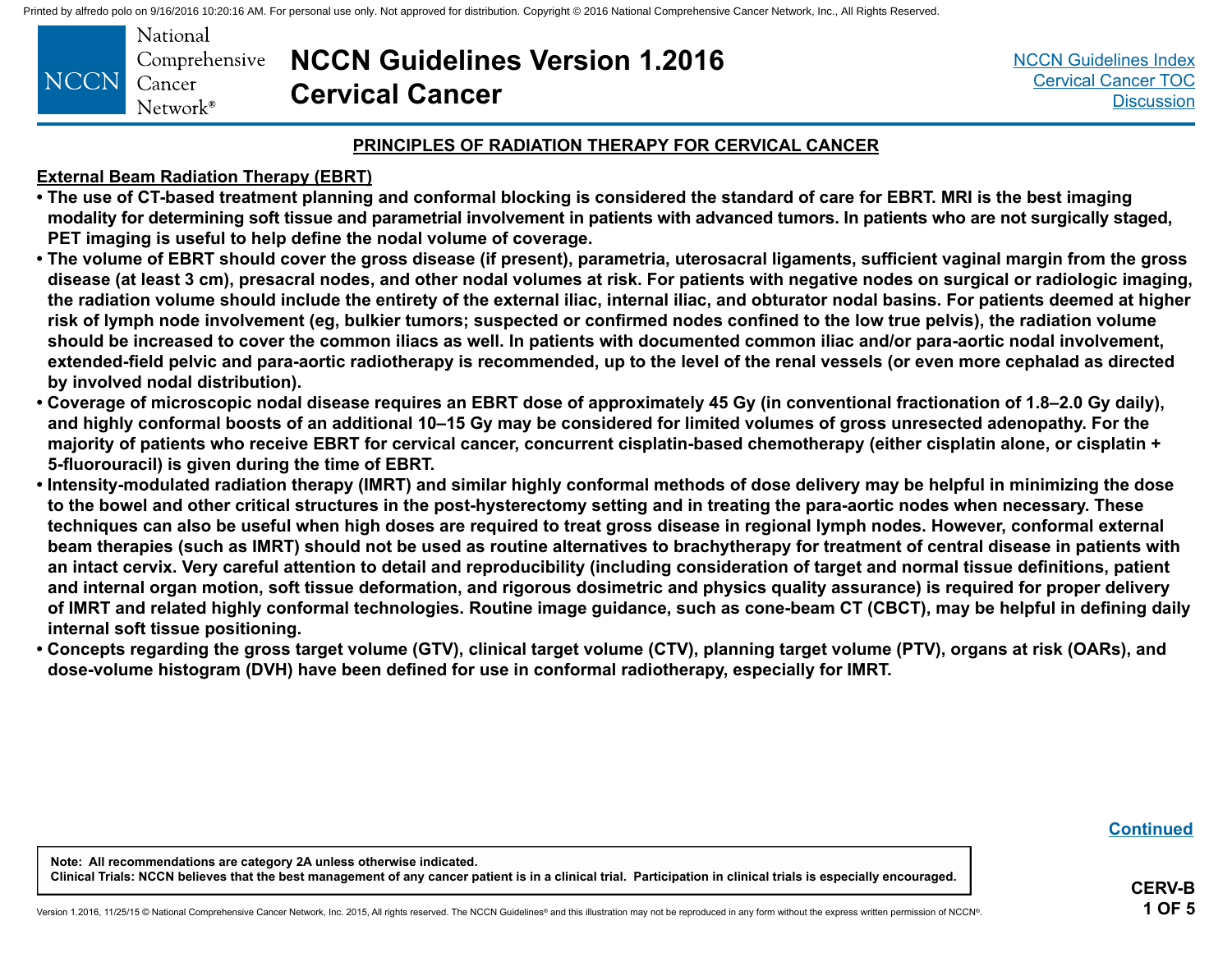<span id="page-25-0"></span>

|      | National             |
|------|----------------------|
|      | Comprehensive        |
| NCCN | Cancer               |
|      | Network <sup>®</sup> |

**NCCN Guidelines Version 1.2016 Cervical Cancer**

[NCCN Guidelines Index](http://www.nccn.org/professionals/physician_gls/f_guidelines.asp) [Cervical Cancer TOC](#page-2-0) **[Discussion](#page-34-0)** 

#### **PRINCIPLES OF RADIATION THERAPY FOR CERVICAL CANCER**

#### **Brachytherapy**

- **Brachytherapy is a critical component of definitive therapy for all patients with primary cervical cancer who are not candidates for surgery. This is usually performed using an intracavitary approach, with an intrauterine tandem and vaginal colpostats. Depending on the patient and tumor anatomy, the vaginal component of brachytherapy in patients with an intact cervix may be delivered using ovoids, ring, or cylinder brachytherapy (combined with the intrauterine tandem). MRI imaging immediately preceding brachytherapy may be helpful in delineating residual tumor geometry. When combined with EBRT, brachytherapy is often initiated towards the latter part of treatment, when sufficient primary tumor regression has been noted to permit satisfactory brachytherapy apparatus geometry. In highly selected very early disease (ie, stage IA2), brachytherapy alone (without EBRT) may be an option.**
- **In rare cases, patients whose anatomy or tumor geometry renders intracavitary brachytherapy infeasible may be best treated using an interstitial approach; however, such interstitial brachytherapy should only be performed by individuals and at institutions with appropriate experience and expertise.**
- **In selected post-hysterectomy patients (especially those with positive or close vaginal mucosal surgical margins), vaginal cylinder brachytherapy may be used as a boost to EBRT.**
- **Stereotactic body radiotherapy (SBRT) is not considered an appropriate routine alternative to brachytherapy.**
- **Point A, representing a paracervical reference point, has been the most widely used, validated, and reproducible dosing parameter used to date. However, limitations of the Point A dosing system include the fact that it does not take into account the three-dimensional shape of tumors, nor individual tumor to normal tissue structure correlations. There are increasing efforts to use and standardize image-based volumetric brachytherapy approaches using MRI, CT, or ultrasound - international validation efforts are underway.1,2**

**[Continued](#page-27-0)**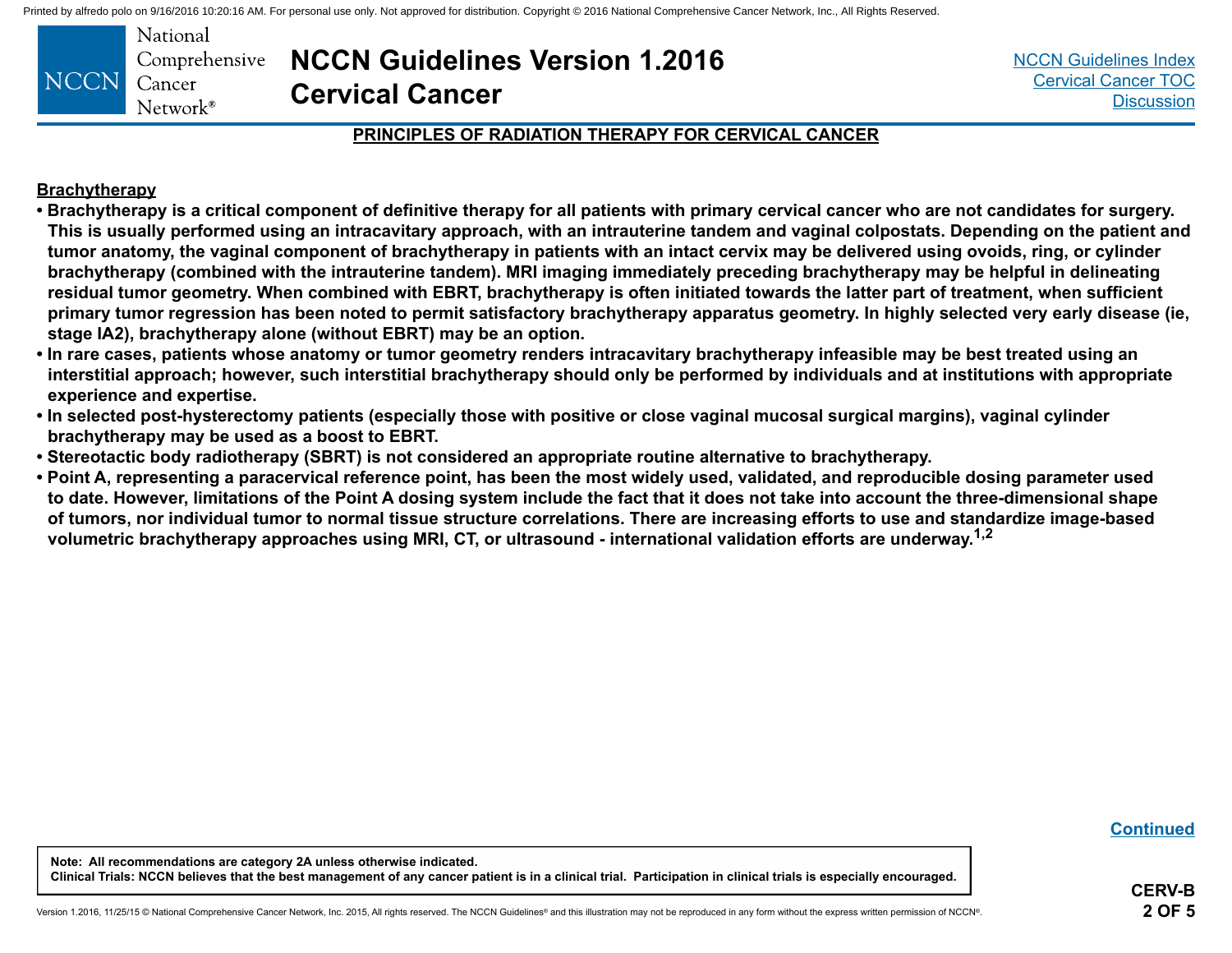|       | National          |
|-------|-------------------|
|       | Comprehensive     |
| NCCN' | Cancer            |
|       | $Network^{\circ}$ |

**NCCN Guidelines Version 1.2016 Cervical Cancer**

[NCCN Guidelines Index](http://www.nccn.org/professionals/physician_gls/f_guidelines.asp) [Cervical Cancer TOC](#page-2-0) **[Discussion](#page-34-0)** 

#### **PRINCIPLES OF RADIATION THERAPY FOR CERVICAL CANCER**

#### **Radiation Dosing Considerations**

- **The most common historical dosing parameters for brachytherapy use a system that includes specifying the dose at point A and incorporates specific guidelines for "radioactive source loading and distribution of activity" within the uterus and vagina, based on anatomic considerations. Doses are also calculated at standardized point B and bladder and rectal points. Current efforts at 3-D image-guided brachytherapy seek to optimize implant dose coverage of the tumor, while potentially reducing the dose to adjacent bladder, rectum, and bowel structures.3 Nonetheless, the weight of experience and tumor control results and the majority of continuing clinical practice have been based on the point A dosing system.4 Attempts to improve dosing with image-guided brachytherapy should take care not to underdose tumors relative to the point A system dose recommendations.**
- **The point A dose recommendations provided in the NCCN Guidelines are based on traditional, and widely validated, dose fractionation and brachytherapy at low dose rates (LDRs). In these provided dose recommendations, for EBRT, the dose is delivered at 1.8 to 2.0 Gy per daily fraction. For brachytherapy, the dose at point A assumes an LDR delivery of 40 to 70 cGy/h. Clinicians using HDR brachytherapy would depend on the linear-quadratic model equation to convert nominal HDR dose to point A to a biologically equivalent LDR dose to point A [\(http://www.americanbrachytherapy.org/guidelines/\).](http://www.americanbrachytherapy.org/guidelines/) Multiple brachytherapy schemes have been used when combined with EBRT. However, one of the more common HDR approaches is 5 insertions with tandem and colpostats, each delivering 6 Gy nominal dose to point A. This scheme results in a nominal HDR point A dose of 30 Gy in 5 fractions, which is generally accepted to be the equivalent to 40 Gy to point A (tumor surrogate dose) using LDR brachytherapy.**

**[Continued](#page-27-0)**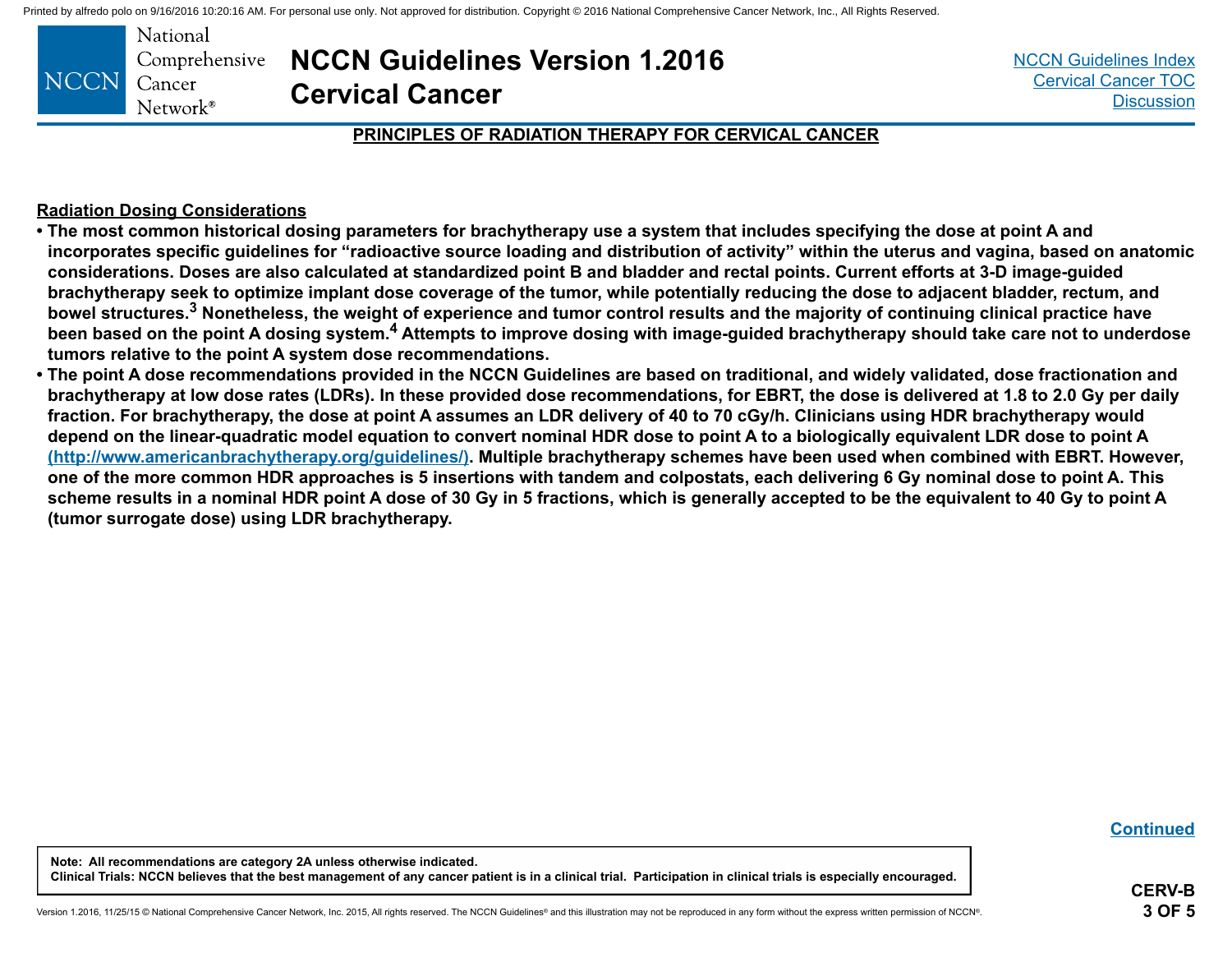<span id="page-27-0"></span>

|       | National             |  |
|-------|----------------------|--|
|       | Comprehensive        |  |
| 'NCCN | Cancer               |  |
|       | Network <sup>®</sup> |  |

## **NCCN Guidelines Version 1.2016 Cervical Cancer**

[NCCN Guidelines Index](http://www.nccn.org/professionals/physician_gls/f_guidelines.asp) [Cervical Cancer TOC](#page-2-0) **[Discussion](#page-34-0)** 

#### **PRINCIPLES OF RADIATION THERAPY FOR CERVICAL CANCER**

#### **Definitive Radiation Therapy for an Intact Cervix**

**• In patients with an intact cervix (ie, those who do not have surgery), the primary tumor and regional lymphatics at risk are typically treated with definitive EBRT to a dose of approximately 45 Gy (40–50 Gy). The volume of the EBRT would depend on the nodal status as determined surgically or radiographically (as previously described). The primary cervical tumor is then boosted, using brachytherapy, with an additional 30 to 40 Gy to point A (in LDR equivalent dose), for a total point A dose (as recommended in the guidelines) of 80 Gy (small-volume cervical tumors) to 85 Gy or greater (larger-volume cervical tumors). Grossly involved unresected nodes may be evaluated for boosting with an additional 10 to 15 Gy of highly conformal (and reduced volume) EBRT. With higher doses, especially of EBRT, care must be taken to exclude, or to severely limit, the volume of normal tissue included in the high-dose region(s) [\(see Discussion\)](#page-34-0).**

#### **Posthysterectomy Adjuvant Radiation Therapy**

**• Following primary hysterectomy, the presence of one or more pathologic risk factors may warrant the use of adjuvant radiotherapy. At a minimum, the following should be covered: upper 3 to 4 cm of the vaginal cuff, the parametria, and immediately adjacent nodal basins (such as the external and internal iliacs). For documented nodal metastasis, the superior border of the radiation field should be appropriately increased (as previously described). A dose of 45 to 50 Gy in standard fractionation is generally recommended. Grossly involved unresected nodes may be evaluated for boosting with an additional 10 to 15 Gy of highly conformal (and reduced volume) EBRT. With higher doses, especially of EBRT, care must be taken to exclude, or to severely limit, the volume of normal tissue included in the high-dose region(s) [\(see Discussion\)](#page-34-0).** 

#### **Intraoperative Radiation Therapy**

**• IORT is a specialized technique that delivers a single, highly focused dose of radiation to a tumor bed at risk, or isolated unresectable residual, during an open surgical procedure.5 It is particularly useful in patients with recurrent disease within a previously radiated volume. During IORT, overlying normal tissue (such as bowel or other viscera) can be manually displaced from the region at risk. IORT is typically delivered with electrons using pre-formed applicators of variable sizes (matched to the surgically defined region at risk), which further constrain the area and depth of radiation exposure to avoid surrounding normal structures.** 

**[ContinuedContinued](#page-28-0) Continued**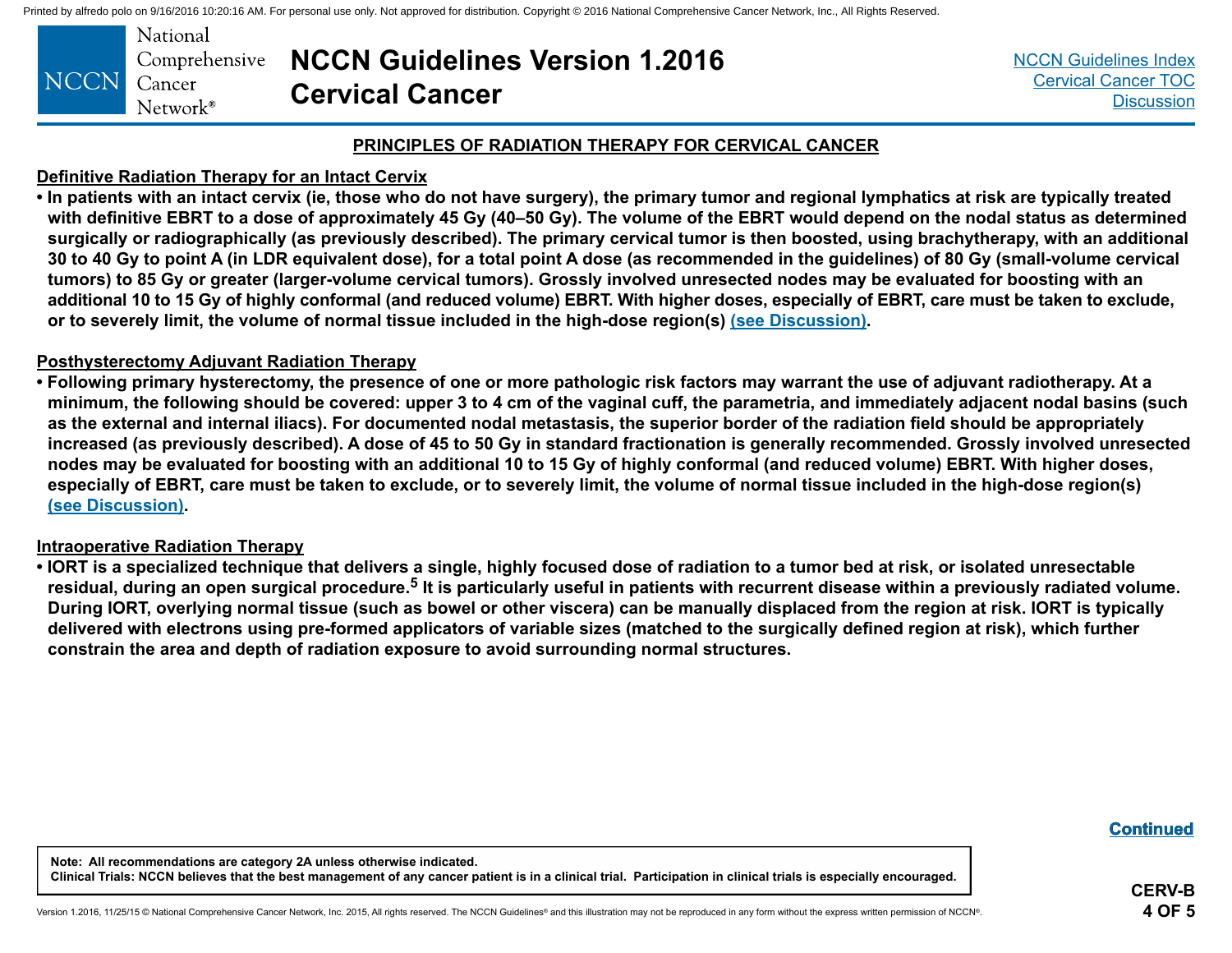<span id="page-28-0"></span>

| NCCN Cancer | National<br>Network <sup>®</sup> | <b>Comprehensive NCCN Guidelines Version 1.2016</b><br><b>Cervical Cancer</b> |
|-------------|----------------------------------|-------------------------------------------------------------------------------|
|-------------|----------------------------------|-------------------------------------------------------------------------------|

#### **PRINCIPLES OF RADIATION THERAPY FOR CERVICAL CANCER (References)**

<sup>1</sup>Haie-Meder C, R Potter, E Van Limbergen E, et al. Recommendations from Gynaecological (GYN) GEC-ESTRO Working Group (I): concepts and terms in 3D image based 3D treatment planning in cervix cancer brachytherapy with emphasis on MRI assessment of GTV and CTV. Radiother Oncol 2005. 74:235-245.

<sup>2</sup>Pötter R, Georg P, Dimopoulos JC, et al. Clinical outcome of protocol based image (MRI) guided adaptive brachytherapy combined with 3D conformal radiotherapy with or without chemotherapy in patients with locally advanced cervical cancer. Radiother Oncol 2011; 100:116–123.

<sup>3</sup>Pötter R, Haie-Meder C, Van Limbergen E, et al. Recommendations from gynaecological (GYN) GEC ESTRO working group (II): concepts and terms in 3D imagebased treatment planning in cervix cancer brachytherapy-3D dose volume parameters and aspects of 3D image-based anatomy, radiation physics, radiobiology. Radiother Oncol 2006;78:67-77.

<sup>4</sup>Viswanathan AN, Erickson BA. Three-dimensional imaging in gynecologic brachytherapy: a survey of the American Brachytherapy Society. Int J Radiat Oncol Biol Phys 2010;76:104-109.

<sup>5</sup>del Carmen MG, McIntyre JF, Goodman A. The role of intraoperative radiation therapy (IORT) in the treatment of locally advanced gynecologic malignancies. Oncologist 2000;5:18-25.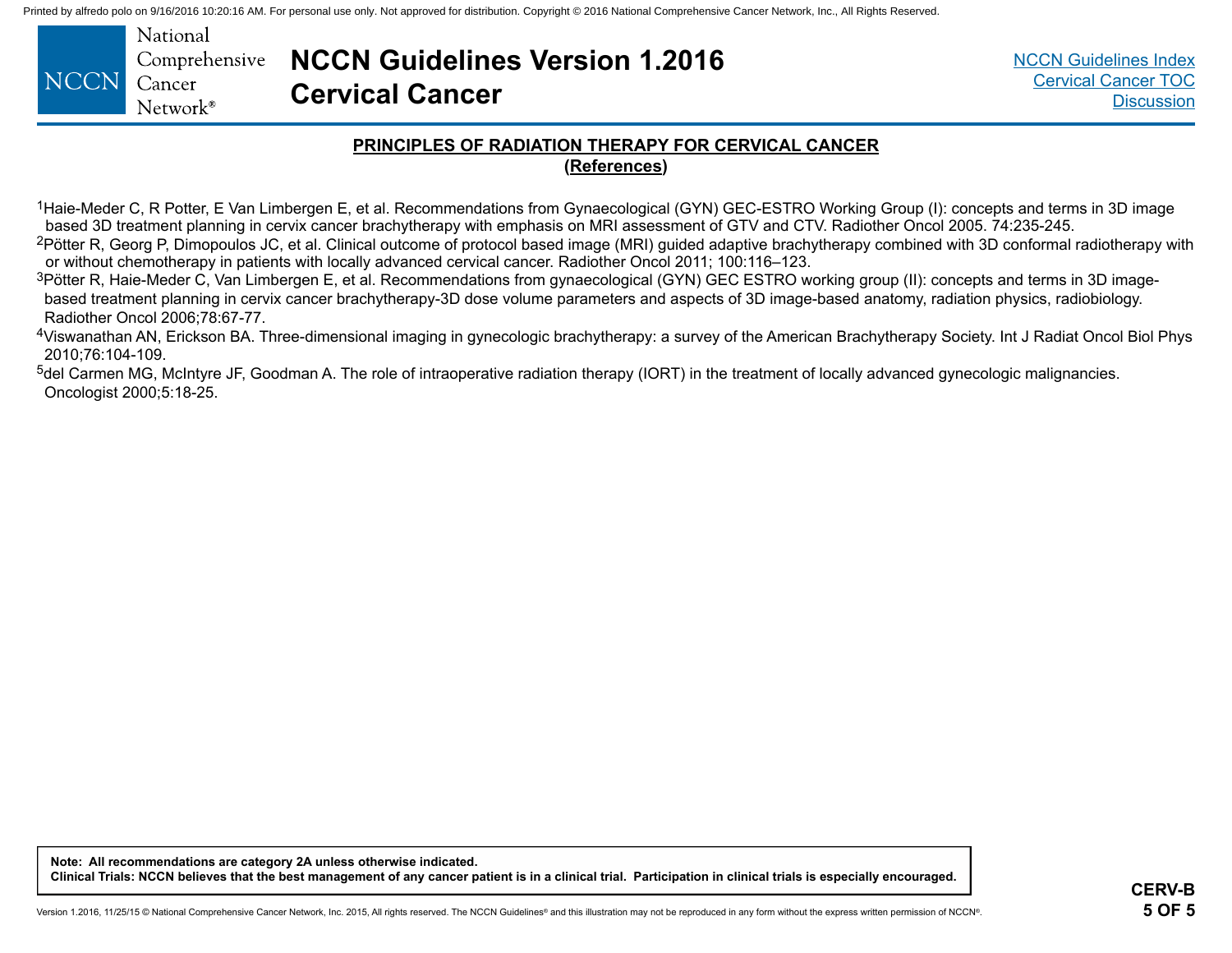<span id="page-29-0"></span>

#### **SEDLIS CRITERIA FOR EXTERNAL PELVIC RADIATION AFTER RADICAL HYSTERECTOMY IN NODE-NEGATIVE, MARGIN-NEGATIVE, PARAMETRIA-NEGATIVE CASES1,2,3,4**

| <b>LVSI</b> | <b>Stromal Invasion</b> | Tumor Size (cm)<br>(Determined by clinical<br>palpation) |
|-------------|-------------------------|----------------------------------------------------------|
|             | Deep 1/3                | Any                                                      |
|             | Middle 1/3              | $\geq$                                                   |
|             | <b>Superficial 1/3</b>  | $\geq 5$                                                 |
|             | Middle or Deep 1/3      | >4                                                       |

**LVSI: Lymphovascular space invasion**

<sup>1</sup>Modified with permission from Sedlis A, Bundy BN, Rotman MZ, et al. A randomized trial of pelvic radiation therapy versus no further therapy in selected patients with stage IB carcinoma of the cervix after radical hysterectomy and pelvic lymphadenectomy: a gynecologic oncology study group. Gynecol Oncol 1999;73:177-183. <sup>2</sup>Delgado G, Bundy B, Zaino R, et al. Prospective surgical-pathological study of disease-free interval in patients with stage IB squamous cell carcinoma of the cervix: a gynecologic oncology group study. Gynecol Oncol 1990;38:352-357.

<sup>3</sup>Rotman M, Sedlis A, Piedmont MR, et al. A phase III randomized trial of postoperative pelvic irradiation in stage IB cervical carcinoma with poor prognostic features: follow-up of a gynecologic oncology group study. Int J Radiation Oncology Biol Phys 2006;65:169-176. 4Risk factors may not be limited to the Sedlis Criteria.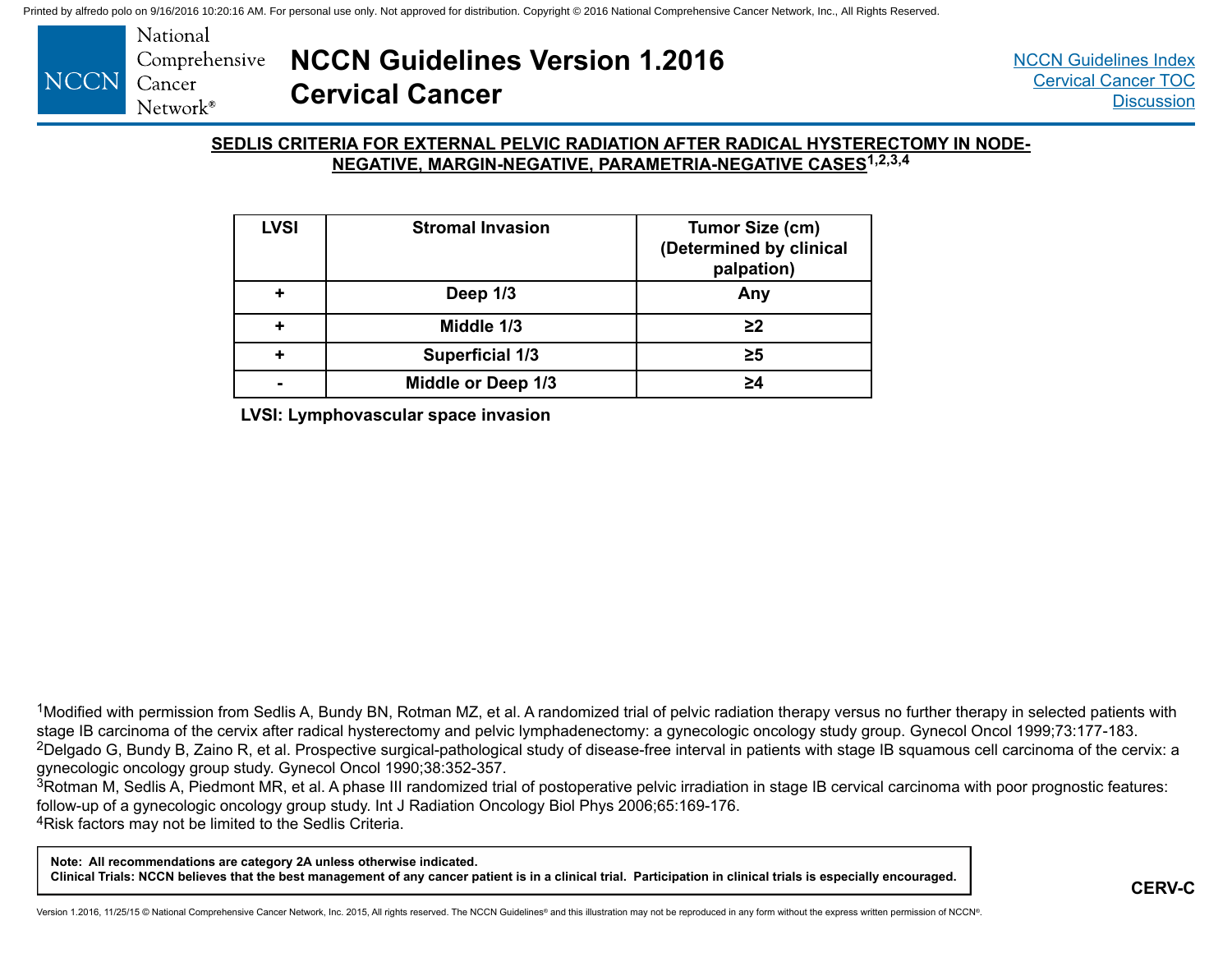<span id="page-30-0"></span>

| <b>NCCN</b> | National<br>Comprehensive<br>Cancer<br><b>Cervical Cancer</b><br>Network <sup>®</sup>                                                                                                                                                                                                                                             | <b>NCCN Guidelines Version 1.2016</b>                                                                                                                                                                                                                                        | <b>NCCN Guidelines Index</b><br><b>Cervical Cancer TOC</b><br><b>Discussion</b>                                                                                                                           |
|-------------|-----------------------------------------------------------------------------------------------------------------------------------------------------------------------------------------------------------------------------------------------------------------------------------------------------------------------------------|------------------------------------------------------------------------------------------------------------------------------------------------------------------------------------------------------------------------------------------------------------------------------|-----------------------------------------------------------------------------------------------------------------------------------------------------------------------------------------------------------|
|             | <b>First-line combination therapy<sup>††</sup></b><br>• Cisplatin/paclitaxel/bevacizumab <sup>1</sup><br>(category 1)<br>• Cisplatin/paclitaxel (category 1) $^{2,3}$<br>• Topotecan/paclitaxel/bevacizumab <sup>1</sup><br>(category 1)<br>• Carboplatin/paclitaxel <sup>4,5</sup><br>(Category 1 for patients who have received | CHEMOTHERAPY REGIMENS FOR RECURRENT OR METASTATIC CERVICAL CANCER <sup>†</sup><br>(Strongly consider clinical trial)<br>Possible first-line single-agent therapy<br>• Cisplatin (preferred as a single agent) $3$<br>• Carboplatin <sup>8</sup><br>• Paclitaxel <sup>9</sup> | Second-line therapy <sup>†††</sup><br>(Agents listed are category 2B unless<br>otherwise noted)<br>• Bevacizumab<br>• Albumin-bound paclitaxel<br>• Docetaxel<br>• 5-FU (5-fluorouracil)<br>• Gemcitabine |
|             | prior cisplatin therapy)<br>• Carboplatin/paclitaxel/bevacizumab<br>• Cisplatin/topotecan <sup>6</sup><br>• Topotecan/paclitaxel<br>• Cisplatin/gemcitabine (category 3) <sup>7</sup>                                                                                                                                             |                                                                                                                                                                                                                                                                              | • Ifosfamide<br>• Irinotecan<br>• Mitomycin<br>• Pemetrexed<br>• Topotecan<br>• Vinorelbine                                                                                                               |

†Cisplatin, carboplatin, docetaxel, and paclitaxel may cause drug reactions [\(See NCCN Guidelines for Ovarian Cancer--Management of Drug Reactions \[OV-C\]\).](http://www.nccn.org/professionals/physician_gls/pdf/ovarian.pdf)<br>††Cost and toxicity should be carefully considered when selecting a †††References for second-line therapy are provided in the [Discussion](#page-34-0).

#### **Note: All recommendations are category 2A unless otherwise indicated. Clinical Trials: NCCN believes that the best management of any cancer patient is in a clinical trial. Participation in clinical trials is especially encouraged.**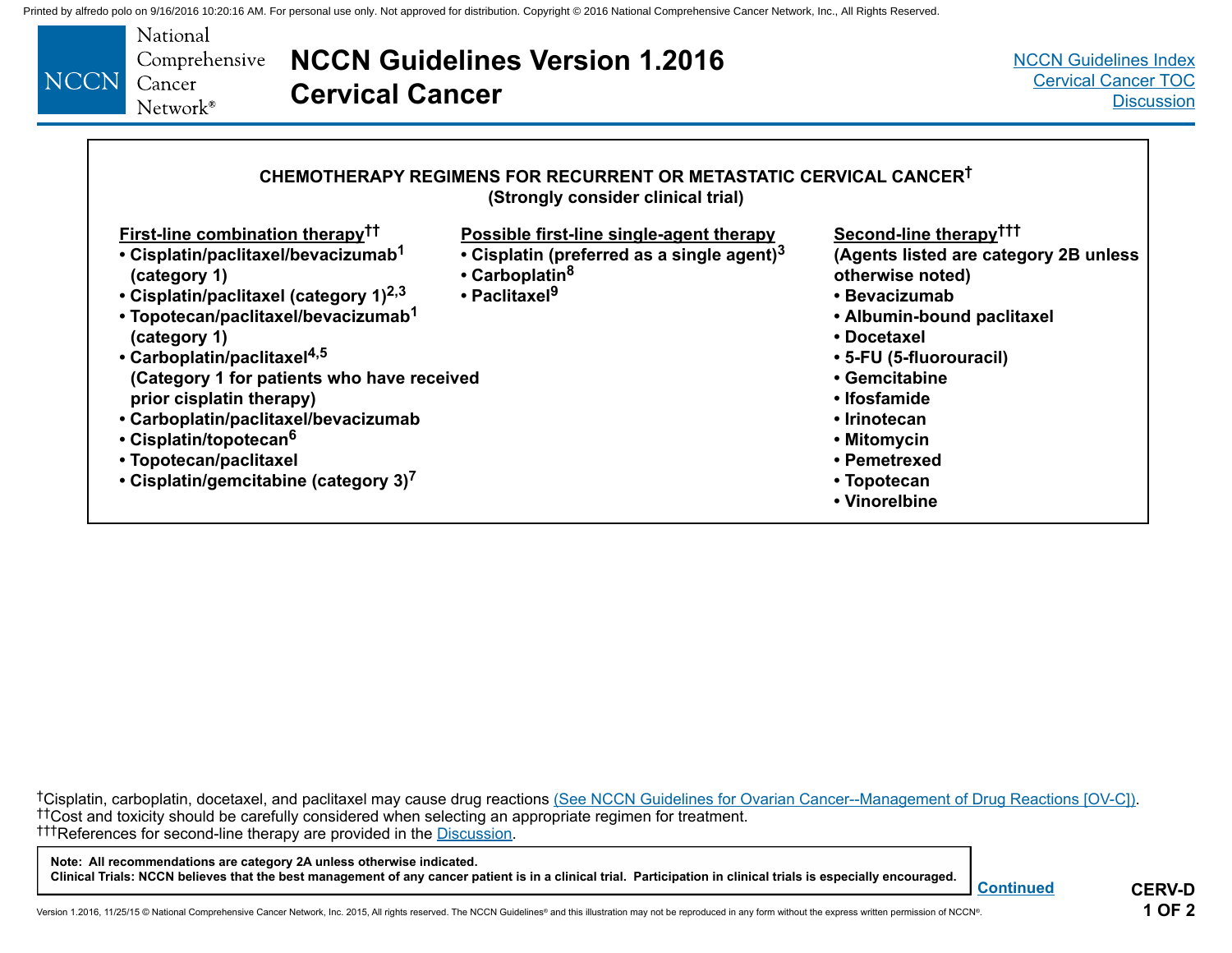<span id="page-31-0"></span>

|                    | National          |
|--------------------|-------------------|
|                    | Comprehensive     |
| <b>NCCN</b> Cancer |                   |
|                    | $Network^{\circ}$ |

## **NCCN Guidelines Version 1.2016 Cervical Cancer**

[NCCN Guidelines Index](http://www.nccn.org/professionals/physician_gls/f_guidelines.asp) [Cervical Cancer TOC](#page-2-0) **[Discussion](#page-34-0)** 

#### **CHEMOTHERAPY REGIMENS FOR RECURRENT OR METASTATIC CERVICAL CANCER (References)**

1Tewari KS1, Sill MW, Long HJ 3rd, et al. Improved survival with bevacizumab in advanced cervical cancer. N Engl J Med 2014 Feb 20;370(8):734-43.

<sup>2</sup>Monk BJ, Sill MW, McMeekin DS, et al. Phase III trial of four cisplatin-containing doublet combinations in stage IVB, recurrent, or persistent cervical carcinoma: A Gynecologic Oncology Group Study. J Clin Oncol 2009;27:4649-4655.

<sup>3</sup>Moore DH, Blessing JA, McQuellon RP, et al. Phase III study of cisplatin with or without paclitaxel in stage IVB, recurrent, or persistent squamous cell carcinoma of the cervix: a gynecologic oncology group study. J Clin Oncol 2004;22:3113-3119.

4Moore KN, Herzog TJ, Lewin S, et al. A comparison of cisplatin/paclitaxel and carboplatin/paclitaxel in stage IVB, recurrent or persistent cervical cancer. Gynecol Oncol 2007;105:299-303.

<sup>5</sup>Kitagawa R et al. Paclitaxel plus carboplatin versus paclitaxel plus cisplatin in metastatic or recurrent cervical cancer: the open-label randomized phase III trial JCOG0505. J Clin Oncol 2015;33:2129-2135.

<sup>6</sup>Long HJ, 3rd, Bundy BN, Grendys EC, Jr., et al. Randomized phase III trial of cisplatin with or without topotecan in carcinoma of the uterine cervix: a Gynecologic Oncology Group Study. J Clin Oncol 2005;23:4626-4633.

7Brewer CA, Blessing JA, Nagourney RA, et al. Cisplatin plus gemcitabine in previously treated squamous cell carcinoma of the cervix. Gynecol Oncol 2006;100:385- 388.

8Weiss GR, Green S, Hannigan EV, et al. A phase II trial of carboplatin for recurrent or metastatic squamous carcinoma of the uterine cervix: a Southwest Oncology Group study. Gynecol Oncol 1990;39:332-336.

<sup>9</sup>Kudelka AP, Winn R, Edwards CL, et al. An update of a phase II study of paclitaxel in advanced or recurrent squamous cell cancer of the cervix. Anticancer Drugs 1997;8:657-661.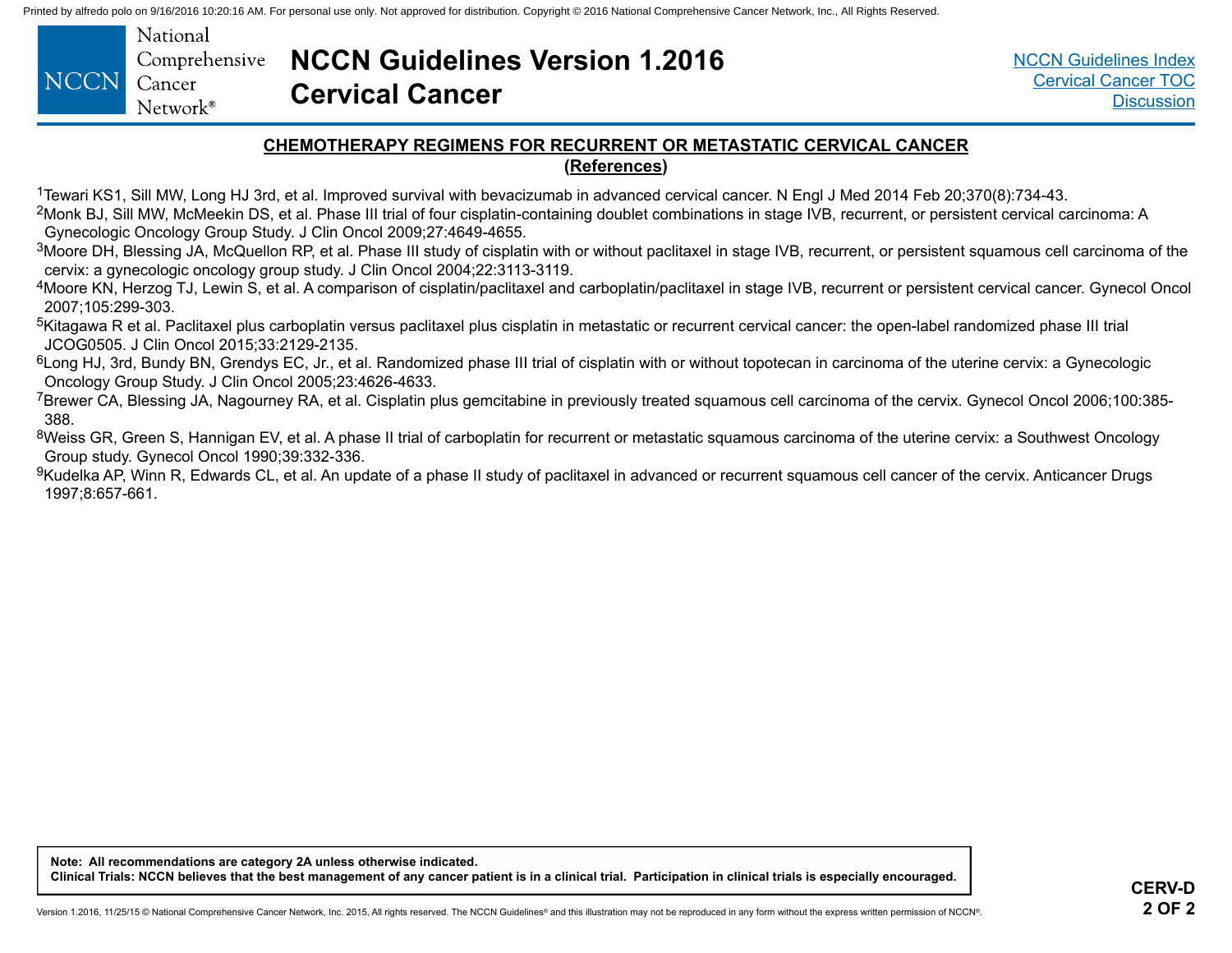<span id="page-32-0"></span>

| National<br>CCN Cancer | Comprehensive <b>NCCN Guidelines Version 1.2016 Staging</b><br><b>Cervical Cancer</b> |
|------------------------|---------------------------------------------------------------------------------------|
| $Network^{\circ}$      |                                                                                       |

[NCCN Guidelines Index](http://www.nccn.org/professionals/physician_gls/f_guidelines.asp) [Cervical Cancer TOC](#page-2-0) **[Discussion](#page-34-0)** 

|                                                                  |                 | Table 1 AJCC Tumor-Node-Metastases (TNM) and International                             | <b>TNM</b>               | <b>FIGO</b>                 | <b>Surgical-Pathologic Findings</b>                                                                                                                                 |
|------------------------------------------------------------------|-----------------|----------------------------------------------------------------------------------------|--------------------------|-----------------------------|---------------------------------------------------------------------------------------------------------------------------------------------------------------------|
|                                                                  |                 | Federation of Gynecology and Obstetrics (FIGO) Surgical Staging                        | <b>Categories</b><br>T2a | <b>Stages</b><br><b>IIA</b> | Tumor without parametrial invasion                                                                                                                                  |
|                                                                  |                 | Systems for Carcinoma of the Uterine Cervix                                            | <b>T2a1</b>              | IIA1                        | Clinically visible lesion 4.0 cm or less in                                                                                                                         |
| <b>TNM</b><br><b>FIGO</b><br><b>Surgical-Pathologic Findings</b> |                 |                                                                                        |                          |                             | greatest dimension                                                                                                                                                  |
| <b>Categories</b>                                                | <b>Stages</b>   |                                                                                        | <b>T2a2</b>              | IIA <sub>2</sub>            | Clinically visible lesion more than 4.0 cm                                                                                                                          |
| TX                                                               |                 | Primary tumor cannot be assessed                                                       |                          |                             | in greatest dimension                                                                                                                                               |
| T <sub>0</sub>                                                   |                 | No evidence of primary tumor                                                           | T <sub>2</sub> b         | <b>IIB</b>                  | Tumor with parametrial invasion                                                                                                                                     |
| Tis*                                                             |                 | Carcinoma in situ (preinvasive carcinoma)                                              | T <sub>3</sub>           | $\mathbf{III}$              | Tumor extends to pelvic wall and/or                                                                                                                                 |
| <b>T1</b>                                                        |                 | Cervical carcinoma confined to cervix                                                  |                          |                             | involves lower third of vagina and/or                                                                                                                               |
|                                                                  |                 | (extension to corpus should be                                                         |                          |                             | causes hydronephrosis or nonfunctioning                                                                                                                             |
|                                                                  |                 | disregarded)                                                                           |                          |                             | kidney##                                                                                                                                                            |
| $T1a**$                                                          | IA              | Invasive carcinoma diagnosed only by                                                   | T <sub>3</sub> a         | <b>IIIA</b>                 | Tumor involves lower third of vagina,                                                                                                                               |
|                                                                  |                 | microscopy. Stromal invasion with a                                                    |                          |                             | no extension to pelvic wall                                                                                                                                         |
|                                                                  |                 | maximum depth of 5.0 mm measured                                                       | T <sub>3</sub> b         | <b>IIIB</b>                 | Tumor extends to pelvic wall and/or causes                                                                                                                          |
|                                                                  |                 | from the base of the epithelium and a                                                  |                          |                             | hydronephrosis or nonfunctioning kidney                                                                                                                             |
|                                                                  |                 | horizontal spread of 7.0 mm or less.                                                   | <b>T4</b>                | <b>IVA</b>                  | Tumor invades mucosa of bladder or                                                                                                                                  |
|                                                                  |                 | Vascular space involvement, venous or                                                  |                          |                             | rectum, and/or extends beyond true pelvis                                                                                                                           |
|                                                                  |                 | lymphatic, does not affect classification                                              |                          |                             | (bullous edema is not sufficient to classify a                                                                                                                      |
| <b>T1a1</b>                                                      | IA <sub>1</sub> | Measured stromal invasion 3.0 mm or                                                    |                          |                             | tumor as $T4$ )                                                                                                                                                     |
|                                                                  |                 | less in depth and 7.0 mm or less in                                                    |                          |                             | *Note: FIGO no longer includes Stage 0 (Tis).                                                                                                                       |
|                                                                  |                 | horizontal spread                                                                      |                          |                             | **Note: All macroscopically visible lesions-even with superficial invasion-are T1b/IB.                                                                              |
| T1a2                                                             | IA <sub>2</sub> | Measured stromal invasion more than                                                    |                          |                             | #All macroscopically visible lesions—even with superficial invasion—are allotted<br>to stage IB carcinomas. Invasion is limited to a measured stromal invasion with |
|                                                                  |                 | 3.0 mm and not more than 5.0 mm with                                                   |                          |                             | a maximal depth of 5.00 mm and a horizontal extension of not >7.00 mm. Depth                                                                                        |
| T <sub>1</sub> b                                                 | <b>IB</b>       | a horizontal spread 7.0 mm or less                                                     |                          |                             | of invasion should not be >5.00 mm taken from the base of the epithelium of the                                                                                     |
|                                                                  |                 | Clinically visible lesion confined to the<br>cervix or microscopic lesion greater than |                          |                             | original tissue—superficial or glandular. The depth of invasion should always                                                                                       |
|                                                                  |                 | T1a/IA2#                                                                               |                          |                             | be reported in mm, even in those cases with "early (minimal) stromal invasion"                                                                                      |
| <b>T1b1</b>                                                      | IB <sub>1</sub> | Clinically visible lesion 4.0 cm or less in                                            |                          |                             | (~1 mm). The involvement of vascular/lymphatic spaces should not change the                                                                                         |
|                                                                  |                 | greatest dimension                                                                     | stage allotment.         |                             |                                                                                                                                                                     |
| <b>T1b2</b>                                                      | IB <sub>2</sub> | Clinically visible lesion more than 4.0 cm                                             |                          |                             | ##On rectal examination, there is no cancer-free space between the tumor and                                                                                        |
|                                                                  |                 | in greatest dimension                                                                  |                          |                             | the pelvic wall. All cases with hydronephrosis or non-functioning kidney are<br>included, unless they are known to be due to another cause.                         |
| T <sub>2</sub>                                                   | Ш               | Cervical carcinoma invades beyond                                                      |                          |                             |                                                                                                                                                                     |
|                                                                  |                 | uterus but not to pelvic wall or to lower                                              |                          |                             |                                                                                                                                                                     |
|                                                                  |                 | third of vagina                                                                        | Continued                |                             |                                                                                                                                                                     |

Used with the permission of the American Joint Committee on Cancer (AJCC), Chicago, Illinois. The original and primary source for this information is the AJCC Cancer Staging Manual, Seventh Edition (2010) published by Springer Science+Business Media, LLC (SBM). (For complete information and data supporting the staging tables, visit [www.springer.com.](http://www.springer.com/?SGWID=0-102-0-0-0)) Any citation or quotation of this material must be credited to the AJCC as its primary source. The inclusion of this information herein does not authorize any reuse or further distribution without the expressed, written permission of Springer SBM, on behalf of the AJCC.

Reprinted from: Pecorelli S. Revised FIGO staging for carcinoma of the vulva, cervix and endometrium. FIGO Committee on Gynecologic Oncology. Int J Gynaecol Obstet 2009;105:103-104. Copyright 2009, with permission from International Federation of Gynecology and Obstetrics.

Version 1.2016, 11/25/15 © National Comprehensive Cancer Network, Inc. 2015, All rights reserved. The NCCN Guidelines® and this illustration may not be reproduced in any form without the express written permission of NCCN®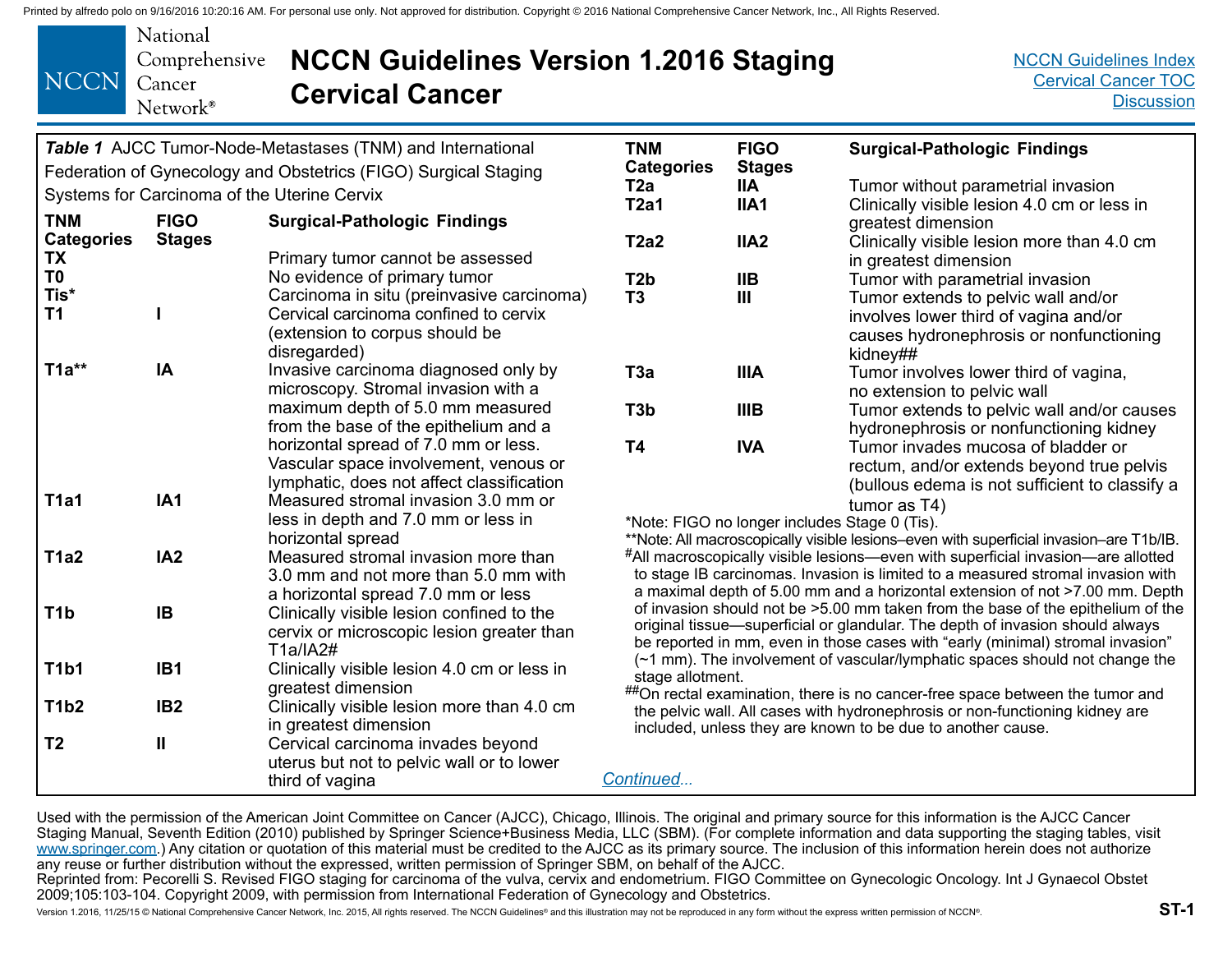<span id="page-33-0"></span>National Comprehensive **NCCN** Cancer Network<sup>®</sup>

**NCCN Guidelines Version 1.2016 Staging Cervical Cancer**

[NCCN Guidelines Index](http://www.nccn.org/professionals/physician_gls/f_guidelines.asp) [Cervical Cancer TOC](#page-2-0) **[Discussion](#page-34-0)** 

## **Staging-Cervical Cancer**

*Table 1-Continued* AJCC Tumor-Node-Metastases (TNM) and International Federation of Gynecology and Obstetrics (FIGO) Surgical Staging Systems for Carcinoma of the Uterine Cervix

| <b>TNM</b><br><b>Categories</b>             | <b>Regional Lymph Nodes (N)</b><br><b>FIGO</b><br><b>Stages</b> |                                                                                                                                                         |
|---------------------------------------------|-----------------------------------------------------------------|---------------------------------------------------------------------------------------------------------------------------------------------------------|
| <b>NX</b>                                   |                                                                 | Regional lymph nodes cannot be<br>assessed                                                                                                              |
| N <sub>0</sub>                              |                                                                 | No regional lymph node metastasis                                                                                                                       |
| N <sub>1</sub>                              |                                                                 | Regional lymph node metastasis                                                                                                                          |
| <b>Distant Metastasis (M)</b><br><b>TNM</b> | <b>FIGO</b>                                                     |                                                                                                                                                         |
| <b>Categories</b>                           | <b>Stages</b>                                                   |                                                                                                                                                         |
| M <sub>0</sub>                              |                                                                 | No distant metastasis                                                                                                                                   |
| M1                                          | <b>IVB</b>                                                      | Distant metastasis (including peritoneal<br>spread, involvement of supraclavicular,<br>mediastinal, or paraaortic lymph nodes,<br>lung, liver, or bone) |

Used with the permission of the American Joint Committee on Cancer (AJCC), Chicago, Illinois. The original and primary source for this information is the AJCC Cancer Staging Manual, Seventh Edition (2010) published by Springer Science+Business Media, LLC (SBM). (For complete information and data supporting the staging tables, visit <www.springer.com>.) Any citation or quotation of this material must be credited to the AJCC as its primary source. The inclusion of this information herein does not authorize any reuse or further distribution without the expressed, written permission of Springer SBM, on behalf of the AJCC. Reprinted from: Pecorelli S. Revised FIGO staging for carcinoma of the vulva,

cervix and endometrium. FIGO Committee on Gynecologic Oncology. Int J Gynaecol Obstet 2009;105:103-104. Copyright 2009, with permission from International Federation of Gynecology and Obstetrics.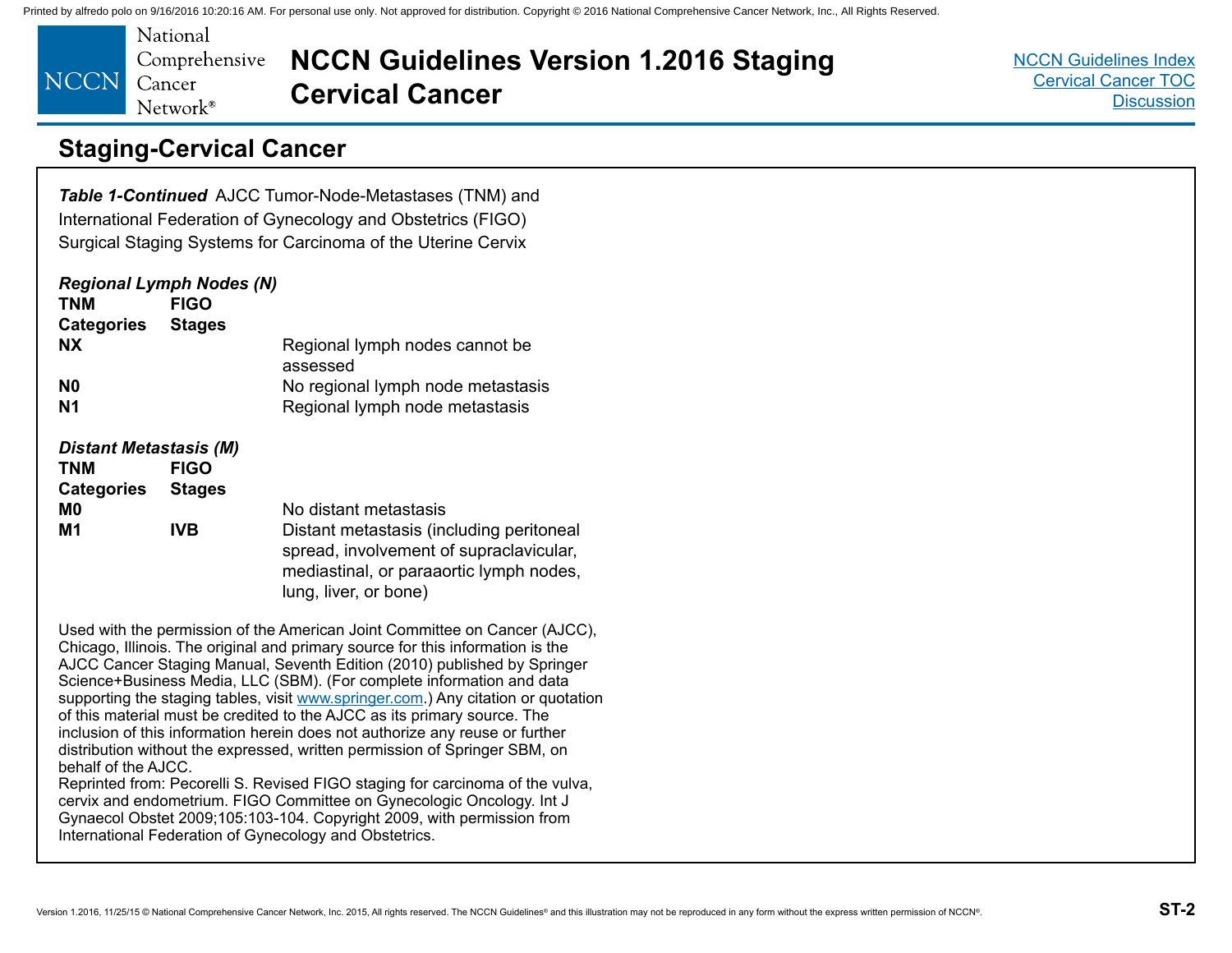<span id="page-34-0"></span>

## **NCCN Guidelines Version 1.2016 Cervical Cancer**

## **Discussion**

#### **NCCN Categories of Evidence and Consensus**

**Category 1:** Based upon high-level evidence, there is uniform NCCN consensus that the intervention is appropriate.

**Category 2A:** Based upon lower-level evidence, there is uniform NCCN consensus that the intervention is appropriate.

**Category 2B:** Based upon lower-level evidence, there is NCCN consensus that the intervention is appropriate.

**Category 3:** Based upon any level of evidence, there is major NCCN disagreement that the intervention is appropriate.

**All recommendations are category 2A unless otherwise noted.** 

### **Table of Contents**

| Literature Search Criteria and Guidelines Update Methodology MS-2 |
|-------------------------------------------------------------------|
|                                                                   |
|                                                                   |
|                                                                   |
|                                                                   |
|                                                                   |
| Clinical Trials and Basis for Treatment Selection MS-7            |
|                                                                   |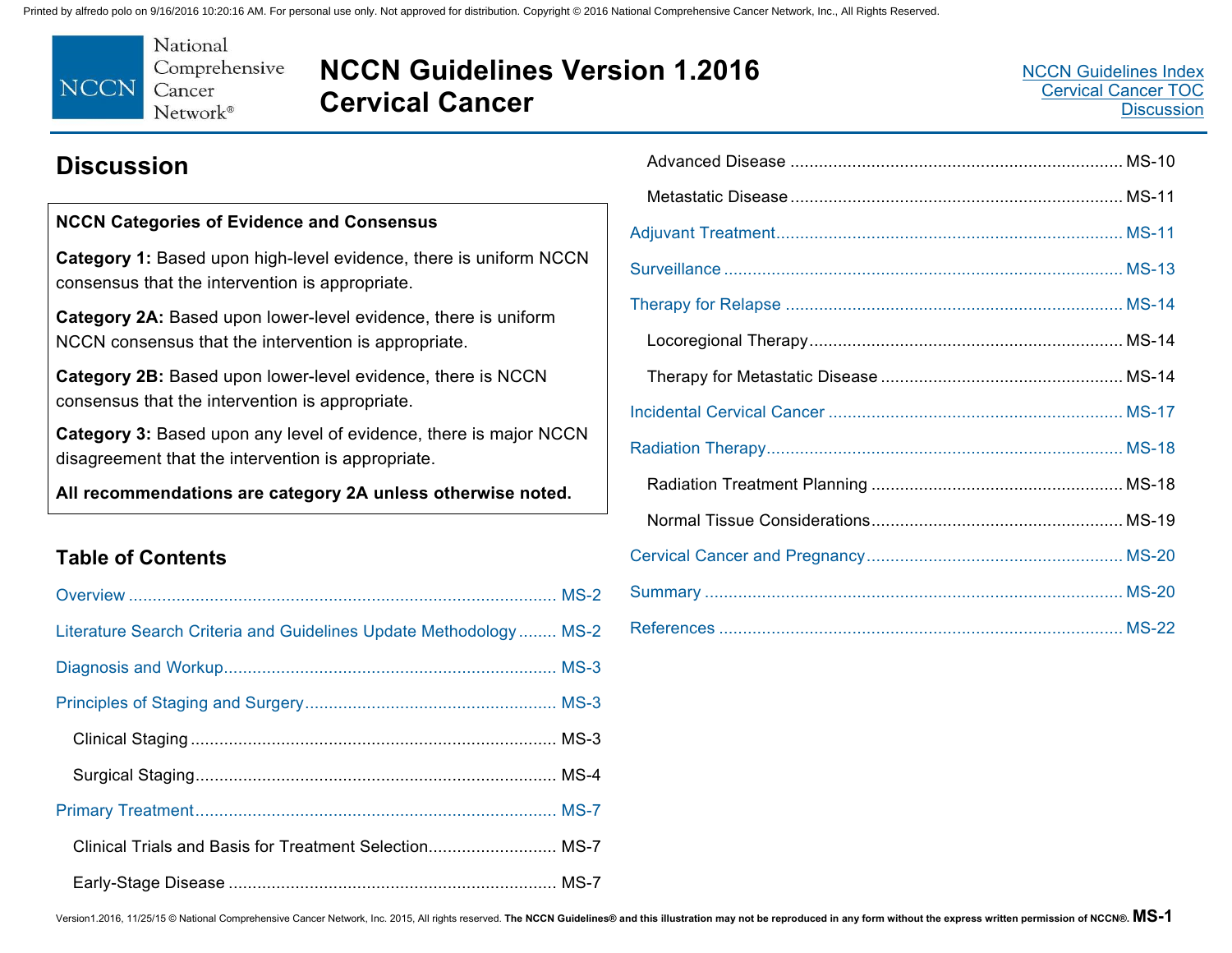

## **NCCN Guidelines Version 1.2016 Cervical Cancer**

[NCCN Guidelines Inde](http://www.nccn.org/professionals/physician_gls/f_guidelines.asp)x[Cervical Cancer TOC](#page-2-0)**[Discussion](#page-34-0)** 

#### **Overview**

An estimated 12,900 new cases of carcinoma of the uterine cervix (ie, cervical cancer) will be diagnosed in the United States in 2015, and 4100 people will die of the disease.<sup>1</sup> Cervical cancer rates are decreasing among women in the United States, although incidence remains high among Hispanic/Latino, Black, and Asian women.<sup>2-5</sup> However, cervical cancer is a major world health problem for women. The global yearly incidence of cervical cancer in 2012 was 528,000; the annual death rate was 266,000.<sup>6</sup> It is the fourth most common cancer in women worldwide,<sup>7,8</sup> with 85% of cases occurring in developing countries, where cervical cancer is a leading cause of cancer death in women $6,9$ 

Persistent human papillomavirus (HPV) infection is the most important factor in the development of cervical cancer.<sup>10,11</sup> The incidence of cervical cancer appears to be related to the prevalence of HPV in the population. In countries with a high incidence of cervical cancer, the prevalence of chronic HPV is approximately 10% to 20%, whereas the prevalence in low-incidence countries is 5% to 10%.7 Immunization against HPV prevents infection with the types of HPV against which the vaccine is designed and, thus, is expected to prevent specific HPV cancer in women.12-16 Other epidemiologic risk factors associated with cervical cancer are a history of smoking, parity, oral contraceptive use, early age of onset of coitus, larger number of sexual partners, history of sexually transmitted disease, certain autoimmune diseases, and chronic immunosuppression.<sup>17,18</sup> Smoking cessation should be advised in current smokers, and former smokers should continue to avoid smoking (http://smokefree.gov/).

Squamous cell carcinomas account for approximately 80% of all cervical cancers and adenocarcinoma accounts for approximately 20%.

In developed countries, the substantial decline in incidence and mortality of squamous cell carcinoma of the cervix is presumed to be the result of effective screening, although racial, ethnic, and geographic disparities exist.2,3,19,20 However, adenocarcinoma of the cervix has increased over the past 3 decades, probably because cervical cytologic screening methods are less effective for adenocarcinoma.<sup>21-24</sup> Screening methods using HPV testing may increase detection of adenocarcinoma. Vaccination with HPV vaccines may also decrease the incidence of both squamous cell carcinoma and adenocarcinoma.23,25

By definition, the NCCN Guidelines cannot incorporate all possible clinical variations and are not intended to replace good clinical judgment or individualization of treatments. "Many exceptions to the rule" were discussed among the members of the cervical cancer panel during the process of developing these guidelines.

#### **Literature Search Criteria and Guidelines Update Methodology**

Prior to the update of this version of the NCCN Guidelines® for Cervical Cancer, an electronic search of the PubMed database was performed to obtain key literature in cervical cancer published between 04/01/2014 and 04/21/2015, using the following search terms: cervical cancer or cervical carcinoma or carcinoma of the cervix. The PubMed database was chosen as it remains the most widely used resource for medical literature and indexes only peer-reviewed biomedical literature.

The search results were narrowed by selecting studies in humans published in English. Results were confined to the following article types: Clinical Trial, Phase II; Clinical Trial, Phase III; Clinical Trial, Phase IV; Guideline; Randomized Controlled Trial; Meta-Analysis; Systematic Reviews; and Validation Studies.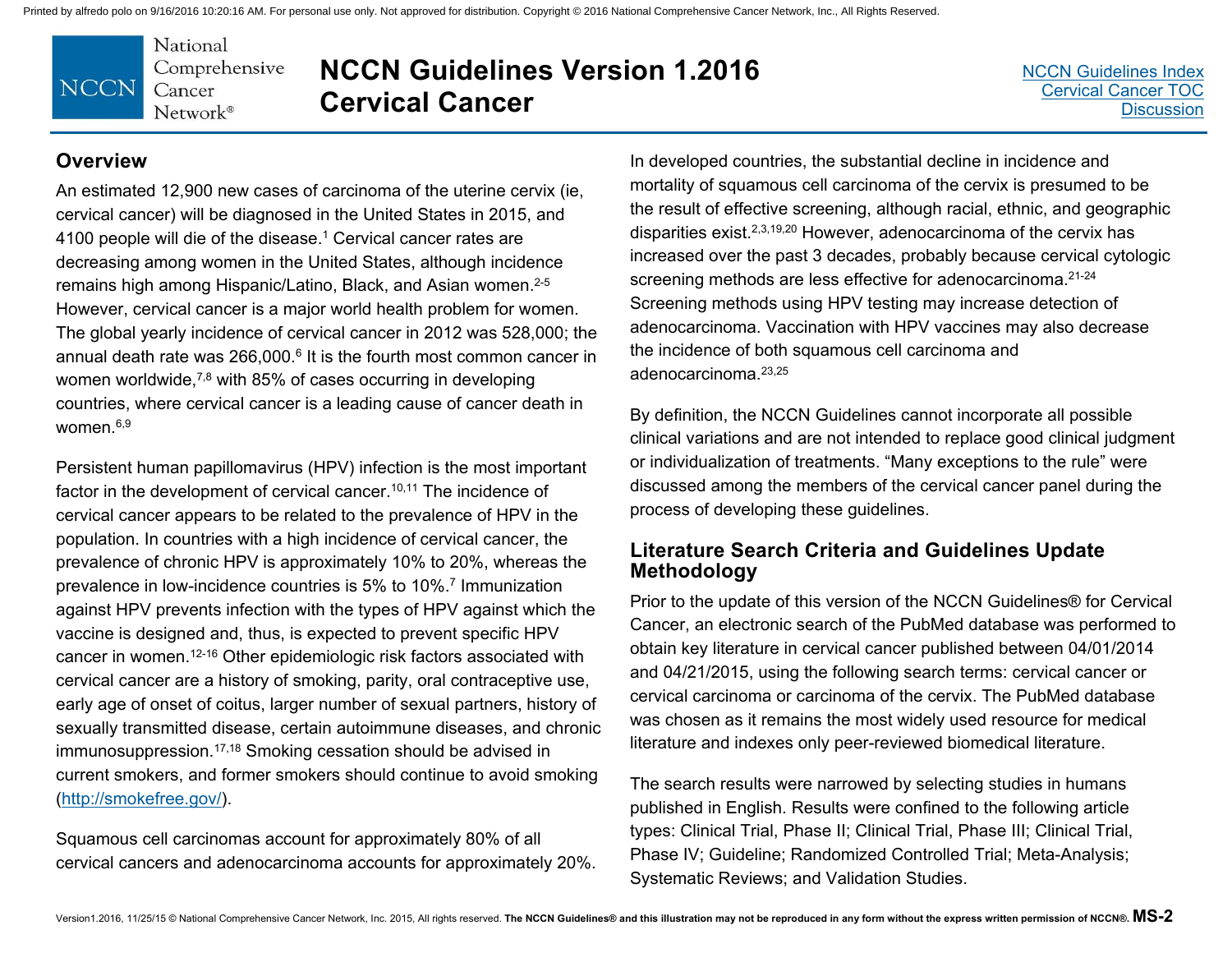

# **NCCN Guidelines Version 1.2016 Cervical Cancer**

The PubMed search resulted in 146 citations and their potential relevance was examined. The data from key PubMed articles as well as articles from additional sources deemed as relevant to these Guidelines and discussed by the panel have been included in this version of the Discussion section (eg, e-publications ahead of print, meeting abstracts). Recommendations for which high-level evidence is lacking are based on the panel's review of lower-level evidence and expert opinion.

The complete details of the Development and Update of the NCCN Guidelines are available at www.NCCN.org.

### **Diagnosis and Workup**

These NCCN Guidelines discuss squamous cell carcinoma, adenosquamous carcinoma, and adenocarcinoma of the cervix. Neuroendocrine carcinoma, small cell tumors, glassy-cell carcinomas, sarcomas, and other histologic types are not within the scope of these guidelines.

Currently, the International Federation of Gynecology and Obstetrics (FIGO) evaluation procedures for staging are limited to colposcopy, biopsy, conization of the cervix, cystoscopy, and proctosigmoidoscopy. More complex radiologic and surgical staging procedures are not addressed in the FIGO classification. In the United States, however, CT, MRI, combined PET-CT, and surgical staging are often used to guide treatment options and design.26-30

The earliest stages of cervical carcinoma may be asymptomatic or associated with a watery vaginal discharge and postcoital bleeding or intermittent spotting. Often these early symptoms are not recognized by the patient. Because of the accessibility of the uterine cervix, cervical cytology or Papanicolaou (Pap) smears and cervical biopsies can

usually result in an accurate diagnosis. Cone biopsy (ie, conization) is recommended if the cervical biopsy is inadequate to define invasiveness or if accurate assessment of microinvasive disease is required. However, cervical cytologic screening methods are less useful for diagnosing adenocarcinoma, because adenocarcinoma in situ affects areas of the cervix that are harder to sample (ie, endocervical canal).5,24 The College of American Pathologists (CAP) protocol for cervical carcinoma is a useful guide

(http://www.cap.org/apps/docs/committees/cancer/cancer\_protocols/20 12/Cervix\_12protocol.pdf). This CAP protocol was revised in June 2012 and reflects recent updates in the AJCC/FIGO staging (ie, AJCC Cancer Staging Manual, 7<sup>th</sup> edition).

Workup for these patients with suspicious symptoms includes history and physical examination, complete blood count (CBC) (including platelets), and liver and renal function tests. Recommended radiologic imaging includes chest radiograph, CT, or combined PET-CT, and MRI as indicated (eg, to rule out disease high in the endocervix).27,31 However, imaging is optional for patients with stage IB1 or smaller tumors (see *Workup* in the NCCN Guidelines for Cervical Cancer). Cystoscopy and proctoscopy are only recommended if bladder or rectal extension is suspected. The panel had major disagreement whether physicians should consider HIV (human immunodeficiency virus) testing as part of a patient's initial workup; this recommendation is included as a category 3.

### **Principles of Staging and Surgery**

#### **Clinical Staging**

Because noninvasive radiographic imaging may not be routinely available in low-resource countries, the FIGO system limits the imaging to chest radiography, intravenous pyelography, and barium enema. The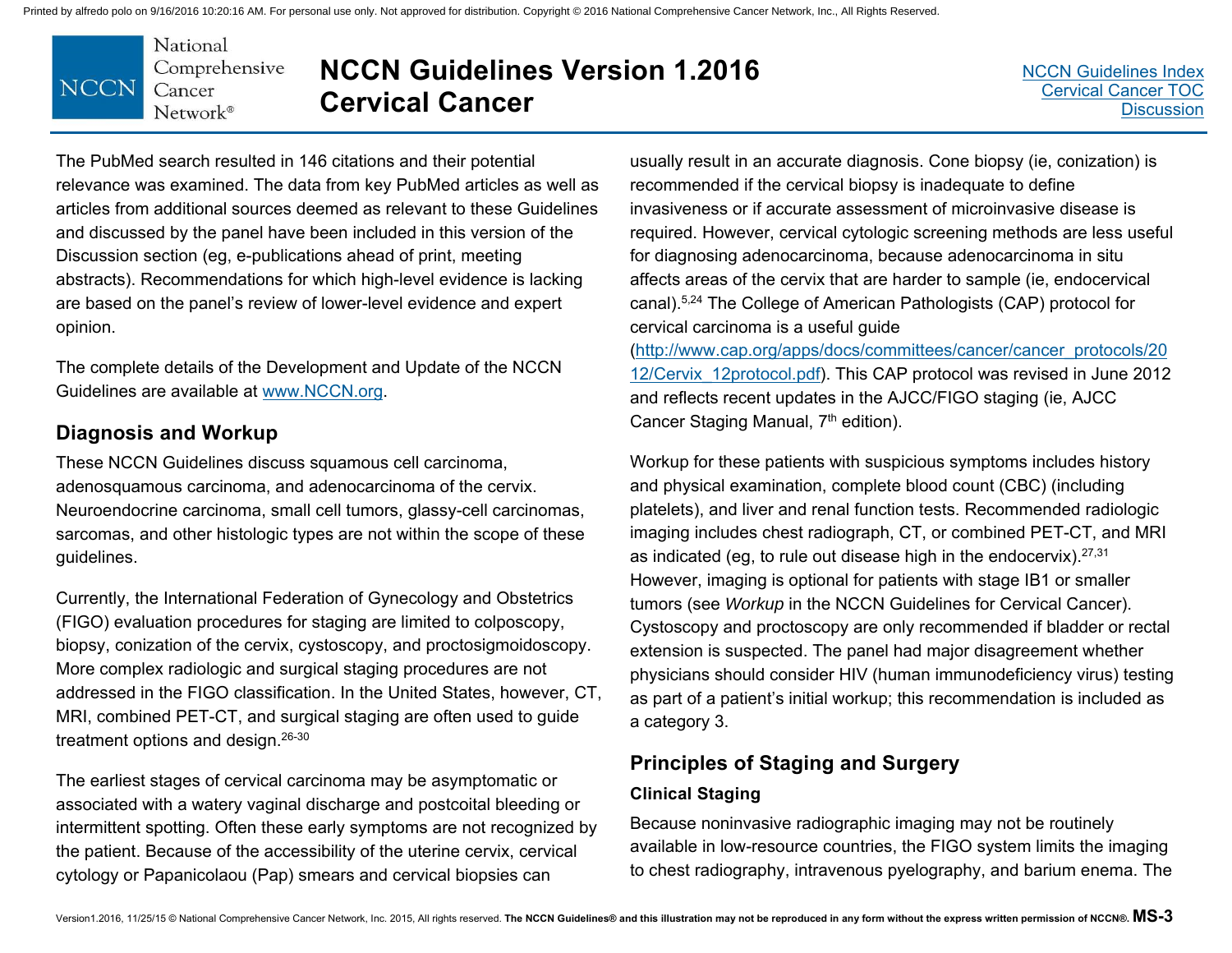#### National Comprehensive **NCCN** Cancer Network®

# **NCCN Guidelines Version 1.2016 Cervical Cancer**

staging of carcinoma of the cervix is largely a clinical evaluation. Although surgical staging is more accurate than clinical staging, surgical staging often cannot be performed in low-resource countries.29,32,33 The panel currently uses the 2009 FIGO definitions and staging system (see Table 1).32,34 FIGO directly aligns with AJCC staging with the exception of stage 0, which does not exist in the FIGO system.35,36 Additionally, regional nodal metastasis is not included in the FIGO staging criteria. With the 2009 FIGO staging, stage IIA is now subdivided into stage IIA1 (tumor size ≤4 cm) and stage IIA2 (tumor size >4 cm), which is the only change from the previous 1994 FIGO staging system.

Importantly, lymphovascular space invasion (LVSI) does not alter the FIGO classification.32 FIGO did not include LVSI because pathologists do not always agree on whether LVSI is present in tissue samples. Some panel members believe that patients with stage IA1 who have extensive LVSI should be treated using stage IB1 guidelines.

The use of MRI, CT, or combined PET-CT scans may aid in treatment planning, but it is not accepted for formal staging purposes.33,37,38 In addition, FIGO has always maintained that staging is intended for comparison purposes only and not as a guide for therapy. As a result, the panel uses the FIGO definitions as the stratification system for these guidelines, although the findings on imaging studies (ie, CT and MRI) are used to guide treatment options and design.31,39-42 MRI is useful to rule out disease high in the endocervix and to guide decisions regarding fertility-sparing versus non-fertility-sparing treatment approaches.<sup>43-46</sup>

#### **Surgical Staging**

#### *Conservative/Fertility-Sparing Approaches*

Fertility-sparing approaches may be considered in highly selected patients who have been thoroughly counseled regarding disease risk as well as prenatal and perinatal issues.

Microinvasive disease (FIGO stage IA-1 with no LVSI) is associated with an extremely low incidence of lymphatic metastasis, 47-50 and conservative treatment with conization is an option (category 2A) for individuals with no evidence of LVSI. In stage IA1 individuals with evidence of LVSI, a reasonable conservative approach is conization (with negative margins) in addition to pelvic lymphadenectomy with (or without) sentinel lymph node mapping (SLN) (category 2B).

The goal of conization is *en bloc* removal of the ectocervix and endocervical canal; the shape of the cone can be tailored to the size, type, and location of the lesion (ie, narrow, long cone in cases of suspected invasive adenocarcinoma). The panel recommends cold knife conization as the preferred approach to conization. However, LEEP (loop electrosurgical excision procedure) is acceptable as long as adequate margins, proper orientation, and a non-fragmented specimen without electrosurgical artifact can be obtained.<sup>51-56</sup>

Select patients with stage IA-2 or IB1 cervical cancer, especially for those with tumors of less than 2 cm in diameter, may be eligible for more conservative surgery.57,58 Radical trachelectomy may offer a reasonable fertility-sparing treatment option for patients with stage IA-2 or IB-1 cervical cancer with lesions that are less than or equal to 2 cm in diameter.59-61 In a radical trachelectomy, the cervix, vaginal margins, and supporting ligaments are removed while leaving the main body and fundus of the uterus intact.62 Laparoscopic pelvic lymphadenectomy accompanies the procedure and can be performed with or without SLN mapping (category 2B, see *Lymph Node Mapping and Dissection* below). Due to their aggressive nature, tumors of small cell neuroendocrine histology are considered inappropriate for radical trachelectomy.63 Trachelectomy is also inappropriate for treating adenoma malignum (minimal deviation adenocarcinoma) due to its rare nature and diagnostic challenges.64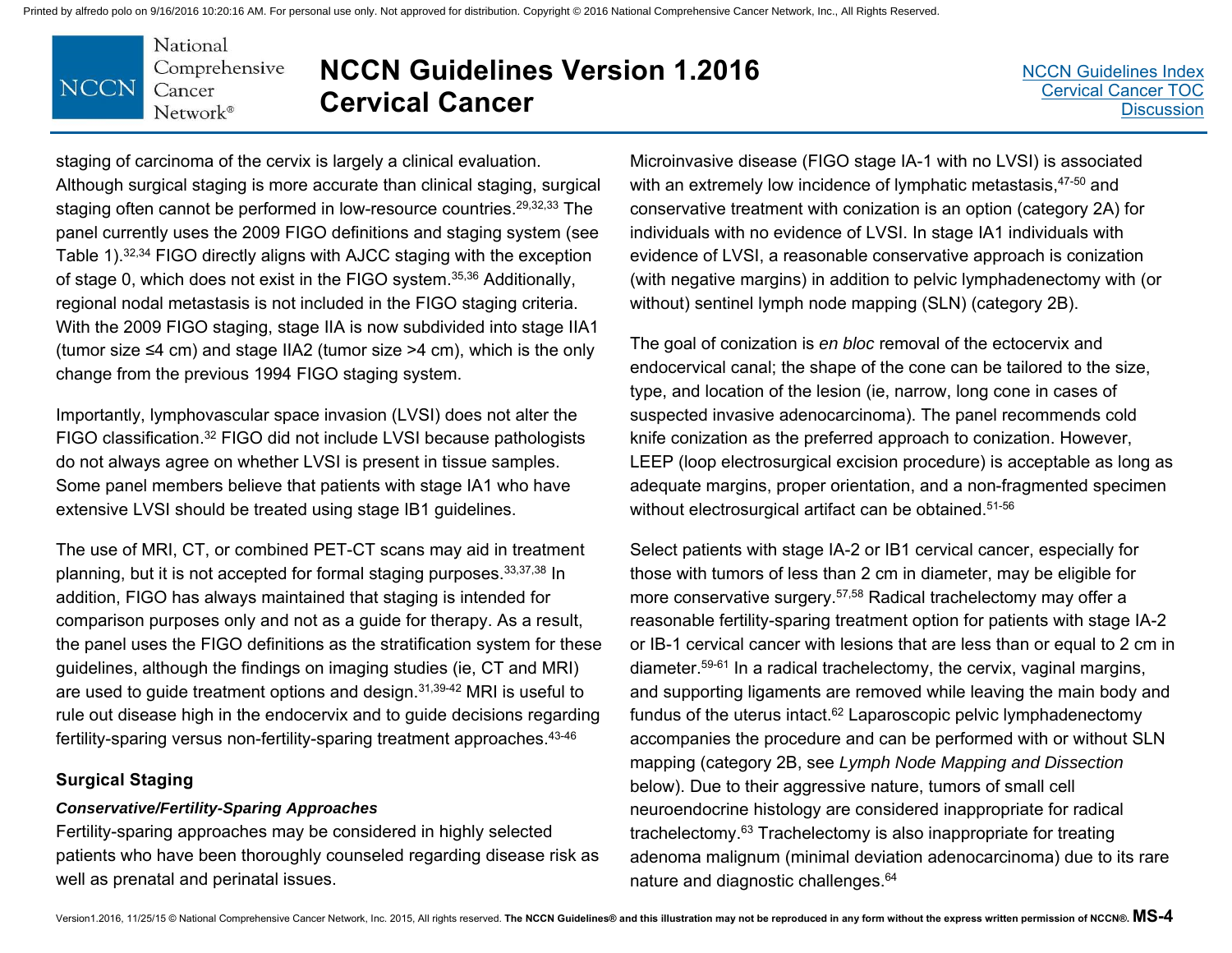#### National Comprehensive **NCCN** Cancer Network®

# **NCCN Guidelines Version 1.2016 Cervical Cancer**

Vaginal radical trachelectomy (VRT) is recommended for carefully selected patients with lesions of 2 cm diameter or less.<sup>65-67</sup> Abdominal radical trachelectomy (ART) provides a broader resection of the parametria,59,67 and provides a less conservative alternative for fertility preservation. Multiple case series have evaluated safety and outcomes with vaginal vs. abdominal approaches to radical trachelectomy, 65,68-70 including systematic reviews on  $VRT<sup>71</sup>$  and ART.<sup>72</sup> A limited number of studies have specifically examined this approach in patients with larger tumors between 2 cm and 4 cm in diameter.73-75

Studies that examined pregnancy in women who underwent radical trachelectomy have provided differing success rates. One case series of 125 patients with cervical cancer who underwent VRT reported 106 pregnancies among 58 women.<sup>66</sup> In a systematic review of 413 women who underwent ART, 113 women attempted pregnancy and 67 (59%) successfully conceived.<sup>69</sup> However, miscarriage and pre-term labor rates were elevated among women who underwent radical trachelectomy.66,76-78

#### *Non-Fertility-Sparing Approaches*

The Querleu and Morrow surgical classification system79,80 describes the degree of resection and nerve preservation for radical hysterectomy in three-dimensional planes and updates the previously used Piver-Rutledge classifications.81 Approaches to hysterectomy include simple/extrafascial hysterectomy (Type A), modified radical hysterectomy (Type B), and radical hysterectomy (Type C). 82,83

For patients with IA-1 disease, cone excision, simple/extrafascial hysterectomy, and modified radical hysterectomy are options. Radical hysterectomy with bilateral pelvic lymph node dissection is the preferred treatment approach for patients with FIGO stage IA-2 through IIA cervical cancers. Radical hysterectomy is preferred over simple

hysterectomy due to its wider margin of resection that includes aspects of the cardinal and uterosacral ligaments, upper vagina, pelvic nodes, and at times, para-aortic nodes. In the United States, definitive chemoradiation is typically preferred over radical surgery for patients with FIGO stage IIB or greater cervical cancers. Abroad, select FIGO IIB cases may be treated with radical hysterectomy or neoadjuvant chemotherapy followed by radical hysterectomy.

For recurrent or persistent cervical cancers that are confined to the central pelvis (ie, no distant metastasis), pelvic exenteration may be a potentially curative surgical option.84,85 Discussion of the various approaches to pelvic exenteration are offered by Chi and colleagues, <sup>82</sup> and in the GOG Surgical Manual.<sup>83</sup>

#### *Lymph Node Mapping and Dissection*

#### *Sentinel Lymph Node Mapping*

Recent data suggest that SLN biopsy may be useful for decreasing the need for pelvic lymphadenectomy in patients with early-stage cervical cancer.86,87 However, panel members were divided over whether the technique has been sufficiently validated for routine use. 88-91

Prospective studies generally support the feasibility of SLN detection in patients with early-stage cervical cancer and suggest that extensive pelvic lymph node dissection may be safely avoided in a significant proportion of early-stage cases. 86-97

Meta-analyses of pooled data from SLN mapping studies have generated detection rates of 89-92% and sensitivity of 89% to 90%.98,99 Factors determined to be important for detection included laparoscopy, dual tracer approaches, and pathologic assessment using immunohistochemistry.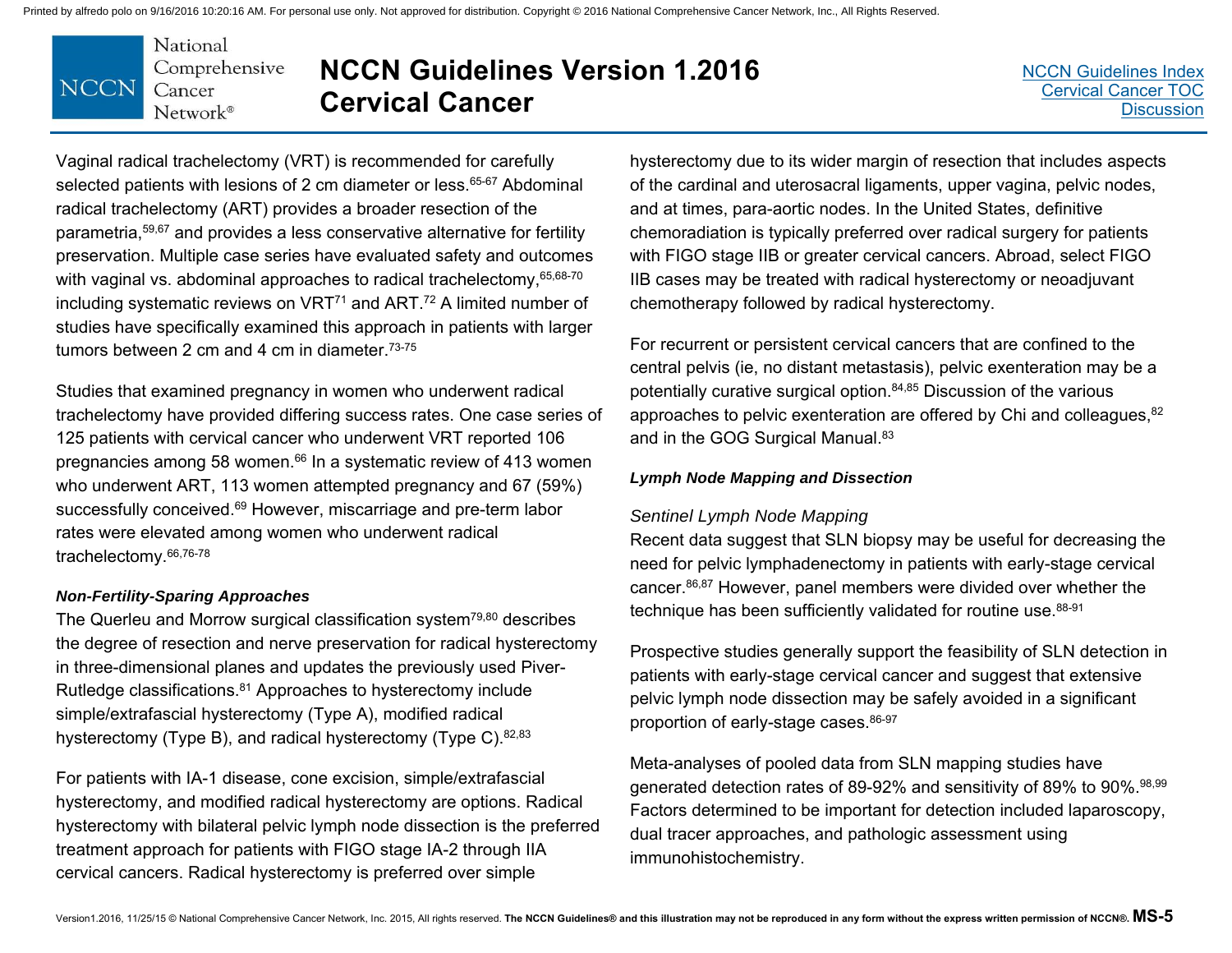#### National Comprehensive **NCCN** Cancer Network®

# **NCCN Guidelines Version 1.2016 Cervical Cancer**

[NCCN Guidelines Index](http://www.nccn.org/professionals/physician_gls/f_guidelines.asp)[Cervical Cancer TOC](#page-2-0)**[Discussion](#page-34-0)** 

However, study data also highlight limited sensitivity of this approach and potential to miss SLN micrometastases and isolated tumor cells using intraoperative assessment (ie, frozen section or imprint cytology).88,91,95 The sensitivity of this approach appears to be better in patients with tumors equal to or less than 2 cm in diameter.86,90,92,100 Ultrastaging of detected SLNs has been shown to provide enhanced detection of micrometastases.93,94

The SENTICOL longitudinal study demonstrated the utility of SLN mapping to uncover unusual lymph drainage patterns.<sup>92</sup> Additionally, this study revealed that bilateral SLN detection and biopsy provided a more reliable assessment of sentinel nodal metastases and led to fewer false negatives than unilateral SLN biopsy.87 Generally, research supports ipsilateral lymphadenectomy if no sentinel nodes are detected on a given side of the pelvis. 87,101

Based on these collective data, the panel recommends consideration of SLN mapping (category 2B) and emphasizes that best detection and mapping results are in tumors of less than 2 cm diameter. Adherence to the SLN mapping algorithm is important; surgeons should perform sidespecific nodal dissection in any cases of failed mapping and remove all suspicious or grossly enlarged nodes regardless of SLN mapping.<sup>86</sup>

#### *Para-Aortic Lymph Node Assessment*

Studies of the incidence and distribution of lymph node metastases in women with stage IB to IIB cervical cancers suggest that para-aortic lymph node involvement is closely tied to the presence of pelvic lymph node metastases, larger primary tumor size (>2cm), and metastasis to the common iliac nodes.  $102,103$ 

Analysis of outcomes data from 555 women who participated in Gynecologic Oncology Group (GOG) trials (GOG 85, GOG 120, and

GOG 165) revealed a more positive prognosis for patients who underwent surgical exclusion of para-aortic lymph node involvement versus those who underwent radiographic determination of para-aortic node involvement.29 One study examined the efficacy of extending the radiation therapy (RT) field to the para-aortic region in patients with para-aortic lymph node involvement, and showed therapeutic benefit especially in patients with small-volume nodal disease.<sup>104</sup> A randomized controlled trial examining surgical versus radiologic staging and treatment of para-aortic lymph node involvement is ongoing.105

The panel includes para-aortic lymph node sampling as an option during pelvic lymph node dissection.

#### *Minimally Invasive Surgical Approaches*

Panel members discussed whether laparoscopic and robotic approaches should be recommended for staging and treatment. These techniques are being used more frequently and have been found to be therapeutically feasible and beneficial when performed by appropriatelytrained and experienced surgeons.<sup>106,107</sup> Laparoscopic staging, lymphadenectomies, and radical hysterectomies can be performed satisfactorily and are used routinely in selected patients in several NCCN Member Institutions.108-111 Data from studies overseas suggest that recurrence rates are low for laparoscopic radical hysterectomy after 3 to 6 years of follow-up.112,113 Robotic radical hysterectomy (which is another minimally invasive surgical technique) is currently being performed for patients with early-stage cervical cancer. Potential advantages associated with laparoscopic and robotic approaches include decreased hospital stay and more rapid patient recovery.114-116 The ongoing randomized phase III LACC trial (NCT00614211) seeks to provide definitive comparison of outcomes data in more than 700 patients undergoing open radical abdominal hysterectomy, or total laparoscopic radical hysterectomy/total robotic radical hysterectomy.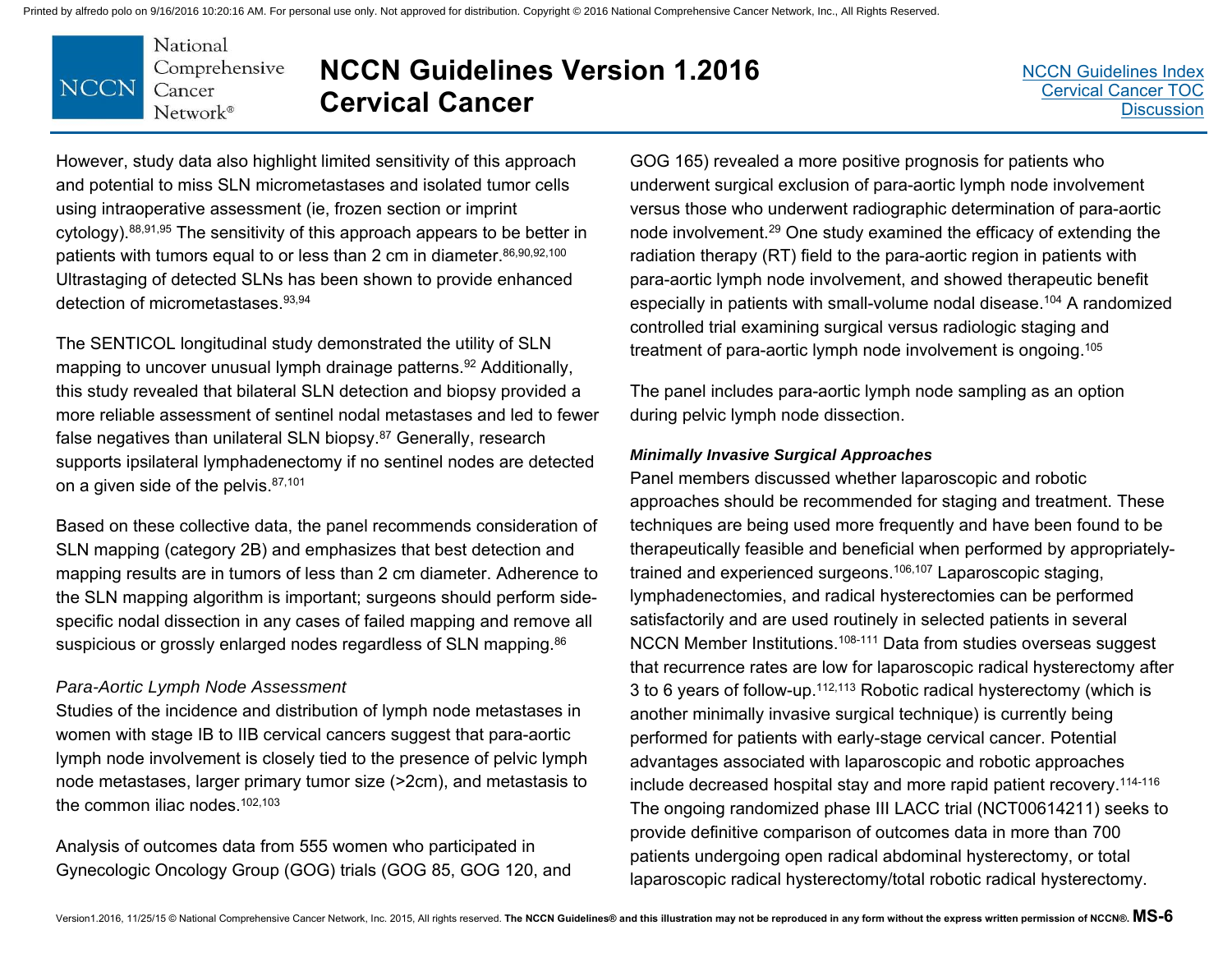

# **NCCN Guidelines Version 1.2016 Cervical Cancer**

[NCCN Guidelines Index](http://www.nccn.org/professionals/physician_gls/f_guidelines.asp)[Cervical Cancer TOC](#page-2-0)**[Discussion](#page-34-0)** 

### **Primary Treatment**

The primary treatment of early-stage cervical cancer is either surgery or RT. Surgery is typically reserved for early-stage disease and smaller lesions, such as stage IA, IB1, and selected IIA1.28 The panel agrees that concurrent chemoradiation is generally the primary treatment of choice for stages IB2 to IVA disease based on the results of 5 randomized clinical trials (see Table 2).<sup>117,118</sup> Chemoradiation can also be used for patients who are not candidates for hysterectomy. Although few studies have assessed treatment specifically for adenocarcinomas, they are typically treated in a similar manner to squamous cell carcinomas.119-121

Pelvic RT or chemoradiation will invariably lead to ovarian failure in premenopausal women.122 To preserve intrinsic hormonal function, ovarian transposition may be considered before pelvic RT for select women younger than 45 years of age with squamous cell cancers.<sup>123,124</sup>

#### **Clinical Trials and Basis for Treatment Selection**

A randomized Italian study compared RT alone versus radical hysterectomy and lymph node dissection in patients with clinical early-stage disease (stage IB–IIA).125 Adjuvant RT was given to those with parametrial extension, less than 3 cm of uninvolved cervical stroma, positive margins, or positive nodes. Identical outcomes were noted for patients treated with radiation versus surgery, with (or without) postoperative radiation, but higher complication rates were noted for the combined modality approach.

Concurrent chemoradiation, using cisplatin-based chemotherapy (either cisplatin alone or cisplatin/5-FU), is the treatment of choice for stages IB2, II, III, and IVA disease based on the results of 5 randomized clinical trials (see Table 2).<sup>126-131</sup> These 5 trials have shown that the use of concurrent chemoradiation results in a 30% to 50% decrease in the risk

of death compared with RT alone. Although the optimal concurrent chemotherapy regimen to use with RT requires further investigation, these 5 trials clearly established a role for concurrent cisplatin-based chemoradiation. Based on these data, the NCI issued an alert stating that strong consideration should be given to using chemoradiation instead of RT alone for invasive cervical cancer.131 Long-term follow-up of 3 of these trials has confirmed that concurrent cisplatin-based chemoradiation improves progression-free survival (PFS) and overall survival when compared with RT with (or without) hydroxyurea.<sup>132-134</sup> A recent meta-analysis reported that chemoradiotherapy leads to a 6% improvement in 5-year survival (hazard ratio, 0.81; *P* <.001).135 A large, population-based registry analysis in Canada (n=4069) confirmed that chemoradiotherapy improved outcomes when compared with RT alone.136

Although chemoradiation is tolerated, acute and long-term side effects have been reported.<sup>135,137,138</sup> Some oncologists prefer concurrent single-agent cisplatin chemoradiation over cisplatin plus 5-FU chemoradiation, because the latter may be more toxic.118,139 Concurrent carboplatin or nonplatinum chemoradiation regimens are options for patients who may not tolerate cisplatin-containing chemoradiation.135,140- <sup>144</sup> Note that when concurrent chemoradiation is used, the chemotherapy is typically given when the external-beam pelvic radiation is administered.118 The panel believes that using "systemic consolidation" (ie, adding chemotherapy after chemoradiation) should only be used in clinical trials (eg, OUTBACK [ANZGOG-0902/GOG 274, NCT01414608] and RTOG 724 [NCT00980954]).145

#### **Early-Stage Disease**

After careful clinical evaluation and staging, the primary treatment of early-stage cervical cancer is either surgery or RT. The treatment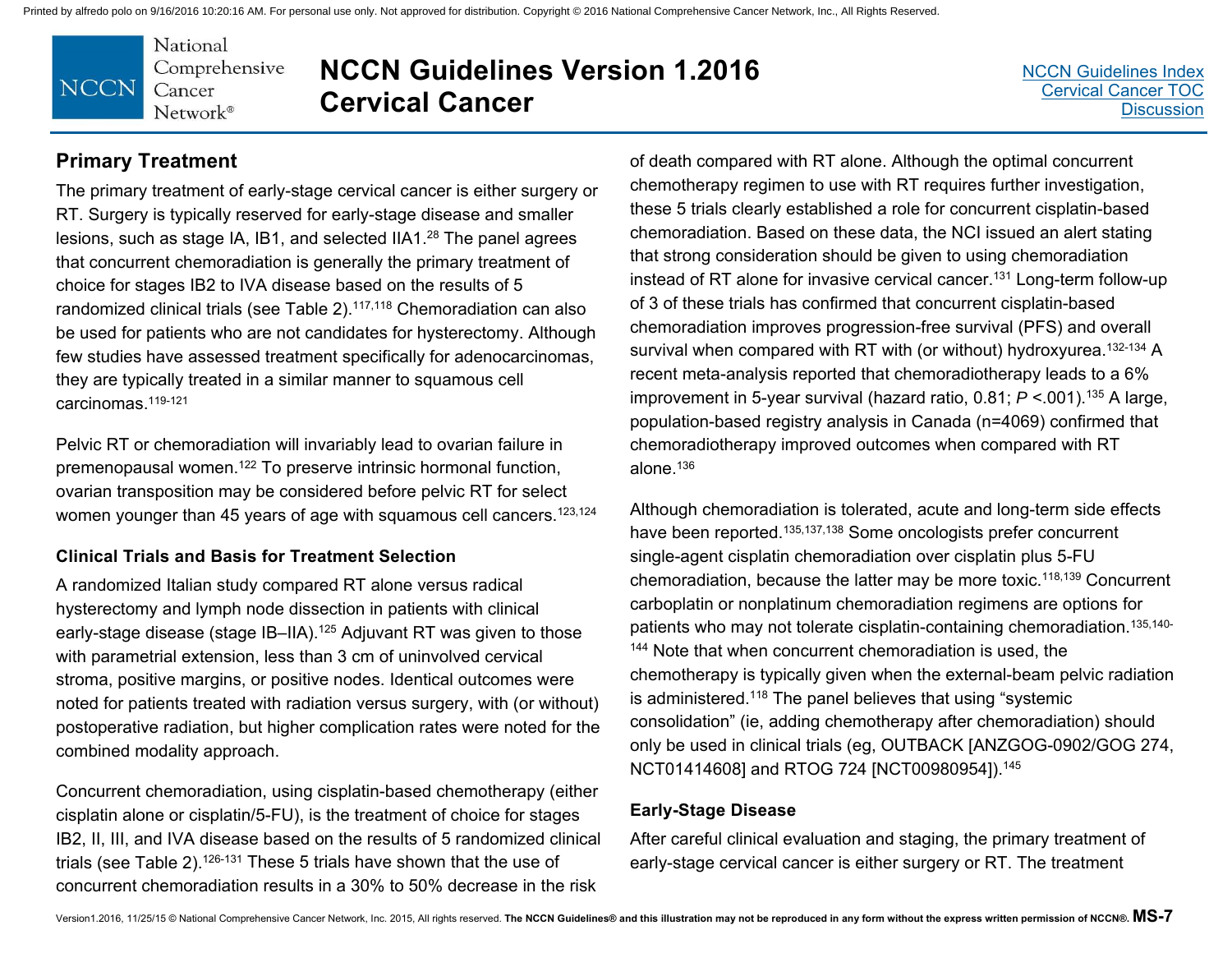

## **NCCN Guidelines Version 1.2016 Cervical Cancer**

schema is stratified using the FIGO staging system (see Table 1). A new fertility-sparing algorithm was added in 2012 for select patients with stage IA and IB1 disease (see *Primary Treatment (Fertility Sparing)* in the NCCN Guidelines for Cervical Cancer). Fertility-sparing surgery is generally not recommended for patients with small cell neuroendocrine tumors or those with minimal deviation adenocarcinoma because of a lack of data.

#### *Stage IA1 Disease*

Recommended options for stage IA1 disease depend on the results of cone biopsy and whether patients 1) want to preserve their fertility; 2) are medically operable; or 3) have LVSI [see *Primary Treatment (Fertility Sparing)* and *Primary Treatment (Non–Fertility Sparing)* in the NCCN Guidelines for Cervical Cancer]. The extent of the lymph node dissection depends on whether pelvic nodal disease and/or LVSI is present and the size of the tumors. SLN mapping can be considered (category 2B).

#### *Fertility-Sparing*

For patients who desire fertility preservation, cone biopsy with or without pelvic lymph node dissection is recommended.97,146,147

The goal of cone biopsy is margins that are negative for invasive disease and high-grade squamous intraepithelial lesion (HSIL). For patients with negative margins after cone biopsy and no findings of LVSI, observation may be an option if fertility preservation is desired. For patients with positive margins after cone biopsy, options include either a radical trachelectomy or a repeat cone biopsy. In studies of patients who had positive margins after conization, predictors of residual disease included positive endocervical curettage, combined endocervical margin and endocervical curettage, and volume of disease. $148,149$ 

For patients with stage IA-1 disease with LVSI, radical trachelectomy and pelvic lymph node dissection is recommended with (or without) para-aortic lymph node sampling (category 2B for para-aortic lymph node sampling) [see *Primary Treatment (Fertility Sparing)* in the NCCN Guidelines for Cervical Cancer].70,150-153

Pelvic lymph node dissection with (or without) SLN mapping is recommended for patients with LVSI who have negative margins after cone biopsy (category 2B for SLN mapping). Conization (with negative margins) plus laparoscopic pelvic SLN mapping (category 2B)/lymphadenectomy is a reasonable strategy for patients with stage IA1 disease with LVSI.

After childbearing is complete, hysterectomy can be considered for patients who have had either radical trachelectomy or a cone biopsy for early-stage disease if they have chronic, persistent HPV infection, they have persistent abnormal Pap tests, or they desire this surgery.

For young (<45 years) premenopausal women with early-stage squamous cell carcinoma who opt for ovarian preservation (ie, hysterectomy only), the rate of ovarian metastases is low.154,155

#### *Non–Fertility-Sparing*

For medically and technically operable patients who do not desire fertility preservation, extrafascial (ie, simple) hysterectomy is commonly recommended for patients without LVSI and with either negative margins after cone biopsy or with positive margins for dysplasia. For patients with positive margins for carcinoma, modified radical hysterectomy is recommended with pelvic lymph node dissection (category 2B for node dissection). SLN mapping can be considered (category 2B). Physicians can also consider repeat cone biopsy to better evaluate depth of invasion. If LVSI is present, then modified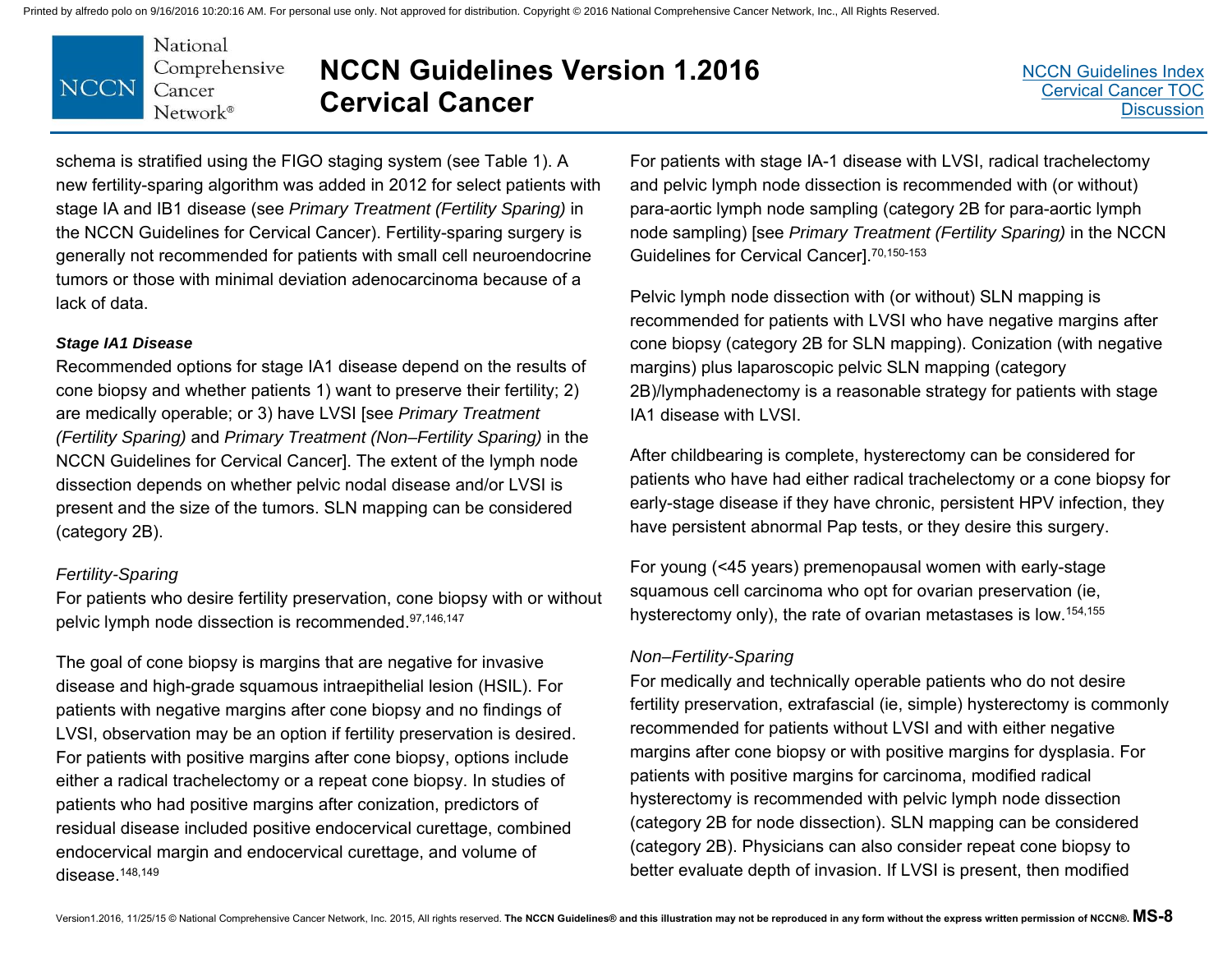

### **NCCN Guidelines Version 1.2016 Cervical Cancer**

radical hysterectomy with lymph node dissection is recommended (category 2B for para-aortic lymph node sampling only). Para-aortic node dissection is indicated for patients with known or suspected pelvic nodal disease. For patients with negative margins after cone biopsy, observation is recommended for those who are medically inoperable or those who refuse surgery.

#### *Stage IA2 Disease*

Recommendations for stage IA2 depend upon whether a patient wishes to preserve her fertility and if the disease is medically operable.

#### *Fertility-Sparing*

For patients who wish to preserve their fertility, radical trachelectomy and pelvic lymph node dissection with (or without) para-aortic lymph node sampling (category 2B for para-aortic node sampling) is recommended. SLN mapping can also be considered (category 2B). Cone biopsy followed by observation is another option if the margins are negative and pelvic lymph node dissection is negative.

#### *Non–Fertility-Sparing*

For medically operable patients who do not desire fertility preservation, recommended treatment includes either surgery or RT (see *Primary Treatment (Non–Fertility Sparing)* in the NCCN Guidelines for Cervical Cancer). The recommended surgical option is radical hysterectomy and bilateral pelvic lymph node dissection with (or without) para-aortic lymph node sampling (category 2B for para-aortic node sampling). SLN mapping can also be considered (category 2B). Para-aortic node dissection is indicated for patients with known or suspected pelvic nodal disease.

Pelvic radiation with brachytherapy (traditionally 70-80 Gy to total point A dose) is a treatment option for patients who are medically inoperable

or who refuse surgery.156 These doses are recommended for most patients based on summation of conventional external-beam fractionation and low–dose-rate (40–70 cGy/h) brachytherapy equivalents. Treatment should be modified based on normal tissue tolerance, fractionation, and size of target volume or on biologic equivalence calculations when using high–dose-rate brachytherapy (see also the *Radiation Therapy* section in this Discussion).

#### *Stage IB and IIA Disease*

Depending on their stage and disease bulk, patients with stage IB or IIA tumors can be treated with surgery, RT, or concurrent chemoradiation. Fertility-sparing surgery is only recommended for select patients with stage IB1 disease (see next section). A combined PET-CT scan can be performed to rule out extrapelvic disease before deciding how to treat these patients. The GOG considers that surgical staging is an option for patients with advanced cervical cancer. Radiologic imaging is recommended for assessing stage IB2 and IIA2 tumors.

#### *Stage IB1: Fertility-Sparing*

For patients who desire fertility preservation, radical trachelectomy and pelvic lymph node dissection with (or without) para-aortic lymph node sampling is an option for stage IB1 disease, but typically only for tumors 2 cm or less [see *Primary Treatment (Fertility Sparing)* in the NCCN Guidelines for Cervical Cancer].59,150-153,157 SLN mapping can also be considered (category 2B). Tumors that are 2 to 4 cm are left to the surgeon's discretion. However, some surgeons suggest that a 2-cm cutoff may be used for vaginal trachelectomy, whereas a 4-cm cutoff may be used for abdominal (eg, laparotomy, laparoscopic, robotic) trachelectomy.158 In one study, oncologic outcomes were similar after 4 years when comparing radical trachelectomy with radical hysterectomy for patients with stage IB1 cervical carcinoma.59 Stage IB1 small cell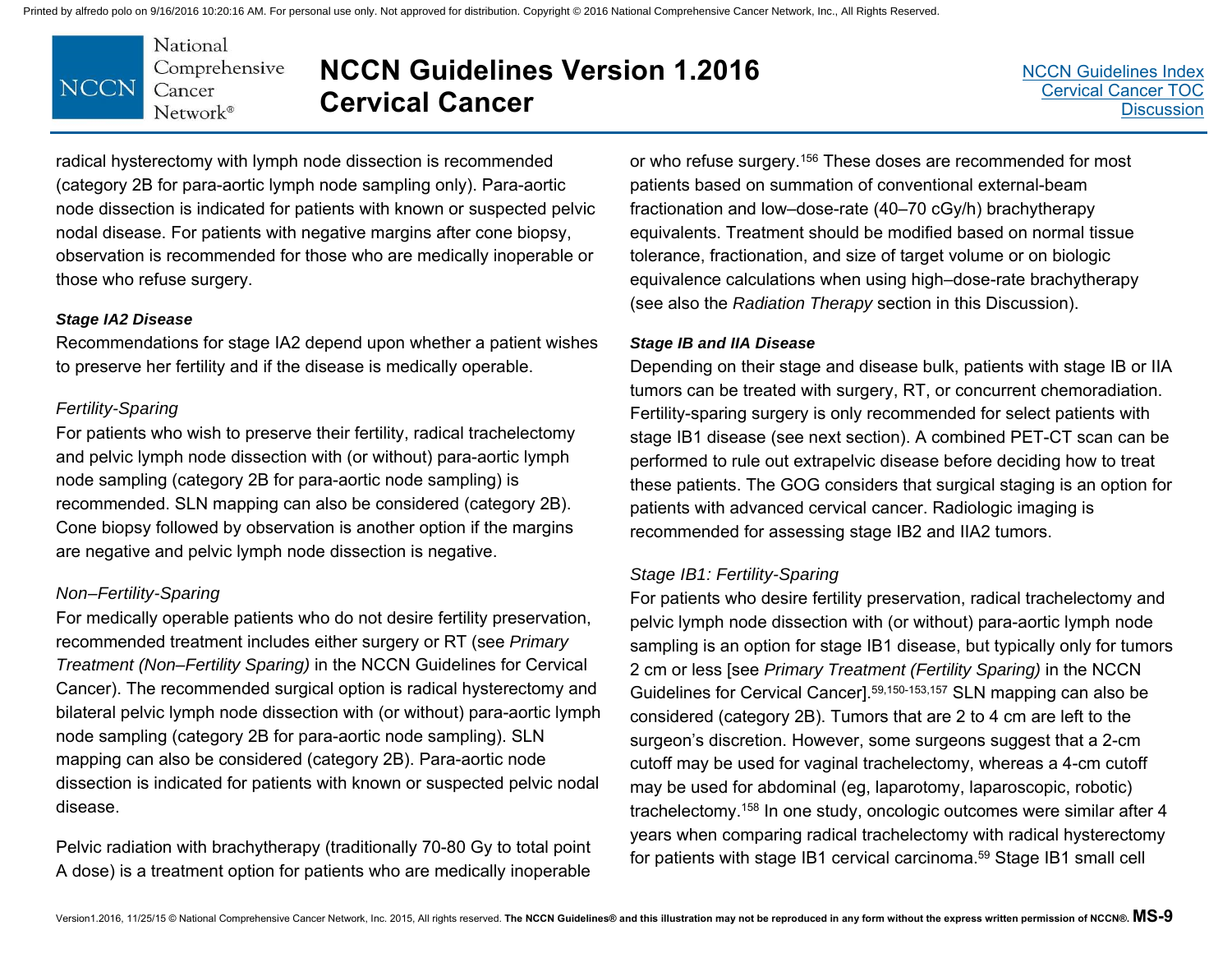National Comprehensive **NCCN** Cancer Network<sup>®</sup>

# **NCCN Guidelines Version 1.2016 Cervical Cancer**

neuroendocrine histology and adenoma malignum are not considered suitable for fertility-sparing surgery.

#### *Stage IB and IIA: Non–Fertility-Sparing*

Primary surgery consists of radical hysterectomy plus bilateral pelvic lymph node dissection with (or without) para-aortic lymph node sampling (category 1 for primary surgery).<sup>125,159</sup> SLN mapping can also be considered for stages IB1 and IIA1 (category 2B). Panel members feel that surgery is the most appropriate option for patients with stage IB1 or IIA1 disease, whereas concurrent chemoradiation is the most appropriate option for those with stage IB2 or IIA2 disease based on randomized trials.<sup>125-127,129,130</sup> Thus, the surgical option is category 1 for patients with stage IB1 or IIA1 disease; however, surgery is category 2B for those with stage IB2 or IIA2 disease.125 Para-aortic node dissection may be performed for patients with larger tumors and suspected or known pelvic nodal disease. Some panel members feel that a pelvic lymph node dissection should be performed first and if negative, then the radical hysterectomy should be performed. If the lymph nodes are positive, then the hysterectomy should be abandoned; these patients should undergo chemoradiation. For patients with stage IB or IIA tumors (including those who are not candidates for hysterectomy), another option is combined pelvic RT and brachytherapy with (or without) concurrent cisplatin-containing chemotherapy [see *Primary Treatment (Non–Fertility Sparing)* in the NCCN Guidelines for Cervical Cancer]. Although concurrent chemoradiation has been proven effective in the definitive treatment of more advanced-stage disease, this approach has not been specifically studied in patients with stage IB1 or IIA1 disease. Careful consideration of the risk/benefit ratio should be undertaken in these patients with smaller tumors.

For patients with clinical stage IB2 or IIA2 tumors who are treated with definitive radiation, concurrent cisplatin-containing chemotherapy has

been shown to significantly improve patient survival. The panel recommends definitive RT with concurrent cisplatin-containing chemotherapy and brachytherapy (traditionally 75-80 Gy to total point A. dose). Again, treatment should be modified based on normal tissue tolerance, fractionation, and size of target volume. Primary chemoradiation has a category 1 recommendation [see *Primary Treatment (Non–Fertility Sparing)* in the NCCN Guidelines for Cervical Cancer].126,127

For stage IB2 or IIA2 tumors, the panel had a major disagreement about recommending adjuvant hysterectomy (category 3) (also known as completion surgery) after primary chemoradiation.126 Adjuvant hysterectomy after RT has been shown to improve pelvic control, but not overall survival, and is associated with increased morbidity.160 Some clinicians feel that completion surgery may be considered in patients who have residual disease after concurrent chemoradiation but should not be performed if patients have a complete response.161 A recent study assessed completion hysterectomy in patients who had a complete response after concurrent chemoradiation, but the study was underpowered.162 The morbidity is higher after completion surgery, and it has not been shown to increase survival.<sup>161,163,164</sup> However, the morbidity may be reduced if using completion laparoscopic hysterectomy after chemoradiation.<sup>165</sup> This approach can be considered in patients whose extent of disease or uterine anatomy precludes adequate coverage by brachytherapy.

#### **Advanced Disease**

This category has traditionally included patients with stage IIB to IVA disease (ie, locally advanced disease). However, many oncologists now include patients with IB2 and IIA2 disease in the advanced disease category. For patients with more advanced tumors who are undergoing

[NCCN Guidelines Index](http://www.nccn.org/professionals/physician_gls/f_guidelines.asp)[Cervical Cancer TOC](#page-2-0)**[Discussion](#page-34-0)**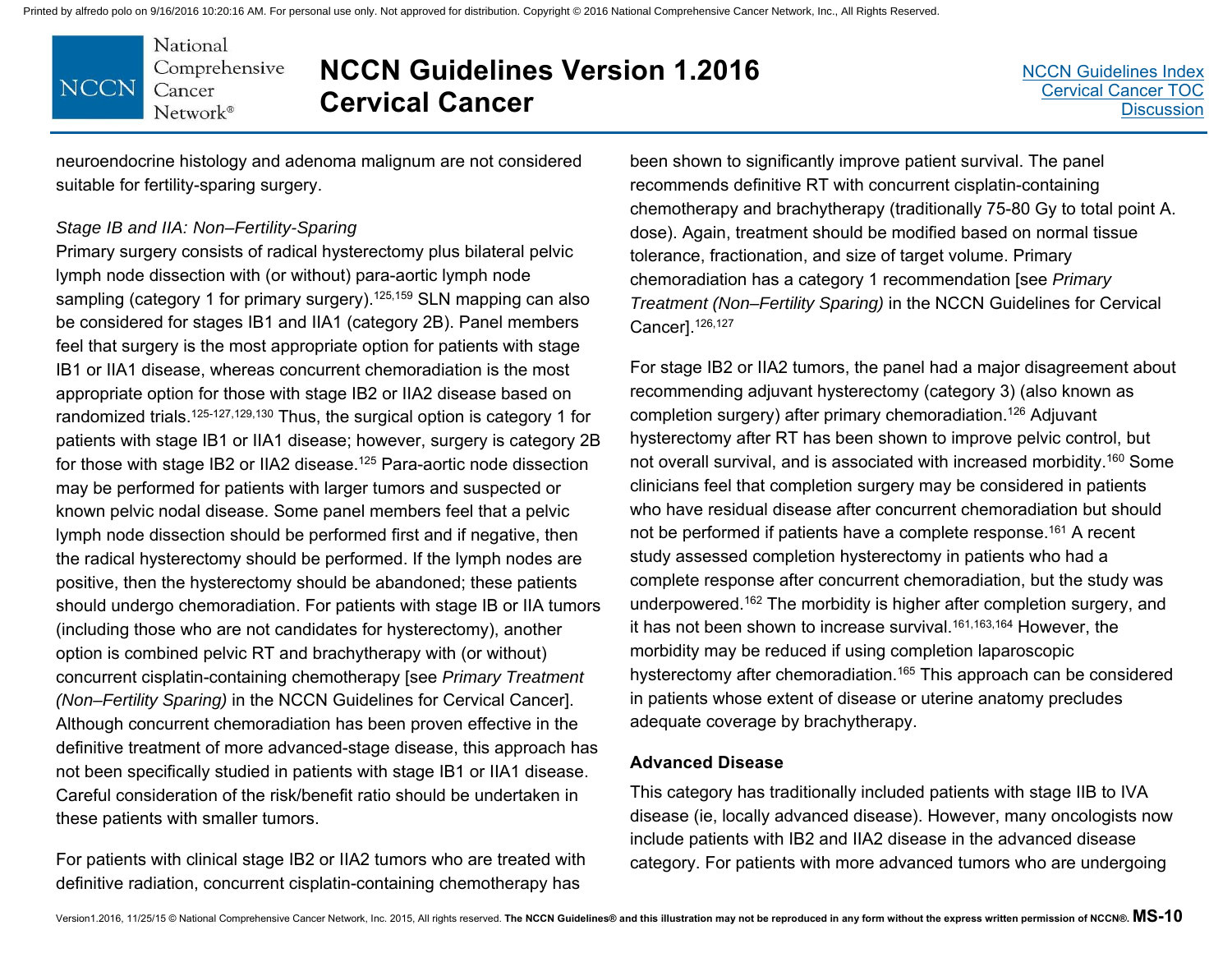

# **NCCN Guidelines Version 1.2016 Cervical Cancer**

primary chemoradiation, the volume of RT is critical and guided by assessment of nodal involvement in the pelvic and para-aortic nodes. Radiologic imaging studies (including PET-CT) are recommended for stage IB2 or greater disease. MRI is useful to rule out disease high in the endocervix. However, needle biopsy can be considered for questionable imaging findings. Surgical staging (ie, extraperitoneal or laparoscopic lymph node dissection) is also an option (category 2B) for these patients. Surgical staging may also detect microscopic nodal disease that is not discernable with radiologic imaging.166

For patients without nodal disease or with disease limited to the pelvis only through surgical staging, treatment consists of pelvic RT with concurrent cisplatin-based chemotherapy and brachytherapy (category 1).117,118,127,129-131,167 Currently, acceptable, concurrent, cisplatin-based regimens include either weekly cisplatin or the combination of cisplatin/5-FU given every 3 to 4 weeks during RT. An international phase III randomized trial reported that concurrent cisplatin/gemcitabine and RT followed by 2 additional cycles of cisplatin/gemcitabine after RT improved PFS and overall survival when compared with a standard regimen of concurrent cisplatin with pelvic RT.168 However, this trial is controversial because of changes in its statistical design and because the reported superior regimen of concurrent cisplatin/gemcitabine and RT has unresolved toxicity issues.<sup>168-171</sup>

However, for patients with positive para-aortic and pelvic lymph nodes by imaging, extraperitoneal lymph node dissection should be considered followed by extended-field RT, concurrent cisplatin-containing chemotherapy, and brachytherapy (see *Primary Treatment* in the NCCN Guidelines for Cervical Cancer). Patients with positive para-aortic lymph nodes who are positive for distant metastases are treated with systemic chemotherapy (see

*Chemotherapy Regimens for Recurrent or Metastatic Cervical Cancer* in the NCCN Guidelines) with (or without) individualized RT.172

#### **Metastatic Disease**

For patients who present with distant metastatic disease (ie, stage IVB), primary treatment is often cisplatin-based chemotherapy (see *Therapy for Metastatic Disease* in this Discussion). In these situations, individualized RT may be considered for control of pelvic disease and other symptoms.172

### **Adjuvant Treatment**

Adjuvant treatment is indicated after radical hysterectomy depending on surgical findings and disease stage. Observation is appropriate for patients with stage IA2, IB1, or IIA1 disease who have negative nodes, negative margins, negative parametria, and no risk factors after radical hysterectomy. However, adjuvant treatment is indicated after radical hysterectomy if pathologic risk factors are discovered.

Pelvic radiation is recommended (category 1) with (or without) concurrent cisplatin-based chemotherapy (category 2B for chemotherapy) for patients with stage IA2, IB1, or IIA1 disease who have *negative* lymph nodes after surgery but have large primary tumors, deep stromal invasion, and/or LVSI (see *Adjuvant Treatment* in the NCCN Guidelines for Cervical Cancer).<sup>173-177</sup>

Adjuvant pelvic RT alone versus no further therapy was tested in a randomized trial (GOG 92) of selected patients with node-negative stage IB carcinoma of the cervix after hysterectomy and pelvic lymphadenectomy.177 Patients were considered to have "intermediaterisk" disease and were eligible for this trial if they had at least 2 of the following risk factors (commonly referred to as "Sedlis Criteria"): 1) greater than one-third stromal invasion; 2) capillary lymphatic space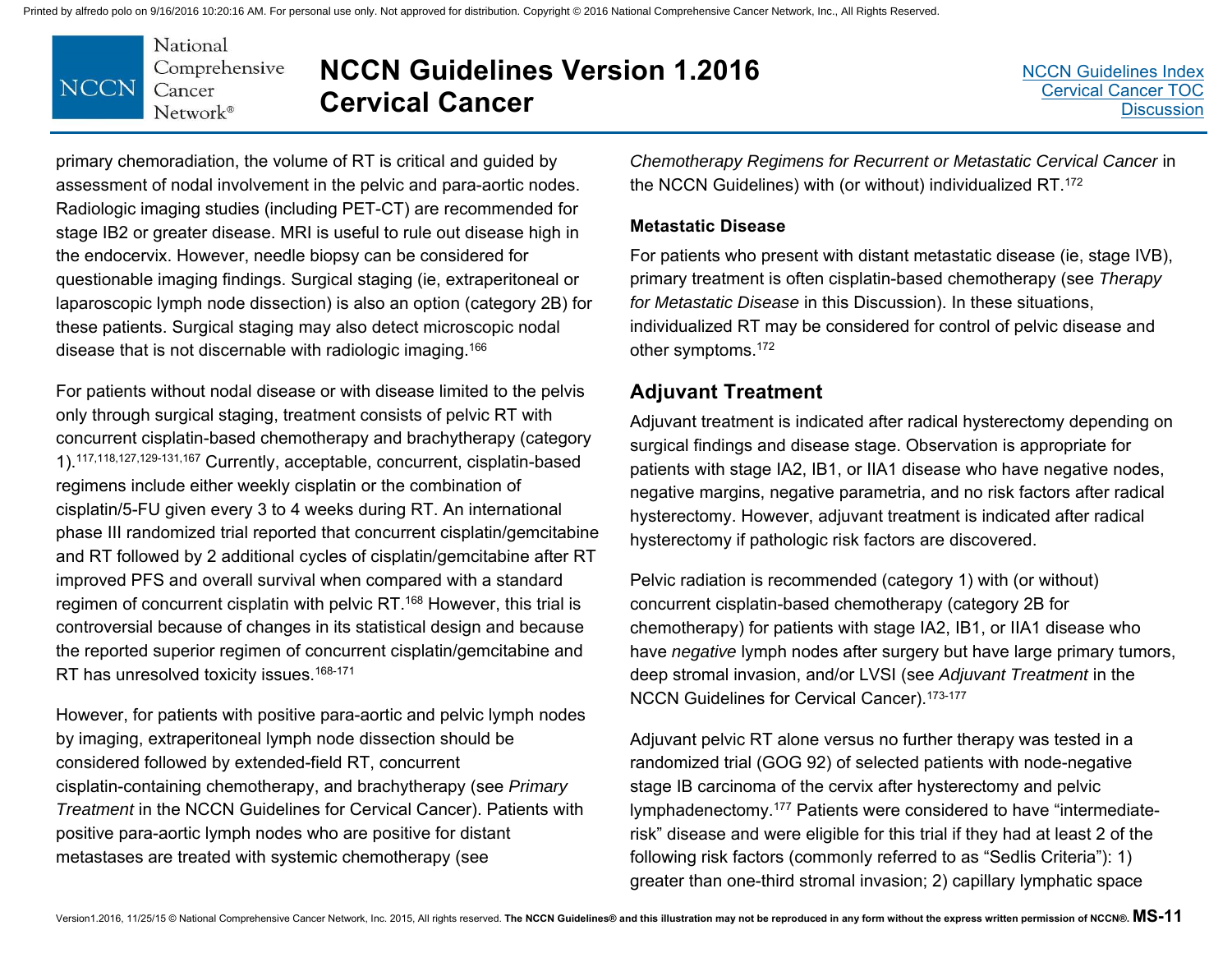

## **NCCN Guidelines Version 1.2016 Cervical Cancer**

involvement; or 3) cervical tumor diameters more than 4 cm. Patients with positive lymph nodes or involved surgical margins were excluded. At 2 years, the recurrence-free rates were 88% for adjuvant RT versus 79% for the no-adjuvant-treatment group. After long-term follow-up (12 years), an updated analysis confirmed that adjuvant pelvic RT increased PFS; a clear trend towards improved overall survival was noted  $(P = .07)$ .<sup>173</sup> The role of concurrent cisplatin/RT in patients with intermediate-risk disease is currently being evaluated in an international phase III randomized trial (GOG 263, NCT01101451).

Potentially important risk factors for recurrence may not be limited to the "Sedlis Criteria" (ie, > one-third stromal invasion, LVSI, tumor size). Additional risk factors for consideration include tumor histology (eg, adenocarcinoma component)178,179 and close or positive surgical margins.148,180 A recent study has identified a "four-factor model" of intermediate risk factors that was predictive of recurrence in a cohort of 2158 patients with stage IB to IIA cervical cancers; predictive risk factors identified included tumor size ≥3 cm, deep stromal invasion of the outer third of the cervix, LVSI, and adenocarcinoma or adenosquamous carcinoma histology.178 Among these patients, presence of any 2 factors was useful for predicting recurrence after radical hysterectomy. Postoperative pelvic radiation with concurrent cisplatin-containing chemotherapy (category 1)128 with (or without) vaginal brachytherapy is recommended for patients with positive pelvic nodes, positive surgical margin, and/or positive parametrium; these patients are considered to have "high-risk" disease (see *Adjuvant Treatment* in the NCCN Guidelines for Cervical Cancer). Vaginal brachytherapy may be a useful boost for those with positive vaginal mucosal margins. Adjuvant concurrent chemoradiation significantly improves overall survival for patients with high-risk, early-stage disease (those with positive pelvic nodes, parametrial extension, and/or positive

margins) who undergo radical hysterectomy and pelvic lymphadenectomy.128 The Intergroup trial 0107 showed a statistically significant benefit of adjuvant pelvic radiation with concurrent cisplatin and 5-FU in the treatment of patients with stage IA2, IB, or IIA disease who had positive lymph nodes, positive margins, and/or microscopic parametrial involvement found at surgery.128

Depending on the results of primary surgery, imaging (chest CT or combined PET-CT scan) may be recommended to determine whether distant metastases are present. In women who are positive for distant metastases, biopsy of suspicious areas should be considered as indicated (see *Adjuvant Treatment* in the NCCN Guidelines for Cervical Cancer). For patients without distant metastases, recommended treatment is extended-field RT (including pelvic and para-aortic lymph nodes) with concurrent cisplatin-based chemotherapy and with (or without) brachytherapy. For patients with distant metastases, recommended treatment is systemic chemotherapy (see *Chemotherapy Regimens for Recurrent or Metastatic Cervical Cancer* in the NCCN Guidelines) with (or without) individualized RT.172

Although neoadjuvant chemotherapy followed by surgery has been used in areas where RT is not available, data suggest no improvement in survival when compared with surgery alone for early-stage cervical cancer181-183 or locally-advanced cervical cancer.184,185 A meta-analysis of data on patients with stage IB1 to IIA cervical cancer found that neoadjuvant chemotherapy may reduce the need for adjuvant RT by decreasing tumor size and metastases, but indicated no overall survival benefit.185 However, data from a second meta-analysis suggested that response to neoadjuvant chemotherapy was a strong prognostic factor for PFS and overall survival.<sup>186,187</sup> Outside of the clinical trial, the panel does not recommend the use of neoadjuvant chemotherapy.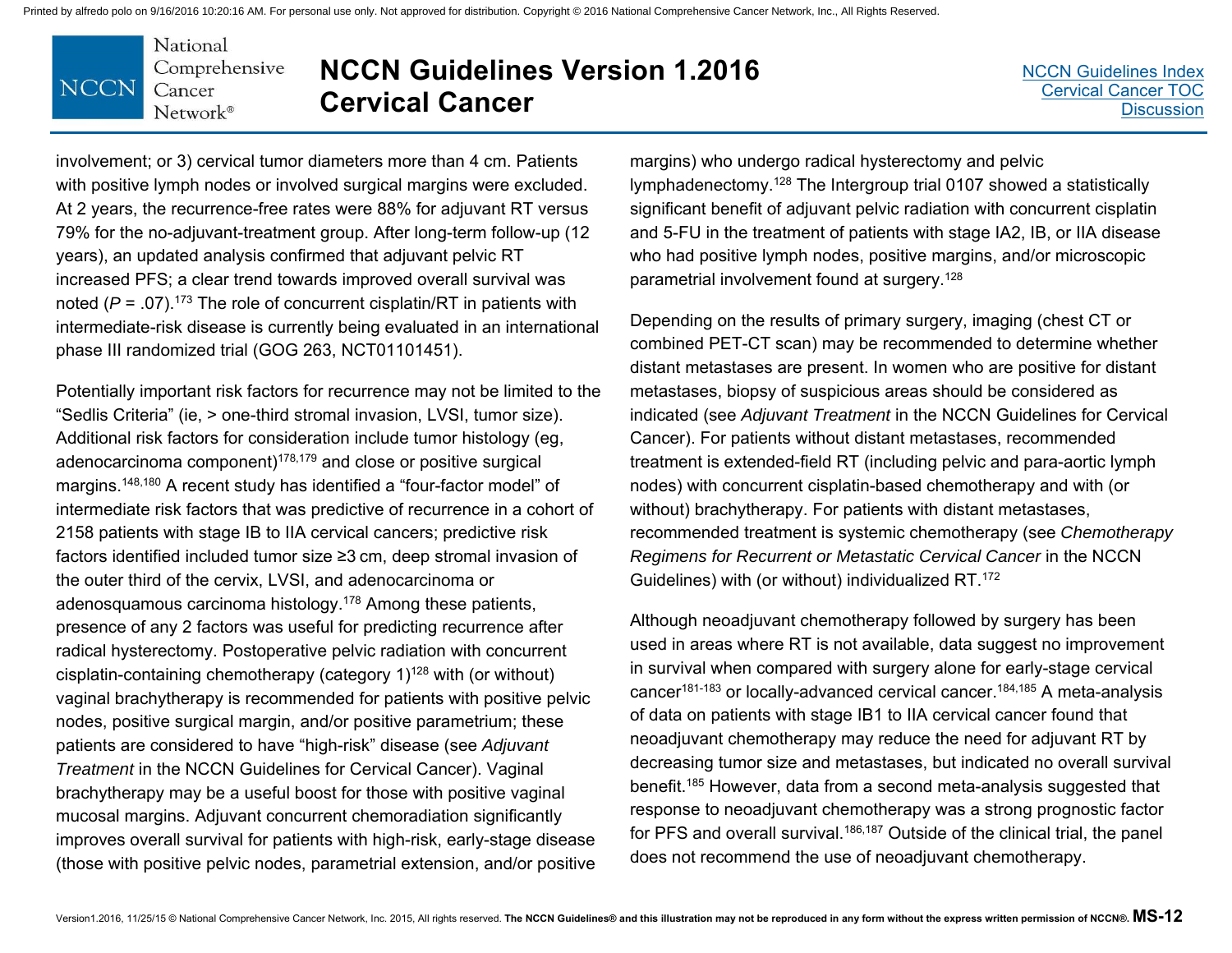

### **NCCN Guidelines Version 1.2016 Cervical Cancer**

#### **Surveillance**

The panel agrees with the new Society of Gynecologic Oncology's recommendations for post-treatment surveillance.188 The recommended surveillance is based on the patient's risk for recurrence and personal preferences. History and physical examination is recommended every 3 to 6 months for 2 years, every 6 to 12 months for another 3 to 5 years, and then annually (see *Surveillance* in the NCCN Guidelines for Cervical Cancer). Patients with high-risk disease can be assessed more frequently (eg, every 3 months for the first 2 years) than patients with low-risk disease (eg, every 6 months).

Annual cervical/vaginal cytology tests can be considered as indicated for detection of lower genital tract dysplasia (eg, for those who have had fertility-sparing surgery). Some clinicians have suggested that rigorous cytology follow-up is not warranted because of studies stating that Pap smears did not detect recurrences in patients with stage I or II cervical cancer who were asymptomatic after treatment.188-190 Noting the inherent differences between these patients and the general screening population, the panel does not recommend workup of low-grade squamous dysplasia detected during surveillance, but suggests that patients should follow up with a provider with specific expertise in this area. It is important to emphasize good clinical evaluation and a high index of suspicion, because the detection rate of recurrent cervical cancer is low using cervical and vaginal cytology alone.191

Patient education regarding symptoms suggestive of recurrence is recommended (eg, vaginal discharge; weight loss; anorexia; pain in the pelvis, hips, back, or legs; persistent coughing). Patients should also be counseled on healthy lifestyle, obesity, nutrition, and exercise. Smoking cessation and abstinence should be encouraged.188 See the NCCN

Guidelines for Survivorship, the NCCN guidelines for Smoking Cessation, and http://www.cancer.org/treatment/survivorship).

Imaging is not routinely recommended for surveillance but may be indicated in patients with symptoms or findings that are suspicious for recurrence.188,191,192 In patients at high risk for locoregional (central or para-aortic) failure, a combined PET-CT scan (eg, 3–6 months after treatment) or other radiologic imaging may be useful for detecting early or asymptomatic disease that is potentially curable.<sup>193-195</sup> Many other tests remain optional based on clinical indications, such as semiannual CBCs, blood urea nitrogen, and serum creatinine determinations (see *Surveillance* in the NCCN Guidelines for Cervical Cancer). Patients with persistent or recurrent disease need to be evaluated using additional imaging studies as clinically indicated and surgical exploration in selected cases followed by therapy for relapse (see next section).<sup>196</sup>

Patients who have received RT for cervical cancer may experience vaginal stenosis and dryness and should receive education on important issues regarding sexual health and vaginal health. Providers should inform patients about regular vaginal intercourse and/or vaginal dilator use and on the use of vaginal moisturizers/lubricants (eg, estrogen creams). Anecdotal evidence suggests that vaginal dilators may be used to prevent or treat vaginal stenosis.<sup>197</sup> Dilator use can start 2 to 4 weeks after RT is completed and can be performed indefinitely (http://www.mskcc.org/patient\_education/\_assets/downloads-english/57 1.pdf).

Cervical cancer survivors are at risk for second cancers.198 Data suggest that patients who undergo RT for pelvic cancers are at risk for radiation-induced second cancers, especially at radiated sites near the cervix (eg, colon, rectum/anus, urinary bladder); therefore, careful surveillance is appropriate for these patients.<sup>199,200</sup>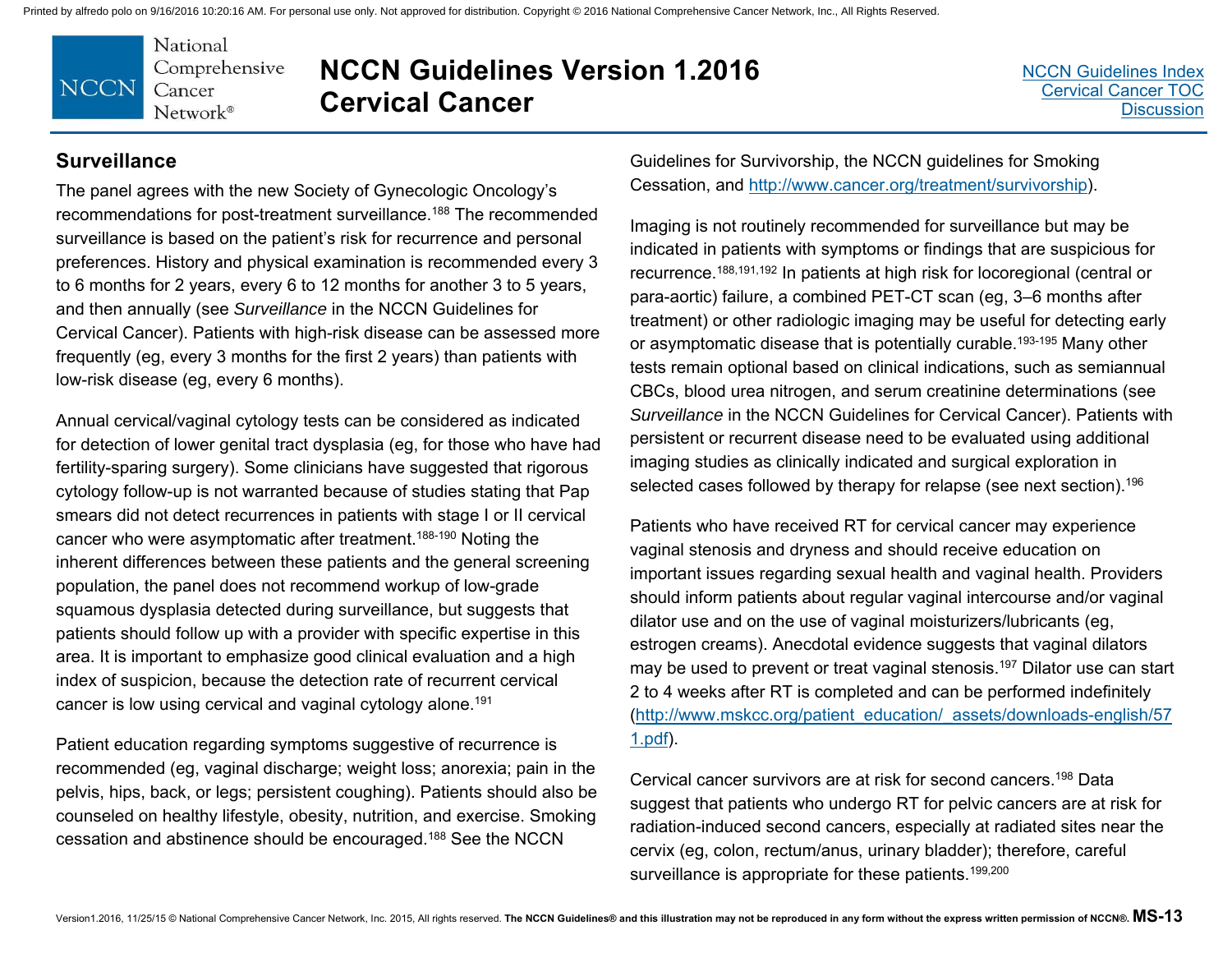National Comprehensive **NCCN** Cancer Network®

# **NCCN Guidelines Version 1.2016 Cervical Cancer**

### **Therapy for Relapse**

Recurrences should be proven by biopsy before proceeding to treatment planning for recurrent disease.

#### **Locoregional Therapy**

Patients with a localized recurrence of cervical cancer after initial treatment may be candidates for radical retreatment; options include: 1) RT and/or chemotherapy; or 2) surgery.<sup>117,201</sup> After treatment for relapse, long-term, disease-free survival rates of approximately 40% have been reported in some situations.<sup>202</sup>

For patients who experience locoregional recurrences who have not undergone previous RT or who experience recurrences outside of the previously treated RT field, therapy for relapse includes tumor-directed RT and platinum-based chemotherapy with (or without) brachytherapy; surgical resection can be considered if feasible (see *Therapy for Relapse* in the NCCN Guidelines for Cervical Cancer). Typically, the chemoradiation for recurrence uses cisplatin as a single agent or cisplatin plus 5-FU.203,204

Patients with central pelvic recurrent disease after RT should be evaluated for pelvic exenteration, with (or without) intraoperative RT (IORT), although IORT is category 3.205-212 Surgical mortality is generally 5% or less, with survival rates approaching 50% in carefully selected patients.<sup>208</sup> Concomitant measures with these radical procedures include adequate rehabilitation programs dealing with the psychosocial and psychosexual consequences of the surgery as well as reconstructive procedures.207,213-215 Although exenteration is the common surgical approach in postradiation patients with isolated central pelvic relapse, radical hysterectomy or brachytherapy may be an option in carefully selected patients with small central lesions (<2 cm).

For patients with noncentral recurrent disease, options include tumor-directed RT with (or without) chemotherapy, resection with (or without) IORT (category 3 for IORT), chemotherapy, best supportive care (see the NCCN Guidelines for Palliative Care), or participation in a clinical trial. Patients who experience recurrence after second-line definitive therapy, either surgery or RT, have a poor prognosis. They can be treated with chemotherapy or best supportive care, or can be enrolled in a clinical trial.

#### **Therapy for Metastatic Disease**

Patients who develop distant metastases, either at initial presentation or at relapse, are rarely curable. For highly selected patients with isolated distant metastases amendable to local treatment, occasional long-term survival has been reported with: 1) surgical resection with (or without) RT; 2) Local ablative therapies with (or without) RT; or 3) RT with (or without) concurrent chemotherapy (see *Therapy for Relapse* in the NCCN Guidelines for Cervical Cancer). For example, patients who may benefit from aggressive local therapy for oligometastatic disease include those with lung, liver, or bone metastases. For most other patients with distant metastases, an appropriate approach is a clinical trial, chemotherapy (see *Chemotherapy Regimens for Recurrent or Metastatic Cervical Cancer* in the NCCN Guidelines for Cervical Cancer), or best supportive care (see NCCN Guidelines for Palliative Care at www.NCCN.org).

The palliation of pelvic recurrences in heavily irradiated sites that are not amenable to local pain control techniques or to surgical resection is difficult. These sites are generally not responsive to chemotherapy. Adequately palliating the complications of pain and fistulae from these recurrences is clinically challenging

(http://emedicine.medscape.com/article/270646-overview). However,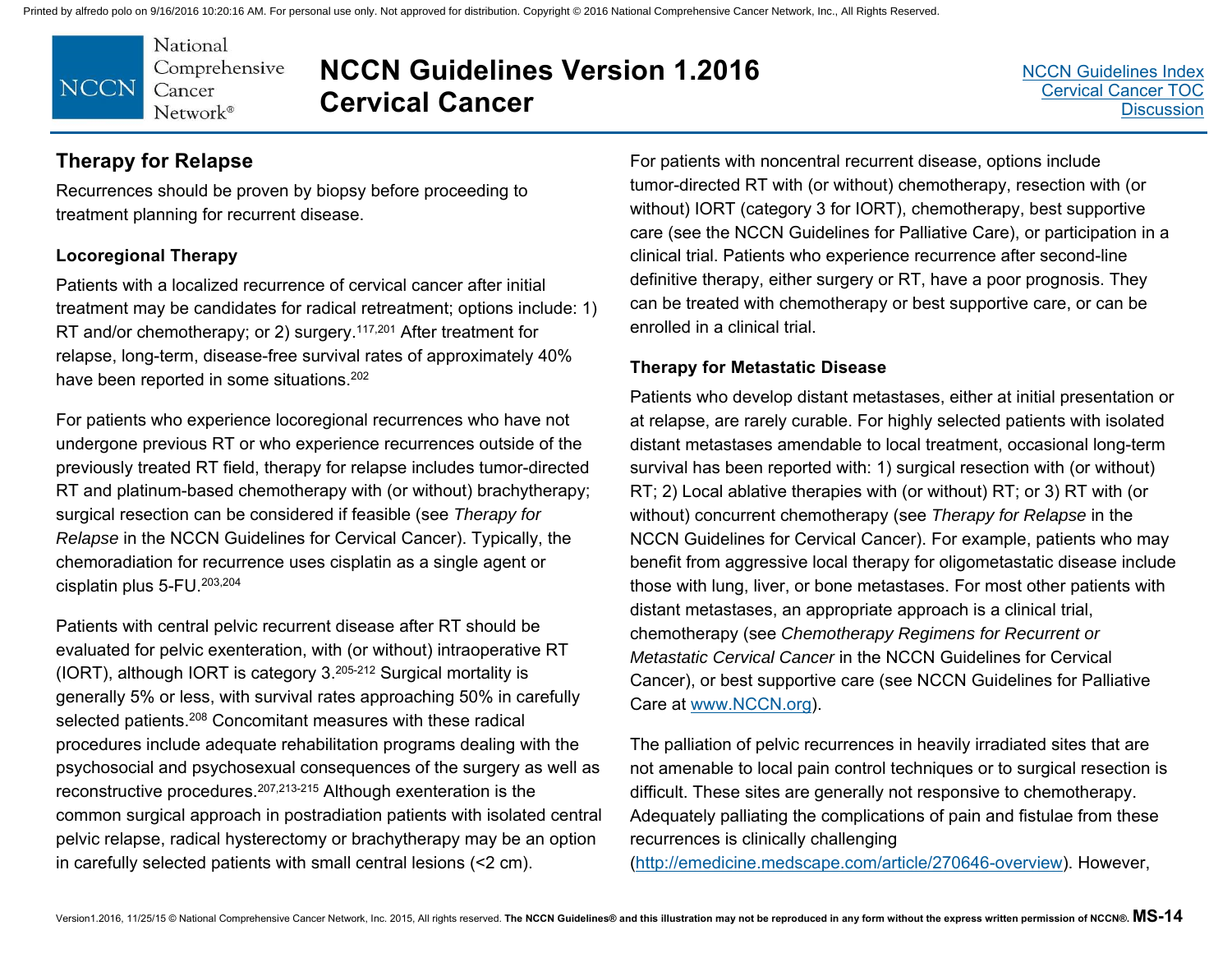National Comprehensive **NCCN** Cancer Network®

# **NCCN Guidelines Version 1.2016 Cervical Cancer**

[NCCN Guidelines Index](http://www.nccn.org/professionals/physician_gls/f_guidelines.asp)[Cervical Cancer TOC](#page-2-0)**[Discussion](#page-34-0)** 

short courses of RT may provide symptomatic relief to patients with bone metastases, painful para-aortic nodes, or supraclavicular adenopathy.172,216,217

Chemotherapy is often recommended for patients with extrapelvic metastases or recurrent disease who are not candidates for RT or exenterative surgery. Patients whose disease responds to chemotherapy may have relief from pain and other symptoms. If cisplatin was previously used as a radiosensitizer, combination platinum-based regimens are preferred over single agents in the metastatic disease setting based on several randomized phase III trials (see next paragraph).218,219 However, responses to chemotherapy are often of short duration and survival is rarely increased.

#### *First-Line Combination Chemotherapy*

Cisplatin has been considered the most effective agent for metastatic cervical cancer.220 However, most patients who develop metastatic disease have received concurrent cisplatin/RT as primary treatment and may no longer be sensitive to single-agent platinum therapy.<sup>218,219</sup> Cisplatin-based combination chemotherapy regimens, such as cisplatin/paclitaxel/bevacizumab (category 1), cisplatin/paclitaxel (category 1), and cisplatin/topotecan (category 2A), have been extensively investigated in clinical studies.218,219,221-224 A randomized phase III study (GOG 169) in 264 patients compared cisplatin/paclitaxel versus cisplatin alone for metastatic, recurrent, or persistent cervical cancer. Patients receiving the 2-drug combination had a higher response rate (36% vs. 19%) and improved PFS (4.8 months vs. 2.8 months;  $P > 0.001$ ) compared to single-agent cisplatin, although no improvement was seen in median survival.<sup>218</sup> Patients who responded to cisplatin/paclitaxel had a significant improvement in quality of life.

Another randomized phase III study (GOG 179) in 294 patients investigated cisplatin/topotecan versus cisplatin alone for recurrent or persistent cervical cancer. The topotecan combination regimen was shown to be superior to single-agent cisplatin with respect to overall response rate (27% vs. 13%, *P* = .004), PFS (4.6 months vs. 2.9 months;  $P = .014$ ), and median survival (9.4 months vs. 6.5 months; *P* = 017).<sup>219</sup> The FDA (Food and Drug Administration) has approved cisplatin/topotecan for advanced cervical cancer. However, the cisplatin/paclitaxel or carboplatin/paclitaxel regimens are less toxic and easier to administer than cisplatin/topotecan.<sup>225</sup>

A phase III trial (GOG 204) compared 4 cisplatin-doublet regimens (cisplatin/paclitaxel, cisplatin/topotecan, cisplatin/gemcitabine, and cisplatin/vinorelbine) in 513 patients with advanced metastatic or recurrent cancer.223 The trial was closed early based on futility analysis, because it was apparent that the cisplatin/topotecan, cisplatin/gemcitabine (category 3), and cisplatin/vinorelbine regimens were not superior to the control arm of cisplatin/paclitaxel. No significant differences in overall survival were seen; however, the trends for response rate, PFS, and overall survival (12.9 months vs. 10 months) suggest that cisplatin/paclitaxel is superior to the other regimens. Cisplatin/paclitaxel was associated with less thrombocytopenia and anemia (but with more nausea, vomiting, infection, and alopecia) than the other regimens.

A recent randomized phase III trial (GOG 240) studied the addition of bevacizumab to combination chemotherapy regimens (cisplatin/paclitaxel/bevacizumab or topotecan/paclitaxel/bevacizumab) in 452 patients in the first-line setting of metastatic, persistent, or recurrent cervical cancer. An analysis of pooled data from the two chemotherapy regimens revealed significant improvements in overall survival among patients receiving bevacizumab (17.0 months vs. 13.3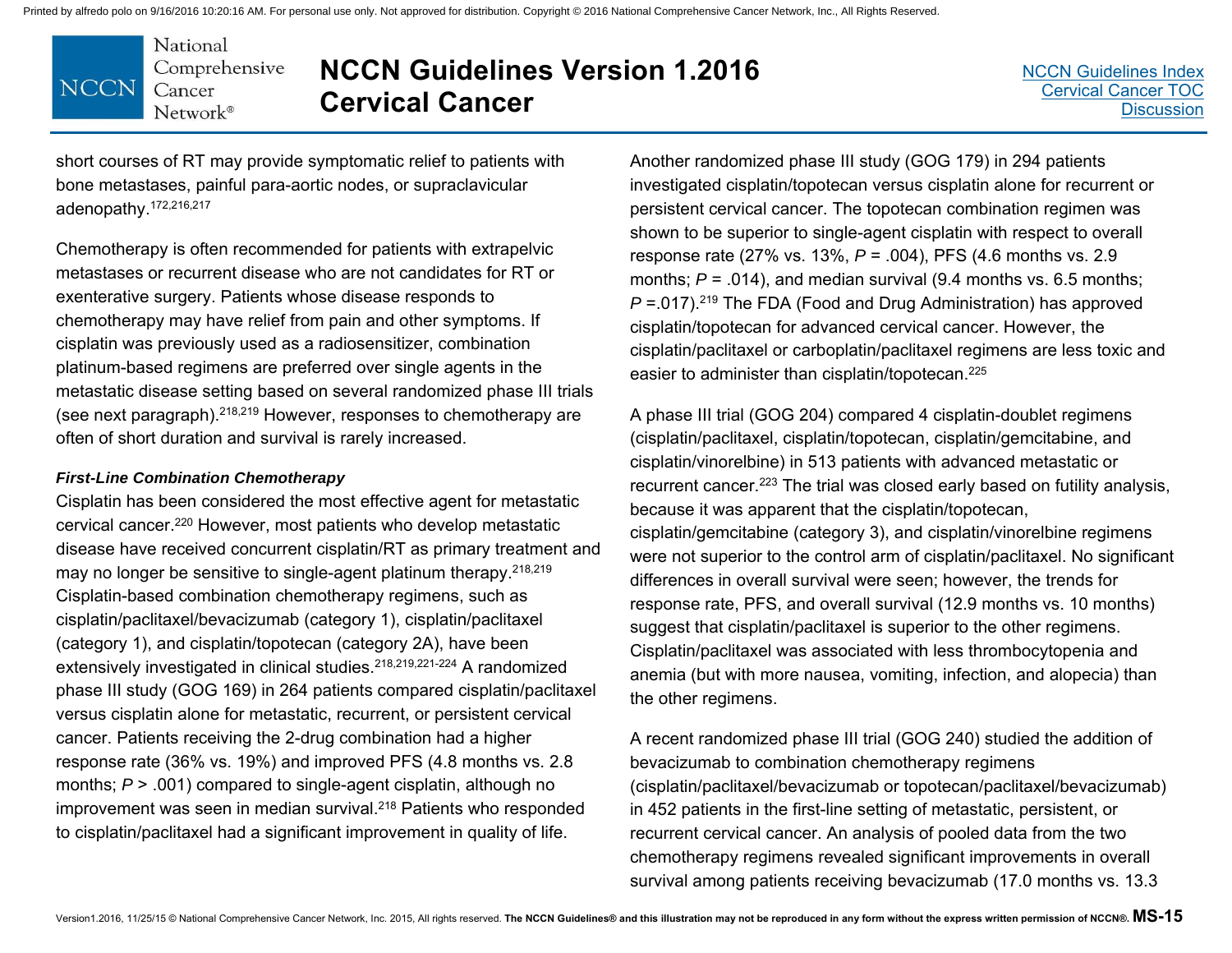#### National Comprehensive **NCCN** Cancer Network®

# **NCCN Guidelines Version 1.2016 Cervical Cancer**

[NCCN Guidelines Index](http://www.nccn.org/professionals/physician_gls/f_guidelines.asp)[Cervical Cancer TOC](#page-2-0)**[Discussion](#page-34-0)** 

months; *P* = .004). While topotecan/paclitaxel (category 2A) was not shown to be superior to cisplatin/paclitaxel, it may be considered as an alternative in patients who are not candidates for cisplatin.224 While bevacizumab led to higher toxicity (eg, hypertension, thromboembolic events, and gastrointestinal fistula), it was not associated with a statistically significant decrease in patient-reported quality of life (*P* <sup>=</sup> .27).226 Based on these data, the FDA approved bevacizumab as part of combination therapy with paclitaxel and either cisplatin or topotecan for treating persistent, recurrent, or metastatic cervical cancer.<sup>227</sup> The panel has accepted both bevacizumab-containing regimens as category 1 options for treatment of persistent, recurrent, or metastatic cervical cancer.

Recently published data from a phase III randomized trial (JCOG0505) suggested that carboplatin/paclitaxel is non-inferior to cisplatin/paclitaxel in 253 women with metastatic or recurrent cervical cancer.228 Many physicians use carboplatin/paclitaxel because of ease of administration and tolerability.229 Results from JCOG0505 showed that the carboplatin/paclitaxel (TC) regimen was non-inferior to cisplatin/paclitaxel (TP) in terms of median overall survival (18.3 months for TP vs. 17.5 months for TC; HR=0.994 (90% CI, 0.79 to 1.25); *P* <sup>=</sup> .032) and non-hospitalization periods were significantly longer for patients receiving TC.228 However, among patients who had not received prior cisplatin, OS for TC and TP was 13.0 and 23.2 months, respectively (HR=1.571; 95% CI, 1.06 to 2.32).<sup>228</sup> Based on these data, the panel recommends carboplatin/paclitaxel as a category 1 option for patients who have received prior cisplatin therapy.

Carboplatin/paclitaxel is a category 2A recommendation for other indications (ie, for patients who have not received prior platinum-based therapy).

A recent systematic review of the data on cisplatin/paclitaxel and carboplatin/paclitaxel regimens also suggested that lower toxicity carboplatin-based regimens appear to be an equally effective alternative to cisplatin-based regimens for treating recurrent or metastatic cervical cancer.230 Based on the collective findings from GOG 240 and JGOG0505, the panel has opted to include carboplatin/paclitaxel/bevacizumab as an additional treatment option for recurrent or metastatic cervical cancer (category 2A).Based on the previous studies, cisplatin/paclitaxel and carboplatin/paclitaxel have become the most widely used systemic regimens for metastatic or recurrent cervical cancer. However, for patients who may not be candidates for taxanes, cisplatin/topotecan and cisplatin/gemcitabine remain reasonable alternative regimens.168,219 Nonplatinum regimens are also being studied and may be considered in patients who cannot tolerate platinum-based chemotherapy.231

#### *Single Agents*

Cisplatin is generally regarded as the most active agent and is recommended as a first-line single-agent chemotherapy option for recurrent or metastatic cervical cancer; reported response rates are approximately 20% to 30%, with an occasional complete response.218,220,232,233 Overall survival with cisplatin is approximately 6 to 9 months. Both carboplatin and paclitaxel have each been reported to be tolerable and efficacious and are also possible first-line single-agent chemotherapy.234-237 Therefore, palliation with single agents—cisplatin, carboplatin, or paclitaxel—is a reasonable approach in patients with recurrent disease not amenable to surgical or radiotherapeutic approaches.

Other agents (that are category 2B unless otherwise indicated) that have shown responses or prolongation of PFS and may be useful as second-line therapy include bevacizumab,<sup>238</sup> docetaxel,<sup>239</sup> 5-FU,<sup>240</sup>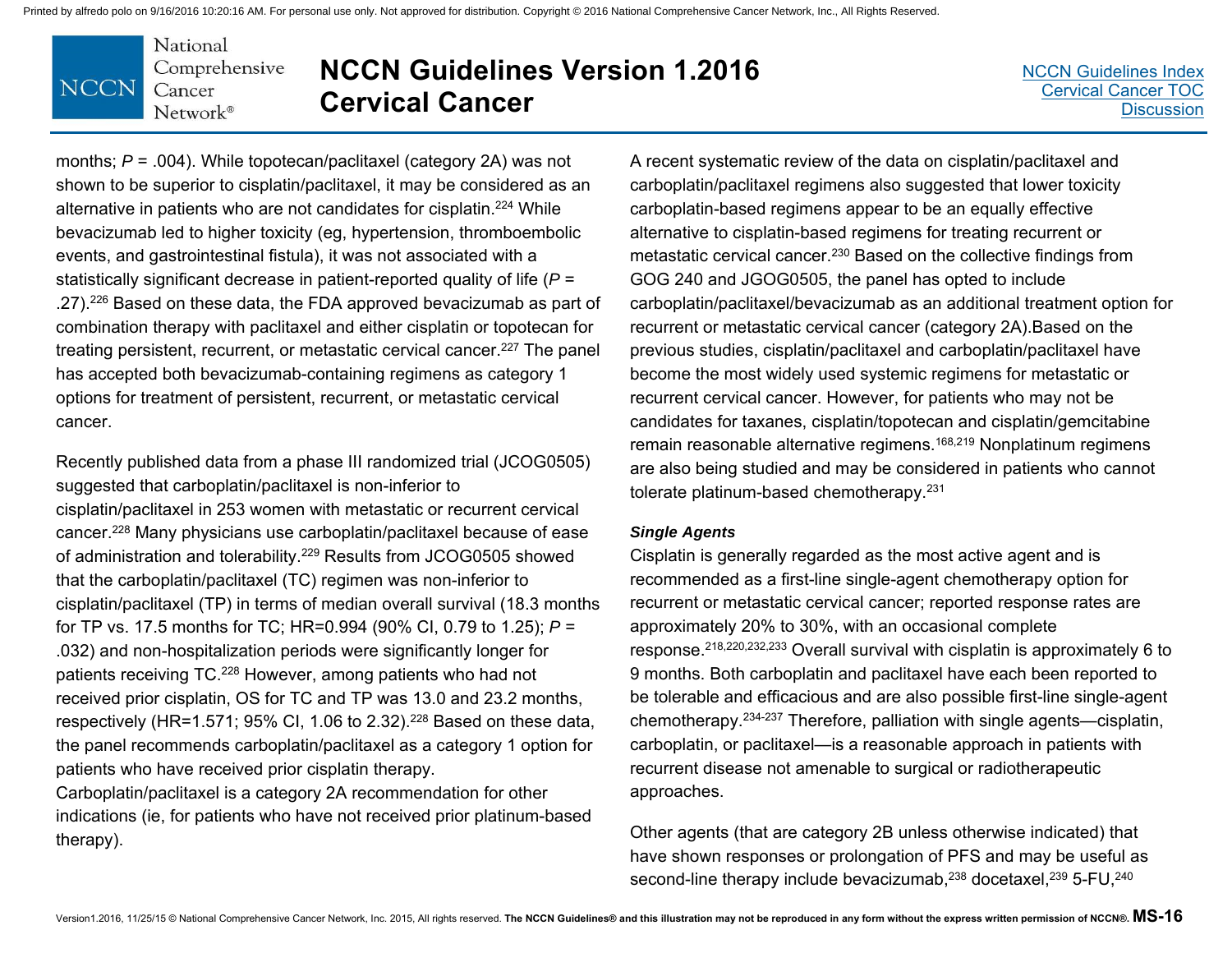

### **NCCN Guidelines Version 1.2016 Cervical Cancer**

gemcitabine,241 ifosfamide,242,243 irinotecan,244 mitomycin,245 albuminbound paclitaxel (ie, nab-paclitaxel),<sup>246</sup> topotecan,<sup>247,248</sup> pemetrexed,<sup>249</sup> and vinorelbine.250

#### *Drug Reactions*

Virtually all drugs have the potential to cause adverse reactions, either during or after infusion.251 In cervical cancer treatment, drugs that more commonly cause adverse reactions include carboplatin, cisplatin, docetaxel, liposomal doxorubicin, and paclitaxel. Most of these drug reactions are mild infusion reactions (ie, skin reactions, cardiovascular reactions, respiratory or throat tightness), but more severe allergic reactions (ie, life-threatening anaphylaxis) can occur.252,253 In addition, patients can have severe infusion reactions and mild allergic reactions. Infusion reactions are more common with paclitaxel.254 Allergic reactions (ie, true drug allergies) are more common with platinum agents (eg, cisplatin).254,255

Management of drug reactions is discussed in the NCCN Guidelines for Ovarian Cancer.254 Importantly, patients who experienced severe life-threatening reactions should not receive the implicated agent again unless evaluated by an allergist or specialist in drug desensitization. If a mild allergic reaction previously occurred and it is appropriate to readminister the drug, a desensitization regimen is recommended even if the symptoms have resolved. Various desensitization regimens have been published and should be followed.255-257 Patients must be desensitized with each infusion if they have had a previous reaction. Almost all patients can be desensitized.251 To maximize safety, patients should be desensitized in the intensive care unit.<sup>251</sup>

#### *Other Agents*

Vaccine therapies currently have no established role in the treatment of cervical cancer at the present time, except in the setting of a clinical

trial.258-260 Targeted therapy (using small molecules or monoclonal antibodies) is currently used in various clinical trials.<sup>238,261-266</sup>

#### *Best Supportive Care*

Patients with refractory systemic cancer warrant a comprehensive coordinated approach involving hospice care, pain consultants, and emotional and spiritual support, individualized to the situation (see the NCCN Guidelines for Palliative Care).

#### **Incidental Cervical Cancer**

Invasive cervical carcinoma is sometimes found incidentally after extrafascial hysterectomy. Workup for these patients includes history and physical examination, CBC (including platelets), and liver and renal function tests. Recommended radiologic imaging includes chest radiography, CT, or combined PET-CT; MRI may be performed if indicated to rule out gross residual disease. However, imaging is optional for patients with stage IB1 or smaller tumors (see *Incidental Finding of Invasive Cervical Cancer at Simple Hysterectomy* in the NCCN Guidelines for Cervical Cancer).

No definitive data are available to guide the appropriate adjuvant treatment of these patients. Surveillance is recommended for patients with stage IA1 cervical cancer who do not have LVSI. For patients with either stage IAI with LVSI or with stage IA2 or higher tumors (pathologic findings), the panel believes that a reasonable treatment schema should be based on the status of the surgical margins. If margins are positive and imaging is negative for nodal disease, then pelvic RT with concurrent cisplatin-containing chemotherapy with (or without) individualized brachytherapy is recommended (see *Primary Treatment* in the NCCN Guidelines for Cervical Cancer).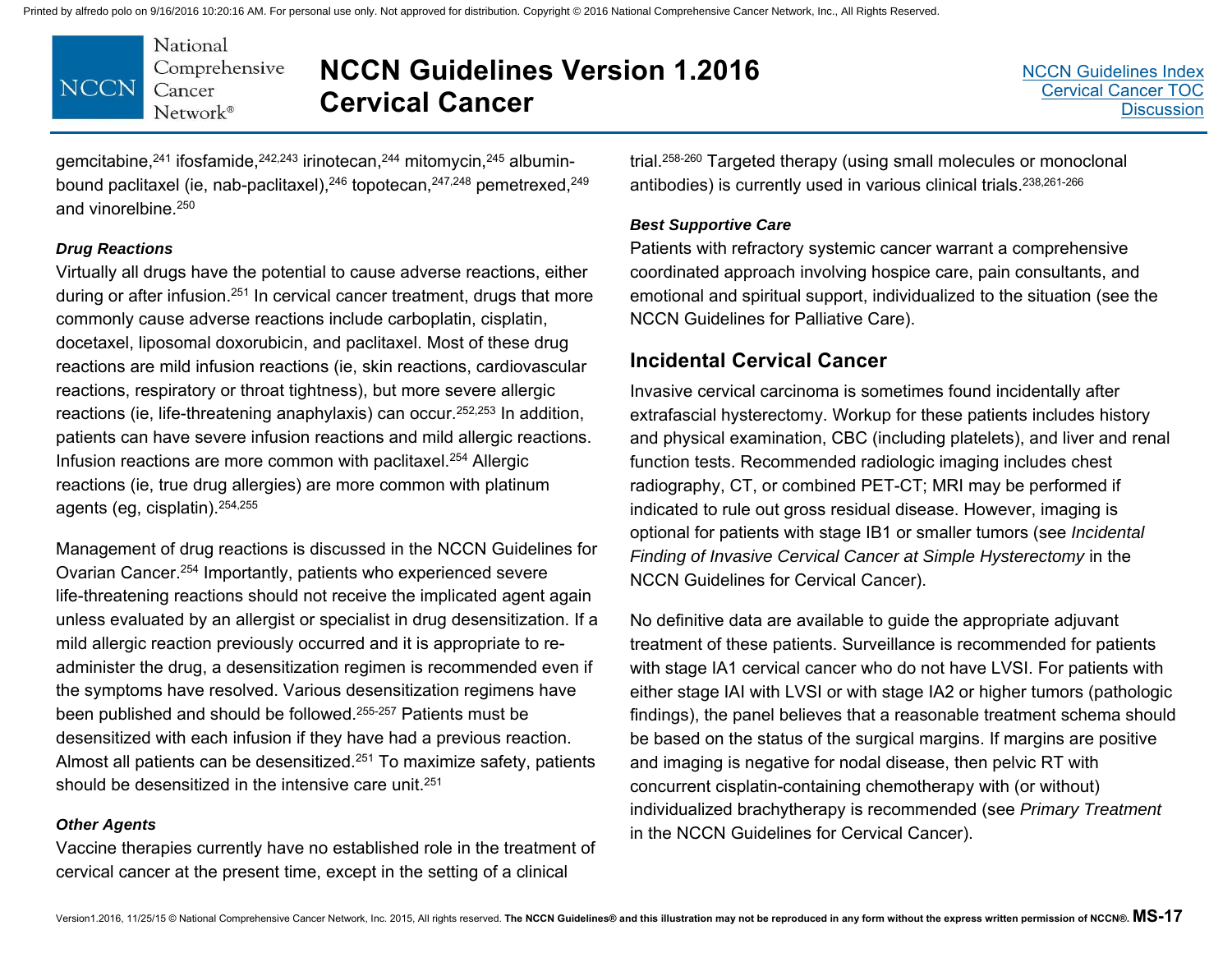

# **NCCN Guidelines Version 1.2016 Cervical Cancer**

If margins or imaging is negative in stage IA2 or greater tumors, options include: 1) pelvic RT with (or without) concurrent cisplatin-containing chemotherapy and brachytherapy; or 2) a complete parametrectomy, upper vaginectomy, and pelvic lymph node dissection with (or without) para-aortic lymph node sampling. Typically, observation is recommended for patients with negative lymph nodes. However, pelvic radiation with (or without) vaginal brachytherapy is an option if they have high-risk factors (ie, large primary tumor, deep stromal invasion, LVSI) (see *Primary Treatment* in the NCCN Guidelines for Cervical Cancer).177 Concurrent cisplatin-based chemoradiation is recommended for gross residual disease, positive imaging, disease in the lymph nodes and/or parametrium, and/or a positive surgical margin; individualized brachytherapy is clearly indicated for a positive vaginal margin.

### **Radiation Therapy**

RT is often used in the management of patients with cervical cancer either 1) as definitive therapy for those with locally advanced disease or for those who are poor surgical candidates; or 2) as adjuvant therapy following radical hysterectomy for those who have one or more pathologic risk factors (eg, positive lymph nodes, parametrial infiltration, positive surgical margins, large tumor size, deep stromal invasion, LVSI).

The algorithm provides general RT dosage recommendations, which are expanded in the *Principles of Radiation Therapy* (see the NCCN Guidelines for Cervical Cancer). These RT dosages should not be interpreted as stand-alone recommendations, because RT techniques and clinical judgment are an essential part of developing an appropriate treatment regimen.

Optimum staging of disease to precisely delineate the primary tumor volume and draining lymph nodes, including abdominopelvic radiologic studies (CT, MRI, or combined PET-CT scans), is recommended in patients with stage IB2, IIA2, or advanced-stage tumors. Contemporary imaging studies must be correlated with careful assessment of clinical findings to define tumor extent, especially with regard to vaginal or parametrial extension.

#### **Radiation Treatment Planning**

Technologic advances in imaging, computer treatment planning systems, and linear accelerator technology have enabled the more precise delivery radiation doses to the pelvis. However, physical accuracy of dose delivery must be matched to a clear understanding of tumor extent, potential pathways of spread, and historical patterns of locoregional recurrence to avoid geographic misses.

CT-based treatment planning with conformal blocking and dosimetry is considered standard care for external-beam RT. Brachytherapy is a critical component of definitive therapy in patients with cervical cancer who are not candidates for surgery (ie, those with an intact cervix); it may also be used as adjuvant therapy. Brachytherapy is typically combined with external-beam radiation in an integrated treatment plan. MRI imaging immediately preceding brachytherapy may be helpful in delineating residual tumor geometry.

Routine image guidance, such as cone-beam CT (CBCT), may be helpful in defining daily internal soft tissue positioning. Concepts regarding the gross target volume (GTV), clinical target volume (CTV), planning target volume (PTV), organs at risk (OARs) and dose-volume histogram (DVH) have been defined for use in conformal radiotherapy, especially for IMRT.267

Point A, representing a paracervical reference point, has been the most widely used, validated, and reproducible dosing parameter used to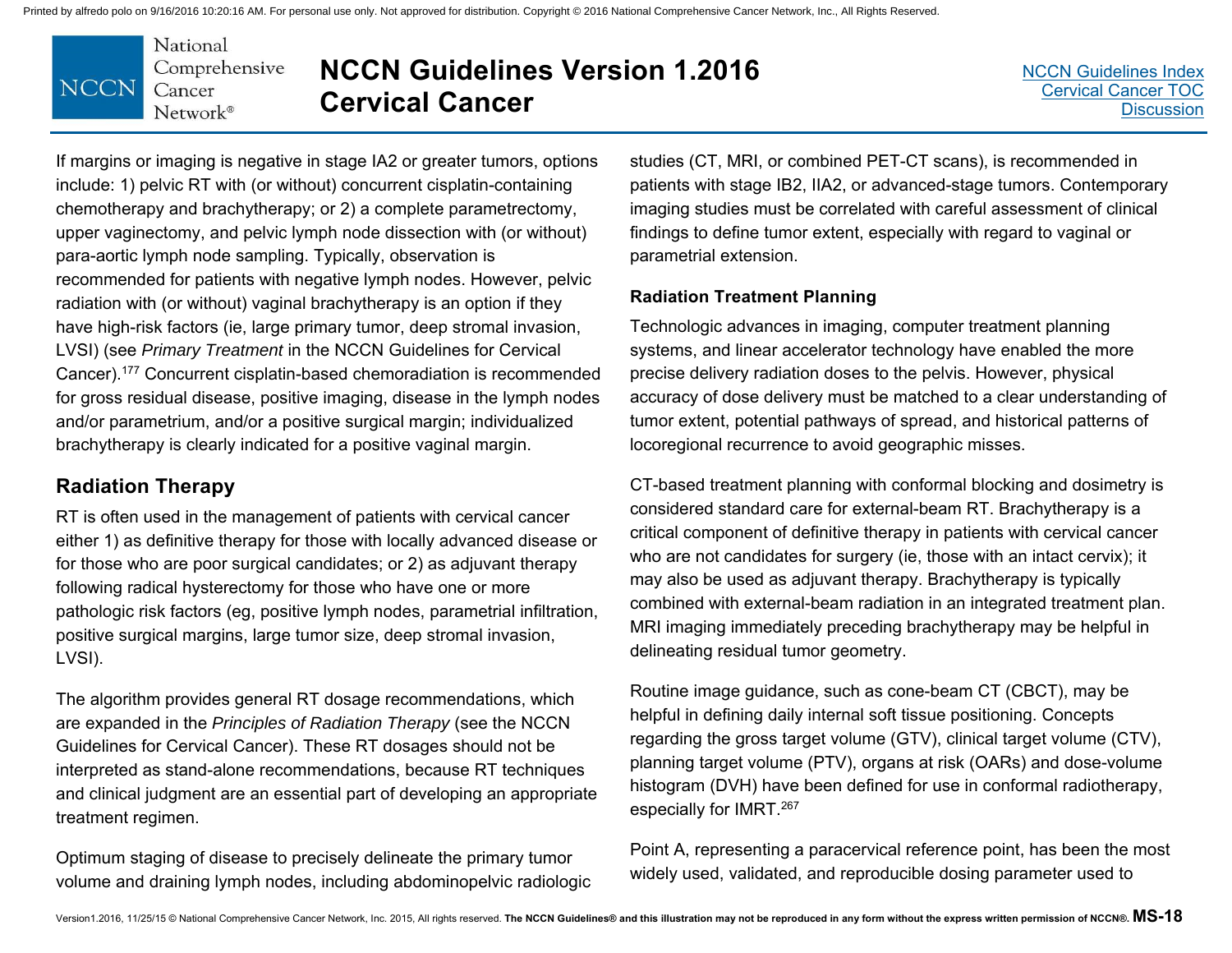

# **NCCN Guidelines Version 1.2016 Cervical Cancer**

date. However, limitations of the Point A dosing system include the fact that it does not take into account the three-dimension shape of tumors, nor individual tumor to normal tissue structure correlations. There are increasing efforts to use and standardize image-based volumetric brachytherapy approaches using MR, CT or ultrasound - international validation efforts are underway (EMBRACE, NCT00920920).268,269

For patients with locally advanced cancers, initial radiation treatment of 40 to 45 Gy to the whole pelvis is often necessary to obtain tumor shrinkage to permit optimal intracavitary placements. With low– dose-rate intracavitary systems, total doses from brachytherapy and external-beam radiation to point A of at least 80 Gy are currently recommended for small tumors, with doses of 85 Gy or higher recommended for larger tumors

(http://www.americanbrachytherapy.org/guidelines/cervical\_cancer\_task group.pdf).117

For lesions in the lower one third of the vagina, the inguinal lymph nodes must be treated. The use of extended-field radiation to treat occult or macroscopic para-aortic lymph node disease must be carefully planned to ensure an adequate dose (45 Gy for microscopic disease) without exceeding bowel, spinal cord, or renal tolerances.<sup>270</sup> General recommendations for radiation volumes and doses are discussed in the algorithm (see *Principles of Radiation Therapy for Cervical Cancer* in the NCCN Guidelines for Cervical Cancer).

Intensity-modulated RT (IMRT) is becoming more widely available; however, issues regarding target definition, patient and target immobilization, tissue deformation, toxicity and reproducibility remain to be validated.271-278 Initial phase II hematologic toxicity data from RTOG 418 suggested that limiting the volume of bone marrow treated with IMRT was an important consideration for patients with cervical cancer

who were receiving concurrent chemotherapy.<sup>279</sup> The ongoing TIME-C trial (RTOG 1203, NCT01672892) is comparing post-hysterectomy patients receiving adjuvant IMRT or standard (3D) RT to determine whether IMRT reduces acute gastrointestinal toxicity.<sup>280</sup>

Several retrospective analyses suggest that prolonged RT treatment duration has an adverse effect on outcome.281-285 Extending the overall treatment beyond 6 to 8 weeks can result in approximately a 0.5% to 1% decrease in pelvic control and cause specific survival for each extra day of overall treatment time. Thus, although no prospective randomized trials have been performed, it is generally accepted that the entire RT course (including both external-beam RT and brachytherapy components) should be completed in a timely fashion (within 8 weeks); delays or splits in the radiation treatment should be avoided whenever possible.

#### **Normal Tissue Considerations**

Planning for RT in cervical cancer must take into account the potential impact on surrounding critical structures, such as rectum, bladder, sigmoid, small bowel, and bone. Acute effects (ie, diarrhea, bladder irritation, fatigue) occur to some degree in most patients undergoing radiation and are typically magnified by concurrent chemotherapy. However, acute effects can often be managed with medications and supportive care, and they generally resolve soon after completion of radiation. To avoid treatment-related menopause, ovarian transposition can be considered before pelvic RT in select young patients (<45 years with early-stage disease). $122-124$ 

After therapy for cervical cancer, late side effects may include potential injury to bladder, rectum, bowel, and pelvic skeletal structures.<sup>286</sup> The risk of major complications (eg, obstruction, fibrosis/necrosis, and fistula) is related to the volume, total dose, dose per fraction, and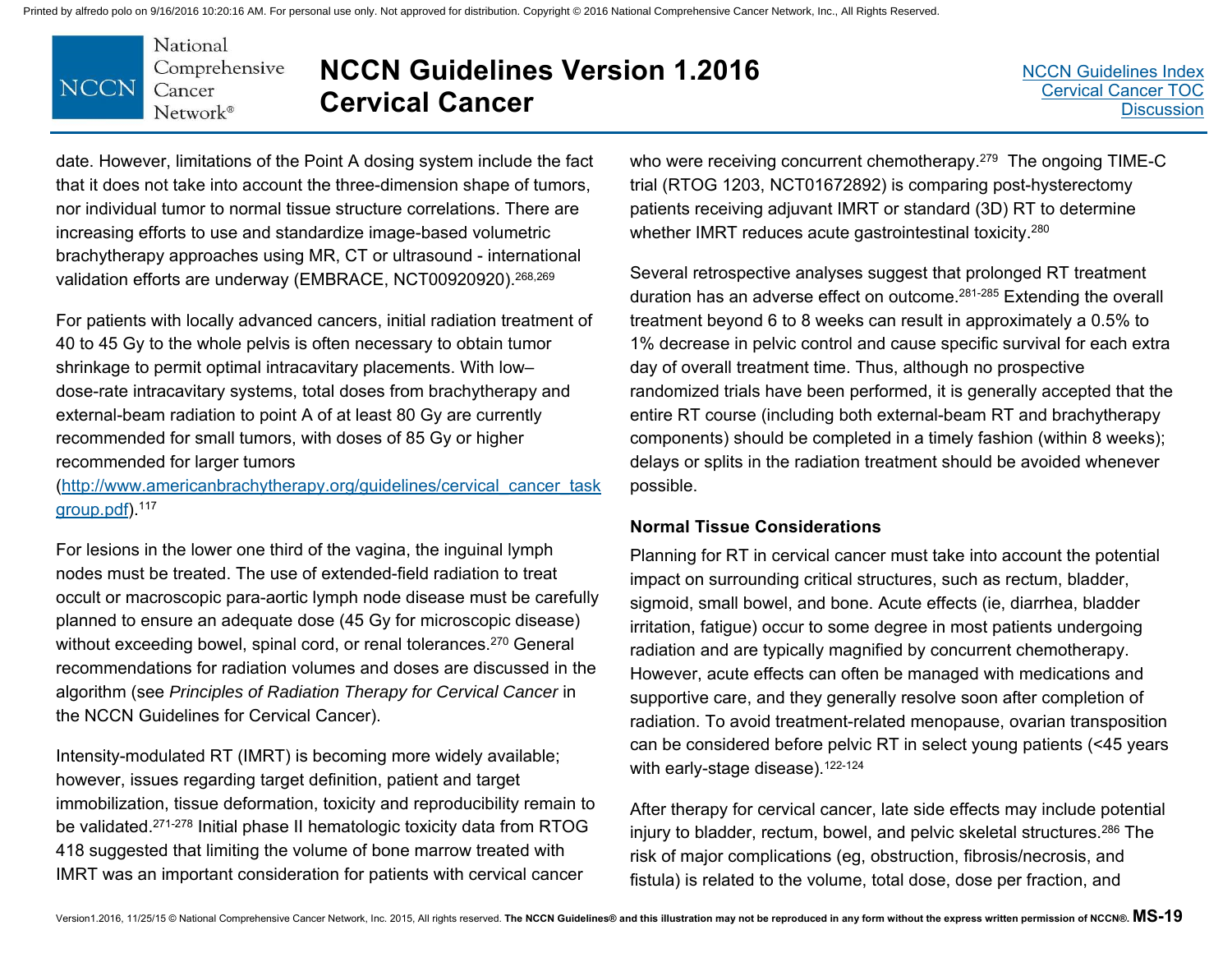

# **NCCN Guidelines Version 1.2016 Cervical Cancer**

specific intrinsic radiosensitivity of the normal tissue that is irradiated.270,287,288 Careful blocking in order to minimize normal tissue exposure while maintaining tumor coverage is critical for optimal outcomes. In addition, patient-related conditions (ie, inflammatory bowel disease, collagen-vascular disease, multiple abdominal/pelvic surgeries, history of pelvic inflammatory disease, diabetes) influence determination of radiation dose and volumes.

For most patients, it is generally accepted that the whole pelvis can tolerate an external-beam radiation dose of 40 to 50 Gy. Gross disease in the parametria or unresected nodes may be treated with tightly contoured external-beam boosts to 60 to 65 Gy. Intracavitary brachytherapy boosts require attention to proper placement of the applicators within the uterus and against the cervix and vaginal apex, as well as appropriate packing to maximally displace the bladder and rectum. Stereotactic body radiotherapy (SBRT) is not considered an appropriate routine alternative to brachytherapy.

### **Cervical Cancer and Pregnancy**

Cervical cancer is the most frequently diagnosed gynecologic malignancy in pregnant women; however, most women have stage I disease.289-292 Invasive cervical cancer during pregnancy creates a clinical dilemma and requires multidisciplinary care.289,293 Women must make the difficult decision either to delay treatment until documented fetal maturity or to undergo immediate treatment based on their stage of disease.290,293 Women who delay treatment until fetal maturity should have their children delivered by cesarean section.<sup>292,294,295</sup> VRT has been successfully performed in a few pregnant patients with early-stage cervical cancer.60,296-298

Patients with early-stage disease may prefer to have radical hysterectomy and node dissection instead of RT to avoid radiation fibrosis and to preserve their ovaries. Patients with early-stage disease who delay treatment until fetal maturity can undergo cesarean section with concurrent radical hysterectomy and pelvic node dissection. For those choosing RT, traditional RT with (or without) chemotherapy protocols (described previously) may need to be modified.292

### **Summary**

Cervical cancer is decreasing in the United States because of the wide use of screening; however, it is increasing in developing countries (~275,000 deaths/year), because screening is not available to many women. Effective treatment for cervical cancer (including surgery and concurrent chemoradiation) can yield cures in 80% of women with early-stage disease (stages I–II) and in 60% of women with stage III disease. The hope is that immunization against HPV (using vaccines) will prevent persistent infection with the types of HPV against which the vaccine is designed, and will therefore prevent specific HPV cancer in women.15,16,299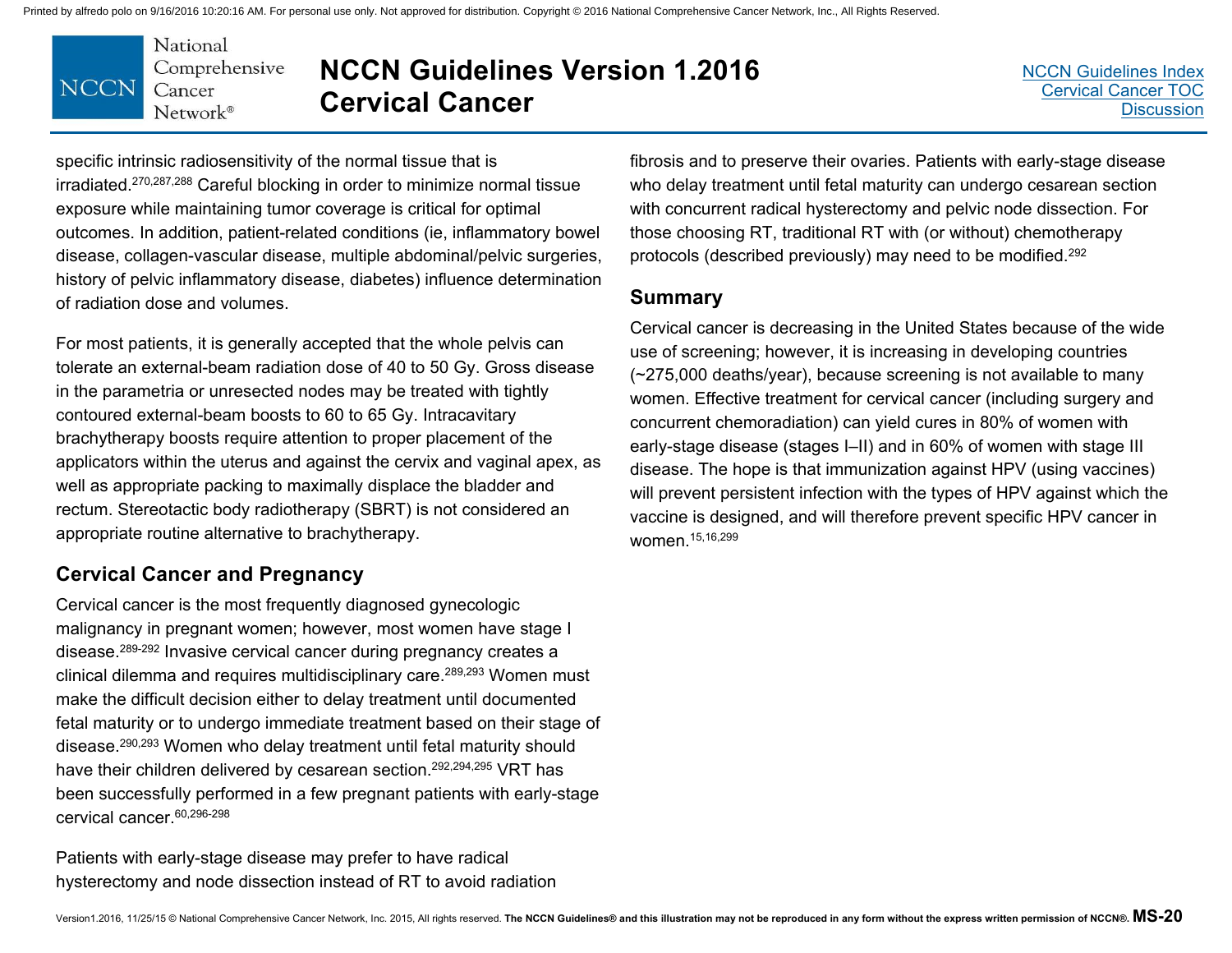

### **NCCN Guidelines Version 1.2016 Cervical Cancer**

| Table 1:<br>Estimates of the Relative Risk of Death in Five Clinical Trials of Concurrent Chemotherapy and Radiotherapy |                                            |                                  |                                                                  |                                                                |
|-------------------------------------------------------------------------------------------------------------------------|--------------------------------------------|----------------------------------|------------------------------------------------------------------|----------------------------------------------------------------|
| Study*                                                                                                                  | <b>FIGO Stage</b>                          | <b>Control Group</b>             | <b>Comparison Group</b>                                          | <b>Relative Risk of</b><br><b>Death in Comparison</b><br>Group |
| Keys et al. <sup>†</sup>                                                                                                | IB <sub>2</sub>                            | Radiotherapy                     | Radiotherapy plus weekly<br>cisplatin                            | 0.54                                                           |
| Rose, Bundy,<br>Watkins et<br>$al.$ <sup>†</sup>                                                                        | <b>IIB-IVA</b>                             | Radiotherapy plus<br>hydroxyurea | Radiotherapy plus weekly<br>cisplatin                            | 0.61                                                           |
|                                                                                                                         |                                            |                                  | Radiotherapy plus cisplatin,<br>fluorouracil, and<br>hydroxyurea | 0.58                                                           |
| Morris et al. <sup>†</sup>                                                                                              | IB2-IVA                                    | Extended-field<br>radiotherapy   | Radiotherapy plus cisplatin<br>and fluorouracil                  | 0.52                                                           |
| Whitney et al.                                                                                                          | <b>IIB-IVA</b>                             | Radiotherapy plus<br>hydroxyurea | Radiotherapy plus cisplatin<br>and fluorouracil                  | 0.72                                                           |
| Peters et al.                                                                                                           | IB or IIA<br>(selected<br>postoperatively) | Radiotherapy                     | Radiotherapy plus cisplatin<br>and fluorouracil                  | 0.50                                                           |

Abbreviation: FIGO, International Federation of Gynecology and Obstetrics.

\*See Discussion for all references.

†These studies have been updated (see Discussion).

Used with permission from Thomas GM. Improved treatment for cervical cancer concurrent chemotherapy and radiotherapy. N Engl J Med 1999;340(15):1198-1200. Copyright© 1999 Massachusetts Medical Society. All rights reserved.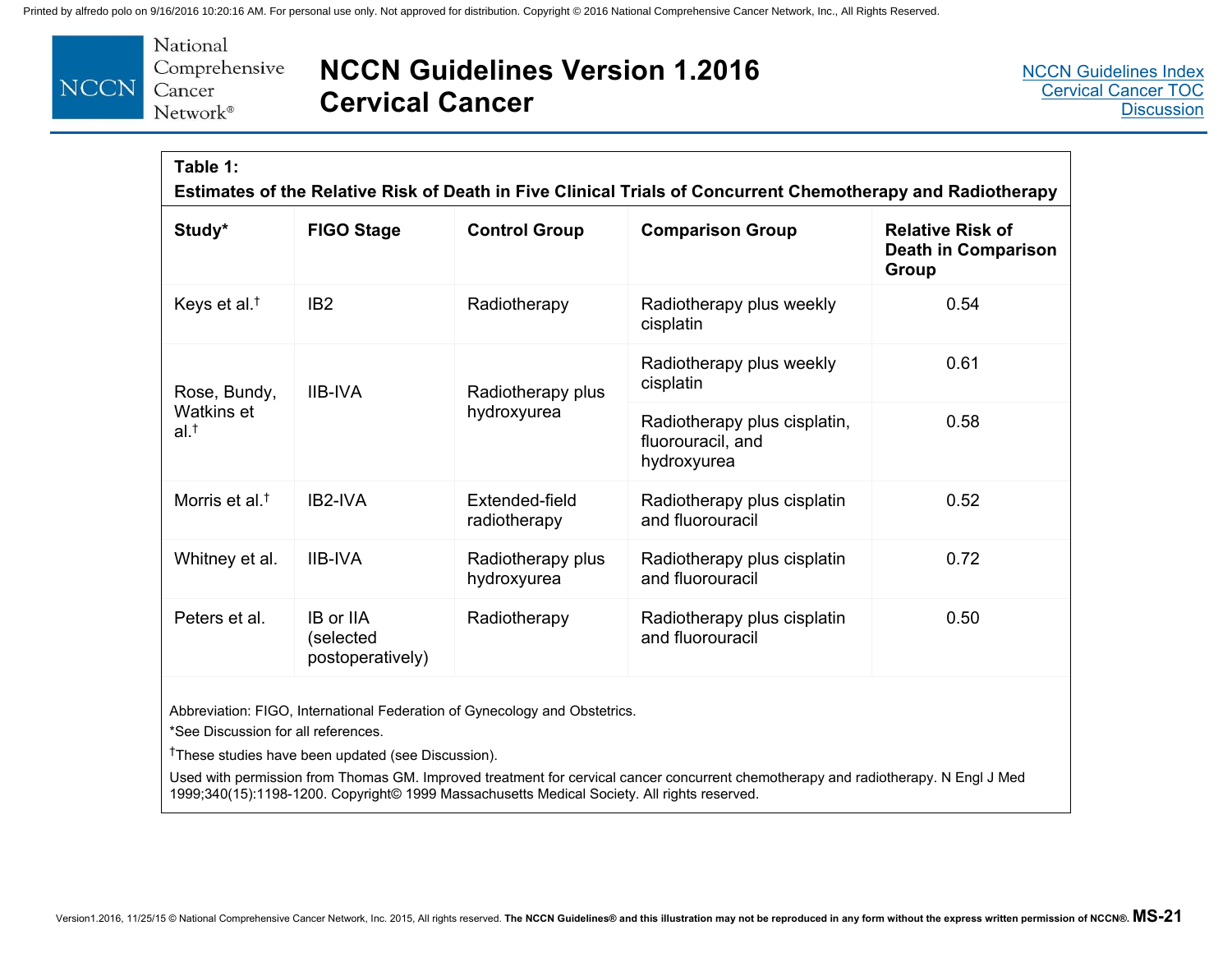National Comprehensive **NCCN** Cancer  $Network^*$ 

# **NCCN Guidelines Version 1.2016 Cervical Cancer**

[NCCN Guidelines Index](http://www.nccn.org/professionals/physician_gls/f_guidelines.asp) [Cervical Cancer TOC](#page-2-0) **[Discussion](#page-34-0)** 

#### **References**

1. Siegel RL, Miller KD, Jemal A. Cancer statistics, 2015. CA Cancer J Clin 2015;65:5-29. Available at:

http://www.ncbi.nlm.nih.gov/pubmed/25559415.

2. Barnholtz-Sloan J, Patel N, Rollison D, et al. Incidence trends of invasive cervical cancer in the United States by combined race and ethnicity. Cancer Causes Control 2009;20:1129-1138. Available at: http://www.ncbi.nlm.nih.gov/pubmed/19253025.

3. Wang SS, Carreon JD, Gomez SL, Devesa SS. Cervical cancer incidence among 6 asian ethnic groups in the United States, 1996 through 2004. Cancer 2010;116:949-956. Available at: http://www.ncbi.nlm.nih.gov/pubmed/20029972.

4. Howe HL, Wu X, Ries LAG, et al. Annual report to the nation on the status of cancer, 1975-2003, featuring cancer among U.S. Hispanic/Latino populations. Cancer 2006;107:1711-1742. Available at: http://www.ncbi.nlm.nih.gov/pubmed/16958083.

5. Sherman ME, Wang SS, Carreon J, Devesa SS. Mortality trends for cervical squamous and adenocarcinoma in the United States. Relation to incidence and survival. Cancer 2005;103:1258-1264. Available at: http://www.ncbi.nlm.nih.gov/pubmed/15693030.

6. Cervical Cancer: Estimated Incidence, Mortality and Prevalence Worldwide in 2012. International Agency for Research on Cancer and World Health Organization; 2012. Available at: http://globocan.iarc.fr/Pages/fact\_sheets\_cancer.aspx. Accessed January 26, 2015.

7. Parkin DM, Bray F, Ferlay J, Pisani P. Global cancer statistics, 2002. CA Cancer J Clin 2005;55:74-7108. Available at: http://www.ncbi.nlm.nih.gov/pubmed/15761078.

8. Kamangar F, Dores GM, Anderson WF. Patterns of cancer incidence, mortality, and prevalence across five continents: defining priorities to reduce cancer disparities in different geographic regions of the world. J

Clin Oncol 2006;24:2137-2150. Available at: http://www.ncbi.nlm.nih.gov/pubmed/16682732.

9. Jemal A, Bray F, Center MM, et al. Global cancer statistics. CA Cancer J Clin 2011;61:69-90. Available at: http://www.ncbi.nlm.nih.gov/pubmed/21296855.

10. Kjaer SK, Frederiksen K, Munk C, Iftner T. Long-term absolute risk of cervical intraepithelial neoplasia grade 3 or worse following human papillomavirus infection: role of persistence. J Natl Cancer Inst 2010;102:1478-1488. Available at: http://www.ncbi.nlm.nih.gov/pubmed/20841605.

11. Rodriguez AC, Schiffman M, Herrero R, et al. Longitudinal study of human papillomavirus persistence and cervical intraepithelial neoplasia grade 2/3: critical role of duration of infection. J Natl Cancer Inst 2010;102:315-324. Available at:

http://www.ncbi.nlm.nih.gov/pubmed/20157096.

12. Villa LL, Costa RL, Petta CA, et al. Prophylactic quadrivalent human papillomavirus (types 6, 11, 16, and 18) L1 virus-like particle vaccine in young women: a randomised double-blind placebo-controlled multicentre phase II efficacy trial. Lancet Oncol 2005;6:271-278. Available at: http://www.ncbi.nlm.nih.gov/pubmed/15863374.

13. Ault KA. Effect of prophylactic human papillomavirus L1 virus-likeparticle vaccine on risk of cervical intraepithelial neoplasia grade 2, grade 3, and adenocarcinoma in situ: a combined analysis of four randomised clinical trials. Lancet 2007;369:1861-1868. Available at: http://www.ncbi.nlm.nih.gov/pubmed/17544766.

14. Quadrivalent vaccine against human papillomavirus to prevent highgrade cervical lesions. N Engl J Med 2007;356:1915-1927. Available at: http://www.ncbi.nlm.nih.gov/pubmed/17494925.

15. Arbyn M, Dillner J. Review of current knowledge on HPV vaccination: an appendix to the European Guidelines for Quality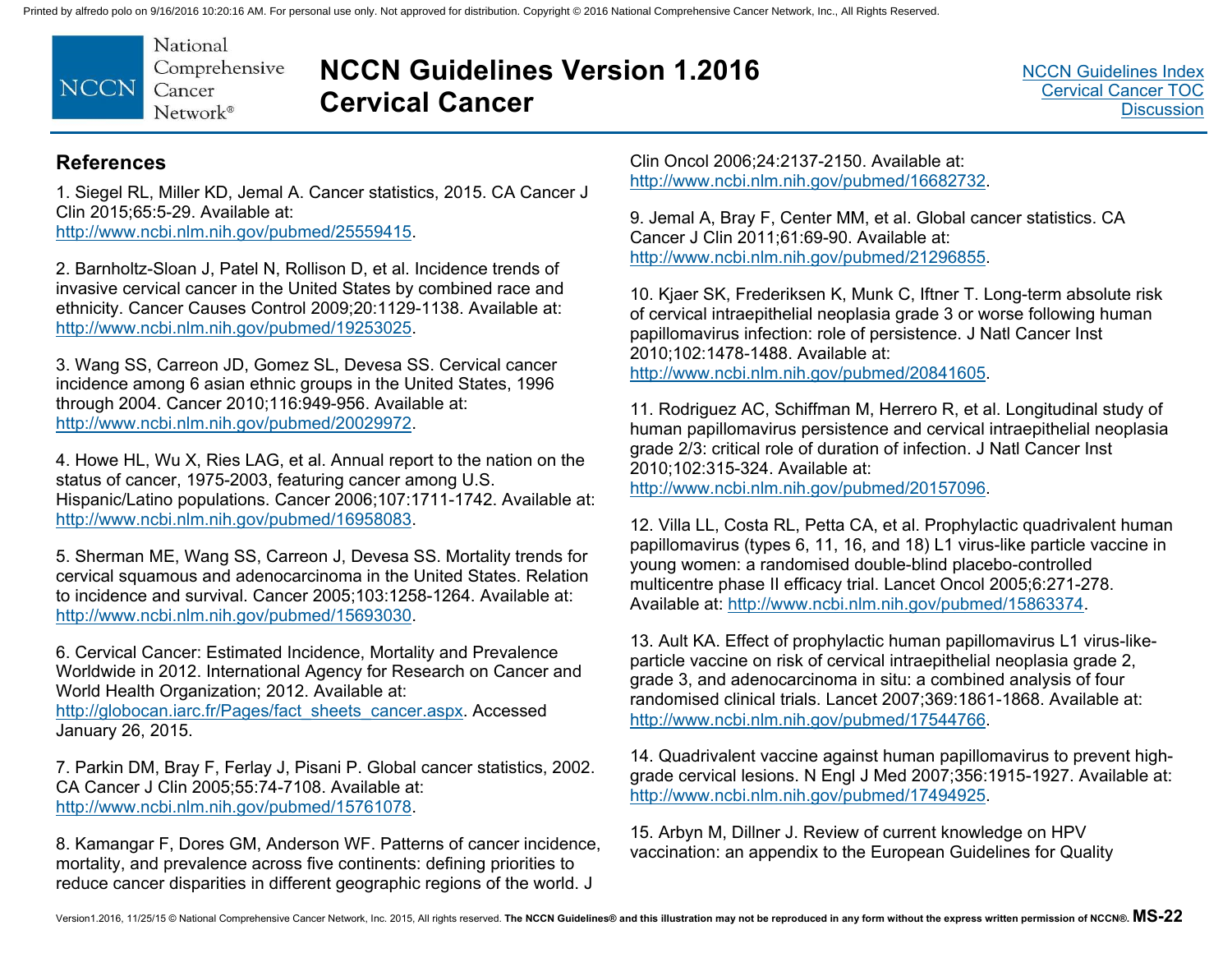

## **NCCN Guidelines Version 1.2016 Cervical Cancer**

Assurance in Cervical Cancer Screening. J Clin Virol 2007;38:189-197. Available at: http://www.ncbi.nlm.nih.gov/pubmed/17258503.

16. Rambout L, Hopkins L, Hutton B, Fergusson D. Prophylactic vaccination against human papillomavirus infection and disease in women: a systematic review of randomized controlled trials. CMAJ 2007;177:469-479. Available at: http://www.ncbi.nlm.nih.gov/pubmed/17671238.

17. Comparison of risk factors for invasive squamous cell carcinoma and adenocarcinoma of the cervix: collaborative reanalysis of individual data on 8,097 women with squamous cell carcinoma and 1,374 women with adenocarcinoma from 12 epidemiological studies. Int J Cancer 2007;120:885-891. Available at:

http://www.ncbi.nlm.nih.gov/pubmed/17131323.

18. Dugue PA, Rebolj M, Garred P, Lynge E. Immunosuppression and risk of cervical cancer. Expert Rev Anticancer Ther 2013;13:29-42. Available at: http://www.ncbi.nlm.nih.gov/pubmed/23259425.

19. Bray F, Loos AH, McCarron P, et al. Trends in cervical squamous cell carcinoma incidence in 13 European countries: changing risk and the effects of screening. Cancer Epidemiol Biomarkers Prev 2005;14:677-686. Available at:

http://www.ncbi.nlm.nih.gov/pubmed/15767349.

20. Watson M, Saraiya M, Benard V, et al. Burden of cervical cancer in the United States, 1998-2003. Cancer 2008;113:2855-2864. Available at: http://www.ncbi.nlm.nih.gov/pubmed/18980204.

21. Bray F, Carstensen B, Moller H, et al. Incidence trends of adenocarcinoma of the cervix in 13 European countries. Cancer Epidemiol Biomarkers Prev 2005;14:2191-2199. Available at: http://www.ncbi.nlm.nih.gov/pubmed/16172231.

22. Wang SS, Sherman ME, Hildesheim A, et al. Cervical adenocarcinoma and squamous cell carcinoma incidence trends among white women and black women in the United States for 1976-2000.

Cancer 2004;100:1035-1044. Available at: http://www.ncbi.nlm.nih.gov/pubmed/14983500.

23. Castellsague X, Diaz M, de Sanjose S, et al. Worldwide human papillomavirus etiology of cervical adenocarcinoma and its cofactors: implications for screening and prevention. J Natl Cancer Inst 2006;98:303-315. Available at: http://www.ncbi.nlm.nih.gov/pubmed/16507827.

24. Sasieni P, Castanon A, Cuzick J. Screening and adenocarcinoma of the cervix. Int J Cancer 2009;125:525-529. Available at: http://www.ncbi.nlm.nih.gov/pubmed/19449379.

25. Dahlstrom LA, Ylitalo N, Sundstrom K, et al. Prospective study of human papillomavirus and risk of cervical adenocarcinoma. Int J Cancer 2010;127:1923-1930. Available at: http://www.ncbi.nlm.nih.gov/pubmed/20473898.

26. Amit A, Schink J, Reiss A, Lowenstein L. PET/CT in gynecologic cancer: present applications and future prospects--a clinician's perspective. Obstet Gynecol Clin North Am 2011;38:1-21, vii. Available at: http://www.ncbi.nlm.nih.gov/pubmed/21419325.

27. Patel S, Liyanage SH, Sahdev A, et al. Imaging of endometrial and cervical cancer. Insights Imaging 2010;1:309-328. Available at: http://www.ncbi.nlm.nih.gov/pubmed/22347925.

28. ACOG practice bulletin. Diagnosis and treatment of cervical carcinomas. Number 35, May 2002. American College of Obstetricians and Gynecologists. Int J Gynaecol Obstet 2002;78:79-91. Available at: http://www.ncbi.nlm.nih.gov/pubmed/12197489.

29. Gold MA, Tian C, Whitney CW, et al. Surgical versus radiographic determination of para-aortic lymph node metastases before chemoradiation for locally advanced cervical carcinoma: a Gynecologic Oncology Group Study. Cancer 2008;112:1954-1963. Available at: http://www.ncbi.nlm.nih.gov/pubmed/18338811.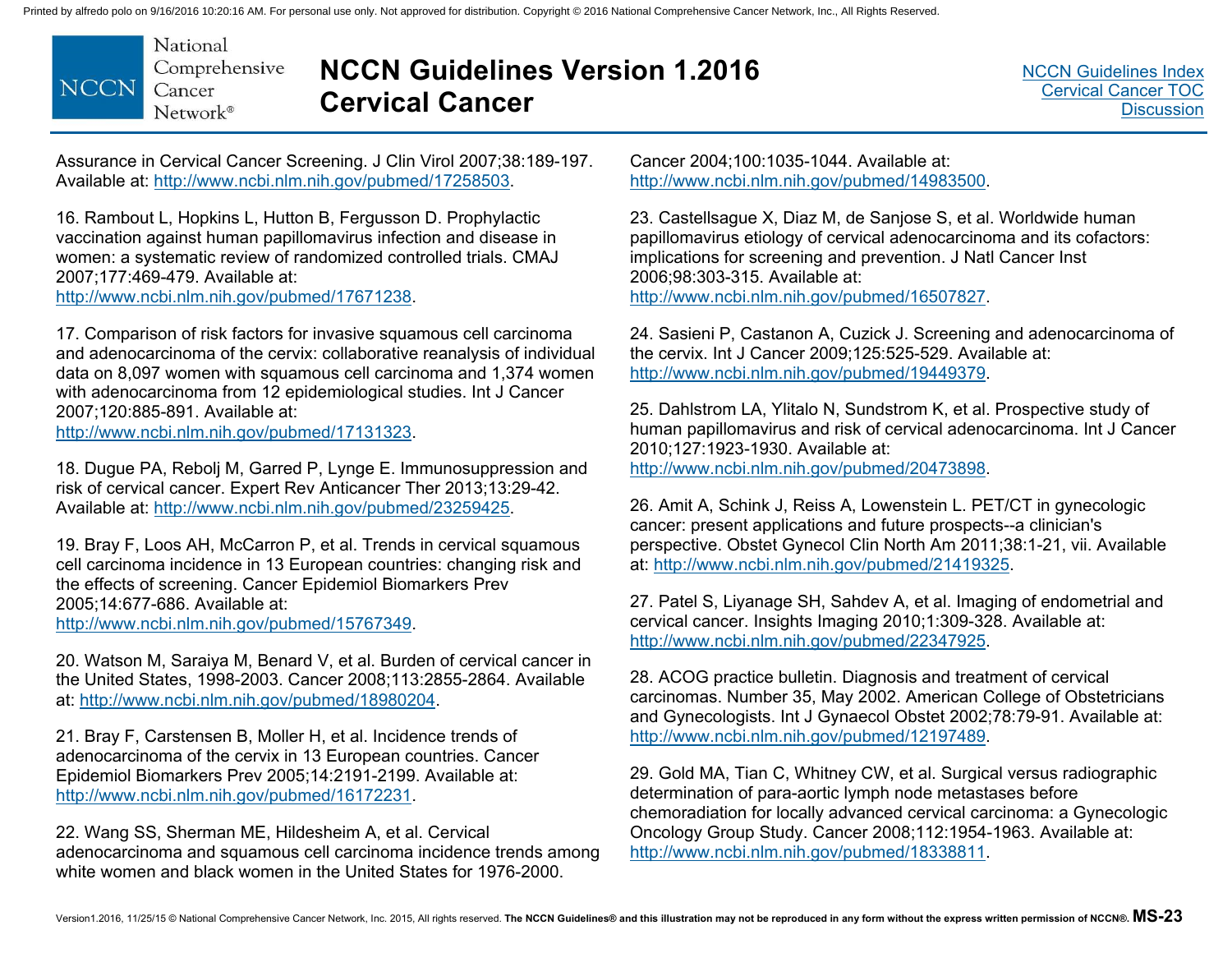

# **NCCN Guidelines Version 1.2016 Cervical Cancer**

30. Monk BJ, Tian C, Rose PG, Lanciano R. Which clinical/pathologic factors matter in the era of chemoradiation as treatment for locally advanced cervical carcinoma? Analysis of two Gynecologic Oncology Group (GOG) trials. Gynecol Oncol 2007;105:427-433. Available at: http://www.ncbi.nlm.nih.gov/pubmed/17275889.

31. Siegel CL, Andreotti RF, Cardenes HR, et al. ACR Appropriateness Criteria(R) pretreatment planning of invasive cancer of the cervix. J Am Coll Radiol 2012;9:395-402. Available at:

http://www.ncbi.nlm.nih.gov/pubmed/22632665.

32. Pecorelli S, Zigliani L, Odicino F. Revised FIGO staging for carcinoma of the cervix. Int J Gynaecol Obstet 2009;105:107-108. Available at: http://www.ncbi.nlm.nih.gov/pubmed/19342051.

33. Moore DH. Surgical staging and cervical cancer: after 30 years, have we reached a conclusion? Cancer 2008;112:1874-1876. Available at: http://www.ncbi.nlm.nih.gov/pubmed/18348308.

34. Pecorelli S. Revised FIGO staging for carcinoma of the vulva, cervix, and endometrium. Int J Gynaecol Obstet 2009;105:103-104. Available at: http://www.ncbi.nlm.nih.gov/pubmed/19367689.

35. Cervix Uteri Cancer Staging. American Joint Committee on Cancer; Available at: http://cancerstaging.org/references-

tools/quickreferences/Documents/CervixMedium.pdf Accessed July 3, 2014.

36. How is cervical cancer staged? American Cancer Society; 2014. Available at:

http://www.cancer.org/acs/groups/cid/documents/webcontent/003094 pdf.pdf Accessed July 3, 2014.

37. Park JY, Kim EN, Kim DY, et al. Comparison of the validity of magnetic resonance imaging and positron emission tomography/computed tomography in the preoperative evaluation of patients with uterine corpus cancer. Gynecol Oncol 2008;108:486-492. Available at: http://www.ncbi.nlm.nih.gov/pubmed/18201753.

38. Boughanim M, Leboulleux S, Rey A, et al. Histologic results of paraaortic lymphadenectomy in patients treated for stage IB2/II cervical cancer with negative [18F]fluorodeoxyglucose positron emission tomography scans in the para-aortic area. J Clin Oncol 2008;26:2558- 2561. Available at: http://www.ncbi.nlm.nih.gov/pubmed/18487573.

39. Hricak H, Gatsonis C, Coakley FV, et al. Early invasive cervical cancer: CT and MR imaging in preoperative evaluation - ACRIN/GOG comparative study of diagnostic performance and interobserver variability. Radiology 2007;245:491-498. Available at: http://www.ncbi.nlm.nih.gov/pubmed/17940305.

40. Mitchell DG, Snyder B, Coakley F, et al. Early invasive cervical cancer: tumor delineation by magnetic resonance imaging, computed tomography, and clinical examination, verified by pathologic results, in the ACRIN 6651/GOG 183 Intergroup Study. J Clin Oncol 2006;24:5687-5694. Available at:

http://www.ncbi.nlm.nih.gov/pubmed/17179104.

41. Downey K, Jafar M, Attygalle AD, et al. Influencing surgical management in patients with carcinoma of the cervix using a T2- and ZOOM-diffusion-weighted endovaginal MRI technique. Br J Cancer 2013;109:615-622. Available at: http://www.ncbi.nlm.nih.gov/pubmed/23868012.

42. Lakhman Y, Akin O, Park KJ, et al. Stage IB1 cervical cancer: role of preoperative MR imaging in selection of patients for fertility-sparing radical trachelectomy. Radiology 2013;269:149-158. Available at: http://www.ncbi.nlm.nih.gov/pubmed/23788721.

43. Downey K, Shepherd JH, Attygalle AD, et al. Preoperative imaging in patients undergoing trachelectomy for cervical cancer: validation of a combined T2- and diffusion-weighted endovaginal MRI technique at 3.0 T. Gynecol Oncol 2014;133:326-332. Available at: http://www.ncbi.nlm.nih.gov/pubmed/24582988.

44. Zhao Q, Feng Y, Mao X, Qie M. Prognostic value of fluorine-18 fluorodeoxyglucose positron emission tomography or PET-computed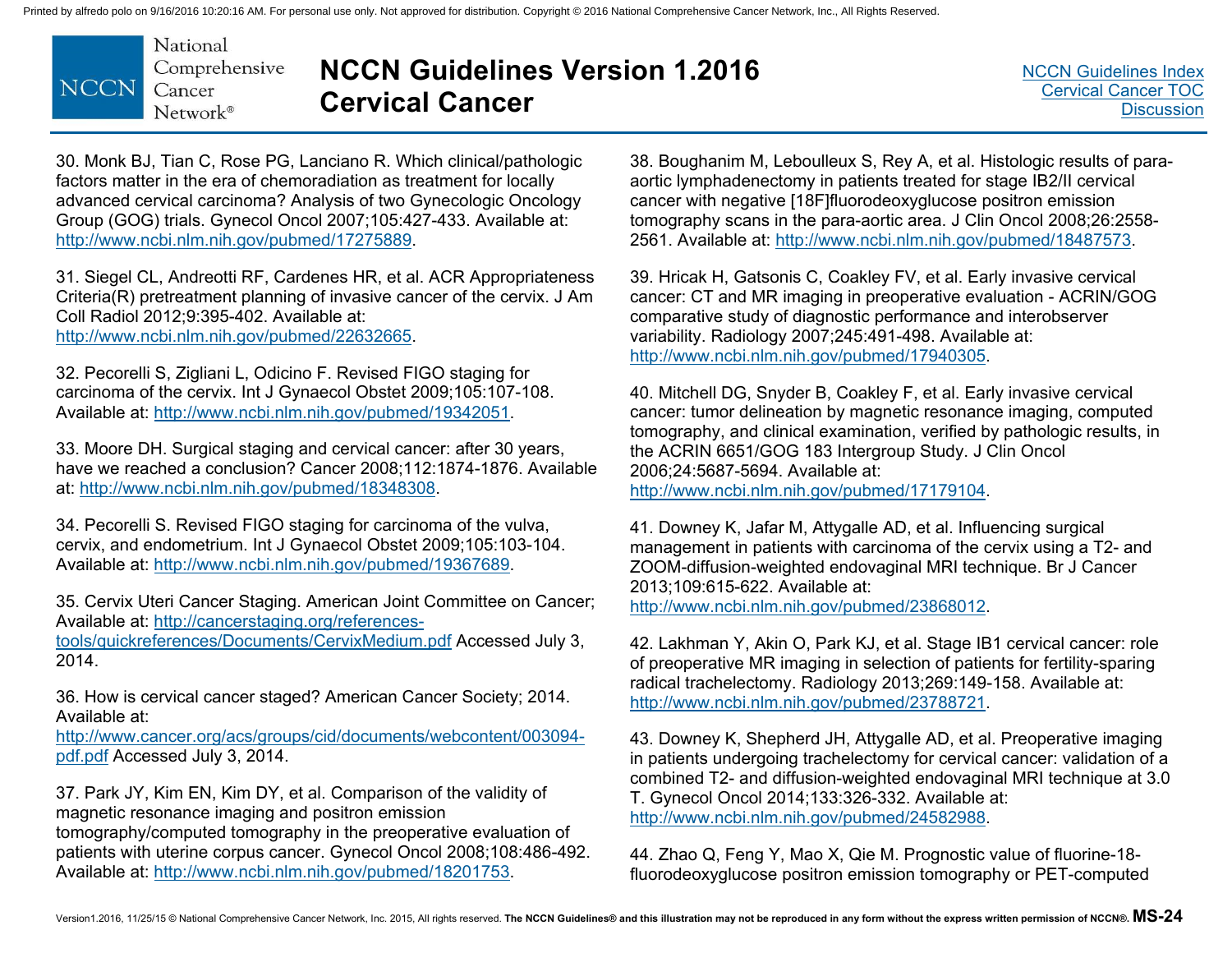

### **NCCN Guidelines Version 1.2016 Cervical Cancer**

tomography in cervical cancer: a meta-analysis. Int J Gynecol Cancer 2013;23:1184-1190. Available at: http://www.ncbi.nlm.nih.gov/pubmed/23851677.

45. de Boer P, Adam JA, Buist MR, et al. Role of MRI in detecting involvement of the uterine internal os in uterine cervical cancer: systematic review of diagnostic test accuracy. Eur J Radiol 2013;82:e422-428. Available at: http://www.ncbi.nlm.nih.gov/pubmed/23711423.

46. Thomeer MG, Gerestein C, Spronk S, et al. Clinical examination versus magnetic resonance imaging in the pretreatment staging of cervical carcinoma: systematic review and meta-analysis. Eur Radiol 2013;23:2005-2018. Available at:

http://www.ncbi.nlm.nih.gov/pubmed/23455762.

47. Ueki M, Okamoto Y, Misaki O, et al. Conservative therapy for microinvasive carcinoma of the uterine cervix. Gynecol Oncol 1994;53:109-113. Available at: http://www.ncbi.nlm.nih.gov/pubmed/8175008.

48. Al-Kalbani M, McVeigh G, Nagar H, McCluggage WG. Do FIGO stage IA and small (</=2 cm) IB1 cervical adenocarcinomas have a good prognosis and warrant less radical surgery? Int J Gynecol Cancer 2012;22:291-295. Available at:

http://www.ncbi.nlm.nih.gov/pubmed/22080884.

49. Webb JC, Key CR, Qualls CR, Smith HO. Population-based study of microinvasive adenocarcinoma of the uterine cervix. Obstet Gynecol 2001;97:701-706. Available at: http://www.ncbi.nlm.nih.gov/pubmed/11339919.

50. Sevin BU, Nadji M, Averette HE, et al. Microinvasive carcinoma of the cervix. Cancer 1992;70:2121-2128. Available at: http://www.ncbi.nlm.nih.gov/pubmed/1394041.

51. Huang LW, Hwang JL. A comparison between loop electrosurgical excision procedure and cold knife conization for treatment of cervical

dysplasia: residual disease in a subsequent hysterectomy specimen. Gynecol Oncol 1999;73:12-15. Available at: http://www.ncbi.nlm.nih.gov/pubmed/10094873.

52. Miroshnichenko GG, Parva M, Holtz DO, et al. Interpretability of excisional biopsies of the cervix: cone biopsy and loop excision. J Low Genit Tract Dis 2009;13:10-12. Available at: http://www.ncbi.nlm.nih.gov/pubmed/19098600.

53. Greenspan DL, Faubion M, Coonrod DV, et al. Compliance after loop electrosurgical excision procedure or cold knife cone biopsy. Obstet Gynecol 2007;110:675-680. Available at: http://www.ncbi.nlm.nih.gov/pubmed/17766617.

54. Fanning J, Padratzik J. Cold knife conization vs. LEEP. Are they the same procedure? J Reprod Med 2002;47:33-35. Available at: http://www.ncbi.nlm.nih.gov/pubmed/11838307.

55. Simmons JR, Anderson L, Hernandez E, Heller PB. Evaluating cervical neoplasia. LEEP as an alternative to cold knife conization. J Reprod Med 1998;43:1007-1013. Available at: http://www.ncbi.nlm.nih.gov/pubmed/9883402.

56. Kim MK, Kim MA, Kim JW, et al. Loop electrosurgical excision procedure findings for identification of patients with early-stage cervical cancer suitable for less radical surgery. Int J Gynecol Cancer 2012;22:1214-1219. Available at: http://www.ncbi.nlm.nih.gov/pubmed/22801033.

57. Bouchard-Fortier G, Reade CJ, Covens A. Non-radical surgery for small early-stage cervical cancer. Is it time? Gynecol Oncol 2014;132:624-627. Available at: http://www.ncbi.nlm.nih.gov/pubmed/24480237.

58. Kato T, Takashima A, Kasamatsu T, et al. Clinical tumor diameter and prognosis of patients with FIGO stage IB1 cervical cancer (JCOG0806-A). Gynecol Oncol 2015;137:34-39. Available at: http://www.ncbi.nlm.nih.gov/pubmed/25662625.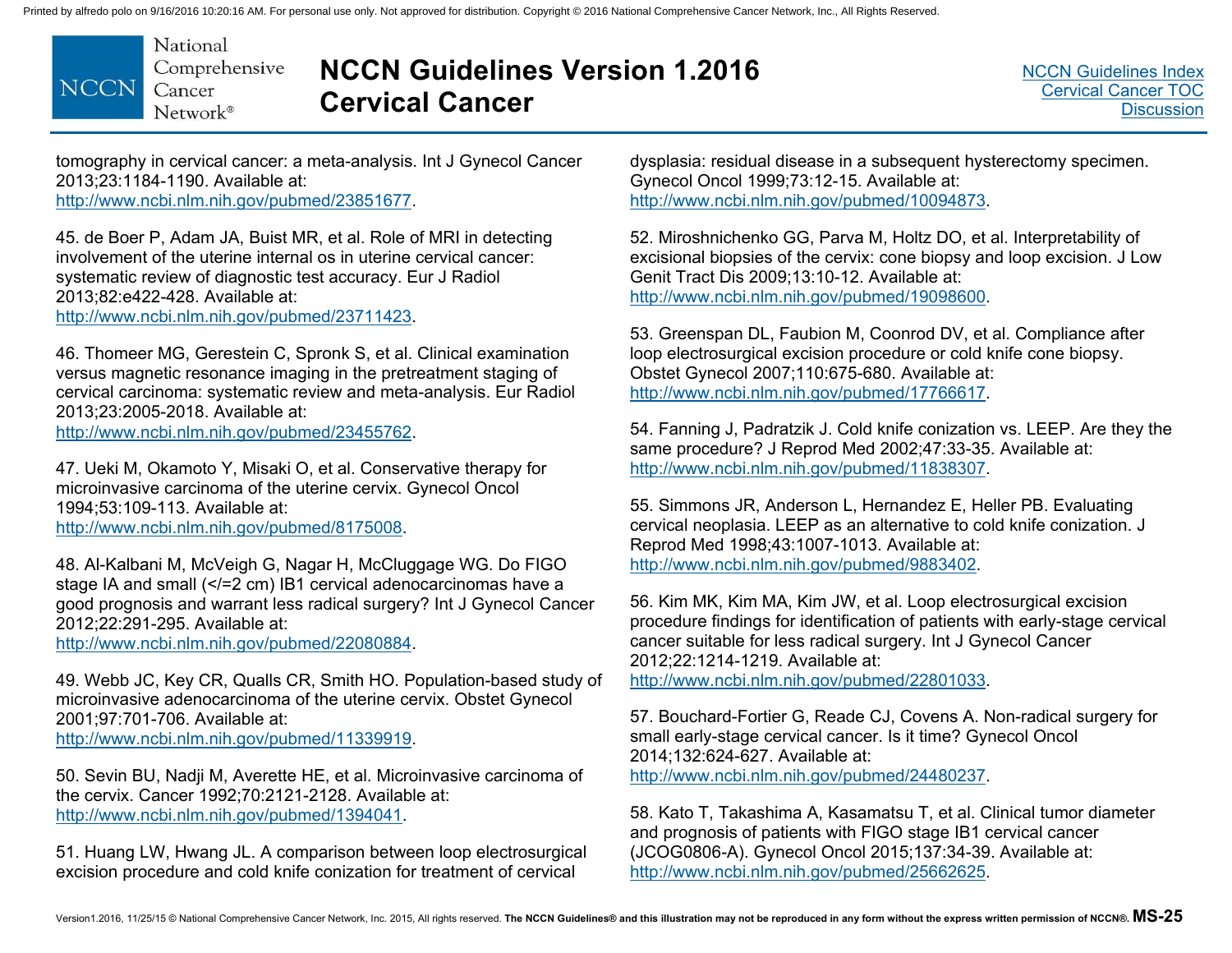

# **NCCN Guidelines Version 1.2016 Cervical Cancer**

59. Diaz JP, Sonoda Y, Leitao MM, et al. Oncologic outcome of fertilitysparing radical trachelectomy versus radical hysterectomy for stage IB1 cervical carcinoma. Gynecol Oncol 2008;111:255-260. Available at: http://www.ncbi.nlm.nih.gov/pubmed/18755500.

60. Abu-Rustum NR, Tal MN, DeLair D, et al. Radical abdominal trachelectomy for stage IB1 cervical cancer at 15-week gestation. Gynecol Oncol 2010;116:151-152. Available at: http://www.ncbi.nlm.nih.gov/pubmed/19878979.

61. Ramirez PT, Pareja R, Rendon GJ, et al. Management of low-risk early-stage cervical cancer: should conization, simple trachelectomy, or simple hysterectomy replace radical surgery as the new standard of care? Gynecol Oncol 2014;132:254-259. Available at: http://www.ncbi.nlm.nih.gov/pubmed/24041877.

62. Dargent D, Martin X, Sacchetoni A, Mathevet P. Laparoscopic vaginal radical trachelectomy: a treatment to preserve the fertility of cervical carcinoma patients. Cancer 2000;88:1877-1882. Available at: http://www.ncbi.nlm.nih.gov/pubmed/10760765.

63. Viswanathan AN, Deavers MT, Jhingran A, et al. Small cell neuroendocrine carcinoma of the cervix: outcome and patterns of recurrence. Gynecol Oncol 2004;93:27-33. Available at: http://www.ncbi.nlm.nih.gov/pubmed/15047210.

64. Young RH, Clement PB. Endocervical adenocarcinoma and its variants: their morphology and differential diagnosis. Histopathology 2002;41:185-207. Available at: http://www.ncbi.nlm.nih.gov/pubmed/12207781.

65. Cao DY, Yang JX, Wu XH, et al. Comparisons of vaginal and abdominal radical trachelectomy for early-stage cervical cancer: preliminary results of a multi-center research in China. Br J Cancer 2013;109:2778-2782. Available at:

http://www.ncbi.nlm.nih.gov/pubmed/24169350.

66. Plante M, Gregoire J, Renaud MC, Roy M. The vaginal radical trachelectomy: an update of a series of 125 cases and 106 pregnancies. Gynecol Oncol 2011;121:290-297. Available at: http://www.ncbi.nlm.nih.gov/pubmed/21255824.

67. Abu-Rustum NR, Sonoda Y, Black D, et al. Fertility-sparing radical abdominal trachelectomy for cervical carcinoma: technique and review of the literature. Gynecol Oncol 2006;103:807-813. Available at: http://www.ncbi.nlm.nih.gov/pubmed/16837027.

68. Einstein MH, Park KJ, Sonoda Y, et al. Radical vaginal versus abdominal trachelectomy for stage IB1 cervical cancer: a comparison of surgical and pathologic outcomes. Gynecol Oncol 2009;112:73-77. Available at: http://www.ncbi.nlm.nih.gov/pubmed/18973933.

69. Wethington SL, Cibula D, Duska LR, et al. An international series on abdominal radical trachelectomy: 101 patients and 28 pregnancies. Int J Gynecol Cancer 2012;22:1251-1257. Available at: http://www.ncbi.nlm.nih.gov/pubmed/22914213.

70. Abu-Rustum NR, Sonoda Y. Fertility-sparing surgery in early-stage cervical cancer: indications and applications. J Natl Compr Canc Netw 2010;8:1435-1438. Available at: http://www.ncbi.nlm.nih.gov/pubmed/21147906.

71. Beiner ME, Covens A. Surgery insight: radical vaginal trachelectomy as a method of fertility preservation for cervical cancer. Nat Clin Pract Oncol 2007;4:353-361. Available at: http://www.ncbi.nlm.nih.gov/pubmed/17534391.

72. Pareja R, Rendon GJ, Sanz-Lomana CM, et al. Surgical, oncological, and obstetrical outcomes after abdominal radical trachelectomy - a systematic literature review. Gynecol Oncol 2013;131:77-82. Available at:

http://www.ncbi.nlm.nih.gov/pubmed/23769758.

73. Lintner B, Saso S, Tarnai L, et al. Use of abdominal radical trachelectomy to treat cervical cancer greater than 2 cm in diameter. Int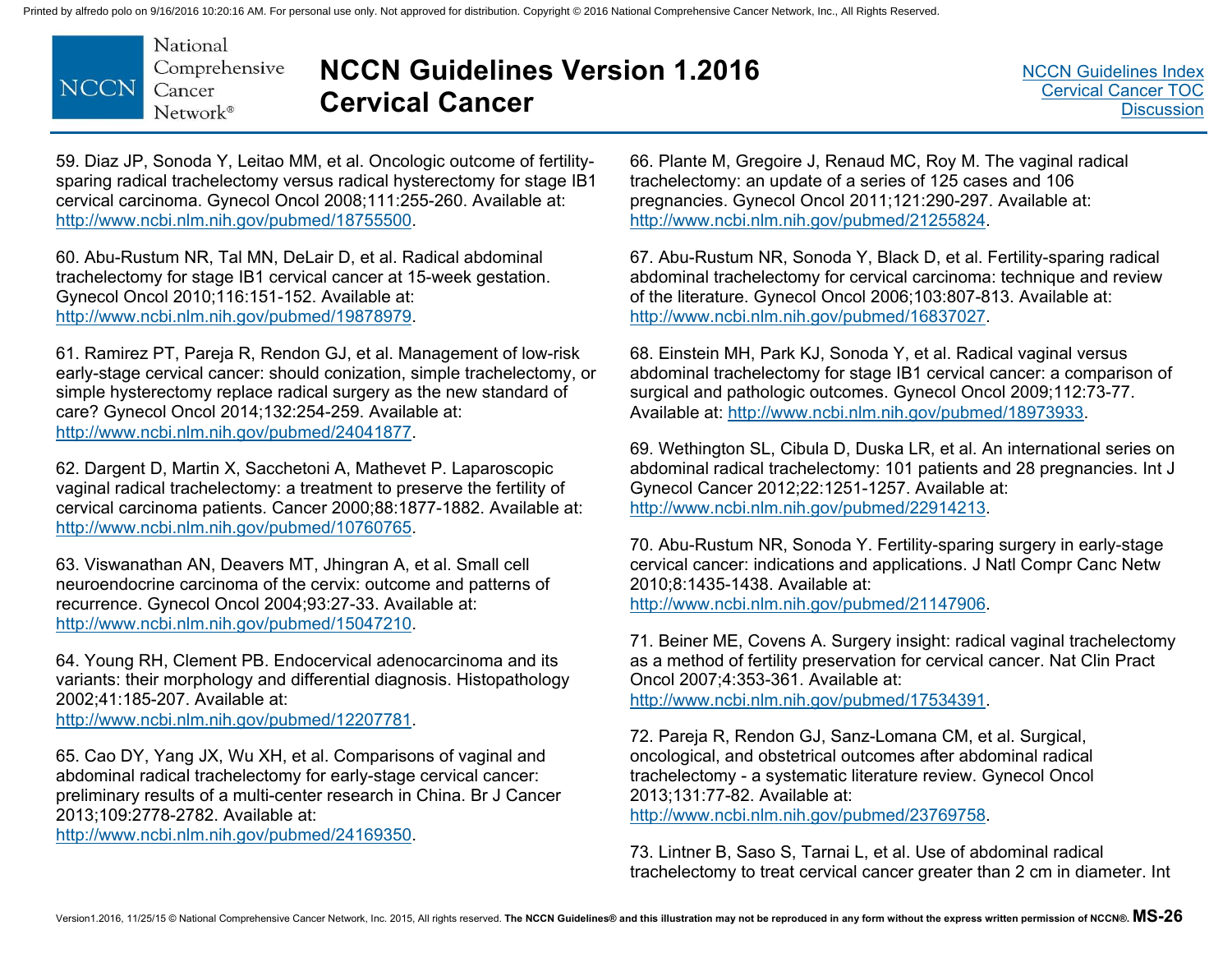National Comprehensive **NCCN** Cancer  $Network^*$ 

# **NCCN Guidelines Version 1.2016 Cervical Cancer**

J Gynecol Cancer 2013;23:1065-1070. Available at: http://www.ncbi.nlm.nih.gov/pubmed/23722476.

74. Wethington SL, Sonoda Y, Park KJ, et al. Expanding the indications for radical trachelectomy: a report on 29 patients with stage IB1 tumors measuring 2 to 4 centimeters. Int J Gynecol Cancer 2013;23:1092- 1098. Available at: http://www.ncbi.nlm.nih.gov/pubmed/23714706.

75. Lanowska M, Mangler M, Speiser D, et al. Radical vaginal trachelectomy after laparoscopic staging and neoadjuvant chemotherapy in women with early-stage cervical cancer over 2 cm: oncologic, fertility, and neonatal outcome in a series of 20 patients. Int J Gynecol Cancer 2014;24:586-593. Available at: http://www.ncbi.nlm.nih.gov/pubmed/24469326.

76. Shepherd JH, Spencer C, Herod J, Ind TEJ. Radical vaginal trachelectomy as a fertility-sparing procedure in women with early-stage cervical cancer-cumulative pregnancy rate in a series of 123 women. BJOG 2006;113:719-724. Available at: http://www.ncbi.nlm.nih.gov/pubmed/16709216.

77. Park JY, Kim DY, Suh DS, et al. Reproductive outcomes after laparoscopic radical trachelectomy for early-stage cervical cancer. J Gynecol Oncol 2014;25:9-13. Available at: http://www.ncbi.nlm.nih.gov/pubmed/24459575.

78. Gizzo S, Ancona E, Saccardi C, et al. Radical trachelectomy: the first step of fertility preservation in young women with cervical cancer (Review). Oncol Rep 2013;30:2545-2554. Available at: http://www.ncbi.nlm.nih.gov/pubmed/24065029.

79. Cibula D, Abu-Rustum NR, Benedetti-Panici P, et al. New classification system of radical hysterectomy: emphasis on a threedimensional anatomic template for parametrial resection. Gynecol Oncol 2011;122:264-268. Available at:

http://www.ncbi.nlm.nih.gov/pubmed/21592548.

80. Querleu D, Morrow CP. Classification of radical hysterectomy. Lancet Oncol 2008;9:297-303. Available at: http://www.ncbi.nlm.nih.gov/pubmed/18308255.

81. Piver MS, Rutledge F, Smith JP. Five classes of extended hysterectomy for women with cervical cancer. Obstet Gynecol 1974;44:265-272. Available at: http://www.ncbi.nlm.nih.gov/pubmed/4417035.

82. Chi DS, Abu-Rustum NR, Plante M, Roy M. Cancer of the cervix. In: Rock JA, Jones HW, eds, eds. TeLinde's Operative Gynecology, 10th ed. Philadelphia: Lippincott Williams and Wilkins; 2008:1227.

83. Whitney CW, Spirtos NM. Gynecologic Oncology Group Surgical Procedures Manual. Philadelphia: Gynecologic Oncology Group; 2009. Available at: https://gogmember.gog.org/manuals/pdf/surgman.pdf. Accessed April 18, 2014.

84. Sardain H, Lavoue V, Redpath M, et al. Curative pelvic exenteration for recurrent cervical carcinoma in the era of concurrent chemotherapy and radiation therapy. A systematic review. Eur J Surg Oncol 2015;41:975-985. Available at: http://www.ncbi.nlm.nih.gov/pubmed/25922209.

85. Chiantera V, Rossi M, De Iaco P, et al. Morbidity after pelvic exenteration for gynecological malignancies: a retrospective multicentric study of 230 patients. Int J Gynecol Cancer 2014;24:156-164. Available at: http://www.ncbi.nlm.nih.gov/pubmed/24362721.

86. Cormier B, Diaz JP, Shih K, et al. Establishing a sentinel lymph node mapping algorithm for the treatment of early cervical cancer. Gynecol Oncol 2011;122:275-280. Available at: http://www.ncbi.nlm.nih.gov/pubmed/21570713.

87. Lecuru F, Mathevet P, Querleu D, et al. Bilateral negative sentinel nodes accurately predict absence of lymph node metastasis in early cervical cancer: results of the SENTICOL study. J Clin Oncol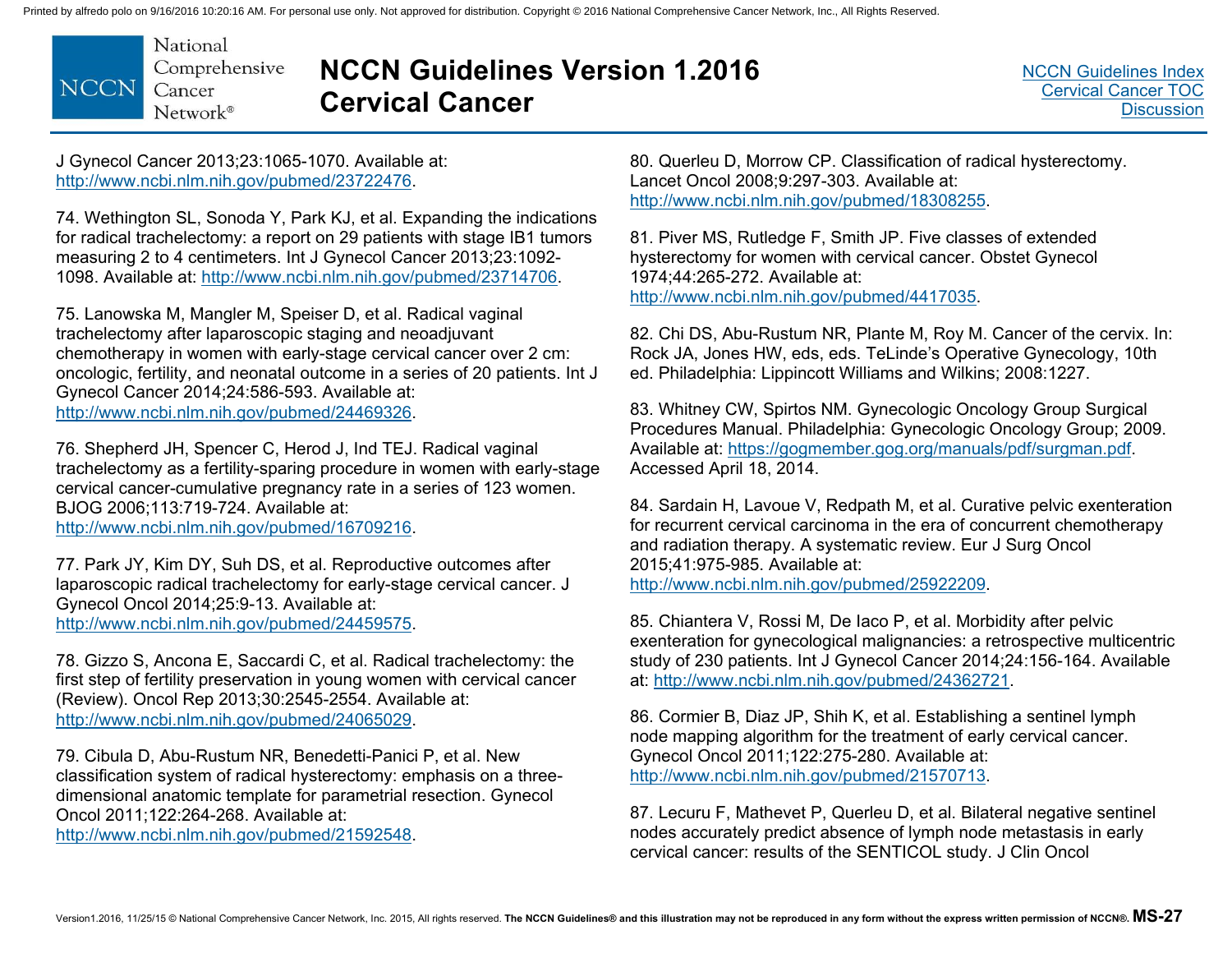National Comprehensive **NCCN** Cancer Network®

# **NCCN Guidelines Version 1.2016 Cervical Cancer**

[NCCN Guidelines Index](http://www.nccn.org/professionals/physician_gls/f_guidelines.asp) [Cervical Cancer TOC](#page-2-0) **[Discussion](#page-34-0)** 

2011;29:1686-1691. Available at: http://www.ncbi.nlm.nih.gov/pubmed/21444878.

88. Bats AS, Buenerd A, Querleu D, et al. Diagnostic value of intraoperative examination of sentinel lymph node in early cervical cancer: a prospective, multicenter study. Gynecol Oncol 2011;123:230- 235. Available at: http://www.ncbi.nlm.nih.gov/pubmed/21893335.

89. Lecuru F, Bats A, Mathevet P, et al. Impact of sentinel lymph node biopsy on staging of early cervical cancer: Results of a prospective, multicenter study [abstract]. J Clin Oncol 2009;27(Suppl 18):Abstract CRA5506. Available at:

http://meeting.ascopubs.org/cgi/content/abstract/27/18S/CRA5506.

90. Altgassen C, Hertel H, Brandstadt A, et al. Multicenter validation study of the sentinel lymph node concept in cervical cancer: AGO Study Group. J Clin Oncol 2008;26:2943-2951. Available at: http://www.ncbi.nlm.nih.gov/pubmed/18565880.

91. Fader AN, Edwards RP, Cost M, et al. Sentinel lymph node biopsy in early-stage cervical cancer: utility of intraoperative versus postoperative assessment. Gynecol Oncol 2008;111:13-17. Available at: http://www.ncbi.nlm.nih.gov/pubmed/18684499.

92. Bats AS, Mathevet P, Buenerd A, et al. The sentinel node technique detects unexpected drainage pathways and allows nodal ultrastaging in early cervical cancer: insights from the multicenter prospective SENTICOL study. Ann Surg Oncol 2013;20:413-422. Available at: http://www.ncbi.nlm.nih.gov/pubmed/22911367.

93. Cibula D, Abu-Rustum NR, Dusek L, et al. Bilateral ultrastaging of sentinel lymph node in cervical cancer: Lowering the false-negative rate and improving the detection of micrometastasis. Gynecol Oncol 2012;127:462-466. Available at:

http://www.ncbi.nlm.nih.gov/pubmed/22943880.

94. Cibula D, Abu-Rustum NR, Dusek L, et al. Prognostic significance of low volume sentinel lymph node disease in early-stage cervical cancer.

Gynecol Oncol 2012;124:496-501. Available at: http://www.ncbi.nlm.nih.gov/pubmed/22120175.

95. Slama J, Dundr P, Dusek L, Cibula D. High false negative rate of frozen section examination of sentinel lymph nodes in patients with cervical cancer. Gynecol Oncol 2013;129:384-388. Available at: http://www.ncbi.nlm.nih.gov/pubmed/23395889.

96. van de Lande J, Torrenga B, Raijmakers PGHM, et al. Sentinel lymph node detection in early stage uterine cervix carcinoma: a systematic review. Gynecol Oncol 2007;106:604-613. Available at: http://www.ncbi.nlm.nih.gov/pubmed/17628644.

97. Andikyan V, Khoury-Collado F, Denesopolis J, et al. Cervical conization and sentinel lymph node mapping in the treatment of stage I cervical cancer: is less enough? Int J Gynecol Cancer 2014;24:113-117. Available at: http://www.ncbi.nlm.nih.gov/pubmed/24335661.

98. Wu Y, Li Z, Wu H, Yu J. Sentinel lymph node biopsy in cervical cancer: A meta-analysis. Mol Clin Oncol 2013;1:1025-1030. Available at: http://www.ncbi.nlm.nih.gov/pubmed/24649288.

99. Kadkhodayan S, Hasanzadeh M, Treglia G, et al. Sentinel node biopsy for lymph nodal staging of uterine cervix cancer: a systematic review and meta-analysis of the pertinent literature. Eur J Surg Oncol 2015;41:1-20. Available at:

http://www.ncbi.nlm.nih.gov/pubmed/25454828.

100. Eiriksson LR, Covens A. Sentinel lymph node mapping in cervical cancer: the future? BJOG 2012;119:129-133. Available at: http://www.ncbi.nlm.nih.gov/pubmed/21917113.

101. Darlin L, Persson J, Bossmar T, et al. The sentinel node concept in early cervical cancer performs well in tumors smaller than 2 cm. Gynecol Oncol 2010;117:266-269. Available at: http://www.ncbi.nlm.nih.gov/pubmed/20167355.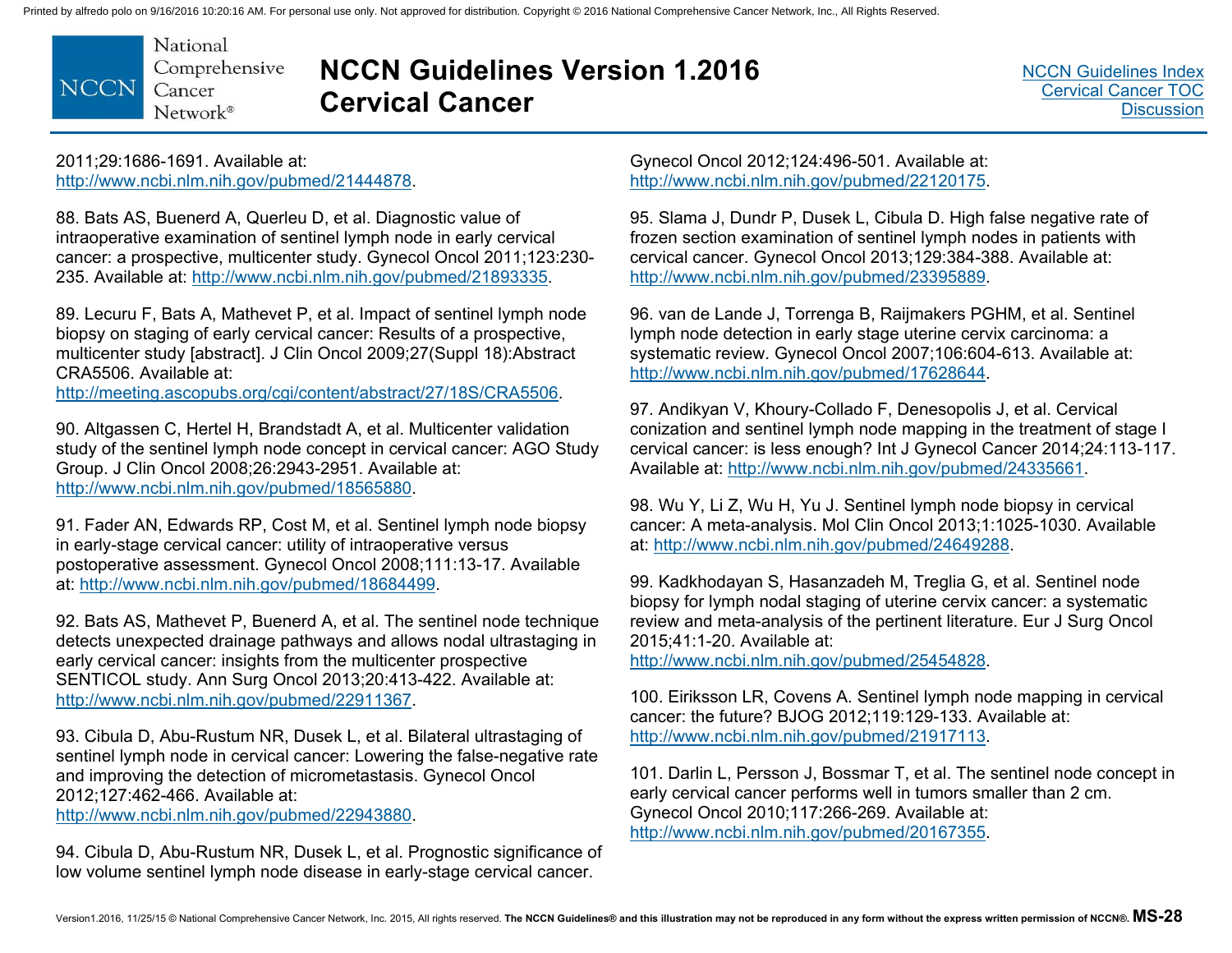

# **NCCN Guidelines Version 1.2016 Cervical Cancer**

102. Sakuragi N, Satoh C, Takeda N, et al. Incidence and distribution pattern of pelvic and paraaortic lymph node metastasis in patients with Stages IB, IIA, and IIB cervical carcinoma treated with radical hysterectomy. Cancer 1999;85:1547-1554. Available at: http://www.ncbi.nlm.nih.gov/pubmed/10193945.

103. Huang H, Liu J, Li Y, et al. Metastasis to deep obturator and paraaortic lymph nodes in 649 patients with cervical carcinoma. Eur J Surg Oncol 2011;37:978-983. Available at:

http://www.ncbi.nlm.nih.gov/pubmed/21907530.

104. Gouy S, Morice P, Narducci F, et al. Prospective multicenter study evaluating the survival of patients with locally advanced cervical cancer undergoing laparoscopic para-aortic lymphadenectomy before chemoradiotherapy in the era of positron emission tomography imaging. J Clin Oncol 2013;31:3026-3033. Available at: http://www.ncbi.nlm.nih.gov/pubmed/23857967.

105. Frumovitz M, Querleu D, Gil-Moreno A, et al. Lymphadenectomy in locally advanced cervical cancer study (LiLACS): Phase III clinical trial comparing surgical with radiologic staging in patients with stages IB2- IVA cervical cancer. J Minim Invasive Gynecol 2014;21:3-8. Available at: http://www.ncbi.nlm.nih.gov/pubmed/23911560.

106. Weinberg L, Rao S, Escobar PF. Robotic surgery in gynecology: an updated systematic review. Obstet Gynecol Int 2011;2011:852061. Available at: http://www.ncbi.nlm.nih.gov/pubmed/22190948.

107. Sinno AK, Fader AN. Robotic-assisted surgery in gynecologic oncology. Fertil Steril 2014;102:922-932. Available at: http://www.ncbi.nlm.nih.gov/pubmed/25274485.

108. Marnitz S, Kohler C, Roth C, et al. Is there a benefit of pretreatment laparoscopic transperitoneal surgical staging in patients with advanced cervical cancer? Gynecol Oncol 2005;99:536-544. Available at: http://www.ncbi.nlm.nih.gov/pubmed/16126259.

109. Ramirez PT, Slomovitz BM, Soliman PT, et al. Total laparoscopic radical hysterectomy and lymphadenectomy: the M. D. Anderson Cancer Center experience. Gynecol Oncol 2006;102:252-255. Available at: http://www.ncbi.nlm.nih.gov/pubmed/16472844.

110. Abu-Rustum NR, Gemignani ML, Moore K, et al. Total laparoscopic radical hysterectomy with pelvic lymphadenectomy using the argon-beam coagulator: pilot data and comparison to laparotomy. Gynecol Oncol 2003;91:402-409. Available at: http://www.ncbi.nlm.nih.gov/pubmed/14599873.

111. Chi DS. Laparoscopy in gynecologic malignancies. Oncology (Williston Park) 1999;13:773-782. Available at: http://www.ncbi.nlm.nih.gov/pubmed/10378217.

112. Chen Y, Xu H, Li Y, et al. The outcome of laparoscopic radical hysterectomy and lymphadenectomy for cervical cancer: a prospective analysis of 295 patients. Ann Surg Oncol 2008;15:2847-2855. Available at: http://www.ncbi.nlm.nih.gov/pubmed/18649105.

113. Puntambekar SP, Palep RJ, Puntambekar SS, et al. Laparoscopic total radical hysterectomy by the Pune technique: our experience of 248 cases. J Minim Invasive Gynecol 2007;14:682-689. Available at: http://www.ncbi.nlm.nih.gov/pubmed/17980327.

114. Lowe MP, Chamberlain DH, Kamelle SA, et al. A multi-institutional experience with robotic-assisted radical hysterectomy for early stage cervical cancer. Gynecol Oncol 2009;113:191-194. Available at: http://www.ncbi.nlm.nih.gov/pubmed/19249082.

115. Nezhat FR, Datta MS, Liu C, et al. Robotic radical hysterectomy versus total laparoscopic radical hysterectomy with pelvic lymphadenectomy for treatment of early cervical cancer. JSLS 2008;12:227-237. Available at:

http://www.ncbi.nlm.nih.gov/pubmed/18765043.

116. Cantrell LA, Mendivil A, Gehrig PA, Boggess JF. Survival outcomes for women undergoing type III robotic radical hysterectomy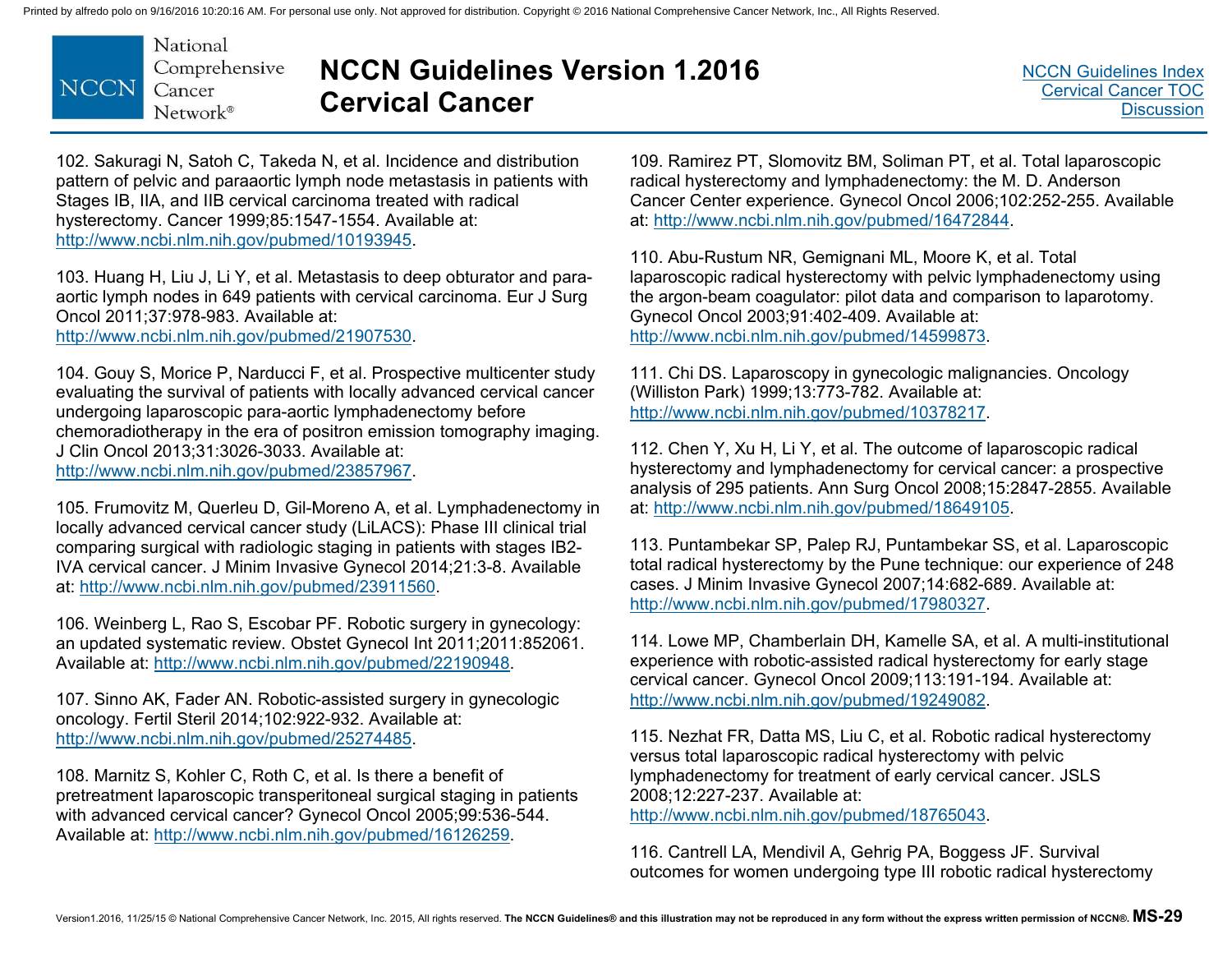

# **NCCN Guidelines Version 1.2016 Cervical Cancer**

for cervical cancer: a 3-year experience. Gynecol Oncol 2010;117:260- 265. Available at: http://www.ncbi.nlm.nih.gov/pubmed/20153886.

117. Gaffney DK, Erickson-Wittmann BA, Jhingran A, et al. ACR Appropriateness Criteria(R) on Advanced Cervical Cancer Expert Panel on Radiation Oncology-Gynecology. Int J Radiat Oncol Biol Phys 2011;81:609-614. Available at: http://www.ncbi.nlm.nih.gov/pubmed/21215531.

118. Monk BJ, Tewari KS, Koh W-J. Multimodality therapy for locally advanced cervical carcinoma: state of the art and future directions. J Clin Oncol 2007;25:2952-2965. Available at: http://www.ncbi.nlm.nih.gov/pubmed/17617527.

119. Gien LT, Beauchemin MC, Thomas G. Adenocarcinoma: a unique cervical cancer. Gynecol Oncol 2010;116:140-146. Available at: http://www.ncbi.nlm.nih.gov/pubmed/19880165.

120. Baalbergen A, Veenstra Y, Stalpers LL, Ansink AC. Primary surgery versus primary radiation therapy with or without chemotherapy for early adenocarcinoma of the uterine cervix. Cochrane Database Syst Rev 2010:CD006248. Available at: http://www.ncbi.nlm.nih.gov/pubmed/20091590.

121. Park JY, Kim DY, Kim JH, et al. Outcomes after radical hysterectomy in patients with early-stage adenocarcinoma of uterine cervix. Br J Cancer 2010;102:1692-1698. Available at: http://www.ncbi.nlm.nih.gov/pubmed/20531414.

122. Wo JY, Viswanathan AN. Impact of radiotherapy on fertility, pregnancy, and neonatal outcomes in female cancer patients. Int J Radiat Oncol Biol Phys 2009;73:1304-1312. Available at: http://www.ncbi.nlm.nih.gov/pubmed/19306747.

123. Pahisa J, Martinez-Roman S, Martinez-Zamora MA, et al. Laparoscopic ovarian transposition in patients with early cervical cancer. Int J Gynecol Cancer 2008;18:584-589. Available at: http://www.ncbi.nlm.nih.gov/pubmed/18476952.

124. Morice P, Juncker L, Rey A, et al. Ovarian transposition for patients with cervical carcinoma treated by radiosurgical combination. Fertil Steril 2000;74:743-748. Available at: http://www.ncbi.nlm.nih.gov/pubmed/11020517.

125. Landoni F, Maneo A, Colombo A, et al. Randomised study of radical surgery versus radiotherapy for stage Ib-IIa cervical cancer. Lancet 1997;350:535-540. Available at: http://www.ncbi.nlm.nih.gov/pubmed/9284774.

126. Keys HM, Bundy BN, Stehman FB, et al. Cisplatin, radiation, and adjuvant hysterectomy compared with radiation and adjuvant hysterectomy for bulky stage IB cervical carcinoma. N Engl J Med 1999;340:1154-1161. Available at:

http://www.ncbi.nlm.nih.gov/pubmed/10202166.

127. Morris M, Eifel PJ, Lu J, et al. Pelvic radiation with concurrent chemotherapy compared with pelvic and para-aortic radiation for highrisk cervical cancer. N Engl J Med 1999;340:1137-1143. Available at: http://www.ncbi.nlm.nih.gov/pubmed/10202164.

128. Peters WA, Liu PY, Barrett RJ, et al. Concurrent chemotherapy and pelvic radiation therapy compared with pelvic radiation therapy alone as adjuvant therapy after radical surgery in high-risk early-stage cancer of the cervix. J Clin Oncol 2000;18:1606-1613. Available at: http://www.ncbi.nlm.nih.gov/pubmed/10764420.

129. Whitney CW, Sause W, Bundy BN, et al. Randomized comparison of fluorouracil plus cisplatin versus hydroxyurea as an adjunct to radiation therapy in stage IIB-IVA carcinoma of the cervix with negative para-aortic lymph nodes: a Gynecologic Oncology Group and Southwest Oncology Group study. J Clin Oncol 1999;17:1339-1348. Available at: http://www.ncbi.nlm.nih.gov/pubmed/10334517.

130. Rose PG, Bundy BN, Watkins EB, et al. Concurrent cisplatinbased radiotherapy and chemotherapy for locally advanced cervical cancer. N Engl J Med 1999;340:1144-1153. Available at: http://www.ncbi.nlm.nih.gov/pubmed/10202165.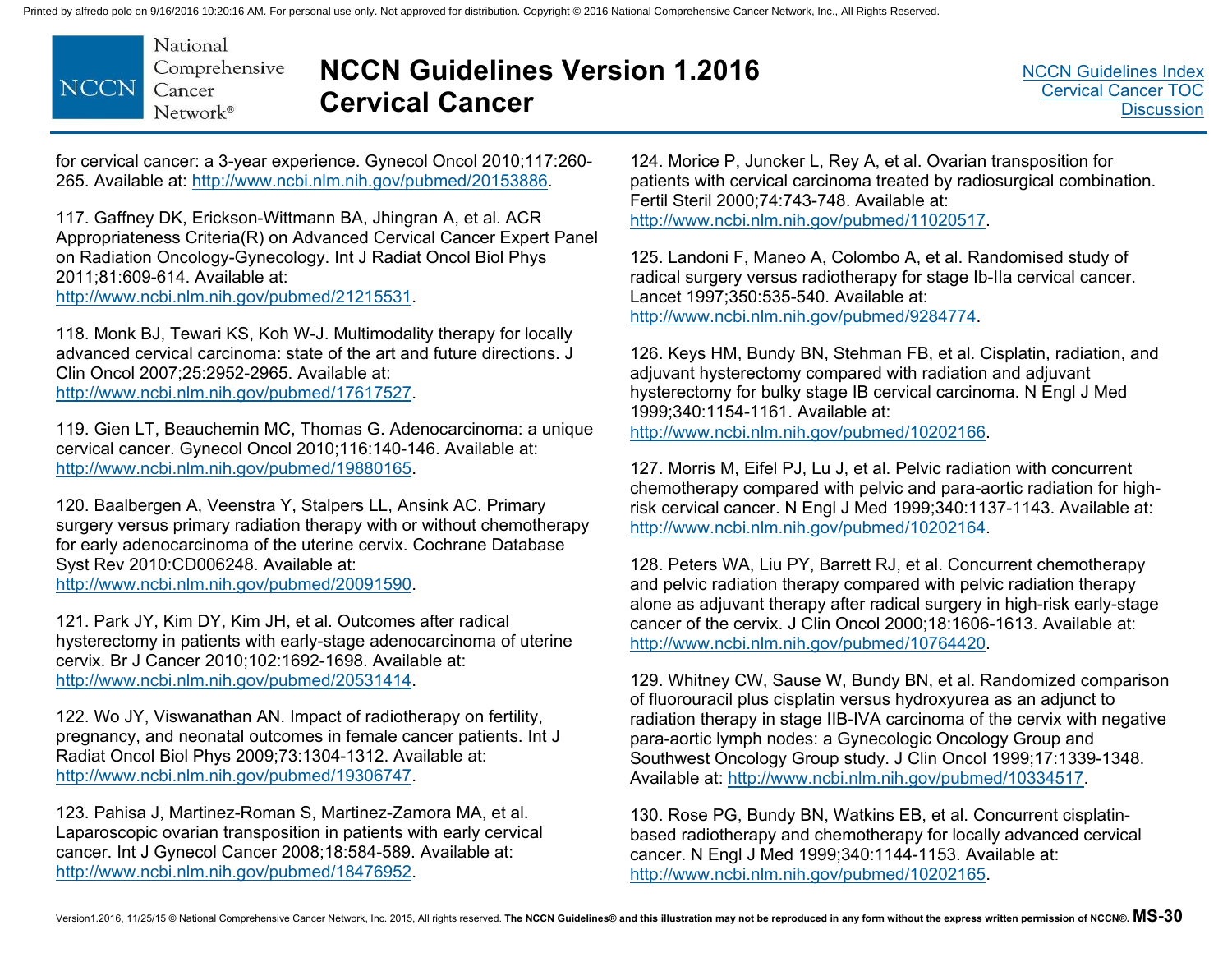

# **NCCN Guidelines Version 1.2016 Cervical Cancer**

131. Thomas GM. Improved treatment for cervical cancer--concurrent chemotherapy and radiotherapy. N Engl J Med 1999;340:1198-1200. Available at: http://www.ncbi.nlm.nih.gov/pubmed/10202172.

132. Rose PG, Ali S, Watkins E, et al. Long-term follow-up of a randomized trial comparing concurrent single agent cisplatin, cisplatinbased combination chemotherapy, or hydroxyurea during pelvic irradiation for locally advanced cervical cancer: a Gynecologic Oncology Group Study. J Clin Oncol 2007;25:2804-2810. Available at: http://www.ncbi.nlm.nih.gov/pubmed/17502627.

133. Eifel PJ, Winter K, Morris M, et al. Pelvic irradiation with concurrent chemotherapy versus pelvic and para-aortic irradiation for high-risk cervical cancer: an update of radiation therapy oncology group trial (RTOG) 90-01. J Clin Oncol 2004;22:872-880. Available at: http://www.ncbi.nlm.nih.gov/pubmed/14990643.

134. Stehman FB, Ali S, Keys HM, et al. Radiation therapy with or without weekly cisplatin for bulky stage 1B cervical carcinoma: follow-up of a Gynecologic Oncology Group trial. Am J Obstet Gynecol 2007;197:1-6. Available at: http://www.ncbi.nlm.nih.gov/pubmed/17980189.

135. Reducing uncertainties about the effects of chemoradiotherapy for cervical cancer: a systematic review and meta-analysis of individual patient data from 18 randomized trials. J Clin Oncol 2008;26:5802- 5812. Available at: http://www.ncbi.nlm.nih.gov/pubmed/19001332.

136. Pearcey R, Miao Q, Kong W, et al. Impact of adoption of chemoradiotherapy on the outcome of cervical cancer in Ontario: results of a population-based cohort study. J Clin Oncol 2007;25:2383-2388. Available at: http://www.ncbi.nlm.nih.gov/pubmed/17557951.

137. King M, McConkey C, Latief TN, et al. Improved survival after concurrent weekly cisplatin and radiotherapy for cervical carcinoma with assessment of acute and late side-effects. Clin Oncol (R Coll Radiol) 2006;18:38-45. Available at: http://www.ncbi.nlm.nih.gov/pubmed/16477918.

138. Tan LT, Zahra M. Long-term survival and late toxicity after chemoradiotherapy for cervical cancer--the Addenbrooke's experience. Clin Oncol (R Coll Radiol) 2008;20:358-364. Available at: http://www.ncbi.nlm.nih.gov/pubmed/18395427.

139. Gaffney DK, Du Bois A, Narayan K, et al. Practice patterns of radiotherapy in cervical cancer among member groups of the Gynecologic Cancer Intergroup (GCIG). Int J Radiat Oncol Biol Phys 2007;68:485-490. Available at:

http://www.ncbi.nlm.nih.gov/pubmed/17336465.

140. Cetina L, Garcia-Arias A, Uribe MdJ, et al. Concurrent chemoradiation with carboplatin for elderly, diabetic and hypertensive patients with locally advanced cervical cancer. Eur J Gynaecol Oncol 2008;29:608-612. Available at: http://www.ncbi.nlm.nih.gov/pubmed/19115688.

141. Dubay RA, Rose PG, O'Malley DM, et al. Evaluation of concurrent and adjuvant carboplatin with radiation therapy for locally advanced cervical cancer. Gynecol Oncol 2004;94:121-124. Available at: http://www.ncbi.nlm.nih.gov/pubmed/15262129.

142. Higgins RV, Naumann WR, Hall JB, Haake M. Concurrent carboplatin with pelvic radiation therapy in the primary treatment of cervix cancer. Gynecol Oncol 2003;89:499-503. Available at: http://www.ncbi.nlm.nih.gov/pubmed/12798718.

143. Lorvidhaya V, Chitapanarux I, Sangruchi S, et al. Concurrent mitomycin C, 5-fluorouracil, and radiotherapy in the treatment of locally advanced carcinoma of the cervix: a randomized trial. Int J Radiat Oncol Biol Phys 2003;55:1226-1232. Available at: http://www.ncbi.nlm.nih.gov/pubmed/12654431.

144. Wong LC, Ngan HY, Cheung AN, et al. Chemoradiation and adjuvant chemotherapy in cervical cancer. J Clin Oncol 1999;17:2055- 2060. Available at: http://www.ncbi.nlm.nih.gov/pubmed/10561258.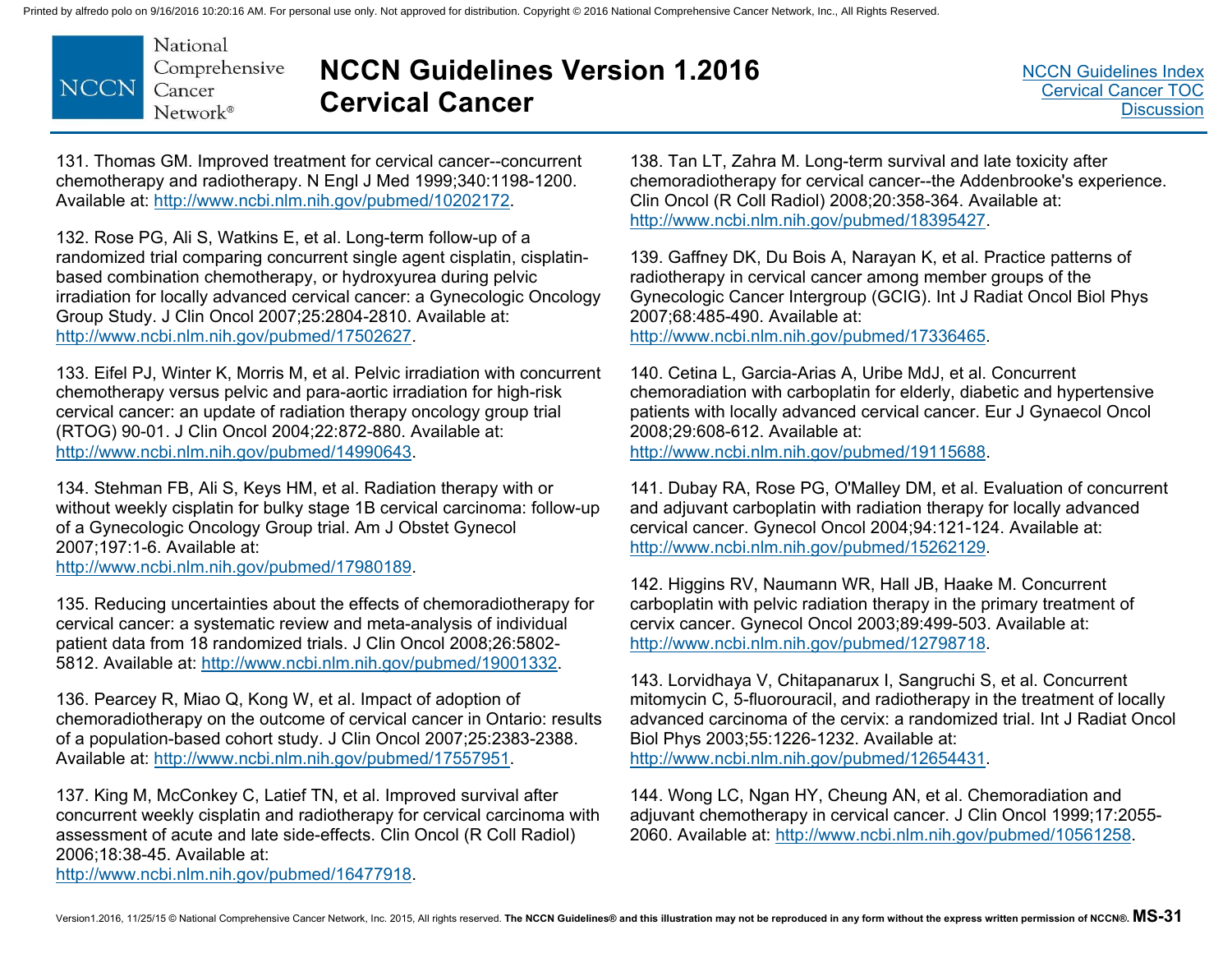

# **NCCN Guidelines Version 1.2016 Cervical Cancer**

145. Mileshkin LR, Narayan K, Moore KN, et al. A phase III trial of adjuvant chemotherapy following chemoradiation as primary treatment for locally advanced cervical cancer compared to chemoradiation alone: Outback (ANZGOG0902/GOG0274/RTOG1174) [abstract]. Journal of Clinical Oncology 2014 32:abstract TPS5632. Available at: http://abstracts.asco.org/144/AbstView\_144\_132544.html.

146. Koliopoulos G, Sotiriadis A, Kyrgiou M, et al. Conservative surgical methods for FIGO stage IA2 squamous cervical carcinoma and their role in preserving women's fertility. Gynecol Oncol 2004;93:469-473. Available at: http://www.ncbi.nlm.nih.gov/pubmed/15099964.

147. Wright JD, NathavithArana R, Lewin SN, et al. Fertility-conserving surgery for young women with stage IA1 cervical cancer: safety and access. Obstet Gynecol 2010;115:585-590. Available at: http://www.ncbi.nlm.nih.gov/pubmed/20177290.

148. Diaz ES, Aoyama C, Baquing MA, et al. Predictors of residual carcinoma or carcinoma-in-situ at hysterectomy following cervical conization with positive margins. Gynecol Oncol 2014;132:76-80. Available at: http://www.ncbi.nlm.nih.gov/pubmed/24262876.

149. Tierney KE, Lin PS, Amezcua C, et al. Cervical conization of adenocarcinoma in situ: a predicting model of residual disease. Am J Obstet Gynecol 2014;210:366 e361-365. Available at: http://www.ncbi.nlm.nih.gov/pubmed/24370689.

150. Bernardini M, Barrett J, Seaward G, Covens A. Pregnancy outcomes in patients after radical trachelectomy. Am J Obstet Gynecol 2003;189:1378-1382. Available at: http://www.ncbi.nlm.nih.gov/pubmed/14634572.

151. Boss EA, van Golde RJT, Beerendonk CCM, Massuger LFAG. Pregnancy after radical trachelectomy: a real option? Gynecol Oncol 2005;99:152-156. Available at:

http://www.ncbi.nlm.nih.gov/pubmed/16140367.

152. Plante M, Renaud M-C, Hoskins IA, Roy M. Vaginal radical trachelectomy: a valuable fertility-preserving option in the management of early-stage cervical cancer. A series of 50 pregnancies and review of the literature. Gynecol Oncol 2005;98:3-10. Available at: http://www.ncbi.nlm.nih.gov/pubmed/15936061.

153. Marchiole P, Benchaib M, Buenerd A, et al. Oncological safety of laparoscopic-assisted vaginal radical trachelectomy (LARVT or Dargent's operation): a comparative study with laparoscopic-assisted vaginal radical hysterectomy (LARVH). Gynecol Oncol 2007;106:132- 141. Available at: http://www.ncbi.nlm.nih.gov/pubmed/17493666.

154. Landoni F, Zanagnolo V, Lovato-Diaz L, et al. Ovarian metastases in early-stage cervical cancer (IA2-IIA): a multicenter retrospective study of 1965 patients (a Cooperative Task Force study). Int J Gynecol Cancer 2007;17:623-628. Available at: http://www.ncbi.nlm.nih.gov/pubmed/17309669.

155. Shimada M, Kigawa J, Nishimura R, et al. Ovarian metastasis in carcinoma of the uterine cervix. Gynecol Oncol 2006;101:234-237.

Available at: http://www.ncbi.nlm.nih.gov/pubmed/16300819.

156. Small W, Jr., Strauss JB, Jhingran A, et al. ACR Appropriateness Criteria(R) definitive therapy for early-stage cervical cancer. Am J Clin Oncol 2012;35:399-405. Available at:

http://www.ncbi.nlm.nih.gov/pubmed/22810416.

157. Raju SK, Papadopoulos AJ, Montalto SA, et al. Fertility-sparing surgery for early cervical cancer-approach to less radical surgery. Int J Gynecol Cancer 2012;22:311-317. Available at: http://www.ncbi.nlm.nih.gov/pubmed/22237381.

158. Li J, Wu X, Li X, Ju X. Abdominal radical trachelectomy: Is it safe for IB1 cervical cancer with tumors >/= 2 cm? Gynecol Oncol 2013;131:87-92. Available at: http://www.ncbi.nlm.nih.gov/pubmed/23872192.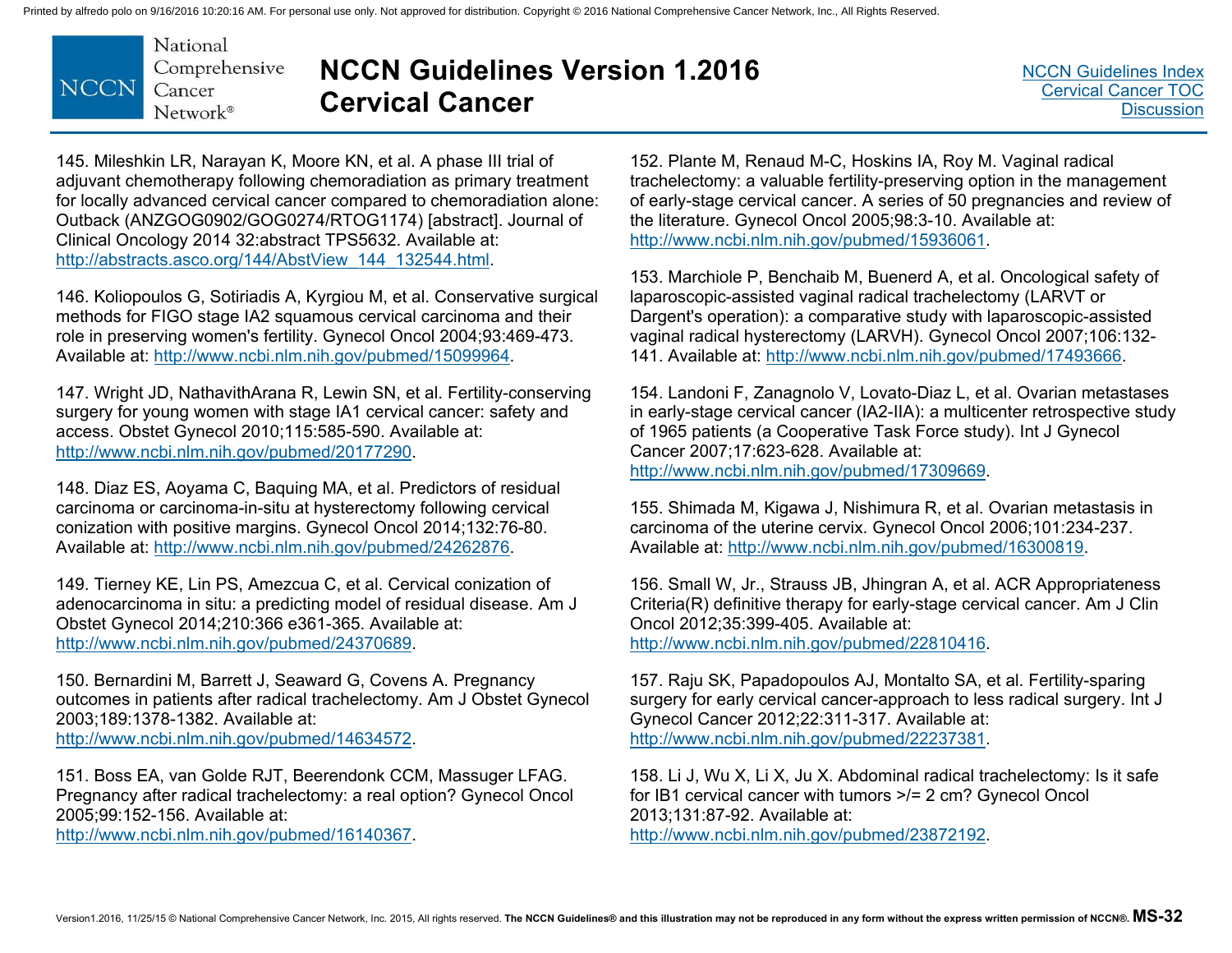

# **NCCN Guidelines Version 1.2016 Cervical Cancer**

159. Landoni F, Maneo A, Cormio G, et al. Class II versus class III radical hysterectomy in stage IB-IIA cervical cancer: a prospective randomized study. Gynecol Oncol 2001;80:3-12. Available at: http://www.ncbi.nlm.nih.gov/pubmed/11136561.

160. Keys HM, Bundy BN, Stehman FB, et al. Radiation therapy with and without extrafascial hysterectomy for bulky stage IB cervical carcinoma: a randomized trial of the Gynecologic Oncology Group. Gynecol Oncol 2003;89:343-353. Available at: http://www.ncbi.nlm.nih.gov/pubmed/12798694.

161. Touboul C, Uzan C, Mauguen A, et al. Prognostic factors and morbidities after completion surgery in patients undergoing initial chemoradiation therapy for locally advanced cervical cancer. Oncologist 2010;15:405-415. Available at:

http://www.ncbi.nlm.nih.gov/pubmed/20332143.

162. Morice P, Rouanet P, Rey A, et al. Results of the GYNECO 02 study, an FNCLCC phase III trial comparing hysterectomy with no hysterectomy in patients with a (clinical and radiological) complete response after chemoradiation therapy for stage IB2 or II cervical cancer. Oncologist 2012;17:64-71. Available at: http://www.ncbi.nlm.nih.gov/pubmed/22234626.

163. Huguet F, Cojocariu OM, Levy P, et al. Preoperative concurrent radiation therapy and chemotherapy for bulky stage IB2, IIA, and IIB carcinoma of the uterine cervix with proximal parametrial invasion. Int J Radiat Oncol Biol Phys 2008;72:1508-1515. Available at: http://www.ncbi.nlm.nih.gov/pubmed/18676093.

164. Cetina L, Gonzalez-Enciso A, Cantu D, et al. Brachytherapy versus radical hysterectomy after external beam chemoradiation with gemcitabine plus cisplatin: a randomized, phase III study in IB2-IIB cervical cancer patients. Ann Oncol 2013;24:2043-2047. Available at: http://www.ncbi.nlm.nih.gov/pubmed/23609186.

165. Colombo PE, Bertrand MM, Gutowski M, et al. Total laparoscopic radical hysterectomy for locally advanced cervical carcinoma (stages

IIB, IIA and bulky stages IB) after concurrent chemoradiation therapy: surgical morbidity and oncological results. Gynecol Oncol 2009;114:404-409. Available at: http://www.ncbi.nlm.nih.gov/pubmed/19555996.

166. Goff BA, Muntz HG, Paley PJ, et al. Impact of surgical staging in women with locally advanced cervical cancer. Gynecol Oncol 1999;74:436-442. Available at: http://www.ncbi.nlm.nih.gov/pubmed/10479506.

167. Rose PG. Combination therapy: New treatment paradigm for locally advanced cervical cancer? Nat Rev Clin Oncol 2011;8:388-390. Available at: http://www.ncbi.nlm.nih.gov/pubmed/21629215.

168. Duenas-Gonzalez A, Zarba JJ, Patel F, et al. Phase III, open-label, randomized study comparing concurrent gemcitabine plus cisplatin and radiation followed by adjuvant gemcitabine and cisplatin versus concurrent cisplatin and radiation in patients with stage IIB to IVA carcinoma of the cervix. J Clin Oncol 2011;29:1678-1685. Available at: http://www.ncbi.nlm.nih.gov/pubmed/21444871.

169. Thomas G. Are we making progress in curing advanced cervical cancer? J Clin Oncol 2011;29:1654-1656. Available at: http://www.ncbi.nlm.nih.gov/pubmed/21444860.

170. Swisher EM, Swensen RE, Greer B, et al. Weekly gemcitabine and cisplatin in combination with pelvic radiation in the primary therapy of cervical cancer: a phase I trial of the Puget Sound Oncology Consortium. Gynecol Oncol 2006;101:429-435. Available at: http://www.ncbi.nlm.nih.gov/pubmed/16337995.

171. Rose PG, Degeest K, McMeekin S, Fusco N. A phase I study of gemcitabine followed by cisplatin concurrent with whole pelvic radiation therapy in locally advanced cervical cancer: a Gynecologic Oncology Group study. Gynecol Oncol 2007;107:274-279. Available at: http://www.ncbi.nlm.nih.gov/pubmed/17688925.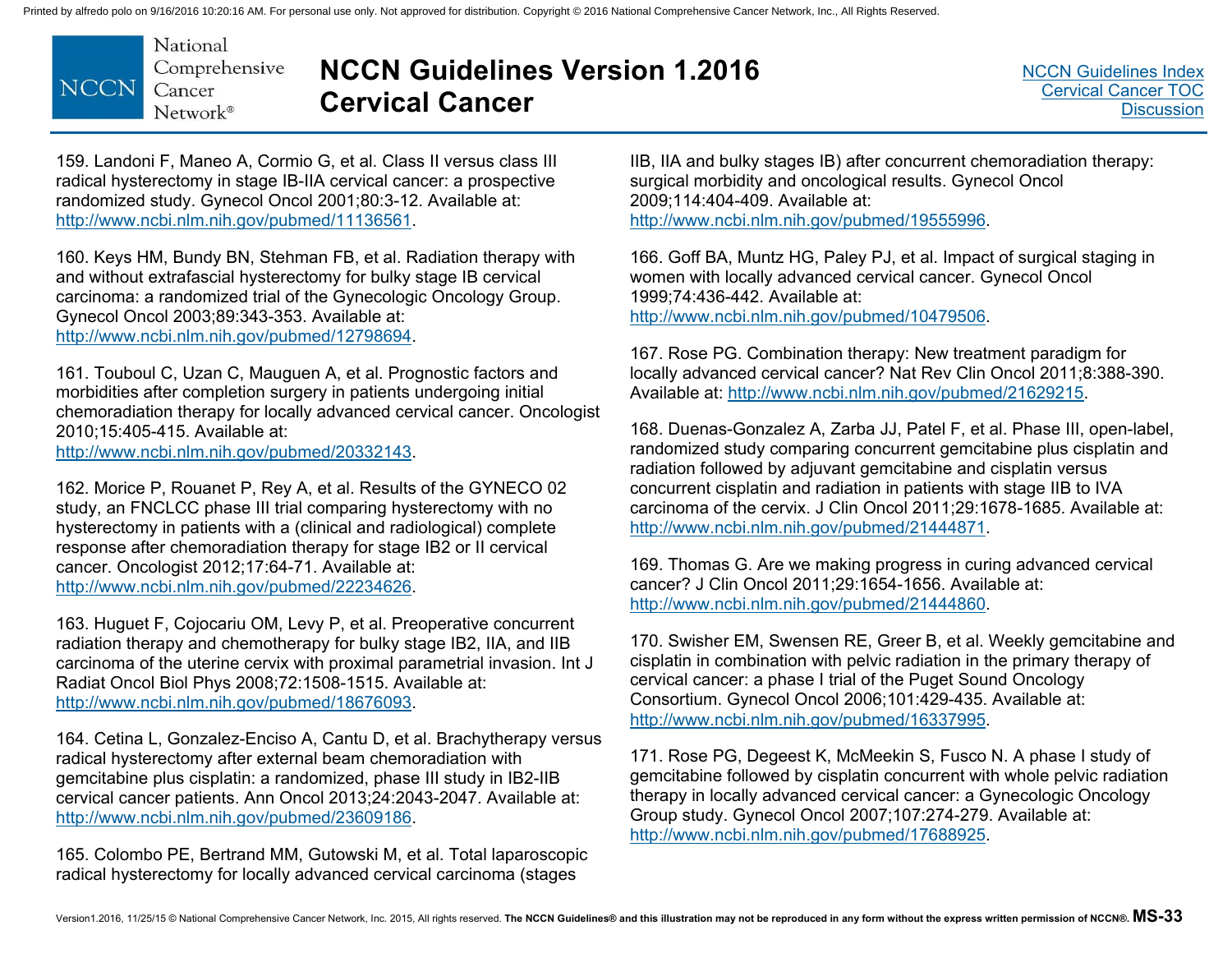

# **NCCN Guidelines Version 1.2016 Cervical Cancer**

172. Lutz ST, Chow EL, Hartsell WF, Konski AA. A review of hypofractionated palliative radiotherapy. Cancer 2007;109:1462-1470. Available at: http://www.ncbi.nlm.nih.gov/pubmed/17330854.

173. Rotman M, Sedlis A, Piedmonte MR, et al. A phase III randomized trial of postoperative pelvic irradiation in Stage IB cervical carcinoma with poor prognostic features: follow-up of a gynecologic oncology group study. Int J Radiat Oncol Biol Phys 2006;65:169-176. Available at: http://www.ncbi.nlm.nih.gov/pubmed/16427212.

174. Monk BJ, Wang J, Im S, et al. Rethinking the use of radiation and chemotherapy after radical hysterectomy: a clinical-pathologic analysis of a Gynecologic Oncology Group/Southwest Oncology Group/Radiation Therapy Oncology Group trial. Gynecol Oncol 2005;96:721-728. Available at: http://www.ncbi.nlm.nih.gov/pubmed/15721417.

175. Chernofsky MR, Felix JC, Muderspach LI, et al. Influence of quantity of lymph vascular space invasion on time to recurrence in women with early-stage squamous cancer of the cervix. Gynecol Oncol 2006;100:288-293. Available at: http://www.ncbi.nlm.nih.gov/pubmed/16182347.

176. Marchiole P, Buenerd A, Benchaib M, et al. Clinical significance of lympho vascular space involvement and lymph node micrometastases in early-stage cervical cancer: a retrospective case-control surgicopathological study. Gynecol Oncol 2005;97:727-732. Available at: http://www.ncbi.nlm.nih.gov/pubmed/15943983.

177. Sedlis A, Bundy BN, Rotman MZ, et al. A randomized trial of pelvic radiation therapy versus no further therapy in selected patients with stage IB carcinoma of the cervix after radical hysterectomy and pelvic lymphadenectomy: A Gynecologic Oncology Group Study. Gynecol Oncol 1999;73:177-183. Available at:

http://www.ncbi.nlm.nih.gov/pubmed/10329031.

178. Ryu SY, Kim MH, Nam BH, et al. Intermediate-risk grouping of cervical cancer patients treated with radical hysterectomy: a Korean Gynecologic Oncology Group study. Br J Cancer 2014;110:278-285. Available at: http://www.ncbi.nlm.nih.gov/pubmed/24357798.

179. Noh JM, Park W, Kim YS, et al. Comparison of clinical outcomes of adenocarcinoma and adenosquamous carcinoma in uterine cervical cancer patients receiving surgical resection followed by radiotherapy: a multicenter retrospective study (KROG 13-10). Gynecol Oncol 2014;132:618-623. Available at: http://www.ncbi.nlm.nih.gov/pubmed/24486605.

180. Estape RE, Angioli R, Madrigal M, et al. Close vaginal margins as a prognostic factor after radical hysterectomy. Gynecol Oncol 1998;68:229-232. Available at:

http://www.ncbi.nlm.nih.gov/pubmed/9570971.

181. Gong L, Lou JY, Wang P, et al. Clinical evaluation of neoadjuvant chemotherapy followed by radical surgery in the management of stage IB2-IIB cervical cancer. Int J Gynaecol Obstet 2012;117:23-26. Available at: http://www.ncbi.nlm.nih.gov/pubmed/22265255.

182. Eddy GL, Bundy BN, Creasman WT, et al. Treatment of ("bulky") stage IB cervical cancer with or without neoadjuvant vincristine and cisplatin prior to radical hysterectomy and pelvic/para-aortic lymphadenectomy: a phase III trial of the gynecologic oncology group. Gynecol Oncol 2007;106:362-369. Available at: http://www.ncbi.nlm.nih.gov/pubmed/17493669.

183. Rydzewska L, Tierney J, Vale CL, Symonds PR. Neoadjuvant chemotherapy plus surgery versus surgery for cervical cancer. Cochrane Database Syst Rev 2010:CD007406. Available at: http://www.ncbi.nlm.nih.gov/pubmed/20091632.

184. Katsumata N, Yoshikawa H, Kobayashi H, et al. Phase III randomised controlled trial of neoadjuvant chemotherapy plus radical surgery vs radical surgery alone for stages IB2, IIA2, and IIB cervical cancer: a Japan Clinical Oncology Group trial (JCOG 0102). Br J Cancer 2013;108:1957-1963. Available at: http://www.ncbi.nlm.nih.gov/pubmed/23640393.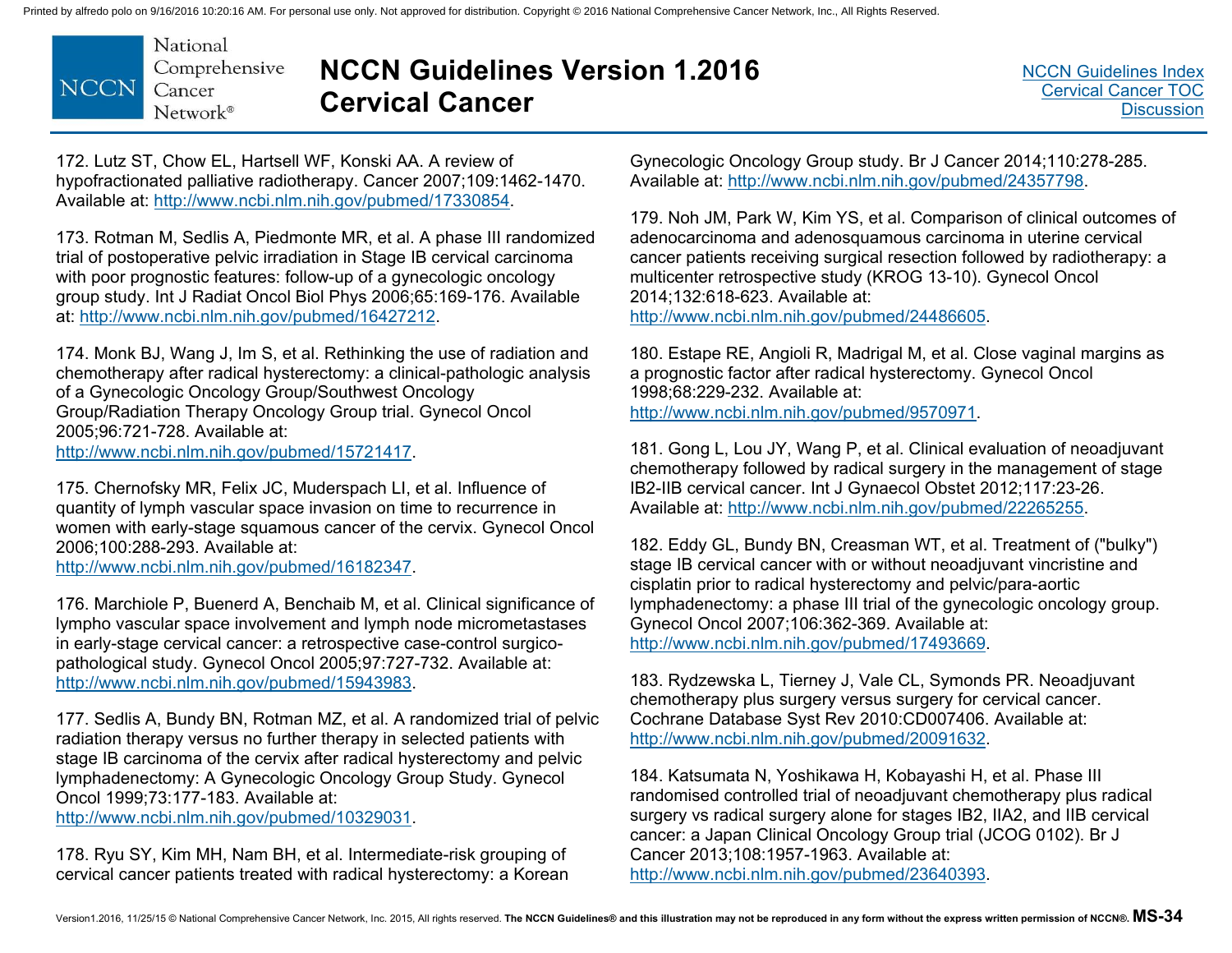

# **NCCN Guidelines Version 1.2016 Cervical Cancer**

185. Kim HS, Sardi JE, Katsumata N, et al. Efficacy of neoadjuvant chemotherapy in patients with FIGO stage IB1 to IIA cervical cancer: an international collaborative meta-analysis. Eur J Surg Oncol 2013;39:115-124. Available at: http://www.ncbi.nlm.nih.gov/pubmed/23084091.

186. Landoni F, Sartori E, Maggino T, et al. Is there a role for postoperative treatment in patients with stage Ib2-IIb cervical cancer treated with neo-adjuvant chemotherapy and radical surgery? An Italian multicenter retrospective study. Gynecol Oncol 2014;132:611-617. Available at: http://www.ncbi.nlm.nih.gov/pubmed/24342439.

187. Ye Q, Yuan HX, Chen HL. Responsiveness of neoadjuvant chemotherapy before surgery predicts favorable prognosis for cervical cancer patients: a meta-analysis. J Cancer Res Clin Oncol 2013;139:1887-1898. Available at:

http://www.ncbi.nlm.nih.gov/pubmed/24022086.

188. Salani R, Backes FJ, Fung MF, et al. Posttreatment surveillance and diagnosis of recurrence in women with gynecologic malignancies: Society of Gynecologic Oncologists recommendations. Am J Obstet Gynecol 2011;204:466-478. Available at: http://www.ncbi.nlm.nih.gov/pubmed/21752752.

189. Bodurka-Bevers D, Morris M, Eifel PJ, et al. Posttherapy surveillance of women with cervical cancer: an outcomes analysis. Gynecol Oncol 2000;78:187-193. Available at: http://www.ncbi.nlm.nih.gov/pubmed/10926801.

190. Morice P, Deyrolle C, Rey A, et al. Value of routine follow-up procedures for patients with stage I/II cervical cancer treated with combined surgery-radiation therapy. Ann Oncol 2004;15:218-223. Available at: http://www.ncbi.nlm.nih.gov/pubmed/14760112.

191. Elit L, Fyles AW, Devries MC, et al. Follow-up for women after treatment for cervical cancer: a systematic review. Gynecol Oncol 2009;114:528-535. Available at: http://www.ncbi.nlm.nih.gov/pubmed/19560188.

192. Zanagnolo V, Ming L, Gadducci A, et al. Surveillance procedures for patients with cervical carcinoma: a review of the literature. Int J Gynecol Cancer 2009;19:194-201. Available at: http://www.ncbi.nlm.nih.gov/pubmed/19395993.

193. Brooks RA, Rader JS, Dehdashti F, et al. Surveillance FDG-PET detection of asymptomatic recurrences in patients with cervical cancer. Gynecol Oncol 2009;112:104-109. Available at: http://www.ncbi.nlm.nih.gov/pubmed/18929403.

194. Schwarz JK, Siegel BA, Dehdashti F, Grigsby PW. Association of posttherapy positron emission tomography with tumor response and survival in cervical carcinoma. JAMA 2007;298:2289-2295. Available at: http://www.ncbi.nlm.nih.gov/pubmed/18029833.

195. Sironi S, Picchio M, Landoni C, et al. Post-therapy surveillance of patients with uterine cancers: value of integrated FDG PET/CT in the detection of recurrence. Eur J Nucl Med Mol Imaging 2007;34:472-479. Available at: http://www.ncbi.nlm.nih.gov/pubmed/17106701.

196. Chung HH, Jo H, Kang WJ, et al. Clinical impact of integrated PET/CT on the management of suspected cervical cancer recurrence. Gynecol Oncol 2007;104:529-534. Available at: http://www.ncbi.nlm.nih.gov/pubmed/17049971.

197. Wolfson AH, Varia MA, Moore D, et al. ACR Appropriateness Criteria(R) role of adjuvant therapy in the management of early stage cervical cancer. Gynecol Oncol 2012;125:256-262. Available at: http://www.ncbi.nlm.nih.gov/pubmed/22155418.

198. Chaturvedi AK, Kleinerman RA, Hildesheim A, et al. Second cancers after squamous cell carcinoma and adenocarcinoma of the cervix. J Clin Oncol 2009;27:967-973. Available at: http://www.ncbi.nlm.nih.gov/pubmed/19114696.

199. Chaturvedi AK, Engels EA, Gilbert ES, et al. Second cancers among 104,760 survivors of cervical cancer: evaluation of long-term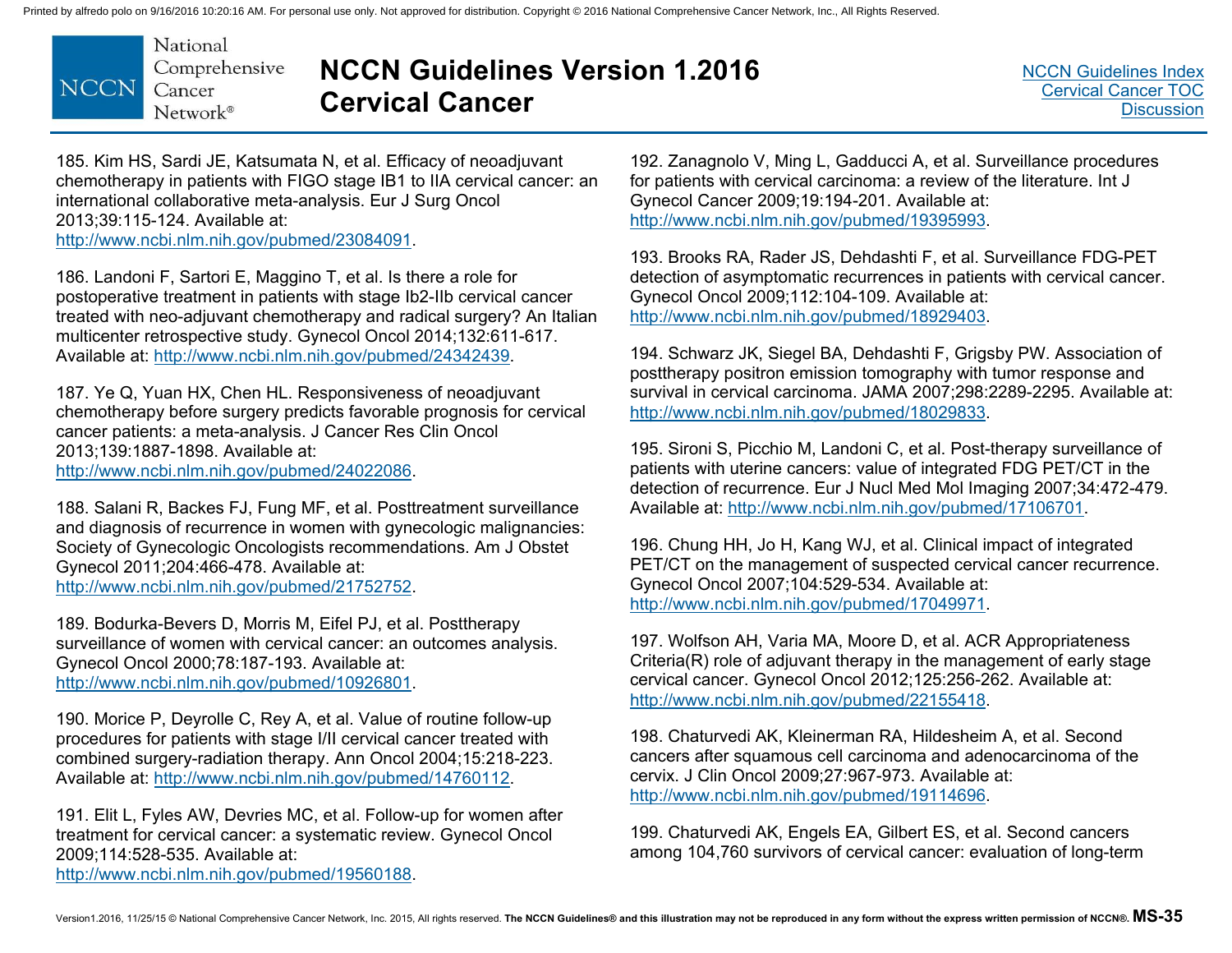National Comprehensive **NCCN** Cancer Network®

# **NCCN Guidelines Version 1.2016 Cervical Cancer**

risk. J Natl Cancer Inst 2007;99:1634-1643. Available at: http://www.ncbi.nlm.nih.gov/pubmed/17971527.

200. Kumar S, Shah JP, Bryant CS, et al. Radiation-associated endometrial cancer. Obstet Gynecol 2009;113:319-325. Available at: http://www.ncbi.nlm.nih.gov/pubmed/19155901.

201. Hong JH, Tsai CS, Lai CH, et al. Recurrent squamous cell carcinoma of cervix after definitive radiotherapy. Int J Radiat Oncol Biol Phys 2004;60:249-257. Available at:

http://www.ncbi.nlm.nih.gov/pubmed/15337563.

202. Thomas GM, Dembo AJ, Myhr T, et al. Long-term results of concurrent radiation and chemotherapy for carcinoma of the cervix recurrent after surgery. Int J Gynecol Cancer 1993;3:193-198. Available at: http://www.ncbi.nlm.nih.gov/pubmed/11578344.

203. Kim JS, Kim SY, Kim KH, Cho MJ. Hyperfractionated radiotherapy with concurrent chemotherapy for para-aortic lymph node recurrence in carcinoma of the cervix. Int J Radiat Oncol Biol Phys 2003;55:1247- 1253. Available at: http://www.ncbi.nlm.nih.gov/pubmed/12654434.

204. Chung YL, Jian JJ, Cheng SH, et al. Extended-field radiotherapy and high-dose-rate brachytherapy with concurrent and adjuvant cisplatin-based chemotherapy for locally advanced cervical cancer: a phase I/II study. Gynecol Oncol 2005;97:126-135. Available at: http://www.ncbi.nlm.nih.gov/pubmed/15790448.

205. Marnitz S, Dowdy S, Lanowska M, et al. Exenterations 60 years after first description: results of a survey among US and German Gynecologic Oncology Centers. Int J Gynecol Cancer 2009;19:974-977. Available at: http://www.ncbi.nlm.nih.gov/pubmed/19574795.

206. Berek JS, Howe C, Lagasse LD, Hacker NF. Pelvic exenteration for recurrent gynecologic malignancy: survival and morbidity analysis of the 45-year experience at UCLA. Gynecol Oncol 2005;99:153-159. Available at: http://www.ncbi.nlm.nih.gov/pubmed/16054678.

207. Goldberg GL, Sukumvanich P, Einstein MH, et al. Total pelvic exenteration: the Albert Einstein College of Medicine/Montefiore Medical Center Experience (1987 to 2003). Gynecol Oncol 2006;101:261-268. Available at: http://www.ncbi.nlm.nih.gov/pubmed/16426668.

208. Morley GW, Hopkins MP, Lindenauer SM, Roberts JA. Pelvic exenteration, University of Michigan: 100 patients at 5 years. Obstet Gynecol 1989;74:934-943. Available at: http://www.ncbi.nlm.nih.gov/pubmed/2586960.

209. Fleisch MC, Pantke P, Beckmann MW, et al. Predictors for longterm survival after interdisciplinary salvage surgery for advanced or recurrent gynecologic cancers. J Surg Oncol 2007;95:476-484. Available at: http://www.ncbi.nlm.nih.gov/pubmed/17192947.

210. Tran PT, Su Z, Hara W, et al. Long-term survivors using intraoperative radiotherapy for recurrent gynecologic malignancies. Int J Radiat Oncol Biol Phys 2007;69:504-511. Available at: http://www.ncbi.nlm.nih.gov/pubmed/17560736.

211. Rutledge FN, Smith JP, Wharton JT, O'Quinn AG. Pelvic exenteration: analysis of 296 patients. Am J Obstet Gynecol 1977;129:881-892. Available at: http://www.ncbi.nlm.nih.gov/pubmed/930972.

212. Symmonds RE, Pratt JH, Webb MJ. Exenterative operations: experience with 198 patients. Am J Obstet Gynecol 1975;121:907-918. Available at: http://www.ncbi.nlm.nih.gov/pubmed/1115180.

213. Soper JT, Secord AA, Havrilesky LJ, et al. Comparison of gracilis and rectus abdominis myocutaneous flap neovaginal reconstruction performed during radical pelvic surgery: flap-specific morbidity. Int J Gynecol Cancer 2007;17:298-303. Available at: http://www.ncbi.nlm.nih.gov/pubmed/17291272.

214. Mirhashemi R, Averette HE, Lambrou N, et al. Vaginal reconstruction at the time of pelvic exenteration: a surgical and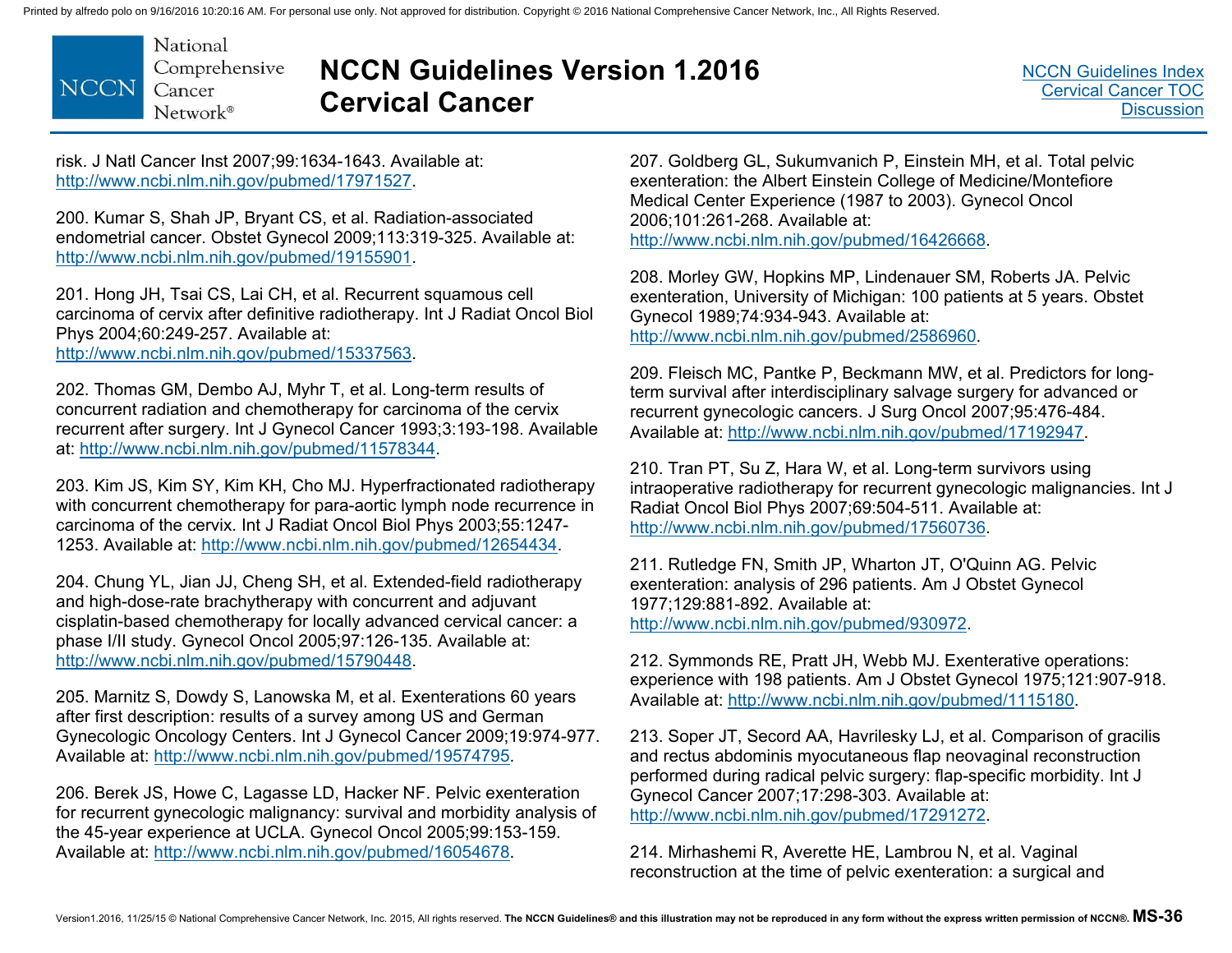

# **NCCN Guidelines Version 1.2016 Cervical Cancer**

psychosexual analysis of techniques. Gynecol Oncol 2002;87:39-45. Available at: http://www.ncbi.nlm.nih.gov/pubmed/12468340.

215. Turns D. Psychosocial issues: pelvic exenterative surgery. J Surg Oncol 2001;76:224-236. Available at: http://www.ncbi.nlm.nih.gov/pubmed/11276026.

216. Smith SC, Koh WJ. Palliative radiation therapy for gynaecological malignancies. Best Pract Res Clin Obstet Gynaecol 2001;15:265-278. Available at: http://www.ncbi.nlm.nih.gov/pubmed/11358401.

217. Spanos WJ, Jr., Perez CA, Marcus S, et al. Effect of rest interval on tumor and normal tissue response--a report of phase III study of accelerated split course palliative radiation for advanced pelvic malignancies (RTOG-8502). Int J Radiat Oncol Biol Phys 1993;25:399- 403. Available at: http://www.ncbi.nlm.nih.gov/pubmed/7679668.

218. Moore DH, Blessing JA, McQuellon RP, et al. Phase III study of cisplatin with or without paclitaxel in stage IVB, recurrent, or persistent squamous cell carcinoma of the cervix: a gynecologic oncology group study. J Clin Oncol 2004;22:3113-3119. Available at: http://www.ncbi.nlm.nih.gov/pubmed/15284262.

219. Long HJ, 3rd, Bundy BN, Grendys EC, Jr., et al. Randomized phase III trial of cisplatin with or without topotecan in carcinoma of the uterine cervix: a Gynecologic Oncology Group Study. J Clin Oncol 2005;23:4626-4633. Available at:

http://www.ncbi.nlm.nih.gov/pubmed/15911865.

220. Thigpen T, Shingleton H, Homesley H, et al. Cis-platinum in treatment of advanced or recurrent squamous cell carcinoma of the cervix: a phase II study of the Gynecologic Oncology Group. Cancer 1981;48:899-903. Available at:

http://www.ncbi.nlm.nih.gov/pubmed/7196794.

221. Moore DH. Chemotherapy for advanced, recurrent, and metastatic cervical cancer. J Natl Compr Canc Netw 2008;6:53-57. Available at: http://www.ncbi.nlm.nih.gov/pubmed/18267059.

222. Tao X, Hu W, Ramirez PT, Kavanagh JJ. Chemotherapy for recurrent and metastatic cervical cancer. Gynecol Oncol 2008;110:67- 71. Available at: http://www.ncbi.nlm.nih.gov/pubmed/18533239.

223. Monk BJ, Sill MW, McMeekin DS, et al. Phase III trial of four cisplatin-containing doublet combinations in stage IVB, recurrent, or persistent cervical carcinoma: a Gynecologic Oncology Group study. J Clin Oncol 2009;27:4649-4655. Available at: http://www.ncbi.nlm.nih.gov/pubmed/19720909.

224. Tewari KS, Sill MW, Long HJ, 3rd, et al. Improved survival with bevacizumab in advanced cervical cancer. N Engl J Med 2014;370:734- 743. Available at: http://www.ncbi.nlm.nih.gov/pubmed/24552320.

225. Zighelboim I, Wright JD, Gao F, et al. Multicenter phase II trial of topotecan, cisplatin and bevacizumab for recurrent or persistent cervical cancer. Gynecol Oncol 2013;130:64-68. Available at: http://www.ncbi.nlm.nih.gov/pubmed/23591400.

226. Penson RT, Huang HQ, Wenzel LB, et al. Bevacizumab for advanced cervical cancer: patient-reported outcomes of a randomised, phase 3 trial (NRG Oncology-Gynecologic Oncology Group protocol 240). Lancet Oncol 2015;16:301-311. Available at: http://www.ncbi.nlm.nih.gov/pubmed/25638326.

227. National Cancer Institute. FDA Approval for Bevacizumab. 2014. [Available at: http://www.cancer.gov/cancertopics/druginfo/fda](http://www.cancer.gov/cancertopics/druginfo/fda-bevacizumab)bevacizumab. Accessed August 29, 2014.

228. Kitagawa R, Katsumata N, Shibata T, et al. Paclitaxel Plus Carboplatin Versus Paclitaxel Plus Cisplatin in Metastatic or Recurrent Cervical Cancer: The Open-Label Randomized Phase III Trial JCOG0505. J Clin Oncol 2015;33:2129-2135. Available at: http://www.ncbi.nlm.nih.gov/pubmed/25732161.

229. Moore KN, Herzog TJ, Lewin S, et al. A comparison of cisplatin/paclitaxel and carboplatin/paclitaxel in stage IVB, recurrent or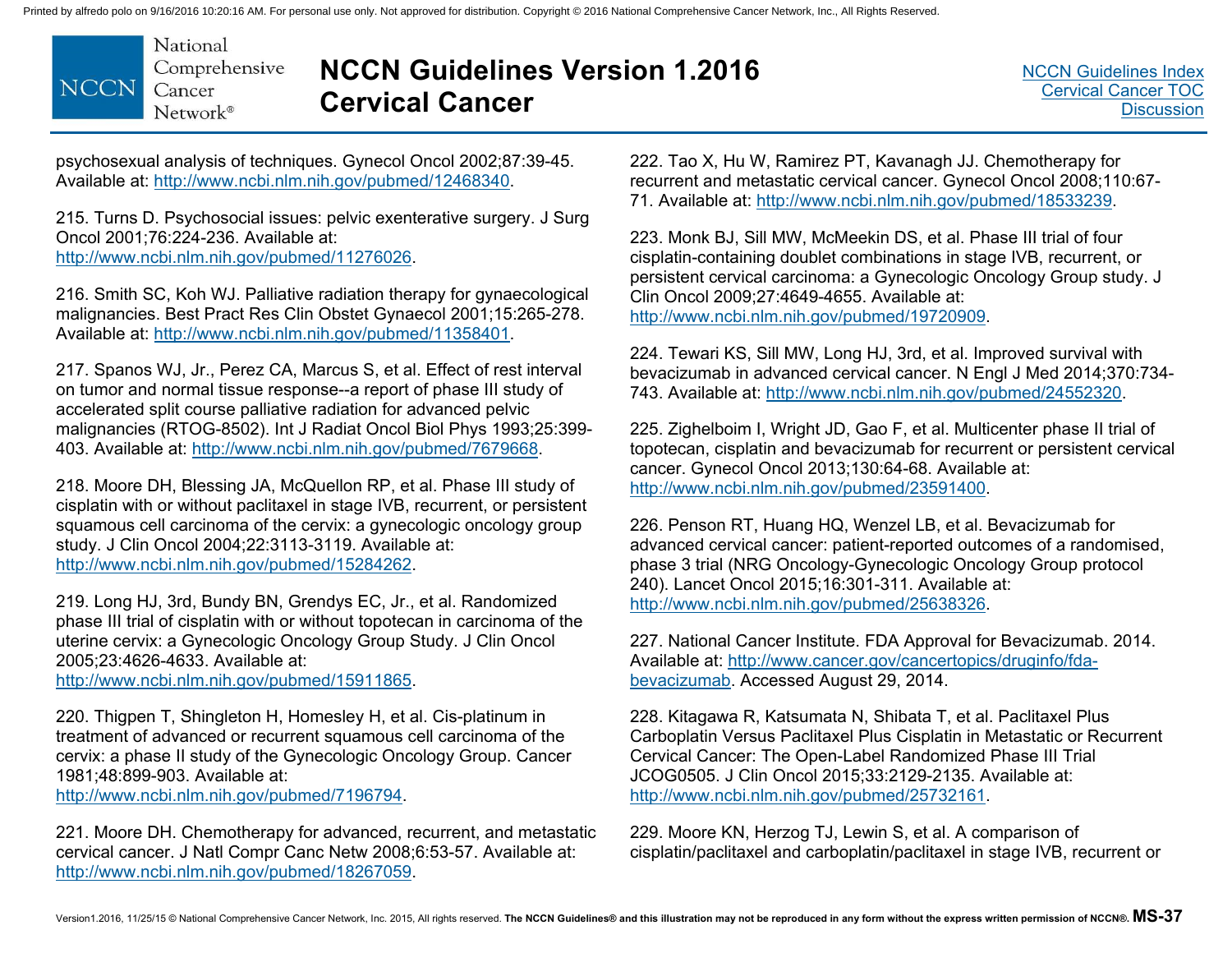

# **NCCN Guidelines Version 1.2016 Cervical Cancer**

persistent cervical cancer. Gynecol Oncol 2007;105:299-303. Available at: http://www.ncbi.nlm.nih.gov/pubmed/17303230.

230. Lorusso D, Petrelli F, Coinu A, et al. A systematic review comparing cisplatin and carboplatin plus paclitaxel-based chemotherapy for recurrent or metastatic cervical cancer. Gynecol Oncol 2014;133:117-123. Available at: http://www.ncbi.nlm.nih.gov/pubmed/24486604.

231. Leath CA, 3rd, Straughn JM, Jr. Chemotherapy for advanced and recurrent cervical carcinoma: results from cooperative group trials. Gynecol Oncol 2013;129:251-257. Available at: http://www.ncbi.nlm.nih.gov/pubmed/23280089.

232. Thigpen JT, Blessing JA, DiSaia PJ, et al. A randomized comparison of a rapid versus prolonged (24 hr) infusion of cisplatin in therapy of squamous cell carcinoma of the uterine cervix: a Gynecologic Oncology Group study. Gynecol Oncol 1989;32:198-202. Available at: http://www.ncbi.nlm.nih.gov/pubmed/2910782.

233. Pectasides D, Kamposioras K, Papaxoinis G, Pectasides E. Chemotherapy for recurrent cervical cancer. Cancer Treat Rev 2008;34:603-613. Available at: http://www.ncbi.nlm.nih.gov/pubmed/18657909.

234. McGuire WP, Arseneau J, Blessing JA, et al. A randomized comparative trial of carboplatin and iproplatin in advanced squamous carcinoma of the uterine cervix: a Gynecologic Oncology Group study. J Clin Oncol 1989;7:1462-1468. Available at: http://www.ncbi.nlm.nih.gov/pubmed/2674333.

235. Weiss GR, Green S, Hannigan EV, et al. A phase II trial of carboplatin for recurrent or metastatic squamous carcinoma of the uterine cervix: a Southwest Oncology Group study. Gynecol Oncol 1990;39:332-336. Available at:

http://www.ncbi.nlm.nih.gov/pubmed/2258080.

236. Kudelka AP, Winn R, Edwards CL, et al. An update of a phase II study of paclitaxel in advanced or recurrent squamous cell cancer of the cervix. Anticancer Drugs 1997;8:657-661. Available at: http://www.ncbi.nlm.nih.gov/pubmed/9311440.

237. McGuire WP, Blessing JA, Moore D, et al. Paclitaxel has moderate activity in squamous cervix cancer. A Gynecologic Oncology Group study. J Clin Oncol 1996;14:792-795. Available at: http://www.ncbi.nlm.nih.gov/pubmed/8622025.

238. Monk BJ, Sill MW, Burger RA, et al. Phase II trial of bevacizumab in the treatment of persistent or recurrent squamous cell carcinoma of the cervix: a gynecologic oncology group study. J Clin Oncol 2009;27:1069-1074. Available at: http://www.ncbi.nlm.nih.gov/pubmed/19139430.

239. Garcia AA, Blessing JA, Vaccarello L, Roman LD. Phase II clinical trial of docetaxel in refractory squamous cell carcinoma of the cervix: a Gynecologic Oncology Group Study. Am J Clin Oncol 2007;30:428-431. Available at: http://www.ncbi.nlm.nih.gov/pubmed/17762444.

240. Look KY, Blessing JA, Gallup DG, Lentz SS. A phase II trial of 5 fluorouracil and high-dose leucovorin in patients with recurrent squamous cell carcinoma of the cervix: a Gynecologic Oncology Group study. Am J Clin Oncol 1996;19:439-441. Available at: http://www.ncbi.nlm.nih.gov/pubmed/8823469.

241. Schilder RJ, Blessing J, Cohn DE. Evaluation of gemcitabine in previously treated patients with non-squamous cell carcinoma of the cervix: a phase II study of the Gynecologic Oncology Group. Gynecol Oncol 2005;96:103-107. Available at: http://www.ncbi.nlm.nih.gov/pubmed/15589587.

242. Coleman RE, Harper PG, Gallagher C, et al. A phase II study of ifosfamide in advanced and relapsed carcinoma of the cervix. Cancer Chemother Pharmacol 1986;18:280-283. Available at: http://www.ncbi.nlm.nih.gov/pubmed/3802384.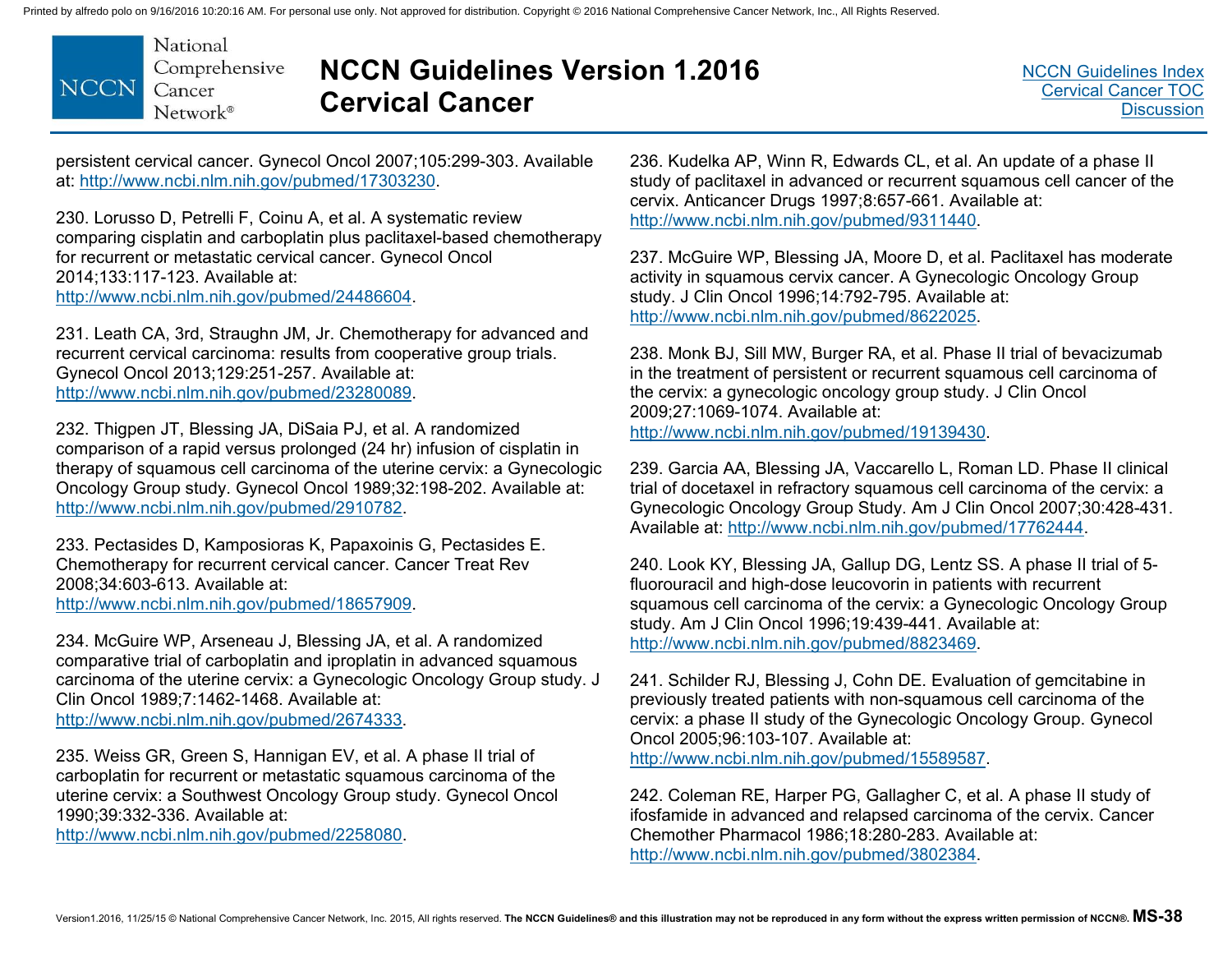

# **NCCN Guidelines Version 1.2016 Cervical Cancer**

243. Sutton GP, Blessing JA, McGuire WP, et al. Phase II trial of ifosfamide and mesna in patients with advanced or recurrent squamous carcinoma of the cervix who had never received chemotherapy: a Gynecologic Oncology Group study. Am J Obstet Gynecol 1993;168:805-807. Available at: http://www.ncbi.nlm.nih.gov/pubmed/8456884.

244. Verschraegen CF, Levy T, Kudelka AP, et al. Phase II study of irinotecan in prior chemotherapy-treated squamous cell carcinoma of the cervix. J Clin Oncol 1997;15:625-631. Available at: http://www.ncbi.nlm.nih.gov/pubmed/9053486.

245. Wagenaar HC, Pecorelli S, Mangioni C, et al. Phase II study of mitomycin-C and cisplatin in disseminated, squamous cell carcinoma of the uterine cervix. A European Organization for Research and Treatment of Cancer (EORTC) Gynecological Cancer Group study. Eur J Cancer 2001;37:1624-1628. Available at:

http://www.ncbi.nlm.nih.gov/pubmed/11527687.

246. Alberts DS, Blessing JA, Landrum LM, et al. Phase II trial of nabpaclitaxel in the treatment of recurrent or persistent advanced cervix cancer: A gynecologic oncology group study. Gynecol Oncol 2012;127:451-455. Available at: http://www.ncbi.nlm.nih.gov/pubmed/22986144.

247. Bookman MA, Blessing JA, Hanjani P, et al. Topotecan in squamous cell carcinoma of the cervix: A Phase II study of the Gynecologic Oncology Group. Gynecol Oncol 2000;77:446-449. Available at: http://www.ncbi.nlm.nih.gov/pubmed/10831357.

248. Muderspach LI, Blessing JA, Levenback C, Moore JL. A Phase II study of topotecan in patients with squamous cell carcinoma of the cervix: a gynecologic oncology group study. Gynecol Oncol 2001;81:213-215. Available at: http://www.ncbi.nlm.nih.gov/pubmed/11354055.

249. Miller DS, Blessing JA, Bodurka DC, et al. Evaluation of pemetrexed (Alimta, LY231514) as second line chemotherapy in

persistent or recurrent carcinoma of the cervix: a phase II study of the Gynecologic Oncology Group. Gynecol Oncol 2008;110:65-70. Available at: http://www.ncbi.nlm.nih.gov/pubmed/18455781.

250. Muggia FM, Blessing JA, Method M, et al. Evaluation of vinorelbine in persistent or recurrent squamous cell carcinoma of the cervix: a Gynecologic Oncology Group study. Gynecol Oncol 2004;92:639-643. Available at: http://www.ncbi.nlm.nih.gov/pubmed/14766259.

251. Castells MC, Tennant NM, Sloane DE, et al. Hypersensitivity reactions to chemotherapy: outcomes and safety of rapid desensitization in 413 cases. J Allergy Clin Immunol 2008;122:574-580. Available at: http://www.ncbi.nlm.nih.gov/pubmed/18502492.

252. Sampson HA, Munoz-Furlong A, Campbell RL, et al. Second symposium on the definition and management of anaphylaxis: summary report--second National Institute of Allergy and Infectious Disease/Food Allergy and Anaphylaxis Network symposium. Ann Emerg Med 2006;47:373-380. Available at:

http://www.ncbi.nlm.nih.gov/pubmed/16546624.

253. Manivannan V, Decker WW, Stead LG, et al. Visual representation of National Institute of Allergy and Infectious Disease and Food Allergy and Anaphylaxis Network criteria for anaphylaxis. Int J Emerg Med 2009;2:3-5. Available at:

http://www.ncbi.nlm.nih.gov/pubmed/19390910.

254. Lenz HJ. Management and preparedness for infusion and hypersensitivity reactions. Oncologist 2007;12:601-609. Available at: http://www.ncbi.nlm.nih.gov/pubmed/17522249.

255. Markman M, Zanotti K, Peterson G, et al. Expanded experience with an intradermal skin test to predict for the presence or absence of carboplatin hypersensitivity. J Clin Oncol 2003;21:4611-4614. Available at: http://www.ncbi.nlm.nih.gov/pubmed/14673050.

256. Lee CW, Matulonis UA, Castells MC. Rapid inpatient/outpatient desensitization for chemotherapy hypersensitivity: standard protocol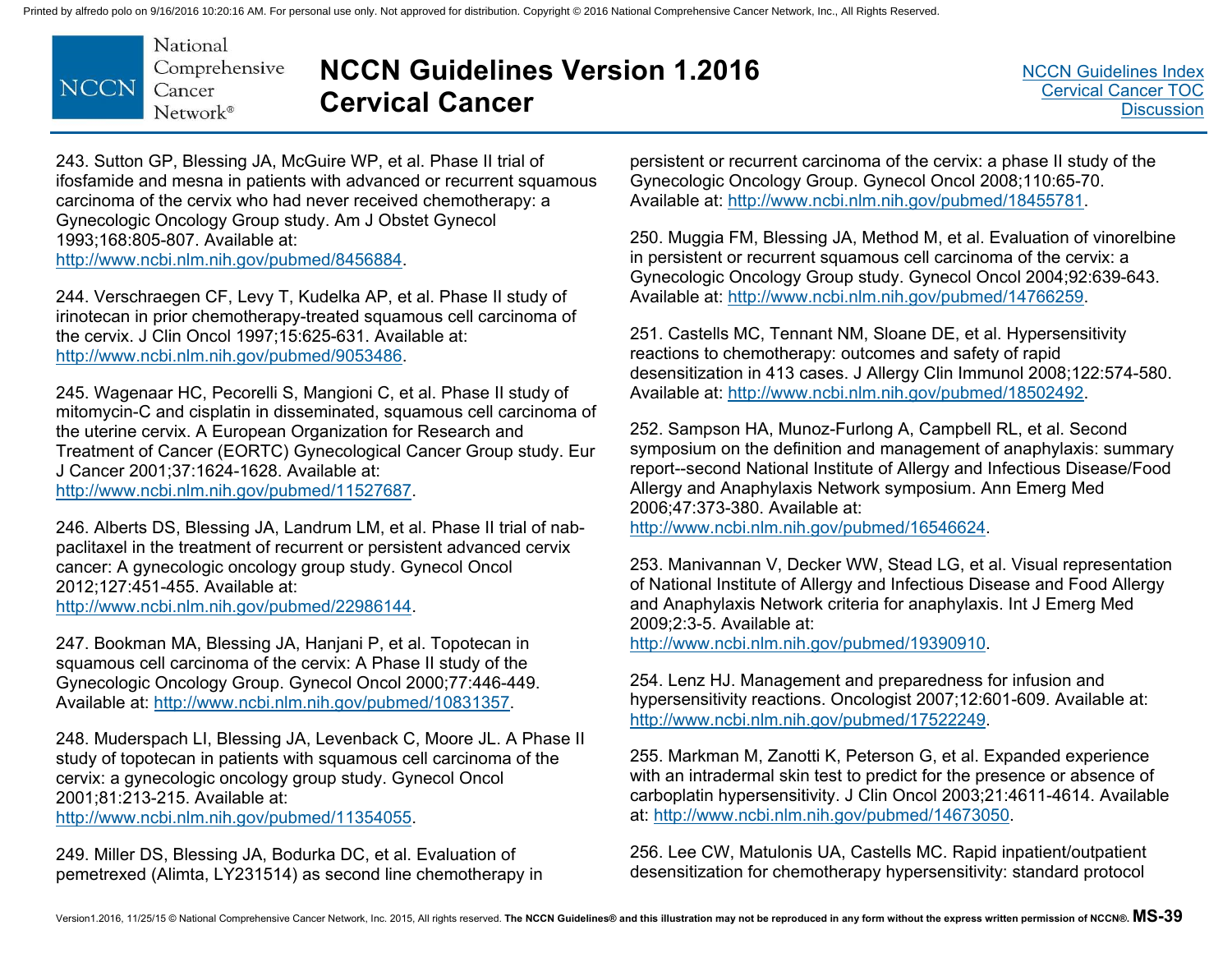

### **NCCN Guidelines Version 1.2016 Cervical Cancer**

effective in 57 patients for 255 courses. Gynecol Oncol 2005;99:393- 399. Available at: http://www.ncbi.nlm.nih.gov/pubmed/16054201.

257. Lee CW, Matulonis UA, Castells MC. Carboplatin hypersensitivity: a 6-h 12-step protocol effective in 35 desensitizations in patients with gynecological malignancies and mast cell/IgE-mediated reactions. Gynecol Oncol 2004;95:370-376. Available at: http://www.ncbi.nlm.nih.gov/pubmed/15491759.

258. Monie A, Tsen S-WD, Hung C-F, Wu TC. Therapeutic HPV DNA vaccines. Expert Rev Vaccines 2009;8:1221-1235. Available at: http://www.ncbi.nlm.nih.gov/pubmed/19722895.

259. Hung C-F, Ma B, Monie A, et al. Therapeutic human papillomavirus vaccines: current clinical trials and future directions. Expert Opin Biol Ther 2008;8:421-439. Available at: http://www.ncbi.nlm.nih.gov/pubmed/18352847.

260. Huang CF, Monie A, Weng WH, Wu T. DNA vaccines for cervical cancer. Am J Transl Res 2010;2:75-87. Available at: http://www.ncbi.nlm.nih.gov/pubmed/20182584.

261. Gonzalez-Cortijo L, Carballo N, Gonzalez-Martin A, et al. Novel chemotherapy approaches in chemoradiation protocols. Gynecol Oncol 2008;110:S45-48. Available at:

http://www.ncbi.nlm.nih.gov/pubmed/18678399.

262. Poveda A, Gonzalez-Martin A. Multimodality treatment in locoregional gynecological cancer: cervical cancer treatment update. Ann Oncol 2008;19 Suppl 7:vii70-76. Available at: http://www.ncbi.nlm.nih.gov/pubmed/18790983.

263. Gonzalez Martin A. Molecular biology of cervical cancer. Clin Transl Oncol 2007;9:347-354. Available at: http://www.ncbi.nlm.nih.gov/pubmed/17594948.

264. Tinker AV, Ellard S, Welch S, et al. Phase II study of temsirolimus (CCI-779) in women with recurrent, unresectable, locally advanced or

metastatic carcinoma of the cervix. A trial of the NCIC Clinical Trials Group (NCIC CTG IND 199). Gynecol Oncol 2013;130:269-274. Available at: http://www.ncbi.nlm.nih.gov/pubmed/23672928.

265. Nogueira-Rodrigues A, do Carmo CC, Viegas C, et al. Phase I trial of erlotinib combined with cisplatin and radiotherapy for patients with locally advanced cervical squamous cell cancer. Clin Cancer Res 2008;14:6324-6329. Available at:

http://www.ncbi.nlm.nih.gov/pubmed/18829516.

266. Nogueira-Rodrigues A, Moralez G, Grazziotin R, et al. Phase 2 trial of erlotinib combined with cisplatin and radiotherapy in patients with locally advanced cervical cancer. Cancer 2014;120:1187-1193. Available at: http://www.ncbi.nlm.nih.gov/pubmed/24615735.

267. Jadon R, Pembroke CA, Hanna CL, et al. A systematic review of organ motion and image-guided strategies in external beam radiotherapy for cervical cancer. Clin Oncol (R Coll Radiol) 2014;26:185-196. Available at: http://www.ncbi.nlm.nih.gov/pubmed/24566332.

268. Potter R, Georg P, Dimopoulos JC, et al. Clinical outcome of protocol based image (MRI) guided adaptive brachytherapy combined with 3D conformal radiotherapy with or without chemotherapy in patients with locally advanced cervical cancer. Radiother Oncol 2011;100:116-123. Available at:

http://www.ncbi.nlm.nih.gov/pubmed/21821305.

269. Haie-Meder C, Potter R, Van Limbergen E, et al. Recommendations from Gynaecological (GYN) GEC-ESTRO Working Group (I): concepts and terms in 3D image based 3D treatment planning in cervix cancer brachytherapy with emphasis on MRI assessment of GTV and CTV. Radiother Oncol 2005;74:235-245. Available at: http://www.ncbi.nlm.nih.gov/pubmed/15763303.

270. Erickson-Whitmann B, Rownd J, Khater K. Biologic and physical aspects of radiation oncology. In: Barakat R, Markman M, Randall M,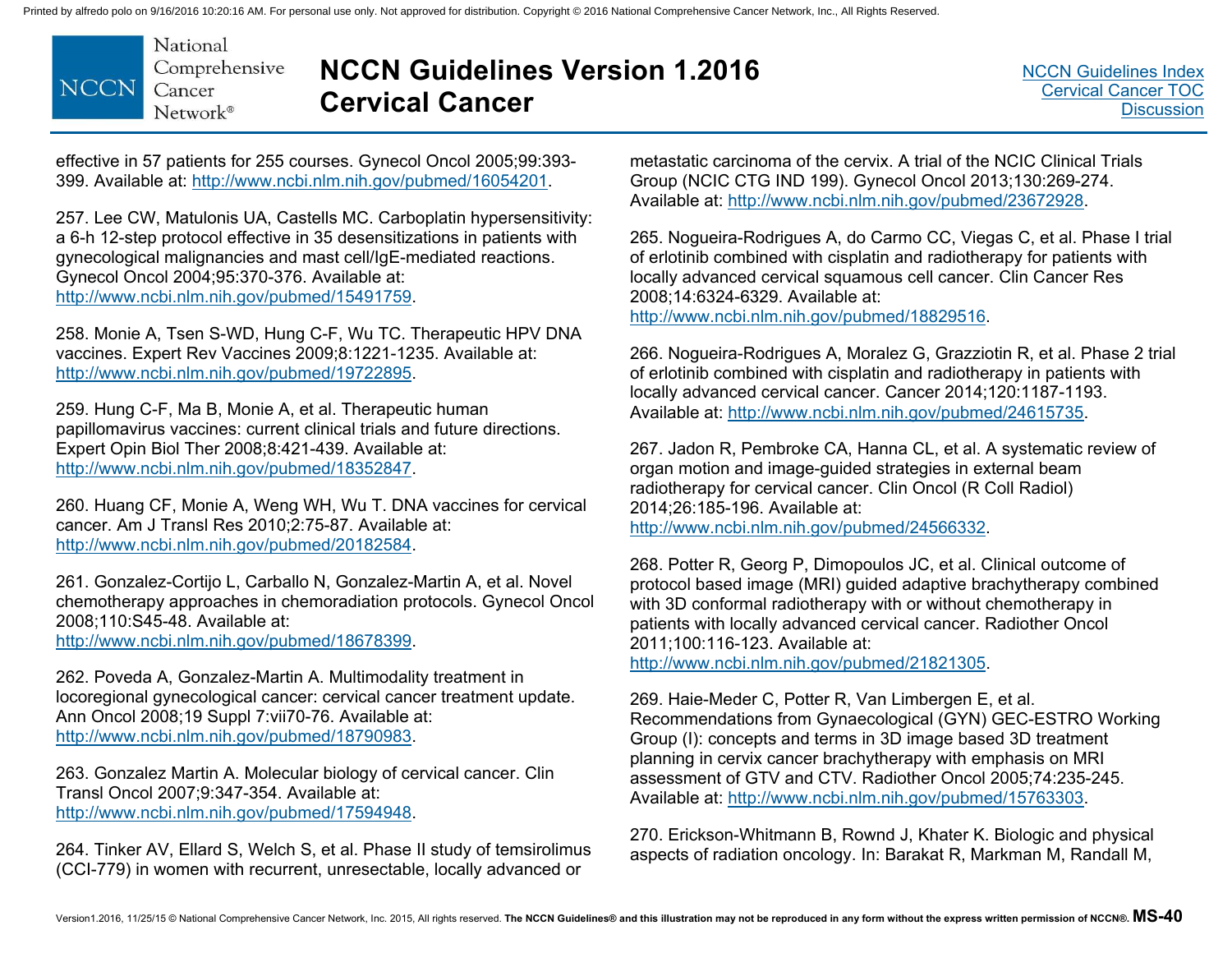National Comprehensive **NCCN** Cancer  $Network^*$ 

# **NCCN Guidelines Version 1.2016 Cervical Cancer**

eds. Principles and Practice of Gynecology Oncology, 5th ed. Philadelphia: Lippincott Williams & Wilkins; 2009:325-380.

271. Lim K, Small W, Jr., Portelance L, et al. Consensus guidelines for delineation of clinical target volume for intensity-modulated pelvic radiotherapy for the definitive treatment of cervix cancer. Int J Radiat Oncol Biol Phys 2011;79:348-355. Available at: http://www.ncbi.nlm.nih.gov/pubmed/20472347.

272. Loiselle C, Koh WJ. The emerging use of IMRT for treatment of cervical cancer. J Natl Compr Canc Netw 2010;8:1425-1434. Available at: http://www.ncbi.nlm.nih.gov/pubmed/21147905.

273. Beriwal S, Gan GN, Heron DE, et al. Early clinical outcome with concurrent chemotherapy and extended-field, intensity-modulated radiotherapy for cervical cancer. Int J Radiat Oncol Biol Phys 2007;68:166-171. Available at:

http://www.ncbi.nlm.nih.gov/pubmed/17321070.

274. Chen M-F, Tseng C-J, Tseng C-C, et al. Clinical outcome in posthysterectomy cervical cancer patients treated with concurrent Cisplatin and intensity-modulated pelvic radiotherapy: comparison with conventional radiotherapy. Int J Radiat Oncol Biol Phys 2007;67:1438- 1444. Available at: http://www.ncbi.nlm.nih.gov/pubmed/17394944.

275. Chen M-F, Tseng C-J, Tseng C-C, et al. Adjuvant concurrent chemoradiotherapy with intensity-modulated pelvic radiotherapy after surgery for high-risk, early stage cervical cancer patients. Cancer J 2008;14:200-206. Available at:

http://www.ncbi.nlm.nih.gov/pubmed/18536561.

276. Salama JK, Mundt AJ, Roeske J, Mehta N. Preliminary outcome and toxicity report of extended-field, intensity-modulated radiation therapy for gynecologic malignancies. Int J Radiat Oncol Biol Phys 2006;65:1170-1176. Available at:

http://www.ncbi.nlm.nih.gov/pubmed/16730136.

277. Small W, Mell LK, Anderson P, et al. Consensus guidelines for delineation of clinical target volume for intensity-modulated pelvic radiotherapy in postoperative treatment of endometrial and cervical cancer. Int J Radiat Oncol Biol Phys 2008;71:428-434. Available at: http://www.ncbi.nlm.nih.gov/pubmed/18037584.

278. Erpolat OP, Alco G, Caglar HB, et al. Comparison of hematologic toxicity between 3DCRT and IMRT planning in cervical cancer patients after concurrent chemoradiotherapy: a national multi-center study. Eur J Gynaecol Oncol 2014;35:62-66. Available at: http://www.ncbi.nlm.nih.gov/pubmed/24654465.

279. Klopp AH, Moughan J, Portelance L, et al. Hematologic toxicity in RTOG 0418: a phase 2 study of postoperative IMRT for gynecologic cancer. Int J Radiat Oncol Biol Phys 2013;86:83-90. Available at: http://www.ncbi.nlm.nih.gov/pubmed/23582248.

280. RTOG 1203 Protocol Information. Radiation Therapy Oncology Group; 2013. Available at: [http://www.rtog.org/ClinicalTrials/ProtocolTable/StudyDetails.aspx?stud](http://www.rtog.org/ClinicalTrials/ProtocolTable/StudyDetails.aspx?study=1203) y=1203. Accessed July 28, 2014.

281. Fyles A, Keane TJ, Barton M, Simm J. The effect of treatment duration in the local control of cervix cancer. Radiother Oncol1992;25:273-279. Available at:

http://www.ncbi.nlm.nih.gov/pubmed/1480773.

282. Girinsky T, Rey A, Roche B, et al. Overall treatment time in advanced cervical carcinomas: a critical parameter in treatment outcome. Int J Radiat Oncol Biol Phys 1993;27:1051-1056. Available at: http://www.ncbi.nlm.nih.gov/pubmed/8262826.

283. Lanciano RM, Pajak TF, Martz K, Hanks GE. The influence of treatment time on outcome for squamous cell cancer of the uterine cervix treated with radiation: a patterns-of-care study. Int J Radiat Oncol Biol Phys 1993;25:391-397. Available at: http://www.ncbi.nlm.nih.gov/pubmed/8436516.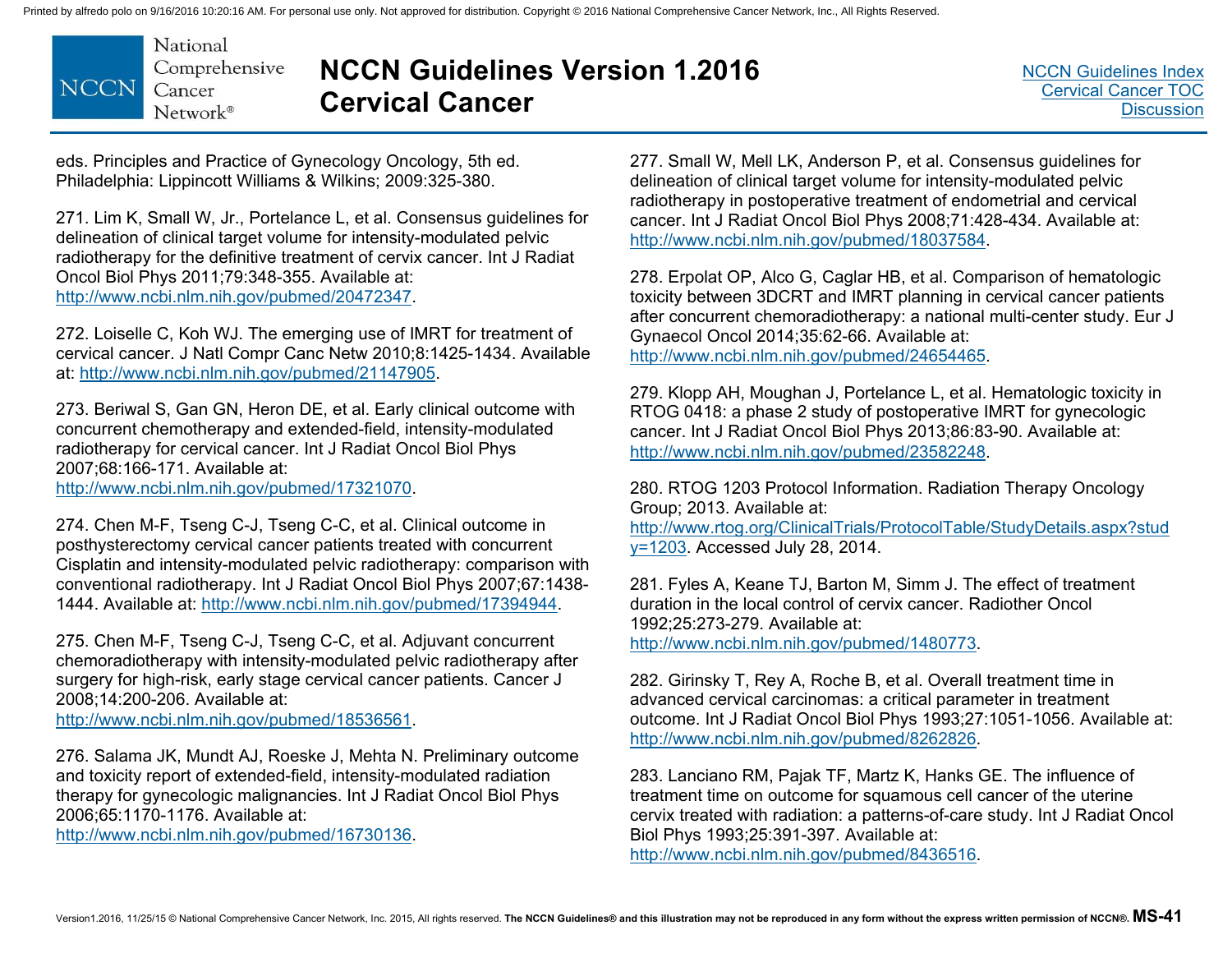

# **NCCN Guidelines Version 1.2016 Cervical Cancer**

284. Perez CA, Grigsby PW, Castro-Vita H, Lockett MA. Carcinoma of the uterine cervix. I. Impact of prolongation of overall treatment time and timing of brachytherapy on outcome of radiation therapy. Int J Radiat Oncol Biol Phys 1995;32:1275-1288. Available at: http://www.ncbi.nlm.nih.gov/pubmed/7635767.

285. Petereit DG, Sarkaria JN, Chappell R, et al. The adverse effect of treatment prolongation in cervical carcinoma. Int J Radiat Oncol Biol Phys 1995;32:1301-1307. Available at: http://www.ncbi.nlm.nih.gov/pubmed/7635769.

286. Eifel PJ, Levenback C, Wharton JT, Oswald MJ. Time course and incidence of late complications in patients treated with radiation therapy for FIGO stage IB carcinoma of the uterine cervix. Int J Radiat Oncol Biol Phys 1995;32:1289-1300. Available at: http://www.ncbi.nlm.nih.gov/pubmed/7635768.

287. Forrest JL, Ackerman I, Barbera L, et al. Patient outcome study of concurrent chemoradiation, external beam radiotherapy, and high-dose rate brachytherapy in locally advanced carcinoma of the cervix. Int J Gynecol Cancer 2010;20:1074-1078. Available at: http://www.ncbi.nlm.nih.gov/pubmed/20683420.

288. Perez CA, Grigsby PW, Lockett MA, et al. Radiation therapy morbidity in carcinoma of the uterine cervix: dosimetric and clinical correlation. Int J Radiat Oncol Biol Phys 1999;44:855-866. Available at: http://www.ncbi.nlm.nih.gov/pubmed/10386643.

289. Van Calsteren K, Heyns L, De Smet F, et al. Cancer during pregnancy: an analysis of 215 patients emphasizing the obstetrical and the neonatal outcomes. J Clin Oncol 2010;28:683-689. Available at: http://www.ncbi.nlm.nih.gov/pubmed/19841323.

290. Fukushima K, Ogawa S, Tsukimori K, et al. Can we diagnose invasive cervical cancer during pregnancy as precise as in nonpregnant women?: maternal and perinatal outcome in pregnancies complicated with cervical cancers. Int J Gynecol Cancer 2009;19:1439-1445. Available at: http://www.ncbi.nlm.nih.gov/pubmed/20009904.

291. Smith LH, Danielsen B, Allen ME, Cress R. Cancer associated with obstetric delivery: results of linkage with the California cancer registry. Am J Obstet Gynecol 2003;189:1128-1135. Available at: http://www.ncbi.nlm.nih.gov/pubmed/14586366.

292. Swenson RE, Goff BA, Koh W-J, et al. Cancer in the pregnant patient. In: Hoskins WJ, Perez CA, Young RC, eds. Principles and Practice of Gynecologic Oncology, 4th ed. Philadelphia: Lippincott Williams & Wilkins; 2004 1279-1311.

293. Sadler L, Sykes P. How little is known about cervical cancer in pregnancy? Ann Oncol 2005;16:341-343. Available at: http://www.ncbi.nlm.nih.gov/pubmed/15722461.

294. Morice P, Narducci F, Mathevet P, et al. French recommendations on the management of invasive cervical cancer during pregnancy. Int J Gynecol Cancer 2009;19:1638-1641. Available at: http://www.ncbi.nlm.nih.gov/pubmed/19955951.

295. Sood AK, Sorosky JI. Invasive cervical cancer complicating pregnancy. How to manage the dilemma. Obstet Gynecol Clin North Am 1998;25:343-352. Available at: http://www.ncbi.nlm.nih.gov/pubmed/9629575.

296. van de Nieuwenhof HP, van Ham MAPC, Lotgering FK, Massuger LFAG. First case of vaginal radical trachelectomy in a pregnant patient. Int J Gynecol Cancer 2008;18:1381-1385. Available at: http://www.ncbi.nlm.nih.gov/pubmed/18298565.

297. Ben-Arie A, Levy R, Lavie O, et al. Conservative treatment of stage IA2 squamous cell carcinoma of the cervix during pregnancy. Obstet Gynecol 2004;104:1129-1131. Available at: http://www.ncbi.nlm.nih.gov/pubmed/15516424.

298. Gurney EP, Blank SV. Postpartum radical trachelectomy for IB1 squamous cell carcinoma of the cervix diagnosed in pregnancy. Am J Obstet Gynecol 2009;201:e8-e10. Available at: http://www.ncbi.nlm.nih.gov/pubmed/19695559.